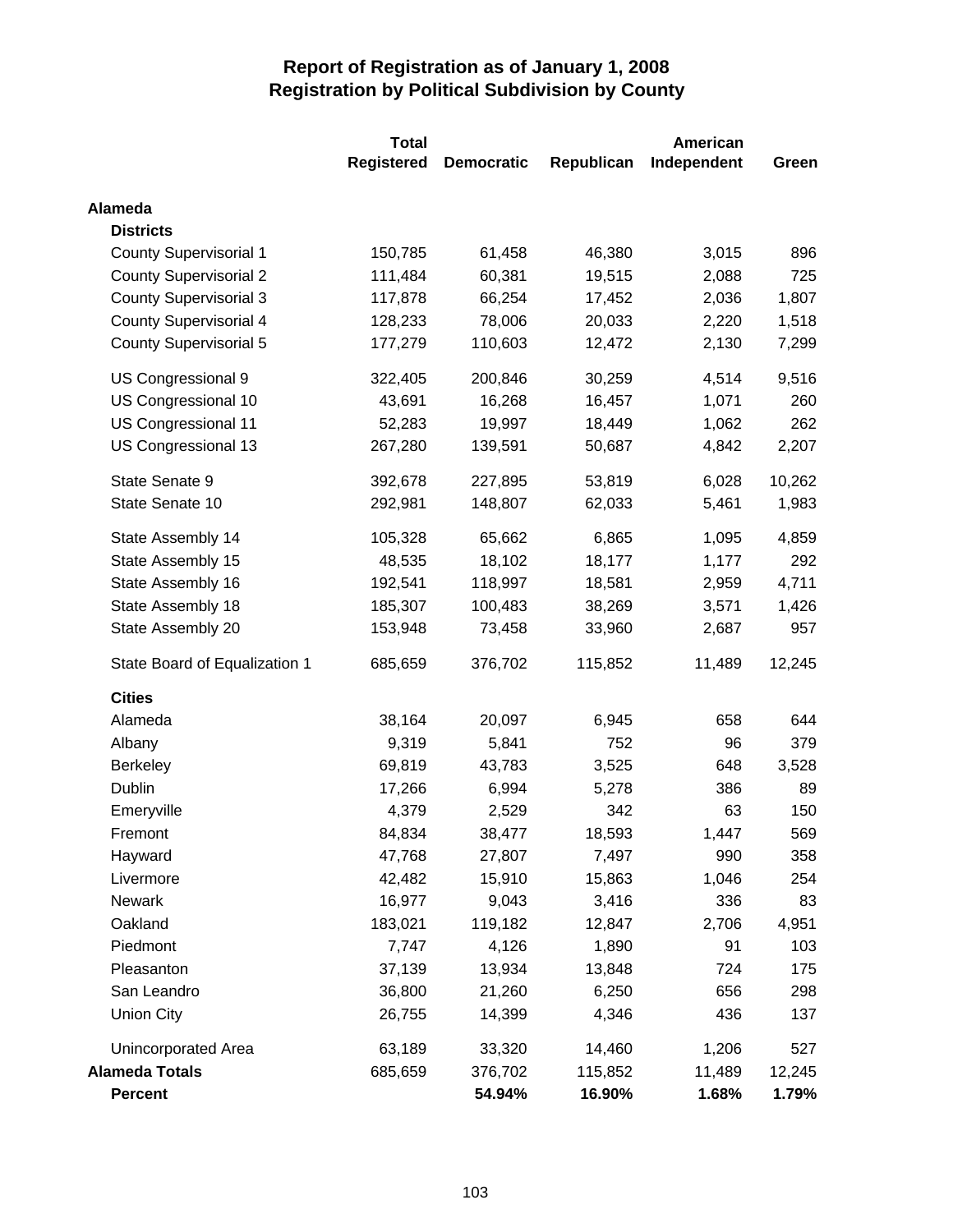|                               |             | Peace and | <b>Decline to</b> |              |  |
|-------------------------------|-------------|-----------|-------------------|--------------|--|
|                               | Libertarian | Freedom   | Other             | <b>State</b> |  |
| Alameda                       |             |           |                   |              |  |
| <b>Districts</b>              |             |           |                   |              |  |
| <b>County Supervisorial 1</b> | 684         | 253       | 1,172             | 36,927       |  |
| <b>County Supervisorial 2</b> | 435         | 410       | 835               | 27,095       |  |
| <b>County Supervisorial 3</b> | 501         | 553       | 929               | 28,346       |  |
| <b>County Supervisorial 4</b> | 530         | 621       | 1,101             | 24,204       |  |
| <b>County Supervisorial 5</b> | 808         | 1,031     | 1,437             | 41,499       |  |
| US Congressional 9            | 1,384       | 1,867     | 2,693             | 71,326       |  |
| US Congressional 10           | 214         | 63        | 325               | 9,033        |  |
| US Congressional 11           | 238         | 73        | 372               | 11,830       |  |
| US Congressional 13           | 1,122       | 865       | 2,084             | 65,882       |  |
| State Senate 9                | 1,718       | 1,979     | 3,200             | 87,777       |  |
| State Senate 10               | 1,240       | 889       | 2,274             | 70,294       |  |
| State Assembly 14             | 517         | 541       | 774               | 25,015       |  |
| State Assembly 15             | 230         | 67        | 366               | 10,124       |  |
| State Assembly 16             | 757         | 1,217     | 1,708             | 43,611       |  |
| State Assembly 18             | 796         | 670       | 1,388             | 38,704       |  |
| State Assembly 20             | 658         | 373       | 1,238             | 40,617       |  |
| State Board of Equalization 1 | 2,958       | 2,868     | 5,474             | 158,071      |  |
| <b>Cities</b>                 |             |           |                   |              |  |
| Alameda                       | 195         | 133       | 302               | 9,190        |  |
| Albany                        | 39          | 40        | 61                | 2,111        |  |
| <b>Berkeley</b>               | 346         | 402       | 509               | 17,078       |  |
| Dublin                        | 91          | 29        | 124               | 4,275        |  |
| Emeryville                    | 31          | 19        | 33                | 1,212        |  |
| Fremont                       | 382         | 183       | 734               | 24,449       |  |
| Hayward                       | 198         | 218       | 324               | 10,376       |  |
| Livermore                     | 204         | 62        | 313               | 8,830        |  |
| <b>Newark</b>                 | 71          | 46        | 125               | 3,857        |  |
| Oakland                       | 676         | 1,252     | 1,672             | 39,735       |  |
| Piedmont                      | 26          | 6         | 45                | 1,460        |  |
| Pleasanton                    | 162         | 47        | 265               | 7,984        |  |
| San Leandro                   | 132         | 127       | 270               | 7,807        |  |
| <b>Union City</b>             | 70          | 100       | 204               | 7,063        |  |
| Unincorporated Area           | 335         | 204       | 493               | 12,644       |  |
| <b>Alameda Totals</b>         | 2,958       | 2,868     | 5,474             | 158,071      |  |
| Percent                       | 0.43%       | 0.42%     | 0.80%             | 23.05%       |  |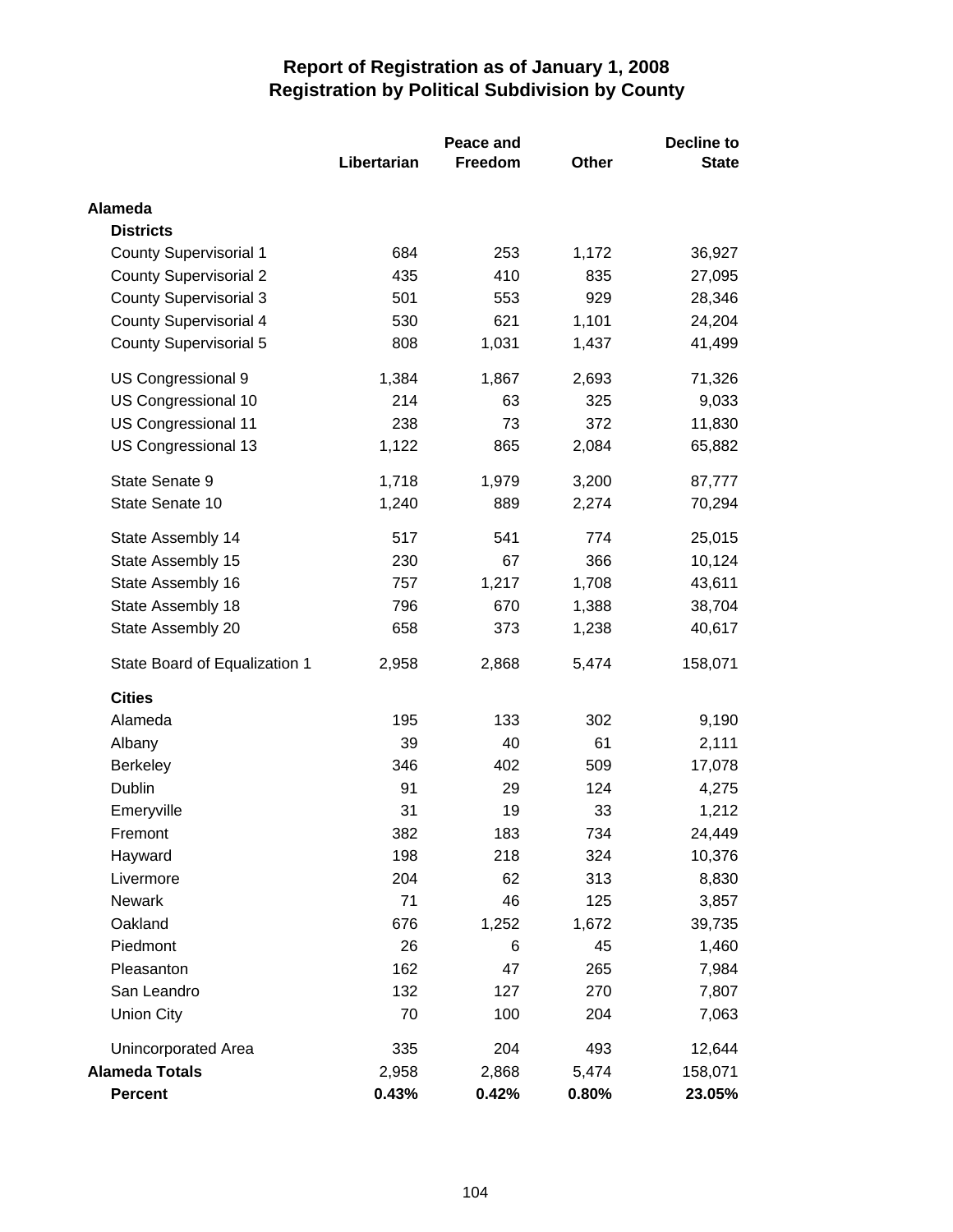|                               | <b>Total</b>      |                   |            | American       |                |
|-------------------------------|-------------------|-------------------|------------|----------------|----------------|
|                               | <b>Registered</b> | <b>Democratic</b> | Republican | Independent    | Green          |
| <b>Alpine</b>                 |                   |                   |            |                |                |
| <b>Districts</b>              |                   |                   |            |                |                |
| <b>County Supervisorial 1</b> | 148               | 55                | 45         | 8              | 4              |
| <b>County Supervisorial 2</b> | 136               | 53                | 55         | $\mathbf 0$    | $\overline{2}$ |
| <b>County Supervisorial 3</b> | 106               | 52                | 11         | 12             | $\pmb{0}$      |
| <b>County Supervisorial 4</b> | 194               | 68                | 74         | $\overline{2}$ | 3              |
| <b>County Supervisorial 5</b> | 207               | 58                | 96         | 6              | 5              |
| US Congressional 3            | 791               | 286               | 281        | 28             | 14             |
| State Senate 1                | 791               | 286               | 281        | 28             | 14             |
| State Assembly 4              | 791               | 286               | 281        | 28             | 14             |
| State Board of Equalization 2 | 791               | 286               | 281        | 28             | 14             |
| <b>Cities</b>                 |                   |                   |            |                |                |
| Unincorporated Area           | 791               | 286               | 281        | 28             | 14             |
| <b>Alpine Totals</b>          | 791               | 286               | 281        | 28             | 14             |
| <b>Percent</b>                |                   | 36.16%            | 35.52%     | 3.54%          | 1.77%          |
| <b>Amador</b>                 |                   |                   |            |                |                |
| <b>Districts</b>              |                   |                   |            |                |                |
| <b>County Supervisorial 1</b> | 3,945             | 1,392             | 1,833      | 135            | 18             |
| <b>County Supervisorial 2</b> | 4,098             | 1,306             | 2,018      | 141            | 24             |
| <b>County Supervisorial 3</b> | 3,870             | 1,369             | 1,718      | 122            | 46             |
| <b>County Supervisorial 4</b> | 4,014             | 1,477             | 1,850      | 131            | 23             |
| <b>County Supervisorial 5</b> | 4,414             | 1,551             | 2,011      | 127            | 36             |
| US Congressional 3            | 20,341            | 7,095             | 9,430      | 656            | 147            |
| State Senate 1                | 20,341            | 7,095             | 9,430      | 656            | 147            |
| State Assembly 10             | 20,341            | 7,095             | 9,430      | 656            | 147            |
| State Board of Equalization 2 | 20,341            | 7,095             | 9,430      | 656            | 147            |
| <b>Cities</b>                 |                   |                   |            |                |                |
| Amador                        | 130               | 44                | 49         | 6              | 7              |
| Ione                          | 1,883             | 615               | 940        | 58             | 9              |
| Jackson                       | 2,429             | 879               | 1,113      | 83             | 11             |
| Plymouth                      | 540               | 196               | 230        | 19             | 5              |
| <b>Sutter Creek</b>           | 1,556             | 627               | 656        | 61             | 11             |
| Unincorporated Area           | 13,803            | 4,734             | 6,442      | 429            | 104            |
| <b>Amador Totals</b>          | 20,341            | 7,095             | 9,430      | 656            | 147            |
| <b>Percent</b>                |                   | 34.88%            | 46.36%     | 3.23%          | 0.72%          |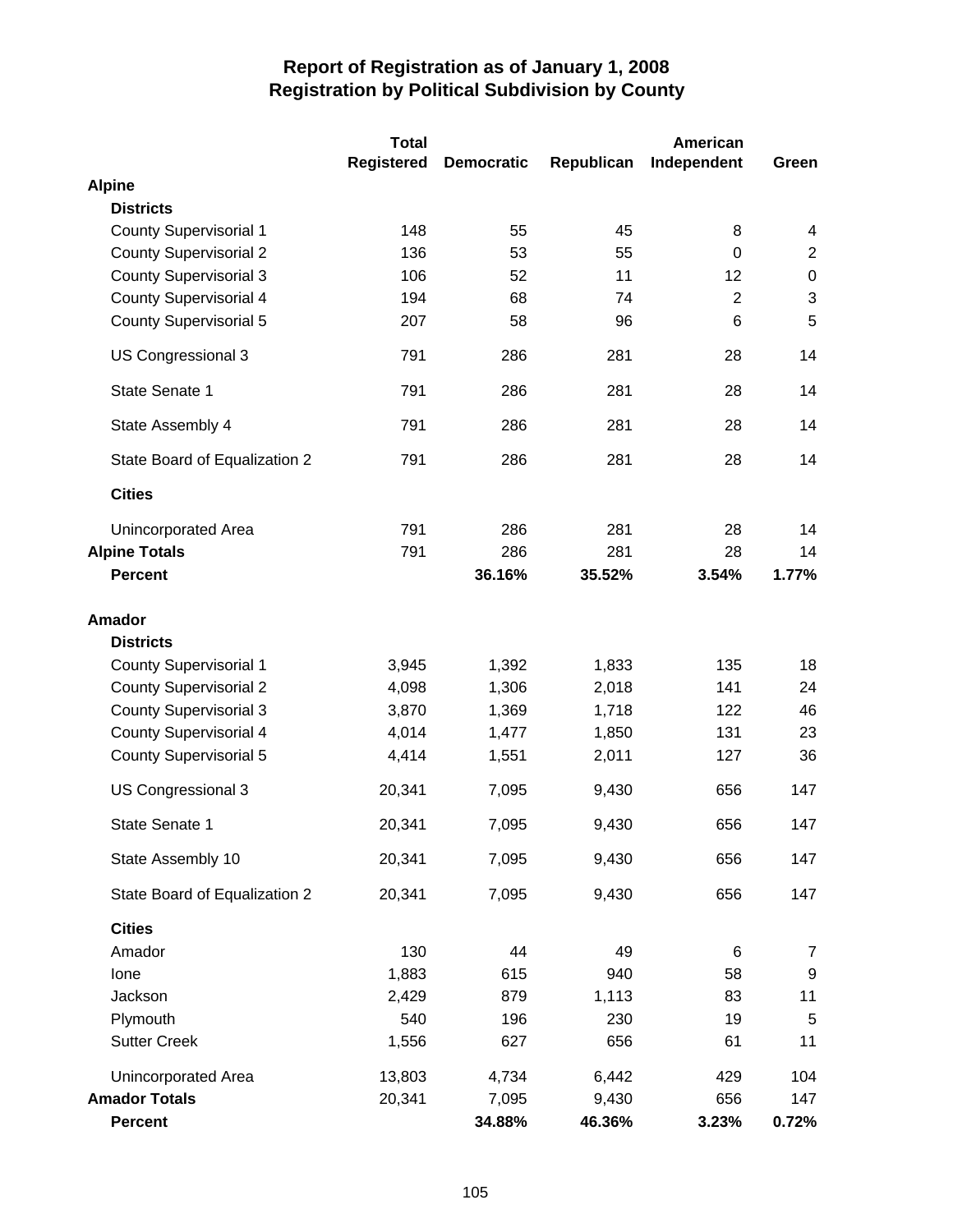|                               |                         | Peace and      |                | Decline to   |  |
|-------------------------------|-------------------------|----------------|----------------|--------------|--|
|                               | Libertarian             | Freedom        | <b>Other</b>   | <b>State</b> |  |
| <b>Alpine</b>                 |                         |                |                |              |  |
| <b>Districts</b>              |                         |                |                |              |  |
| <b>County Supervisorial 1</b> | 0                       | 0              | $\overline{2}$ | 34           |  |
| <b>County Supervisorial 2</b> | 2                       | 0              | 0              | 24           |  |
| <b>County Supervisorial 3</b> | 0                       | 1              | 0              | 30           |  |
| <b>County Supervisorial 4</b> | 4                       | 0              | 0              | 43           |  |
| <b>County Supervisorial 5</b> | 0                       | 0              | 0              | 42           |  |
| US Congressional 3            | 6                       | 1              | $\overline{2}$ | 173          |  |
| State Senate 1                | 6                       | 1              | $\overline{2}$ | 173          |  |
| State Assembly 4              | 6                       | 1              | $\overline{2}$ | 173          |  |
| State Board of Equalization 2 | 6                       | 1              | $\overline{2}$ | 173          |  |
| <b>Cities</b>                 |                         |                |                |              |  |
| Unincorporated Area           | 6                       | 1              | $\overline{2}$ | 173          |  |
| <b>Alpine Totals</b>          | 6                       | 1              | $\overline{2}$ | 173          |  |
| <b>Percent</b>                | 0.76%                   | 0.13%          | 0.25%          | 21.87%       |  |
|                               |                         |                |                |              |  |
| <b>Amador</b>                 |                         |                |                |              |  |
| <b>Districts</b>              |                         |                |                |              |  |
| <b>County Supervisorial 1</b> | 29                      | $\overline{7}$ | 13             | 518          |  |
| <b>County Supervisorial 2</b> | 31                      | 7              | 25             | 546          |  |
| <b>County Supervisorial 3</b> | 26                      | 7              | 23             | 559          |  |
| <b>County Supervisorial 4</b> | 28                      | 6              | 14             | 485          |  |
| <b>County Supervisorial 5</b> | 29                      | 5              | 29             | 626          |  |
| US Congressional 3            | 143                     | 32             | 104            | 2,734        |  |
| State Senate 1                | 143                     | 32             | 104            | 2,734        |  |
| State Assembly 10             | 143                     | 32             | 104            | 2,734        |  |
| State Board of Equalization 2 | 143                     | 32             | 104            | 2,734        |  |
| <b>Cities</b>                 |                         |                |                |              |  |
| Amador                        | 1                       | 0              | $\overline{2}$ | 21           |  |
| Ione                          | 15                      | 3              | 14             | 229          |  |
| Jackson                       | 21                      | 4              | 8              | 310          |  |
| Plymouth                      | $\overline{\mathbf{4}}$ | 0              | 0              | 86           |  |
| <b>Sutter Creek</b>           | 11                      | $\overline{2}$ | 4              | 184          |  |
| Unincorporated Area           | 91                      | 23             | 76             | 1,904        |  |
| <b>Amador Totals</b>          | 143                     | 32             | 104            | 2,734        |  |
| Percent                       | 0.70%                   | 0.16%          | 0.51%          | 13.44%       |  |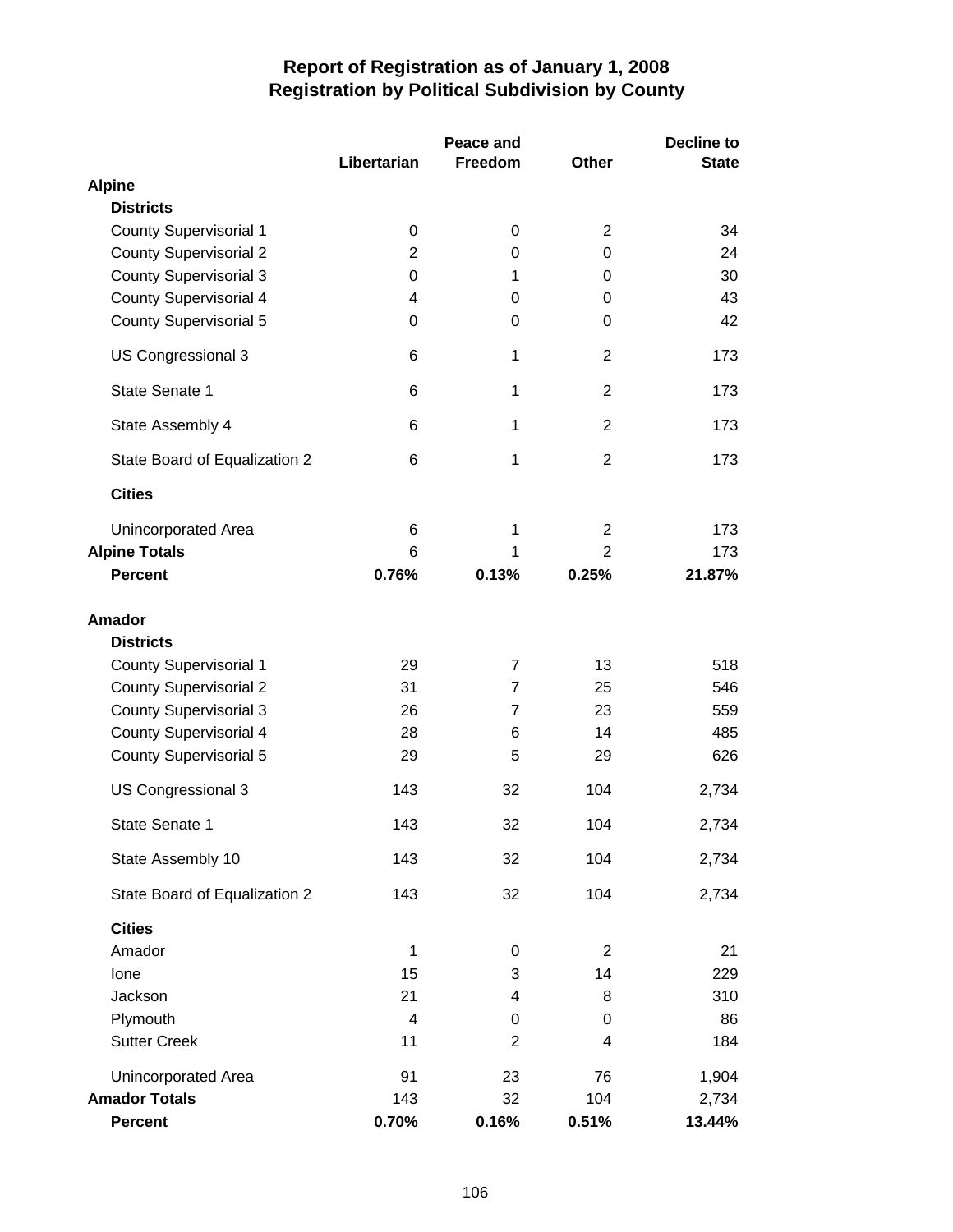|                               | <b>Total</b>      | American          |            |             |       |
|-------------------------------|-------------------|-------------------|------------|-------------|-------|
|                               | <b>Registered</b> | <b>Democratic</b> | Republican | Independent | Green |
| <b>Butte</b>                  |                   |                   |            |             |       |
| <b>Districts</b>              |                   |                   |            |             |       |
| <b>County Supervisorial 1</b> | 21,711            | 7,295             | 9,123      | 769         | 154   |
| <b>County Supervisorial 2</b> | 23,551            | 9,094             | 7,037      | 605         | 769   |
| <b>County Supervisorial 3</b> | 27,871            | 9,989             | 11,005     | 668         | 642   |
| <b>County Supervisorial 4</b> | 20,802            | 6,767             | 9,293      | 606         | 224   |
| <b>County Supervisorial 5</b> | 25,805            | 8,384             | 11,358     | 831         | 339   |
| US Congressional 2            | 97,123            | 33,803            | 38,406     | 2,667       | 1,985 |
| US Congressional 4            | 22,617            | 7,726             | 9,410      | 812         | 143   |
| State Senate 4                | 119,740           | 41,529            | 47,816     | 3,479       | 2,128 |
| State Assembly 2              | 9,772             | 2,599             | 5,299      | 235         | 98    |
| State Assembly 3              | 109,968           | 38,930            | 42,517     | 3,244       | 2,030 |
| State Board of Equalization 2 | 119,740           | 41,529            | 47,816     | 3,479       | 2,128 |
| <b>Cities</b>                 |                   |                   |            |             |       |
| <b>Biggs</b>                  | 725               | 282               | 292        | 21          | 4     |
| Chico                         | 45,915            | 17,472            | 15,318     | 1,166       | 1,262 |
| Gridley                       | 2,452             | 948               | 932        | 74          | 17    |
| Oroville                      | 6,125             | 2,094             | 2,377      | 238         | 57    |
| Paradise                      | 16,641            | 5,373             | 7,424      | 514         | 213   |
| Unincorporated Area           | 47,882            | 15,360            | 21,473     | 1,466       | 575   |
| <b>Butte Totals</b>           | 119,740           | 41,529            | 47,816     | 3,479       | 2,128 |
| <b>Percent</b>                |                   | 34.68%            | 39.93%     | 2.91%       | 1.78% |
| <b>Calaveras</b>              |                   |                   |            |             |       |
| <b>Districts</b>              |                   |                   |            |             |       |
| <b>County Supervisorial 1</b> | 5,584             | 1,781             | 2,657      | 161         | 35    |
| <b>County Supervisorial 2</b> | 4,991             | 1,881             | 1,879      | 162         | 115   |
| <b>County Supervisorial 3</b> | 4,382             | 1,557             | 1,959      | 112         | 70    |
| <b>County Supervisorial 4</b> | 5,508             | 1,829             | 2,462      | 166         | 64    |
| <b>County Supervisorial 5</b> | 6,052             | 1,930             | 2,725      | 220         | 25    |
| US Congressional 3            | 26,517            | 8,978             | 11,682     | 821         | 309   |
| State Senate 1                | 26,517            | 8,978             | 11,682     | 821         | 309   |
| State Assembly 25             | 26,517            | 8,978             | 11,682     | 821         | 309   |
| State Board of Equalization 2 | 26,517            | 8,978             | 11,682     | 821         | 309   |
| <b>Cities</b>                 |                   |                   |            |             |       |
| Angels                        | 2,160             | 723               | 980        | 60          | 12    |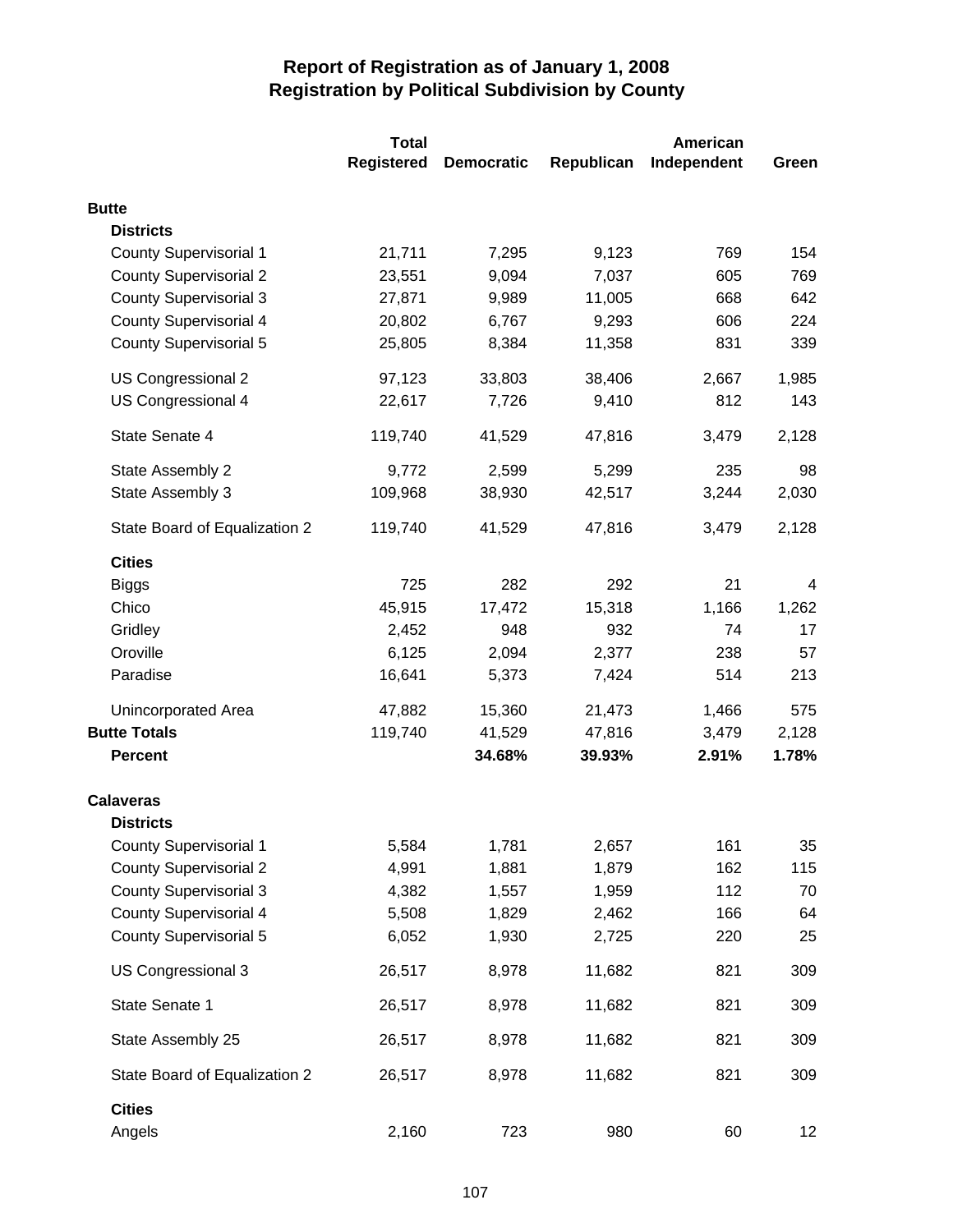|                               |             | Peace and      | <b>Decline to</b> |              |  |
|-------------------------------|-------------|----------------|-------------------|--------------|--|
|                               | Libertarian | Freedom        | Other             | <b>State</b> |  |
| <b>Butte</b>                  |             |                |                   |              |  |
| <b>Districts</b>              |             |                |                   |              |  |
| <b>County Supervisorial 1</b> | 126         | 88             | 189               | 3,967        |  |
| <b>County Supervisorial 2</b> | 236         | 136            | 196               | 5,478        |  |
| <b>County Supervisorial 3</b> | 202         | 97             | 211               | 5,057        |  |
| <b>County Supervisorial 4</b> | 130         | 69             | 149               | 3,564        |  |
| <b>County Supervisorial 5</b> | 184         | 120            | 215               | 4,374        |  |
| US Congressional 2            | 746         | 416            | 772               | 18,328       |  |
| US Congressional 4            | 132         | 94             | 188               | 4,112        |  |
| State Senate 4                | 878         | 510            | 960               | 22,440       |  |
| State Assembly 2              | 53          | 31             | 53                | 1,404        |  |
| State Assembly 3              | 825         | 479            | 907               | 21,036       |  |
| State Board of Equalization 2 | 878         | 510            | 960               | 22,440       |  |
| <b>Cities</b>                 |             |                |                   |              |  |
| Biggs                         | 1           | 2              | 5                 | 118          |  |
| Chico                         | 407         | 210            | 378               | 9,702        |  |
| Gridley                       | 8           | $\overline{7}$ | 11                | 455          |  |
| Oroville                      | 42          | 29             | 53                | 1,235        |  |
| Paradise                      | 116         | 86             | 147               | 2,768        |  |
| Unincorporated Area           | 304         | 176            | 366               | 8,162        |  |
| <b>Butte Totals</b>           | 878         | 510            | 960               | 22,440       |  |
| <b>Percent</b>                | 0.73%       | 0.43%          | 0.80%             | 18.74%       |  |
| <b>Calaveras</b>              |             |                |                   |              |  |
| <b>Districts</b>              |             |                |                   |              |  |
| <b>County Supervisorial 1</b> | 49          | 14             | 18                | 869          |  |
| <b>County Supervisorial 2</b> | 70          | 14             | 30                | 840          |  |
| <b>County Supervisorial 3</b> | 36          | 8              | 16                | 624          |  |
| <b>County Supervisorial 4</b> | 111         | 13             | 18                | 845          |  |
| <b>County Supervisorial 5</b> | 55          | 11             | 24                | 1,062        |  |
| US Congressional 3            | 321         | 60             | 106               | 4,240        |  |
| State Senate 1                | 321         | 60             | 106               | 4,240        |  |
| State Assembly 25             | 321         | 60             | 106               | 4,240        |  |
| State Board of Equalization 2 | 321         | 60             | 106               | 4,240        |  |
| <b>Cities</b><br>Angels       | 51          | 6              | 5                 | 323          |  |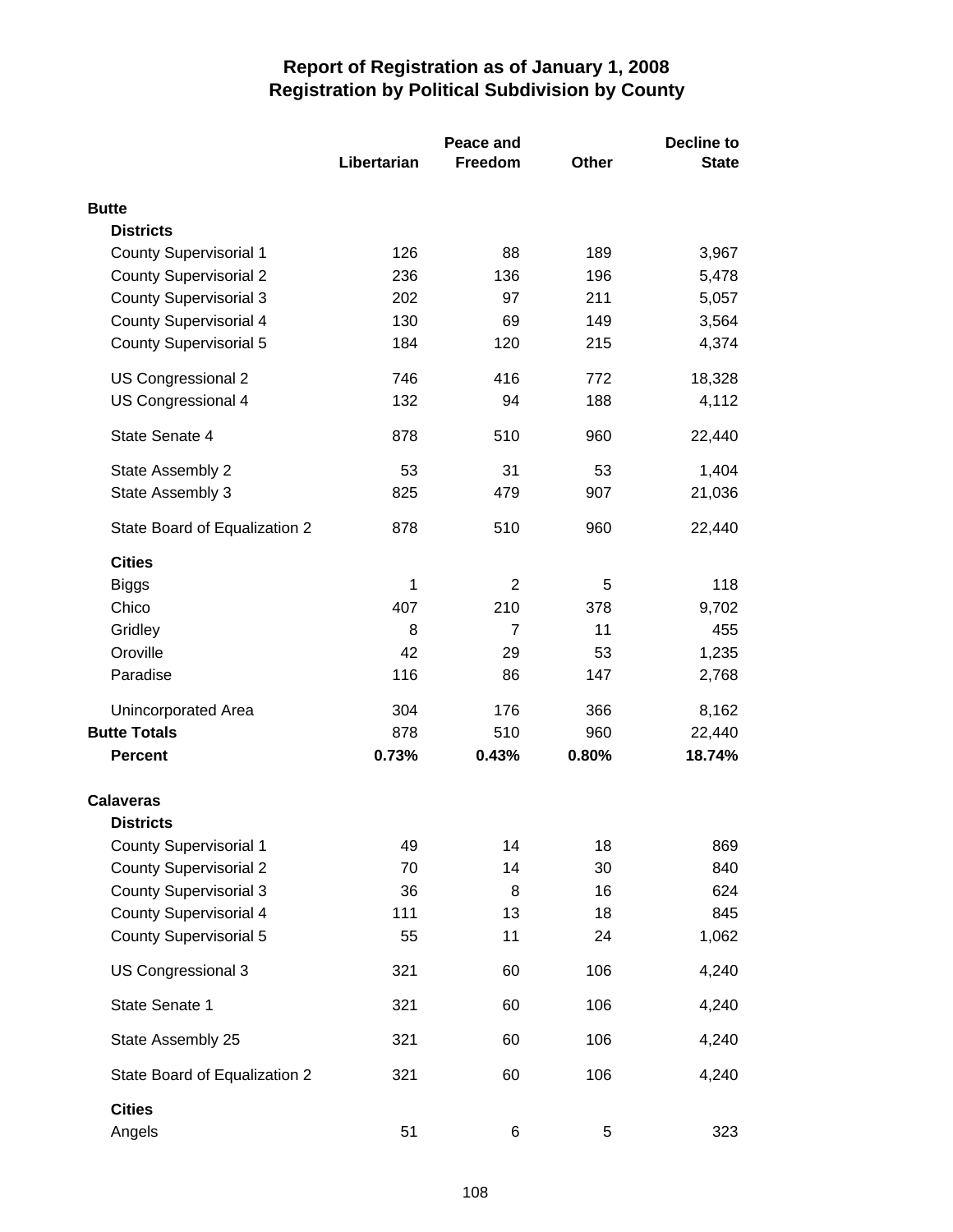|                               | <b>Total</b>      |                   |            | American    |                |
|-------------------------------|-------------------|-------------------|------------|-------------|----------------|
|                               | <b>Registered</b> | <b>Democratic</b> | Republican | Independent | Green          |
| Unincorporated Area           | 24,357            | 8,255             | 10,702     | 761         | 297            |
| <b>Calaveras Totals</b>       | 26,517            | 8,978             | 11,682     | 821         | 309            |
| <b>Percent</b>                |                   | 33.86%            | 44.05%     | 3.10%       | 1.17%          |
| Colusa                        |                   |                   |            |             |                |
| <b>Districts</b>              |                   |                   |            |             |                |
| <b>County Supervisorial 1</b> | 1,609             | 580               | 697        | 38          | 4              |
| <b>County Supervisorial 2</b> | 1,713             | 651               | 802        | 40          | 4              |
| <b>County Supervisorial 3</b> | 1,342             | 459               | 609        | 38          | $\overline{2}$ |
| <b>County Supervisorial 4</b> | 1,609             | 575               | 741        | 40          | 8              |
| <b>County Supervisorial 5</b> | 1,559             | 493               | 790        | 35          | 5              |
| US Congressional 2            | 7,832             | 2,758             | 3,639      | 191         | 23             |
| State Senate 4                | 7,832             | 2,758             | 3,639      | 191         | 23             |
| State Assembly 2              | 7,832             | 2,758             | 3,639      | 191         | 23             |
| State Board of Equalization 1 | 7,832             | 2,758             | 3,639      | 191         | 23             |
| <b>Cities</b>                 |                   |                   |            |             |                |
| Colusa                        | 2,244             | 821               | 1,041      | 58          | 3              |
| Williams                      | 1,085             | 440               | 406        | 25          | $\overline{2}$ |
| Unincorporated Area           | 4,503             | 1,497             | 2,192      | 108         | 18             |
| <b>Colusa Totals</b>          | 7,832             | 2,758             | 3,639      | 191         | 23             |
| <b>Percent</b>                |                   | 35.21%            | 46.46%     | 2.44%       | 0.29%          |
| <b>Contra Costa</b>           |                   |                   |            |             |                |
| <b>Districts</b>              |                   |                   |            |             |                |
| <b>County Supervisorial 1</b> | 69,922            | 46,263            | 7,579      | 995         | 1,254          |
| <b>County Supervisorial 2</b> | 107,854           | 51,872            | 32,079     | 2,052       | 963            |
| <b>County Supervisorial 3</b> | 126,465           | 45,518            | 52,721     | 2,394       | 618            |
| <b>County Supervisorial 4</b> | 87,924            | 40,552            | 26,614     | 1,957       | 754            |
| <b>County Supervisorial 5</b> | 79,473            | 43,387            | 17,750     | 1,899       | 312            |
| US Congressional 7            | 159,998           | 92,698            | 30,070     | 3,148       | 1,671          |
| US Congressional 10           | 228,442           | 105,661           | 71,058     | 4,497       | 1,906          |
| US Congressional 11           | 83,198            | 29,233            | 35,615     | 1,652       | 324            |
| State Senate 7                | 442,416           | 207,298           | 134,353    | 8,841       | 3,491          |
| State Senate 9                | 29,222            | 20,294            | 2,390      | 456         | 410            |
| State Assembly 11             | 185,650           | 96,901            | 45,285     | 4,142       | 1,363          |
| State Assembly 14             | 123,624           | 68,616            | 27,104     | 1,951       | 1,721          |
| State Assembly 15             | 162,364           | 62,075            | 64,354     | 3,204       | 817            |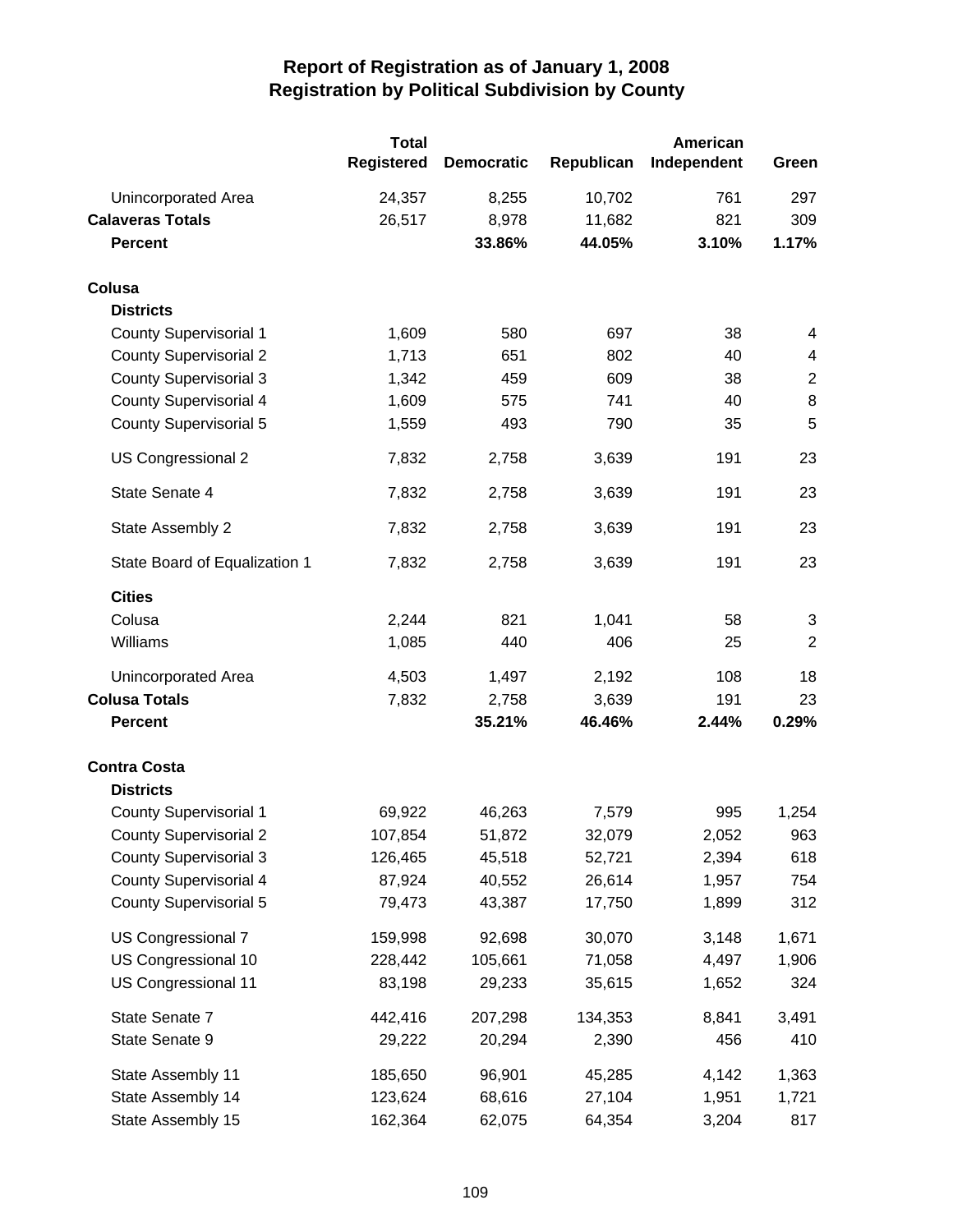|                               |                | Peace and      |                | <b>Decline to</b> |  |
|-------------------------------|----------------|----------------|----------------|-------------------|--|
|                               | Libertarian    | Freedom        | <b>Other</b>   | <b>State</b>      |  |
| Unincorporated Area           | 270            | 54             | 101            | 3,917             |  |
| <b>Calaveras Totals</b>       | 321            | 60             | 106            | 4,240             |  |
| <b>Percent</b>                | 1.21%          | 0.23%          | 0.40%          | 15.99%            |  |
| Colusa                        |                |                |                |                   |  |
| <b>Districts</b>              |                |                |                |                   |  |
| <b>County Supervisorial 1</b> | 6              | 3              | $\overline{2}$ | 279               |  |
| <b>County Supervisorial 2</b> | 1              | 9              | 3              | 203               |  |
| <b>County Supervisorial 3</b> | 4              | 3              | 0              | 227               |  |
| <b>County Supervisorial 4</b> | 4              | $\overline{2}$ | 4              | 235               |  |
| <b>County Supervisorial 5</b> | 9              | $\overline{7}$ | 8              | 212               |  |
| US Congressional 2            | 24             | 24             | 17             | 1,156             |  |
| State Senate 4                | 24             | 24             | 17             | 1,156             |  |
| State Assembly 2              | 24             | 24             | 17             | 1,156             |  |
| State Board of Equalization 1 | 24             | 24             | 17             | 1,156             |  |
| <b>Cities</b>                 |                |                |                |                   |  |
| Colusa                        | $\overline{7}$ | 16             | 8              | 290               |  |
| Williams                      | $\overline{2}$ | 3              | 1              | 206               |  |
| Unincorporated Area           | 15             | 5              | 8              | 660               |  |
| <b>Colusa Totals</b>          | 24             | 24             | 17             | 1,156             |  |
| <b>Percent</b>                | 0.31%          | 0.31%          | 0.22%          | 14.76%            |  |
| <b>Contra Costa</b>           |                |                |                |                   |  |
| <b>Districts</b>              |                |                |                |                   |  |
| <b>County Supervisorial 1</b> | 273            | 279            | 515            | 12,764            |  |
| <b>County Supervisorial 2</b> | 529            | 162            | 900            | 19,297            |  |
| <b>County Supervisorial 3</b> | 517            | 135            | 812            | 23,750            |  |
| <b>County Supervisorial 4</b> | 483            | 198            | 708            | 16,658            |  |
| <b>County Supervisorial 5</b> | 315            | 286            | 466            | 15,058            |  |
| US Congressional 7            | 715            | 573            | 1,247          | 29,876            |  |
| US Congressional 10           | 1,070          | 393            | 1,673          | 42,184            |  |
| US Congressional 11           | 332            | 94             | 481            | 15,467            |  |
| State Senate 7                | 2,021          | 897            | 3,155          | 82,360            |  |
| State Senate 9                | 96             | 163            | 246            | 5,167             |  |
| State Assembly 11             | 889            | 538            | 1,344          | 35,188            |  |
| State Assembly 14             | 544            | 332            | 981            | 22,375            |  |
| State Assembly 15             | 684            | 190            | 1,076          | 29,964            |  |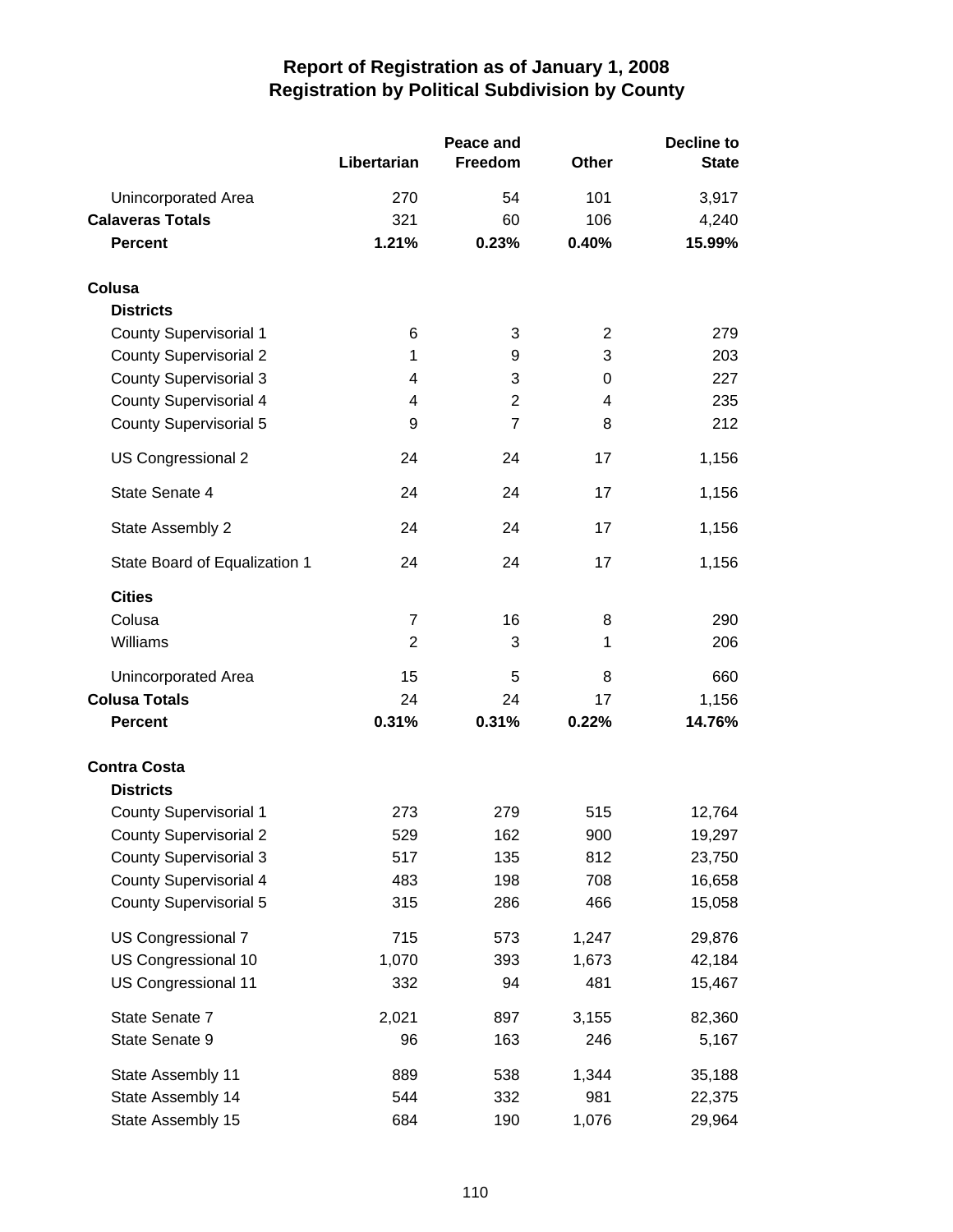|                               | <b>Total</b>      |                   |            | American    |       |
|-------------------------------|-------------------|-------------------|------------|-------------|-------|
|                               | <b>Registered</b> | <b>Democratic</b> | Republican | Independent | Green |
| State Board of Equalization 1 | 471,638           | 227,592           | 136,743    | 9,297       | 3,901 |
| <b>Cities</b>                 |                   |                   |            |             |       |
| Antioch                       | 39,129            | 20,975            | 9,169      | 936         | 174   |
| <b>Brentwood</b>              | 20,808            | 8,496             | 7,870      | 461         | 61    |
| Clayton                       | 6,928             | 2,570             | 2,986      | 129         | 25    |
| Concord                       | 51,841            | 24,544            | 15,061     | 1,222       | 430   |
| Danville                      | 25,791            | 8,456             | 12,078     | 410         | 101   |
| El Cerrito                    | 12,940            | 7,975             | 1,592      | 124         | 361   |
| Hercules                      | 10,663            | 6,142             | 1,796      | 164         | 54    |
| Lafayette                     | 15,389            | 6,572             | 5,573      | 272         | 147   |
| Martinez                      | 20,225            | 9,963             | 5,447      | 482         | 252   |
| Moraga                        | 9,823             | 3,788             | 3,890      | 161         | 61    |
| Oakley                        | 11,601            | 5,601             | 3,372      | 316         | 39    |
| Orinda                        | 12,276            | 5,255             | 4,444      | 197         | 88    |
| Pinole                        | 9,041             | 5,155             | 1,842      | 170         | 85    |
| Pittsburg                     | 21,096            | 12,740            | 3,500      | 442         | 68    |
| Pleasant Hill                 | 17,777            | 8,343             | 5,092      | 378         | 202   |
| Richmond                      | 35,528            | 24,582            | 3,179      | 521         | 510   |
| San Pablo                     | 6,618             | 4,293             | 681        | 117         | 72    |
| San Ramon                     | 28,634            | 10,421            | 10,539     | 617         | 140   |
| <b>Walnut Creek</b>           | 39,138            | 16,864            | 14,038     | 667         | 307   |
| Unincorporated Area           | 76,392            | 34,857            | 24,594     | 1,511       | 724   |
| <b>Contra Costa Totals</b>    | 471,638           | 227,592           | 136,743    | 9,297       | 3,901 |
| <b>Percent</b>                |                   | 48.26%            | 28.99%     | 1.97%       | 0.83% |
| <b>Del Norte</b>              |                   |                   |            |             |       |
| <b>Districts</b>              |                   |                   |            |             |       |
| County Supervisorial 1        | 1,780             | 721               | 574        | 67          | 22    |
| <b>County Supervisorial 2</b> | 2,034             | 771               | 720        | 70          | 25    |
| <b>County Supervisorial 3</b> | 2,782             | 1,034             | 1,131      | 86          | 22    |
| <b>County Supervisorial 4</b> | 2,797             | 921               | 1,255      | 83          | 17    |
| <b>County Supervisorial 5</b> | 2,645             | 1,053             | 973        | 92          | 34    |
| US Congressional 1            | 12,038            | 4,500             | 4,653      | 398         | 120   |
| State Senate 4                | 12,038            | 4,500             | 4,653      | 398         | 120   |
| State Assembly 1              | 12,038            | 4,500             | 4,653      | 398         | 120   |
| State Board of Equalization 1 | 12,038            | 4,500             | 4,653      | 398         | 120   |
| <b>Cities</b>                 |                   |                   |            |             |       |
| <b>Crescent City</b>          | 1,538             | 639               | 477        | 57          | 15    |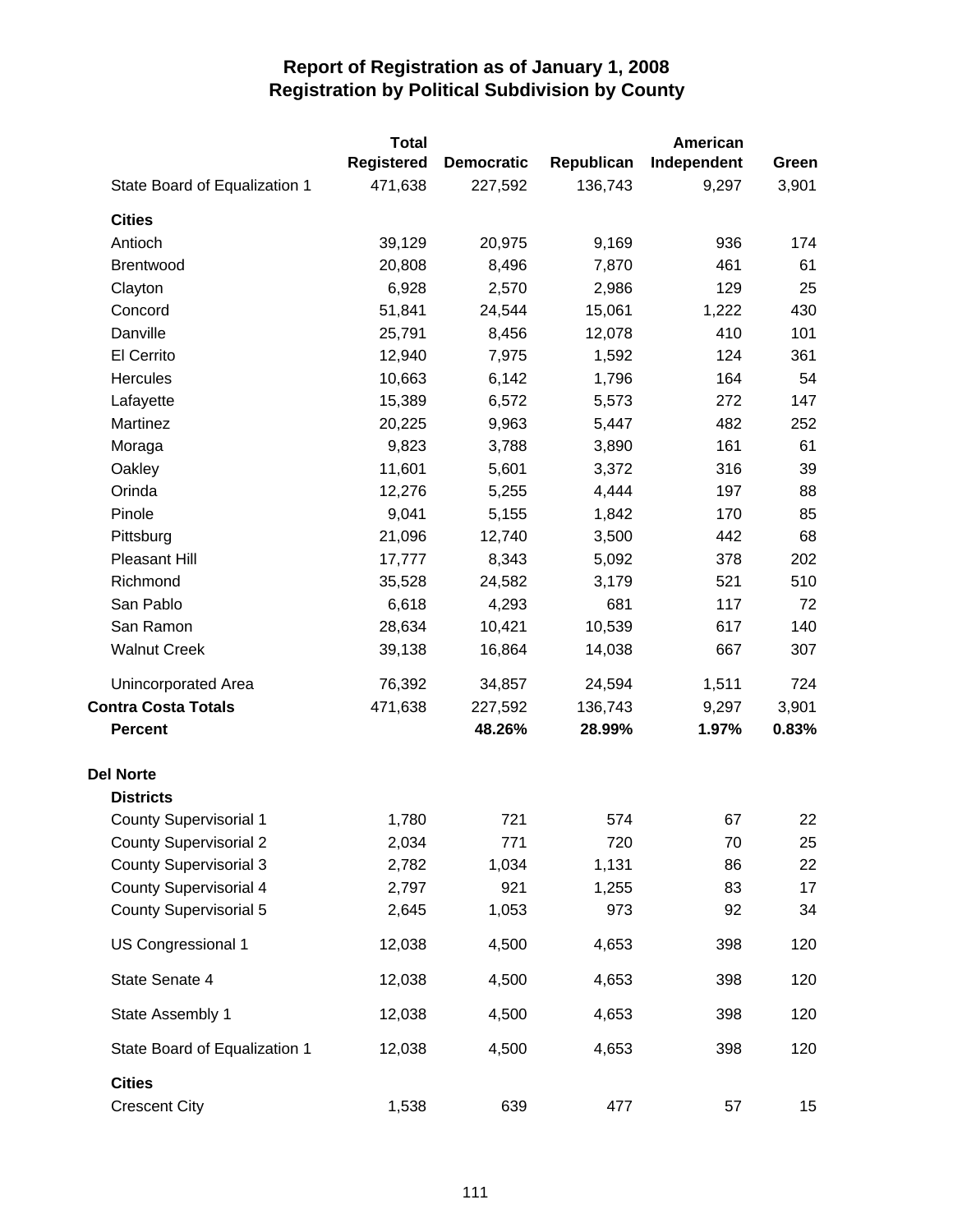|                                       |             | Peace and      |       | <b>Decline to</b> |
|---------------------------------------|-------------|----------------|-------|-------------------|
|                                       | Libertarian | Freedom        | Other | <b>State</b>      |
| State Board of Equalization 1         | 2,117       | 1,060          | 3,401 | 87,527            |
| <b>Cities</b>                         |             |                |       |                   |
| Antioch                               | 147         | 118            | 212   | 7,398             |
| Brentwood                             | 74          | 39             | 92    | 3,715             |
| Clayton                               | 23          | 6              | 47    | 1,142             |
| Concord                               | 291         | 133            | 401   | 9,759             |
| Danville                              | 114         | 20             | 164   | 4,448             |
| El Cerrito                            | 63          | 35             | 68    | 2,722             |
| Hercules                              | 22          | 28             | 75    | 2,382             |
| Lafayette                             | 70          | 11             | 142   | 2,602             |
| Martinez                              | 142         | 39             | 191   | 3,709             |
| Moraga                                | 51          | 5              | 77    | 1,790             |
| Oakley                                | 43          | 27             | 64    | 2,139             |
| Orinda                                | 69          | 6              | 100   | 2,117             |
| Pinole                                | 35          | 19             | 68    | 1,667             |
| Pittsburg                             | 79          | 102            | 135   | 4,030             |
| <b>Pleasant Hill</b>                  | 90          | 41             | 164   | 3,467             |
| Richmond                              | 103         | 158            | 274   | 6,201             |
| San Pablo                             | 23          | 46             | 57    | 1,329             |
| San Ramon                             | 124         | 32             | 167   | 6,594             |
| <b>Walnut Creek</b>                   | 179         | 44             | 319   | 6,720             |
| Unincorporated Area                   | 375         | 151            | 584   | 13,596            |
| <b>Contra Costa Totals</b>            | 2,117       | 1,060          | 3,401 | 87,527            |
| <b>Percent</b>                        | 0.45%       | 0.22%          | 0.72% | 18.56%            |
| <b>Del Norte</b>                      |             |                |       |                   |
| <b>Districts</b>                      |             |                |       |                   |
| County Supervisorial 1                | 11          | $\overline{7}$ | 28    | 350               |
| <b>County Supervisorial 2</b>         | 12          | 15             | 22    | 399               |
| <b>County Supervisorial 3</b>         | 19          | 4              | 19    | 467               |
| <b>County Supervisorial 4</b>         | 10          | 11             | 26    | 474               |
| <b>County Supervisorial 5</b>         | 17          | 8              | 23    | 445               |
| US Congressional 1                    | 69          | 45             | 118   | 2,135             |
| State Senate 4                        | 69          | 45             | 118   | 2,135             |
| State Assembly 1                      | 69          | 45             | 118   | 2,135             |
| State Board of Equalization 1         | 69          | 45             | 118   | 2,135             |
| <b>Cities</b><br><b>Crescent City</b> | 9           | 12             | 0     | 329               |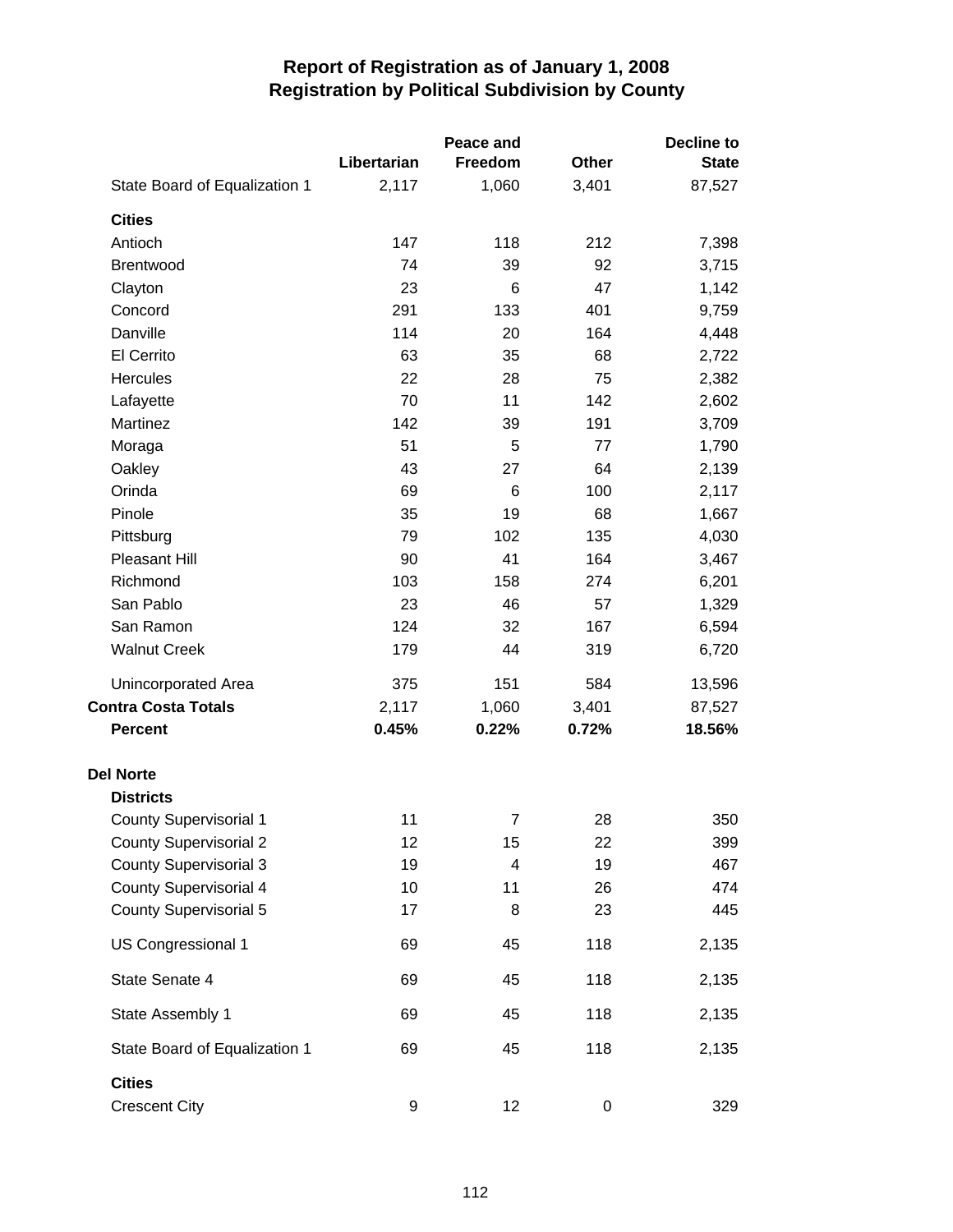|                               | <b>Total</b>      |                   |            | American    |       |
|-------------------------------|-------------------|-------------------|------------|-------------|-------|
|                               | <b>Registered</b> | <b>Democratic</b> | Republican | Independent | Green |
| Unincorporated Area           | 10,500            | 3,861             | 4,176      | 341         | 105   |
| <b>Del Norte Totals</b>       | 12,038            | 4,500             | 4,653      | 398         | 120   |
| <b>Percent</b>                |                   | 37.38%            | 38.65%     | 3.31%       | 1.00% |
| <b>El Dorado</b>              |                   |                   |            |             |       |
| <b>Districts</b>              |                   |                   |            |             |       |
| <b>County Supervisorial 1</b> | 20,760            | 5,507             | 11,160     | 440         | 99    |
| <b>County Supervisorial 2</b> | 24,748            | 7,329             | 11,990     | 651         | 206   |
| <b>County Supervisorial 3</b> | 17,958            | 6,014             | 7,854      | 554         | 215   |
| <b>County Supervisorial 4</b> | 21,745            | 6,287             | 10,868     | 569         | 192   |
| <b>County Supervisorial 5</b> | 13,668            | 5,168             | 3,824      | 465         | 294   |
| US Congressional 4            | 98,879            | 30,305            | 45,696     | 2,679       | 1,006 |
| State Senate 1                | 98,879            | 30,305            | 45,696     | 2,679       | 1,006 |
| State Assembly 4              | 76,792            | 24,474            | 33,809     | 2,255       | 905   |
| State Assembly 10             | 22,087            | 5,831             | 11,887     | 424         | 101   |
| State Board of Equalization 2 | 98,879            | 30,305            | 45,696     | 2,679       | 1,006 |
| <b>Cities</b>                 |                   |                   |            |             |       |
| Placerville                   | 4,897             | 1,749             | 1,919      | 139         | 93    |
| South Lake Tahoe              | 8,018             | 3,077             | 2,153      | 297         | 168   |
| Unincorporated Area           | 85,964            | 25,479            | 41,624     | 2,243       | 745   |
| <b>El Dorado Totals</b>       | 98,879            | 30,305            | 45,696     | 2,679       | 1,006 |
| <b>Percent</b>                |                   | 30.65%            | 46.21%     | 2.71%       | 1.02% |
| <b>Fresno</b>                 |                   |                   |            |             |       |
| <b>Districts</b>              |                   |                   |            |             |       |
| <b>County Supervisorial 1</b> | 61,228            | 28,833            | 22,152     | 1,144       | 242   |
| <b>County Supervisorial 2</b> | 90,213            | 30,222            | 45,384     | 1,522       | 527   |
| <b>County Supervisorial 3</b> | 49,250            | 24,728            | 16,012     | 888         | 361   |
| <b>County Supervisorial 4</b> | 54,066            | 22,925            | 22,946     | 885         | 136   |
| <b>County Supervisorial 5</b> | 92,182            | 29,747            | 46,593     | 1,922       | 417   |
| US Congressional 18           | 1,391             | 465               | 750        | 22          | 5     |
| US Congressional 19           | 117,940           | 43,937            | 54,164     | 2,147       | 725   |
| US Congressional 20           | 86,403            | 44,890            | 27,747     | 1,432       | 368   |
| US Congressional 21           | 141,205           | 47,163            | 70,426     | 2,760       | 585   |
| State Senate 14               | 231,479           | 77,780            | 115,027    | 4,353       | 1,214 |
| State Senate 16               | 115,460           | 58,675            | 38,060     | 2,008       | 469   |
| State Assembly 29             | 197,163           | 66,045            | 98,103     | 3,726       | 1,004 |
| State Assembly 30             | 14,867            | 4,937             | 7,520      | 306         | 31    |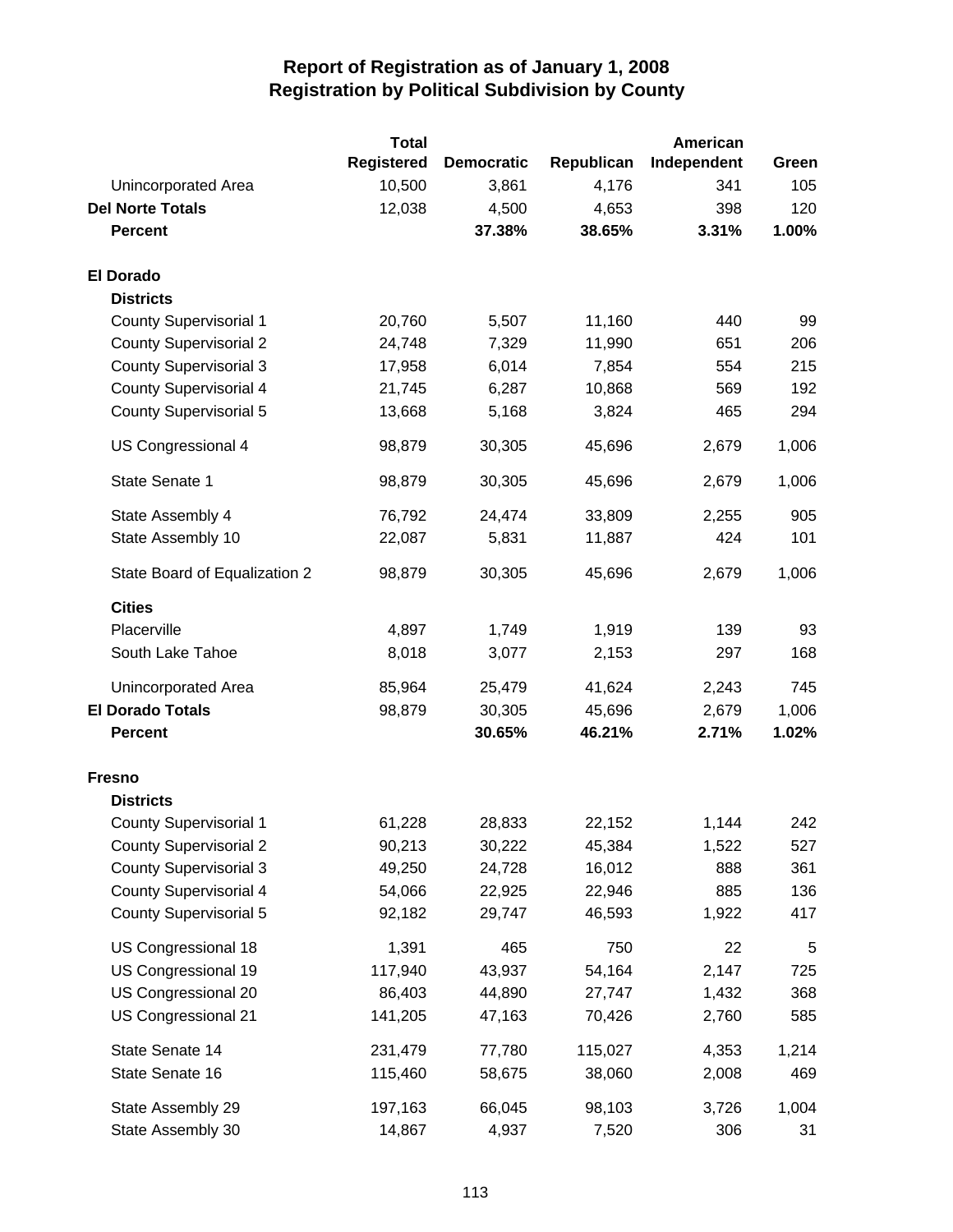|                               |             | Peace and      |              | <b>Decline to</b> |  |
|-------------------------------|-------------|----------------|--------------|-------------------|--|
|                               | Libertarian | Freedom        | <b>Other</b> | <b>State</b>      |  |
| Unincorporated Area           | 60          | 33             | 118          | 1,806             |  |
| <b>Del Norte Totals</b>       | 69          | 45             | 118          | 2,135             |  |
| <b>Percent</b>                | 0.57%       | 0.37%          | 0.98%        | 17.74%            |  |
| <b>El Dorado</b>              |             |                |              |                   |  |
| <b>Districts</b>              |             |                |              |                   |  |
| <b>County Supervisorial 1</b> | 122         | 31             | 115          | 3,286             |  |
| <b>County Supervisorial 2</b> | 173         | 51             | 149          | 4,199             |  |
| <b>County Supervisorial 3</b> | 108         | 65             | 133          | 3,015             |  |
| <b>County Supervisorial 4</b> | 145         | 31             | 140          | 3,513             |  |
| <b>County Supervisorial 5</b> | 124         | 72             | 128          | 3,593             |  |
| US Congressional 4            | 672         | 250            | 665          | 17,606            |  |
| <b>State Senate 1</b>         | 672         | 250            | 665          | 17,606            |  |
| State Assembly 4              | 562         | 238            | 556          | 13,993            |  |
| State Assembly 10             | 110         | 12             | 109          | 3,613             |  |
| State Board of Equalization 2 | 672         | 250            | 665          | 17,606            |  |
| <b>Cities</b>                 |             |                |              |                   |  |
| Placerville                   | 28          | 20             | 39           | 910               |  |
| South Lake Tahoe              | 75          | 49             | 71           | 2,128             |  |
| Unincorporated Area           | 569         | 181            | 555          |                   |  |
| <b>El Dorado Totals</b>       | 672         | 250            | 665          | 14,568<br>17,606  |  |
| <b>Percent</b>                | 0.68%       | 0.25%          | 0.67%        | 17.81%            |  |
|                               |             |                |              |                   |  |
| <b>Fresno</b>                 |             |                |              |                   |  |
| <b>Districts</b>              |             |                |              |                   |  |
| <b>County Supervisorial 1</b> | 211         | 144            | 625          | 7,877             |  |
| <b>County Supervisorial 2</b> | 356         | 143            | 906          | 11,153            |  |
| <b>County Supervisorial 3</b> | 177         | 150            | 548          | 6,386             |  |
| <b>County Supervisorial 4</b> | 153         | 145            | 453          | 6,423             |  |
| <b>County Supervisorial 5</b> | 366         | 164            | 986          | 11,987            |  |
| US Congressional 18           | 5           | $\overline{2}$ | 7            | 135               |  |
| US Congressional 19           | 469         | 208            | 1,249        | 15,041            |  |
| US Congressional 20           | 279         | 283            | 816          | 10,588            |  |
| US Congressional 21           | 510         | 253            | 1,446        | 18,062            |  |
| State Senate 14               | 882         | 392            | 2,376        | 29,455            |  |
| State Senate 16               | 381         | 354            | 1,142        | 14,371            |  |
| State Assembly 29             | 779         | 320            | 2,071        | 25,115            |  |
| State Assembly 30             | 62          | 42             | 133          | 1,836             |  |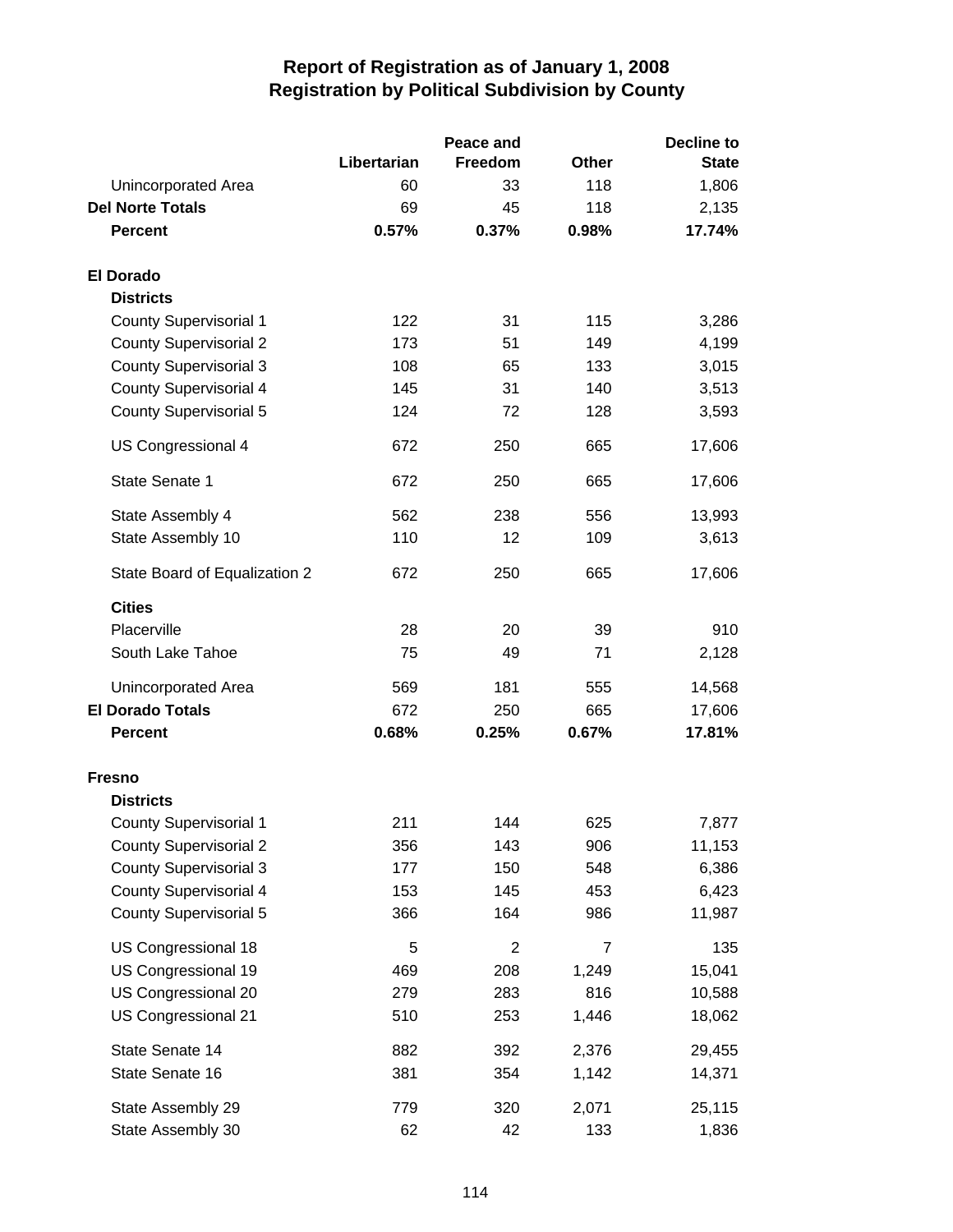|                               | <b>Total</b>      |                   |            |             | American                |  |  |
|-------------------------------|-------------------|-------------------|------------|-------------|-------------------------|--|--|
|                               | <b>Registered</b> | <b>Democratic</b> | Republican | Independent | Green                   |  |  |
| State Assembly 31             | 134,909           | 65,473            | 47,464     | 2,329       | 648                     |  |  |
| State Board of Equalization 2 | 346,939           | 136,455           | 153,087    | 6,361       | 1,683                   |  |  |
| <b>Cities</b>                 |                   |                   |            |             |                         |  |  |
| Clovis                        | 44,268            | 13,091            | 23,615     | 902         | 173                     |  |  |
| Coalinga                      | 3,581             | 1,325             | 1,502      | 105         | 7                       |  |  |
| Firebaugh                     | 1,529             | 846               | 433        | 30          | 1                       |  |  |
| Fowler                        | 1,952             | 885               | 785        | 22          | 3                       |  |  |
| Fresno                        | 182,458           | 76,835            | 74,029     | 3,330       | 1,054                   |  |  |
| Huron                         | 811               | 557               | 132        | 14          | 0                       |  |  |
| Kerman                        | 3,730             | 1,727             | 1,352      | 79          | 6                       |  |  |
| Kingsburg                     | 5,318             | 1,369             | 3,184      | 90          | 13                      |  |  |
| Mendota                       | 1,600             | 1,129             | 294        | 19          | 4                       |  |  |
| Orange Cove                   | 1,819             | 1,166             | 378        | 26          | 1                       |  |  |
| Parlier                       | 2,939             | 1,841             | 597        | 36          | 8                       |  |  |
| Reedley                       | 7,399             | 2,792             | 3,439      | 116         | 29                      |  |  |
| San Joaquin                   | 470               | 291               | 90         | 12          | $\mathbf 0$             |  |  |
| Sanger                        | 7,468             | 3,939             | 2,395      | 96          | 28                      |  |  |
| Selma                         | 7,190             | 3,378             | 2,826      | 110         | 11                      |  |  |
| Unincorporated Area           | 74,407            | 25,284            | 38,036     | 1,374       | 345                     |  |  |
| <b>Fresno Totals</b>          | 346,939           | 136,455           | 153,087    | 6,361       | 1,683                   |  |  |
| <b>Percent</b>                |                   | 39.33%            | 44.13%     | 1.83%       | 0.49%                   |  |  |
| Glenn                         |                   |                   |            |             |                         |  |  |
| <b>Districts</b>              |                   |                   |            |             |                         |  |  |
| <b>County Supervisorial 1</b> | 2,535             | 793               | 1,165      | 77          | 13                      |  |  |
| <b>County Supervisorial 2</b> | 2,239             | 724               | 1,025      | 68          | 12                      |  |  |
| <b>County Supervisorial 3</b> | 2,706             | 788               | 1,450      | 79          | 4                       |  |  |
| <b>County Supervisorial 4</b> | 2,109             | 728               | 907        | 70          | 4                       |  |  |
| <b>County Supervisorial 5</b> | 2,010             | 736               | 896        | 49          | 12                      |  |  |
| US Congressional 2            | 11,599            | 3,769             | 5,443      | 343         | 45                      |  |  |
| State Senate 4                | 11,599            | 3,769             | 5,443      | 343         | 45                      |  |  |
| State Assembly 2              | 11,599            | 3,769             | 5,443      | 343         | 45                      |  |  |
| State Board of Equalization 2 | 11,599            | 3,769             | 5,443      | 343         | 45                      |  |  |
| <b>Cities</b>                 |                   |                   |            |             |                         |  |  |
| Orland                        | 2,568             | 855               | 1,128      | 78          | 16                      |  |  |
| Willows                       | 2,401             | 826               | 1,031      | 76          | $\overline{\mathbf{4}}$ |  |  |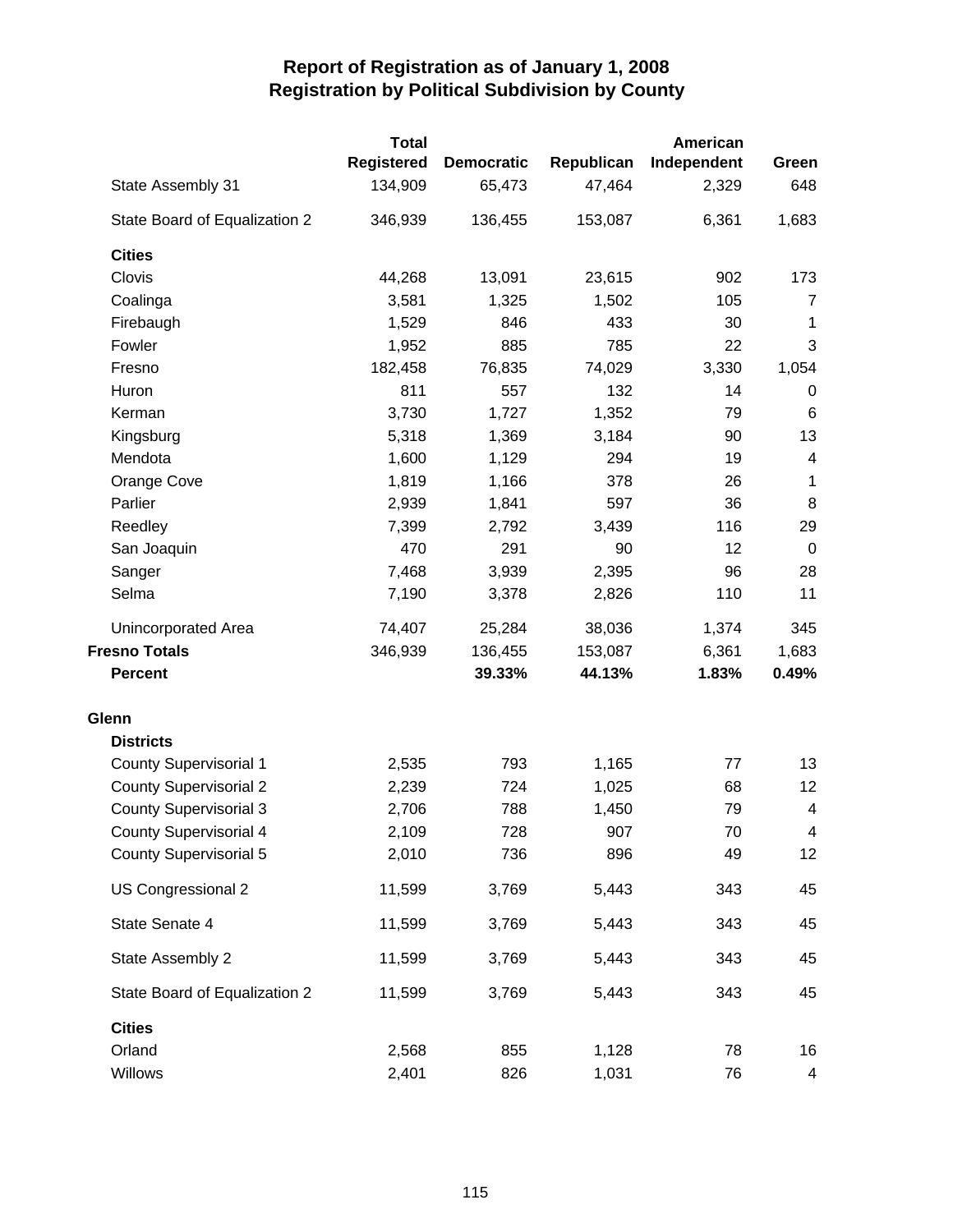|                               |                | Peace and      | <b>Decline to</b> |              |  |
|-------------------------------|----------------|----------------|-------------------|--------------|--|
|                               | Libertarian    | Freedom        | <b>Other</b>      | <b>State</b> |  |
| State Assembly 31             | 422            | 384            | 1,314             | 16,875       |  |
| State Board of Equalization 2 | 1,263          | 746            | 3,518             | 43,826       |  |
| <b>Cities</b>                 |                |                |                   |              |  |
| Clovis                        | 162            | 72             | 421               | 5,832        |  |
| Coalinga                      | 25             | 14             | 30                | 573          |  |
| Firebaugh                     | $\overline{7}$ | 9              | 9                 | 194          |  |
| Fowler                        | 5              | 6              | 15                | 231          |  |
| Fresno                        | 675            | 411            | 1,982             | 24,142       |  |
| Huron                         | 1              | 7              | 13                | 87           |  |
| Kerman                        | 13             | 4              | 39                | 510          |  |
| Kingsburg                     | 9              | 6              | 55                | 592          |  |
| Mendota                       | 8              | 4              | 10                | 132          |  |
| Orange Cove                   | $\overline{2}$ | $\overline{7}$ | 16                | 223          |  |
| Parlier                       | $\overline{7}$ | 15             | 20                | 415          |  |
| Reedley                       | 21             | 18             | 55                | 929          |  |
| San Joaquin                   | 1              | 4              | 1                 | 71           |  |
| Sanger                        | 23             | 25             | 62                | 900          |  |
| Selma                         | 17             | 14             | 46                | 788          |  |
| Unincorporated Area           | 287            | 130            | 744               | 8,207        |  |
| <b>Fresno Totals</b>          | 1,263          | 746            | 3,518             | 43,826       |  |
| <b>Percent</b>                | 0.36%          | 0.22%          | 1.01%             | 12.63%       |  |
| Glenn                         |                |                |                   |              |  |
| <b>Districts</b>              |                |                |                   |              |  |
| <b>County Supervisorial 1</b> | 13             | 11             | 9                 | 454          |  |
| <b>County Supervisorial 2</b> | $\overline{2}$ | 4              | $\overline{7}$    | 397          |  |
| <b>County Supervisorial 3</b> | 8              | $\overline{7}$ | 5                 | 365          |  |
| <b>County Supervisorial 4</b> | 9              | 8              | 10                | 373          |  |
| <b>County Supervisorial 5</b> | 5              | 6              | 4                 | 302          |  |
| US Congressional 2            | 37             | 36             | 35                | 1,891        |  |
| State Senate 4                | 37             | 36             | 35                | 1,891        |  |
| State Assembly 2              | 37             | 36             | 35                | 1,891        |  |
| State Board of Equalization 2 | 37             | 36             | 35                | 1,891        |  |
| <b>Cities</b>                 |                |                |                   |              |  |
| Orland                        | $\overline{2}$ | $\overline{7}$ | 8                 | 474          |  |
| Willows                       | 10             | 9              | 10                | 435          |  |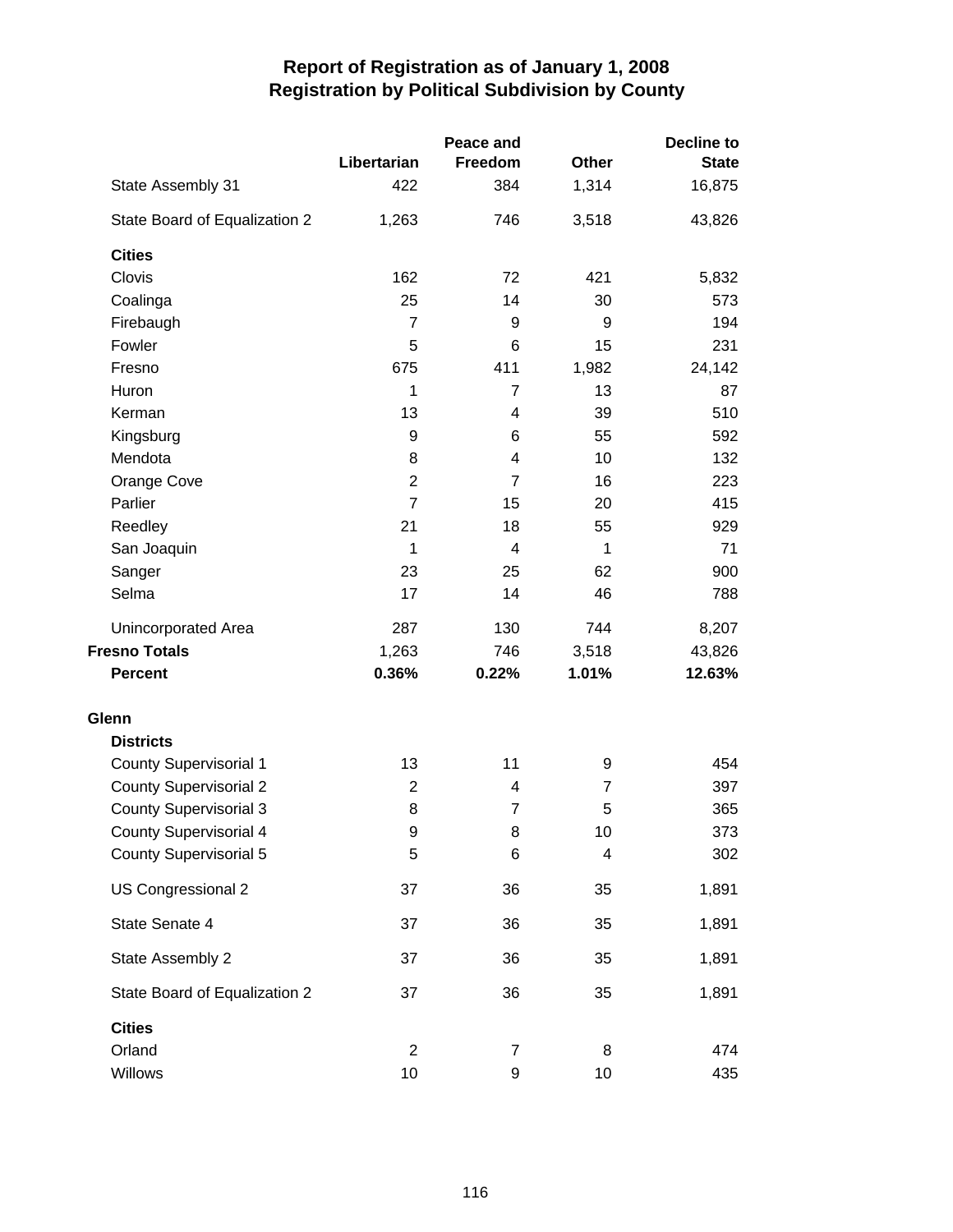|                               | <b>Total</b>      |                   |            | American    |       |
|-------------------------------|-------------------|-------------------|------------|-------------|-------|
|                               | <b>Registered</b> | <b>Democratic</b> | Republican | Independent | Green |
| Unincorporated Area           | 6,630             | 2,088             | 3,284      | 189         | 25    |
| <b>Glenn Totals</b>           | 11,599            | 3,769             | 5,443      | 343         | 45    |
| <b>Percent</b>                |                   | 32.49%            | 46.93%     | 2.96%       | 0.39% |
| Humboldt                      |                   |                   |            |             |       |
| <b>Districts</b>              |                   |                   |            |             |       |
| <b>County Supervisorial 1</b> | 14,809            | 5,718             | 5,647      | 340         | 360   |
| <b>County Supervisorial 2</b> | 15,471            | 6,041             | 5,231      | 418         | 546   |
| <b>County Supervisorial 3</b> | 15,773            | 6,955             | 2,903      | 340         | 1,396 |
| <b>County Supervisorial 4</b> | 12,246            | 5,314             | 3,355      | 319         | 505   |
| <b>County Supervisorial 5</b> | 16,054            | 7,006             | 4,357      | 405         | 764   |
| US Congressional 1            | 74,353            | 31,034            | 21,493     | 1,822       | 3,571 |
| State Senate 2                | 74,353            | 31,034            | 21,493     | 1,822       | 3,571 |
| State Assembly 1              | 74,353            | 31,034            | 21,493     | 1,822       | 3,571 |
| State Board of Equalization 1 | 74,353            | 31,034            | 21,493     | 1,822       | 3,571 |
| <b>Cities</b>                 |                   |                   |            |             |       |
| Arcata                        | 9,987             | 4,453             | 1,298      | 231         | 1,016 |
| <b>Blue Lake</b>              | 767               | 336               | 194        | 24          | 57    |
| Eureka                        | 13,641            | 5,865             | 4,016      | 323         | 518   |
| Ferndale                      | 953               | 362               | 392        | 25          | 15    |
| Fortuna                       | 5,994             | 2,128             | 2,520      | 157         | 52    |
| Rio Dell                      | 1,560             | 581               | 596        | 61          | 12    |
| Trinidad                      | 266               | 142               | 53         | 5           | 17    |
| Unincorporated Area           | 41,185            | 17,167            | 12,424     | 996         | 1,884 |
| <b>Humboldt Totals</b>        | 74,353            | 31,034            | 21,493     | 1,822       | 3,571 |
| <b>Percent</b>                |                   | 41.74%            | 28.91%     | 2.45%       | 4.80% |
| <b>Imperial</b>               |                   |                   |            |             |       |
| <b>Districts</b>              |                   |                   |            |             |       |
| <b>County Supervisorial 1</b> | 12,163            | 8,203             | 1,396      | 134         | 27    |
| <b>County Supervisorial 2</b> | 10,283            | 5,259             | 3,052      | 177         | 21    |
| <b>County Supervisorial 3</b> | 10,633            | 5,063             | 3,481      | 232         | 21    |
| <b>County Supervisorial 4</b> | 9,948             | 4,757             | 3,276      | 217         | 18    |
| <b>County Supervisorial 5</b> | 9,331             | 5,265             | 2,356      | 224         | 27    |
| US Congressional 51           | 52,358            | 28,547            | 13,561     | 984         | 114   |
| State Senate 40               | 52,358            | 28,547            | 13,561     | 984         | 114   |
| State Assembly 80             | 52,358            | 28,547            | 13,561     | 984         | 114   |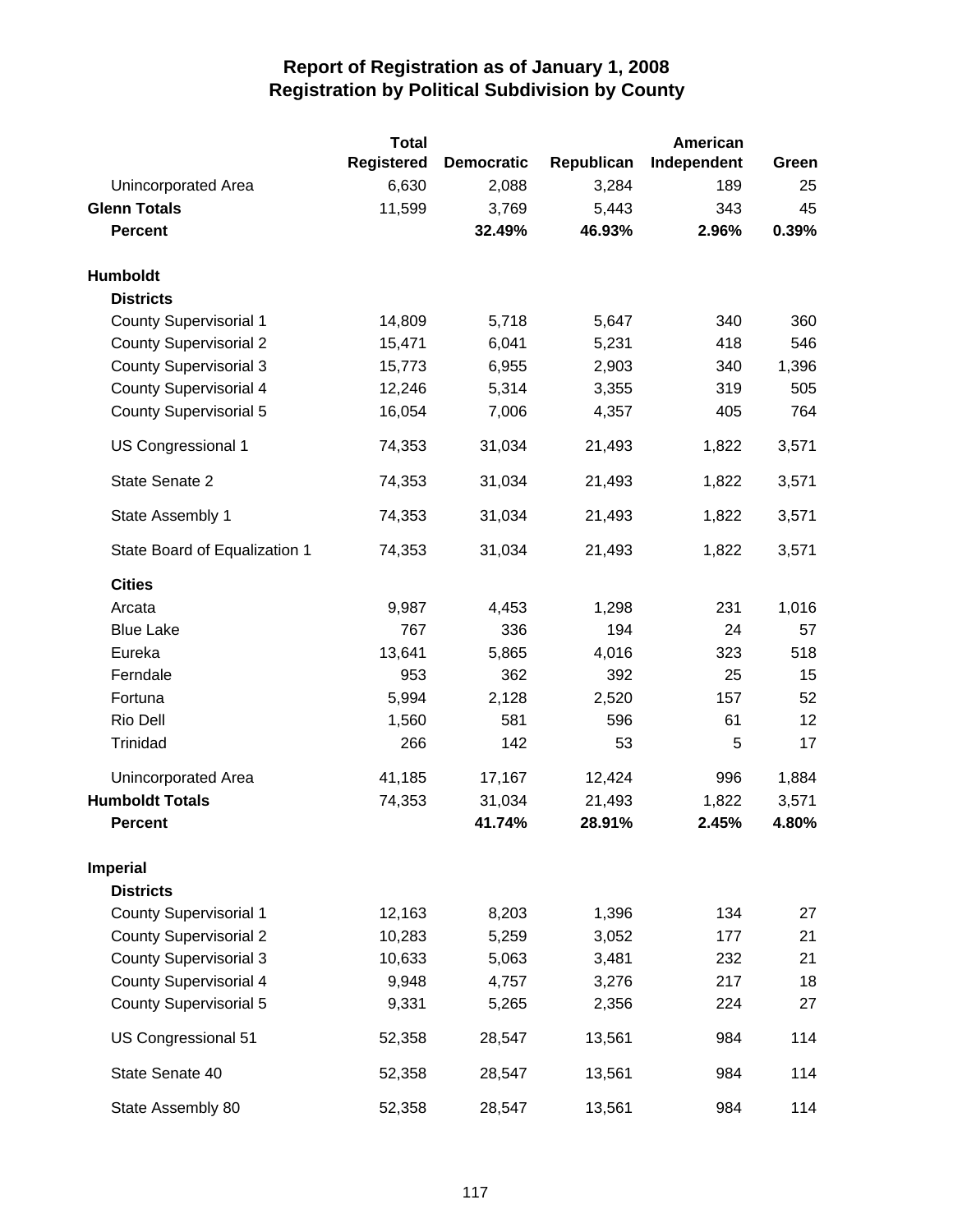|                               |             | Peace and      |                | <b>Decline to</b> |
|-------------------------------|-------------|----------------|----------------|-------------------|
|                               | Libertarian | Freedom        | <b>Other</b>   | <b>State</b>      |
| Unincorporated Area           | 25          | 20             | 17             | 982               |
| <b>Glenn Totals</b>           | 37          | 36             | 35             | 1,891             |
| <b>Percent</b>                | 0.32%       | 0.31%          | 0.30%          | 16.30%            |
| Humboldt                      |             |                |                |                   |
| <b>Districts</b>              |             |                |                |                   |
| County Supervisorial 1        | 117         | 30             | 50             | 2,547             |
| <b>County Supervisorial 2</b> | 132         | 51             | 44             | 3,008             |
| <b>County Supervisorial 3</b> | 156         | 64             | 44             | 3,915             |
| <b>County Supervisorial 4</b> | 113         | 51             | 45             | 2,544             |
| <b>County Supervisorial 5</b> | 122         | 65             | 62             | 3,273             |
| <b>US Congressional 1</b>     | 640         | 261            | 245            | 15,287            |
| State Senate 2                | 640         | 261            | 245            | 15,287            |
| State Assembly 1              | 640         | 261            | 245            | 15,287            |
| State Board of Equalization 1 | 640         | 261            | 245            | 15,287            |
| <b>Cities</b>                 |             |                |                |                   |
| Arcata                        | 103         | 45             | 26             | 2,815             |
| <b>Blue Lake</b>              | 7           | $\overline{2}$ | $\overline{7}$ | 140               |
| Eureka                        | 125         | 55             | 53             | 2,686             |
| Ferndale                      | 5           | 1              | $\mathbf{1}$   | 152               |
| Fortuna                       | 48          | 16             | 17             | 1,056             |
| Rio Dell                      | 15          | 3              | 6              | 286               |
| Trinidad                      | 3           | 1              | 0              | 45                |
| Unincorporated Area           | 334         | 138            | 135            | 8,107             |
| <b>Humboldt Totals</b>        | 640         | 261            | 245            | 15,287            |
| <b>Percent</b>                | 0.86%       | 0.35%          | 0.33%          | 20.56%            |
| <b>Imperial</b>               |             |                |                |                   |
| <b>Districts</b>              |             |                |                |                   |
| <b>County Supervisorial 1</b> | 37          | 60             | 69             | 2,237             |
| <b>County Supervisorial 2</b> | 25          | 34             | 75             | 1,640             |
| <b>County Supervisorial 3</b> | 37          | 41             | 68             | 1,690             |
| <b>County Supervisorial 4</b> | 25          | 46             | 84             | 1,525             |
| <b>County Supervisorial 5</b> | 34          | 43             | 51             | 1,331             |
| US Congressional 51           | 158         | 224            | 347            | 8,423             |
| State Senate 40               | 158         | 224            | 347            | 8,423             |
| State Assembly 80             | 158         | 224            | 347            | 8,423             |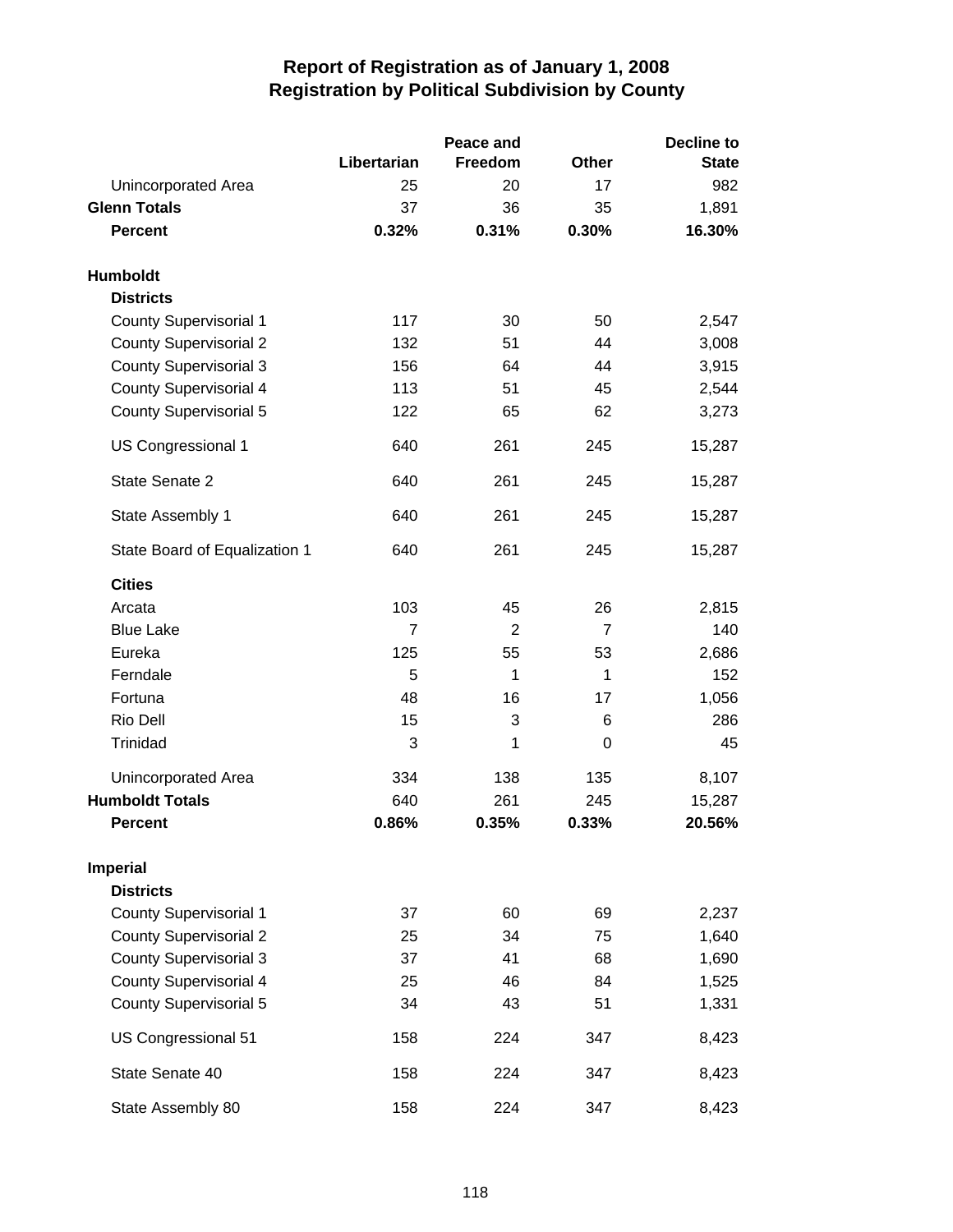|                               | <b>Total</b> |                   |            | American    |                |
|-------------------------------|--------------|-------------------|------------|-------------|----------------|
|                               | Registered   | <b>Democratic</b> | Republican | Independent | Green          |
| State Board of Equalization 3 | 52,358       | 28,547            | 13,561     | 984         | 114            |
| <b>Cities</b>                 |              |                   |            |             |                |
| <b>Brawley</b>                | 8,096        | 4,448             | 2,271      | 144         | 11             |
| Calexico                      | 12,027       | 8,142             | 1,348      | 132         | 26             |
| Calipatria                    | 1,097        | 639               | 221        | 14          | $\overline{2}$ |
| El Centro                     | 14,172       | 7,569             | 3,967      | 266         | 29             |
| Holtville                     | 1,980        | 999               | 590        | 51          | 6              |
| Imperial                      | 4,186        | 1,817             | 1,468      | 92          | 5              |
| Westmorland                   | 686          | 398               | 154        | 14          | $\mathbf 0$    |
| Unincorporated Area           | 10,114       | 4,535             | 3,542      | 271         | 35             |
| <b>Imperial Totals</b>        | 52,358       | 28,547            | 13,561     | 984         | 114            |
| <b>Percent</b>                |              | 54.52%            | 25.90%     | 1.88%       | 0.22%          |
| Inyo                          |              |                   |            |             |                |
| <b>Districts</b>              |              |                   |            |             |                |
| <b>County Supervisorial 1</b> | 2,183        | 633               | 1,159      | 50          | 14             |
| <b>County Supervisorial 2</b> | 1,660        | 532               | 712        | 46          | 21             |
| <b>County Supervisorial 3</b> | 2,460        | 762               | 1,185      | 74          | 21             |
| <b>County Supervisorial 4</b> | 1,900        | 628               | 845        | 52          | 11             |
| <b>County Supervisorial 5</b> | 1,592        | 617               | 546        | 68          | 29             |
| US Congressional 25           | 9,795        | 3,172             | 4,447      | 290         | 96             |
| State Senate 18               | 9,795        | 3,172             | 4,447      | 290         | 96             |
| State Assembly 34             | 9,795        | 3,172             | 4,447      | 290         | 96             |
| State Board of Equalization 2 | 9,795        | 3,172             | 4,447      | 290         | 96             |
| <b>Cities</b>                 |              |                   |            |             |                |
| <b>Bishop</b>                 | 1,546        | 501               | 652        | 44          | 19             |
| Unincorporated Area           | 8,249        | 2,671             | 3,795      | 246         | 77             |
| <b>Inyo Totals</b>            | 9,795        | 3,172             | 4,447      | 290         | 96             |
| <b>Percent</b>                |              | 32.38%            | 45.40%     | 2.96%       | 0.98%          |
| Kern                          |              |                   |            |             |                |
| <b>Districts</b>              |              |                   |            |             |                |
| <b>County Supervisorial 1</b> | 54,528       | 19,307            | 25,370     | 1,479       | 135            |
| <b>County Supervisorial 2</b> | 55,862       | 18,669            | 25,726     | 1,774       | 141            |
| <b>County Supervisorial 3</b> | 61,614       | 19,674            | 31,709     | 1,657       | 185            |
| <b>County Supervisorial 4</b> | 69,619       | 20,097            | 37,714     | 1,736       | 188            |
| <b>County Supervisorial 5</b> | 35,390       | 20,295            | 9,442      | 773         | 68             |
| US Congressional 20           | 54,480       | 32,048            | 14,318     | 1,018       | 70             |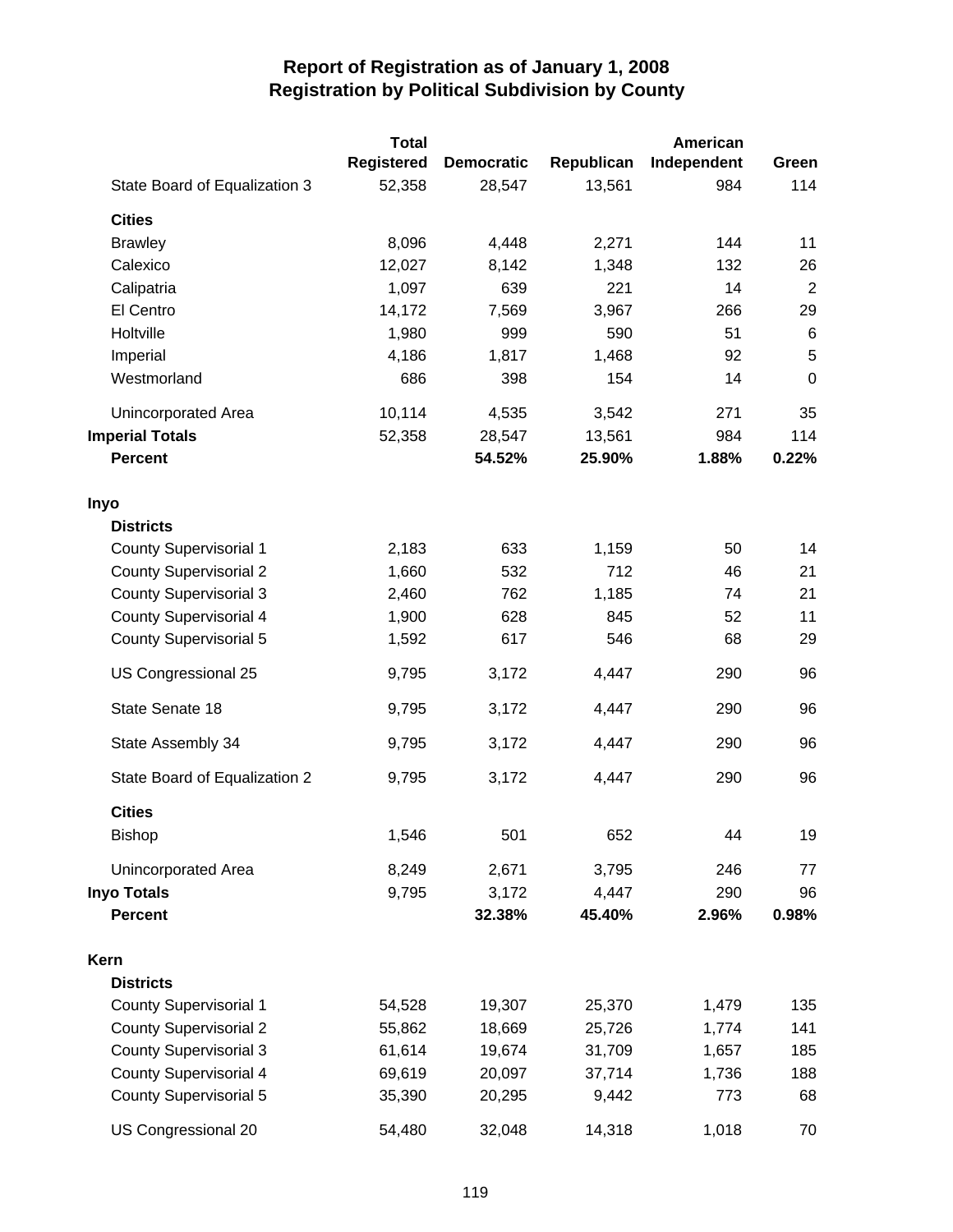|                               |                | Peace and |                | <b>Decline to</b> |
|-------------------------------|----------------|-----------|----------------|-------------------|
|                               | Libertarian    | Freedom   | <b>Other</b>   | <b>State</b>      |
| State Board of Equalization 3 | 158            | 224       | 347            | 8,423             |
| <b>Cities</b>                 |                |           |                |                   |
| <b>Brawley</b>                | 22             | 25        | 61             | 1,114             |
| Calexico                      | 37             | 60        | 68             | 2,214             |
| Calipatria                    | 3              | 10        | 6              | 202               |
| El Centro                     | 37             | 64        | 89             | 2,151             |
| Holtville                     | 6              | 8         | 17             | 303               |
| Imperial                      | 12             | 8         | 28             | 756               |
| Westmorland                   | $\overline{4}$ | 11        | 3              | 102               |
| Unincorporated Area           | 37             | 38        | 75             | 1,581             |
| <b>Imperial Totals</b>        | 158            | 224       | 347            | 8,423             |
| <b>Percent</b>                | 0.30%          | 0.43%     | 0.66%          | 16.09%            |
| Inyo                          |                |           |                |                   |
| <b>Districts</b>              |                |           |                |                   |
| <b>County Supervisorial 1</b> | 10             | 5         | 8              | 304               |
| <b>County Supervisorial 2</b> | 9              | 4         | $\overline{7}$ | 329               |
| <b>County Supervisorial 3</b> | 8              | 7         | 16             | 387               |
| <b>County Supervisorial 4</b> | 16             | 3         | 11             | 334               |
| County Supervisorial 5        | 23             | 4         | 16             | 289               |
| US Congressional 25           | 66             | 23        | 58             | 1,643             |
| State Senate 18               | 66             | 23        | 58             | 1,643             |
| State Assembly 34             | 66             | 23        | 58             | 1,643             |
| State Board of Equalization 2 | 66             | 23        | 58             | 1,643             |
| <b>Cities</b>                 |                |           |                |                   |
| Bishop                        | 9              | 4         | 7              | 310               |
| Unincorporated Area           | 57             | 19        | 51             | 1,333             |
| <b>Inyo Totals</b>            | 66             | 23        | 58             | 1,643             |
| <b>Percent</b>                | 0.67%          | 0.23%     | 0.59%          | 16.77%            |
| Kern                          |                |           |                |                   |
| <b>Districts</b>              |                |           |                |                   |
| <b>County Supervisorial 1</b> | 264            | 118       | 95             | 7,760             |
| <b>County Supervisorial 2</b> | 306            | 129       | 148            | 8,969             |
| <b>County Supervisorial 3</b> | 280            | 101       | 104            | 7,904             |
| <b>County Supervisorial 4</b> | 300            | 119       | 121            | 9,344             |
| <b>County Supervisorial 5</b> | 137            | 116       | 97             | 4,462             |
| US Congressional 20           | 149            | 200       | 139            | 6,538             |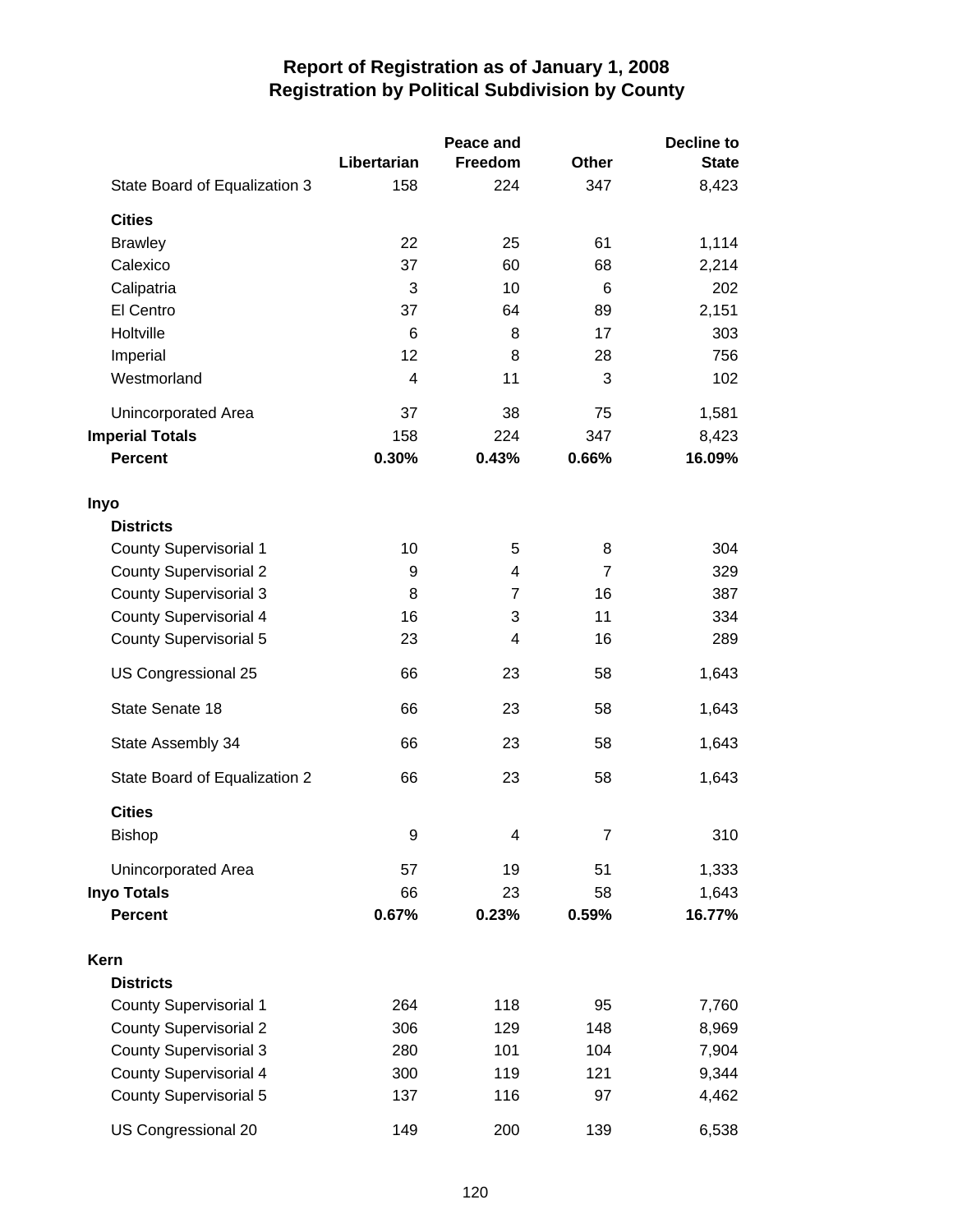|                               | <b>Total</b>      |                   |                | American    |                          |
|-------------------------------|-------------------|-------------------|----------------|-------------|--------------------------|
|                               | <b>Registered</b> | <b>Democratic</b> | Republican     | Independent | Green                    |
| US Congressional 22           | 222,533           | 65,994            | 115,643        | 6,401       | 647                      |
| State Senate 16               | 59,851            | 34,658            | 16,099         | 1,169       | 91                       |
| State Senate 17               | 4                 | 1                 | 2              | 1           | $\mathbf 0$              |
| State Senate 18               | 217,158           | 63,383            | 113,860        | 6,249       | 626                      |
| State Assembly 30             | 49,464            | 29,333            | 12,935         | 912         | 63                       |
| State Assembly 32             | 213,304           | 64,428            | 110,680        | 5,910       | 627                      |
| State Assembly 34             | 14,241            | 4,280             | 6,344          | 596         | 27                       |
| State Assembly 37             | 4                 | 1                 | $\overline{2}$ | 1           | 0                        |
| State Board of Equalization 2 | 277,013           | 98,042            | 129,961        | 7,419       | 717                      |
| <b>Cities</b>                 |                   |                   |                |             |                          |
| Arvin                         | 2,786             | 1,783             | 531            | 42          | 2                        |
| <b>Bakersfield</b>            | 121,721           | 42,616            | 58,613         | 2,836       | 320                      |
| California City               | 4,240             | 1,309             | 1,818          | 189         | $\overline{\mathbf{4}}$  |
| Delano                        | 9,484             | 5,744             | 2,412          | 127         | 11                       |
| Maricopa                      | 428               | 124               | 207            | 32          | 1                        |
| McFarland                     | 2,542             | 1,599             | 541            | 50          | $\overline{2}$           |
| Ridgecrest                    | 12,364            | 3,022             | 6,467          | 368         | 39                       |
| Shafter                       | 3,936             | 1,889             | 1,546          | 76          | $\overline{\mathcal{A}}$ |
| Taft                          | 2,833             | 720               | 1,585          | 101         | $\overline{\mathbf{4}}$  |
| Tehachapi                     | 3,179             | 961               | 1,494          | 133         | 14                       |
| Wasco                         | 4,747             | 2,597             | 1,502          | 81          | 5                        |
| Unincorporated Area           | 108,753           | 35,678            | 53,245         | 3,384       | 311                      |
| <b>Kern Totals</b>            | 277,013           | 98,042            | 129,961        | 7,419       | 717                      |
| <b>Percent</b>                |                   | 35.39%            | 46.92%         | 2.68%       | 0.26%                    |
| <b>Kings</b>                  |                   |                   |                |             |                          |
| <b>Districts</b>              |                   |                   |                |             |                          |
| <b>County Supervisorial 1</b> | 7,679             | 2,382             | 3,937          | 161         | 13                       |
| <b>County Supervisorial 2</b> | 6,022             | 3,104             | 1,973          | 133         | 17                       |
| <b>County Supervisorial 3</b> | 12,809            | 3,665             | 7,185          | 227         | 32                       |
| <b>County Supervisorial 4</b> | 9,243             | 3,914             | 3,915          | 191         | 13                       |
| <b>County Supervisorial 5</b> | 9,736             | 3,620             | 4,661          | 202         | 30                       |
| US Congressional 20           | 45,489            | 16,685            | 21,671         | 914         | 105                      |
| State Senate 16               | 45,489            | 16,685            | 21,671         | 914         | 105                      |
| State Assembly 30             | 45,489            | 16,685            | 21,671         | 914         | 105                      |
| State Board of Equalization 2 | 45,489            | 16,685            | 21,671         | 914         | 105                      |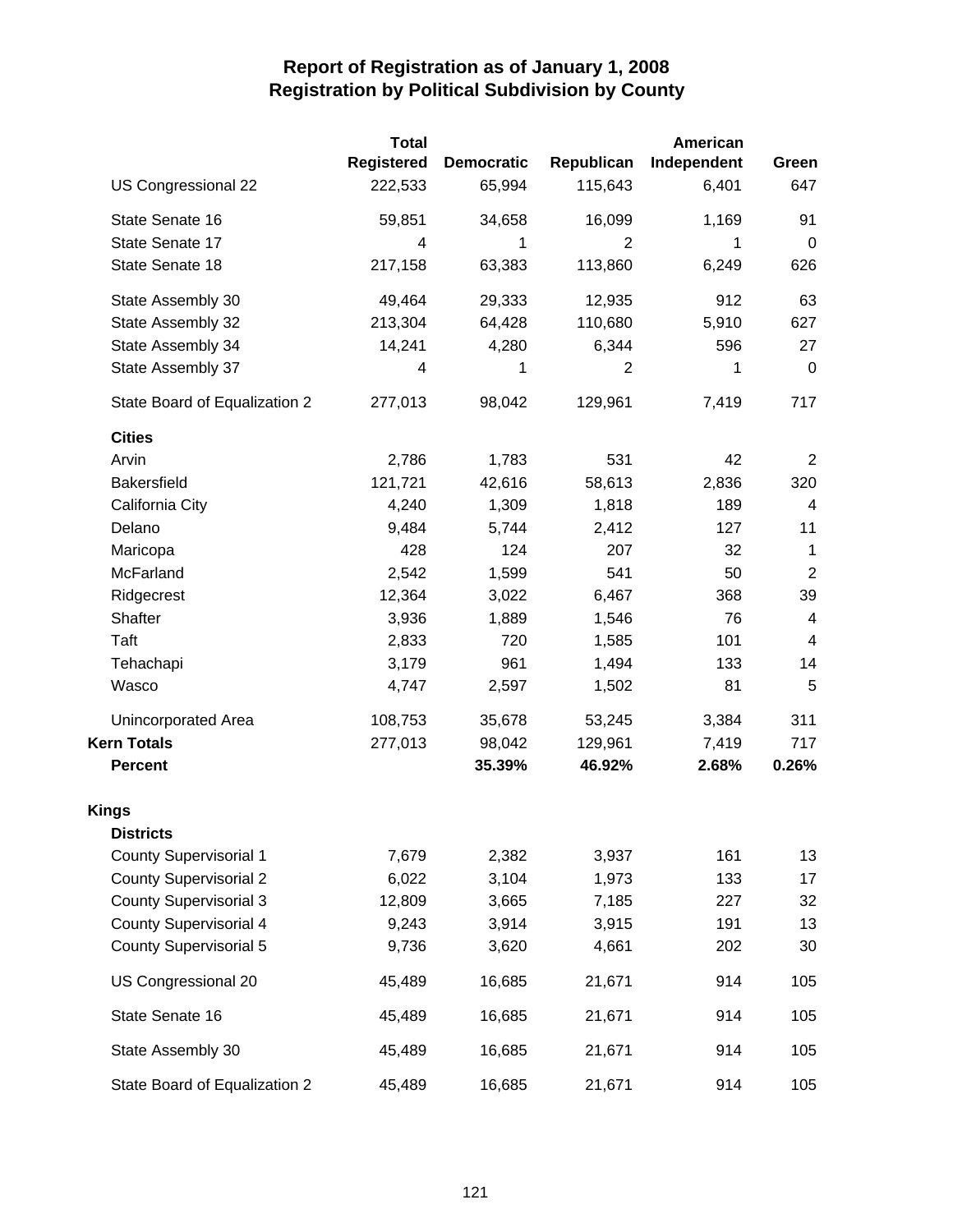|                               |                | Peace and      | <b>Decline to</b>       |              |  |
|-------------------------------|----------------|----------------|-------------------------|--------------|--|
|                               | Libertarian    | Freedom        | <b>Other</b>            | <b>State</b> |  |
| US Congressional 22           | 1,138          | 383            | 426                     | 31,901       |  |
| State Senate 16               | 184            | 219            | 147                     | 7,284        |  |
| State Senate 17               | $\Omega$       | 0              | $\Omega$                | 0            |  |
| State Senate 18               | 1,103          | 364            | 418                     | 31,155       |  |
| State Assembly 30             | 136            | 175            | 107                     | 5,803        |  |
| State Assembly 32             | 1,061          | 367            | 421                     | 29,810       |  |
| State Assembly 34             | 90             | 41             | 37                      | 2,826        |  |
| State Assembly 37             | 0              | 0              | 0                       | 0            |  |
| State Board of Equalization 2 | 1,287          | 583            | 565                     | 38,439       |  |
| <b>Cities</b>                 |                |                |                         |              |  |
| Arvin                         | 10             | 9              | 4                       | 405          |  |
| Bakersfield                   | 481            | 194            | 228                     | 16,433       |  |
| California City               | 26             | 13             | 5                       | 876          |  |
| Delano                        | 14             | 35             | 17                      | 1,124        |  |
| Maricopa                      | $\overline{2}$ | 3              | $\overline{2}$          | 57           |  |
| McFarland                     | 5              | 10             | 4                       | 331          |  |
| Ridgecrest                    | 107            | 19             | 30                      | 2,312        |  |
| Shafter                       | 5              | 11             | $\overline{\mathbf{4}}$ | 401          |  |
| Taft                          | 10             | $\overline{7}$ | 5                       | 401          |  |
| Tehachapi                     | 18             | 8              | $\overline{7}$          | 544          |  |
| Wasco                         | 12             | 17             | 11                      | 522          |  |
| Unincorporated Area           | 597            | 257            | 248                     | 15,033       |  |
| <b>Kern Totals</b>            | 1,287          | 583            | 565                     | 38,439       |  |
| <b>Percent</b>                | 0.46%          | 0.21%          | 0.20%                   | 13.88%       |  |
| <b>Kings</b>                  |                |                |                         |              |  |
| <b>Districts</b>              |                |                |                         |              |  |
| <b>County Supervisorial 1</b> | 31             | 5              | 67                      | 1,083        |  |
| <b>County Supervisorial 2</b> | 16             | 11             | 55                      | 713          |  |
| <b>County Supervisorial 3</b> | 41             | 5              | 98                      | 1,556        |  |
| <b>County Supervisorial 4</b> | 30             | 11             | 90                      | 1,079        |  |
| <b>County Supervisorial 5</b> | 31             | 4              | 70                      | 1,118        |  |
| US Congressional 20           | 149            | 36             | 380                     | 5,549        |  |
| State Senate 16               | 149            | 36             | 380                     | 5,549        |  |
| State Assembly 30             | 149            | 36             | 380                     | 5,549        |  |
| State Board of Equalization 2 | 149            | 36             | 380                     | 5,549        |  |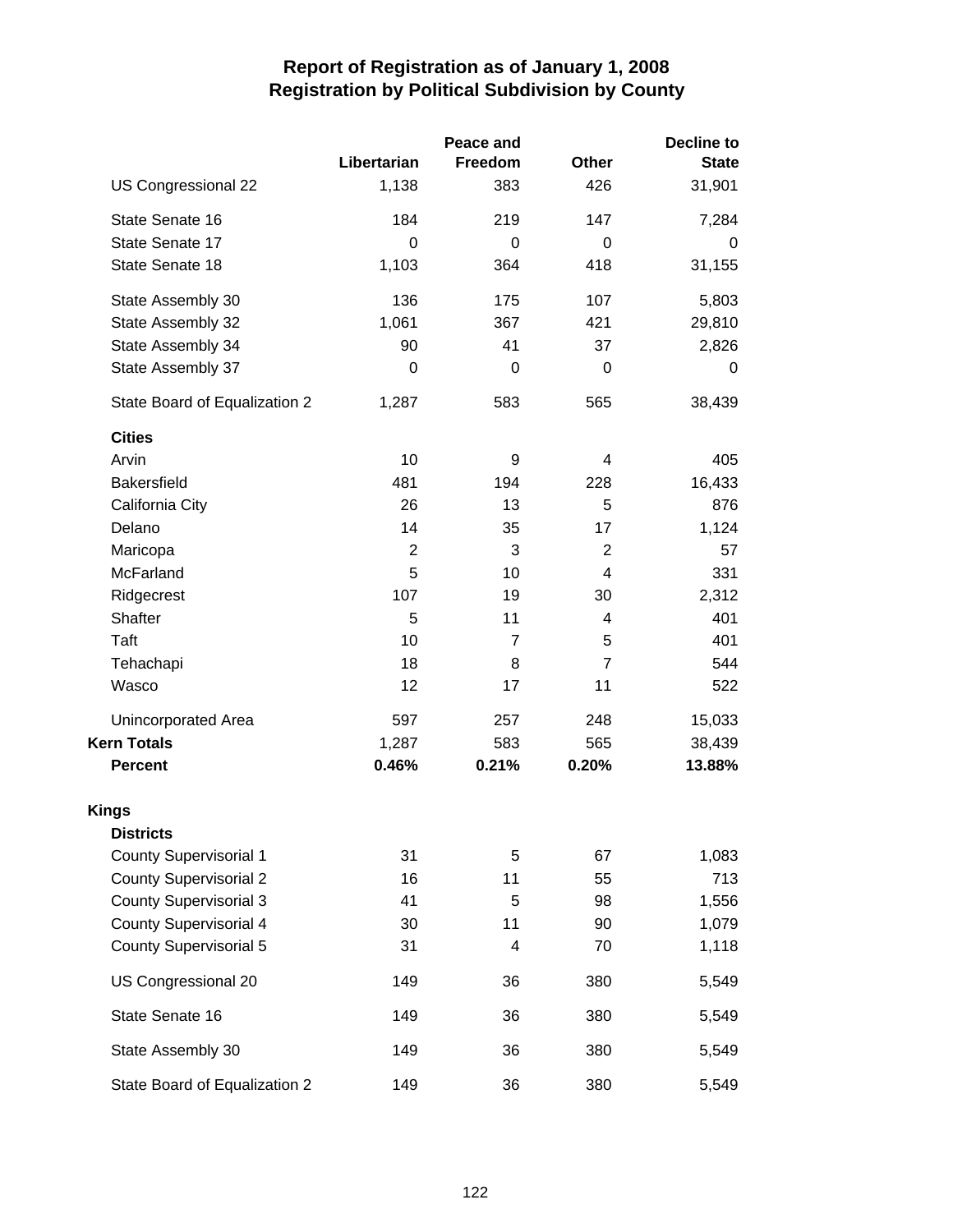|                               | <b>Total</b>      |                   |            | American    |       |
|-------------------------------|-------------------|-------------------|------------|-------------|-------|
|                               | <b>Registered</b> | <b>Democratic</b> | Republican | Independent | Green |
| <b>Cities</b>                 |                   |                   |            |             |       |
| Avenal                        | 1,443             | 642               | 510        | 40          | 4     |
| Corcoran                      | 3,943             | 2,181             | 1,195      | 83          | 13    |
| Hanford                       | 20,365            | 7,497             | 9,790      | 410         | 51    |
| Lemoore                       | 8,561             | 2,601             | 4,422      | 180         | 14    |
| Unincorporated Area           | 11,177            | 3,764             | 5,754      | 201         | 23    |
| <b>Kings Totals</b>           | 45,489            | 16,685            | 21,671     | 914         | 105   |
| <b>Percent</b>                |                   | 36.68%            | 47.64%     | 2.01%       | 0.23% |
| Lake                          |                   |                   |            |             |       |
| <b>Districts</b>              |                   |                   |            |             |       |
| <b>County Supervisorial 1</b> | 6,908             | 2,846             | 2,169      | 236         | 96    |
| <b>County Supervisorial 2</b> | 5,401             | 2,718             | 1,203      | 202         | 64    |
| <b>County Supervisorial 3</b> | 6,582             | 2,945             | 1,854      | 234         | 86    |
| <b>County Supervisorial 4</b> | 6,414             | 2,488             | 2,490      | 159         | 74    |
| <b>County Supervisorial 5</b> | 7,049             | 2,907             | 2,359      | 222         | 94    |
| <b>US Congressional 1</b>     | 32,354            | 13,904            | 10,075     | 1,053       | 414   |
| State Senate 2                | 32,354            | 13,904            | 10,075     | 1,053       | 414   |
| State Assembly 1              | 32,354            | 13,904            | 10,075     | 1,053       | 414   |
| State Board of Equalization 1 | 32,354            | 13,904            | 10,075     | 1,053       | 414   |
| <b>Cities</b>                 |                   |                   |            |             |       |
| Clearlake                     | 5,914             | 2,981             | 1,288      | 229         | 62    |
| Lakeport                      | 2,556             | 1,015             | 968        | 63          | 30    |
| Unincorporated Area           | 23,884            | 9,908             | 7,819      | 761         | 322   |
| <b>Lake Totals</b>            | 32,354            | 13,904            | 10,075     | 1,053       | 414   |
| <b>Percent</b>                |                   | 42.97%            | 31.14%     | 3.25%       | 1.28% |
| Lassen                        |                   |                   |            |             |       |
| <b>Districts</b>              |                   |                   |            |             |       |
| <b>County Supervisorial 1</b> | 2,805             | 914               | 1,188      | 141         | 16    |
| <b>County Supervisorial 2</b> | 2,491             | 787               | 1,038      | 108         | 16    |
| <b>County Supervisorial 3</b> | 3,131             | 791               | 1,680      | 120         | 9     |
| <b>County Supervisorial 4</b> | 2,698             | 764               | 1,366      | 97          | 8     |
| <b>County Supervisorial 5</b> | 2,386             | 679               | 1,090      | 131         | 8     |
| US Congressional 4            | 13,511            | 3,935             | 6,362      | 597         | 57    |
| State Senate 1                | 13,511            | 3,935             | 6,362      | 597         | 57    |
| State Assembly 3              | 13,511            | 3,935             | 6,362      | 597         | 57    |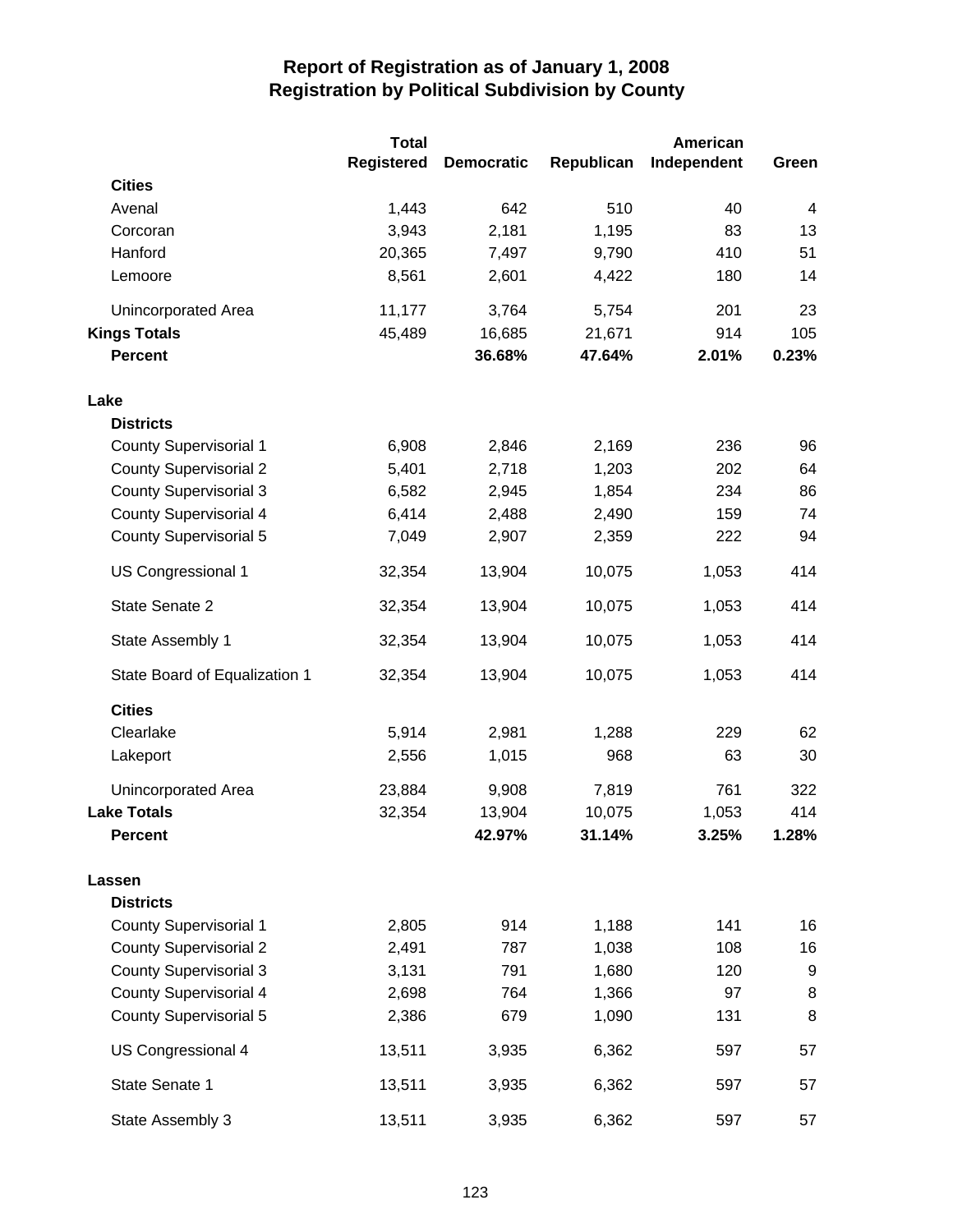|                               |             | Peace and      |       | <b>Decline to</b> |  |
|-------------------------------|-------------|----------------|-------|-------------------|--|
|                               | Libertarian | Freedom        | Other | <b>State</b>      |  |
| <b>Cities</b>                 |             |                |       |                   |  |
| Avenal                        | 6           | 3              | 26    | 212               |  |
| Corcoran                      | 8           | 6              | 24    | 433               |  |
| Hanford                       | 57          | 11             | 160   | 2,389             |  |
| Lemoore                       | 33          | 8              | 77    | 1,226             |  |
| Unincorporated Area           | 45          | 8              | 93    | 1,289             |  |
| <b>Kings Totals</b>           | 149         | 36             | 380   | 5,549             |  |
| <b>Percent</b>                | 0.33%       | 0.08%          | 0.84% | 12.20%            |  |
| Lake                          |             |                |       |                   |  |
| <b>Districts</b>              |             |                |       |                   |  |
| County Supervisorial 1        | 47          | 31             | 15    | 1,468             |  |
| <b>County Supervisorial 2</b> | 41          | 26             | 13    | 1,134             |  |
| <b>County Supervisorial 3</b> | 41          | 30             | 25    | 1,367             |  |
| <b>County Supervisorial 4</b> | 35          | 17             | 13    | 1,138             |  |
| <b>County Supervisorial 5</b> | 48          | 25             | 13    | 1,381             |  |
| US Congressional 1            | 212         | 129            | 79    | 6,488             |  |
| State Senate 2                | 212         | 129            | 79    | 6,488             |  |
| State Assembly 1              | 212         | 129            | 79    | 6,488             |  |
| State Board of Equalization 1 | 212         | 129            | 79    | 6,488             |  |
| <b>Cities</b>                 |             |                |       |                   |  |
| Clearlake                     | 44          | 31             | 16    | 1,263             |  |
| Lakeport                      | 9           | 11             | 4     | 456               |  |
| Unincorporated Area           | 159         | 87             | 59    | 4,769             |  |
| <b>Lake Totals</b>            | 212         | 129            | 79    | 6,488             |  |
| <b>Percent</b>                | 0.66%       | 0.40%          | 0.24% | 20.05%            |  |
| Lassen                        |             |                |       |                   |  |
| <b>Districts</b>              |             |                |       |                   |  |
| <b>County Supervisorial 1</b> | 19          | $\overline{7}$ | 15    | 505               |  |
| <b>County Supervisorial 2</b> | 14          | 11             | 16    | 501               |  |
| <b>County Supervisorial 3</b> | 13          | 1              | 12    | 505               |  |
| <b>County Supervisorial 4</b> | 8           | 3              | 10    | 442               |  |
| <b>County Supervisorial 5</b> | 27          | 5              | 8     | 438               |  |
| US Congressional 4            | 81          | 27             | 61    | 2,391             |  |
| State Senate 1                | 81          | 27             | 61    | 2,391             |  |
| State Assembly 3              | 81          | 27             | 61    | 2,391             |  |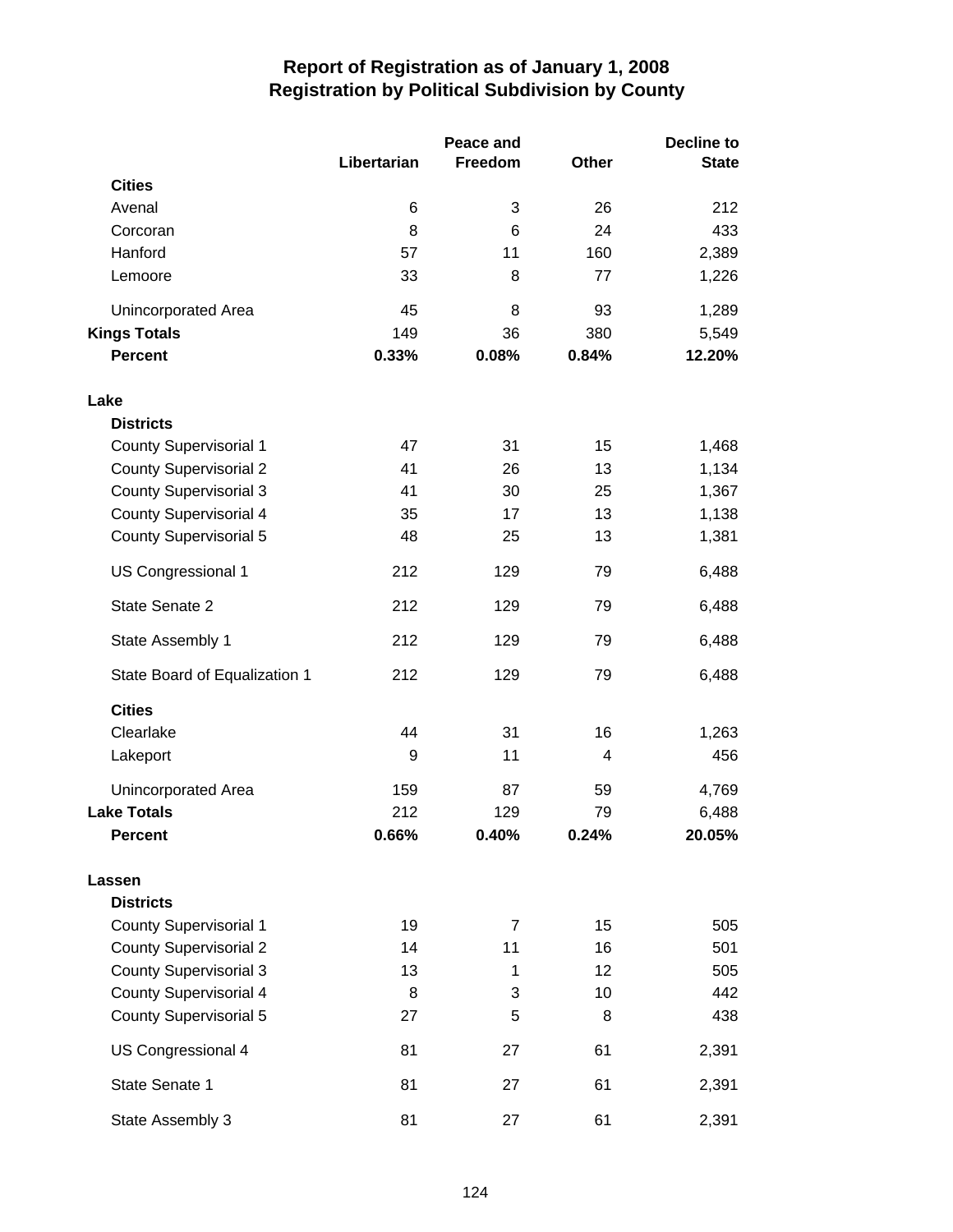|                               | <b>Total</b>      |                   |            | American    |       |
|-------------------------------|-------------------|-------------------|------------|-------------|-------|
|                               | <b>Registered</b> | <b>Democratic</b> | Republican | Independent | Green |
| State Board of Equalization 2 | 13,511            | 3,935             | 6,362      | 597         | 57    |
| <b>Cities</b>                 |                   |                   |            |             |       |
| Susanville                    | 4,385             | 1,333             | 1,950      | 178         | 19    |
| Unincorporated Area           | 9,126             | 2,602             | 4,412      | 419         | 38    |
| <b>Lassen Totals</b>          | 13,511            | 3,935             | 6,362      | 597         | 57    |
| <b>Percent</b>                |                   | 29.12%            | 47.09%     | 4.42%       | 0.42% |
| <b>Los Angeles</b>            |                   |                   |            |             |       |
| <b>Districts</b>              |                   |                   |            |             |       |
| <b>County Supervisorial 1</b> | 584,569           | 333,205           | 107,411    | 9,241       | 3,444 |
| <b>County Supervisorial 2</b> | 693,463           | 452,314           | 90,083     | 10,816      | 3,529 |
| <b>County Supervisorial 3</b> | 860,834           | 445,747           | 189,286    | 15,020      | 7,652 |
| <b>County Supervisorial 4</b> | 866,173           | 376,553           | 284,367    | 15,555      | 4,843 |
| County Supervisorial 5        | 946,918           | 367,181           | 354,945    | 18,130      | 5,428 |
| US Congressional 22           | 33,563            | 11,227            | 15,372     | 911         | 134   |
| US Congressional 25           | 233,397           | 81,035            | 101,180    | 5,661       | 909   |
| US Congressional 26           | 213,907           | 70,869            | 91,613     | 3,486       | 1,288 |
| US Congressional 27           | 276,870           | 130,775           | 78,446     | 5,197       | 1,872 |
| US Congressional 28           | 225,573           | 124,640           | 43,918     | 4,168       | 1,548 |
| US Congressional 29           | 288,182           | 125,015           | 85,109     | 4,703       | 2,055 |
| US Congressional 30           | 388,012           | 193,949           | 95,078     | 6,192       | 3,394 |
| US Congressional 31           | 172,748           | 99,673            | 26,761     | 2,698       | 1,894 |
| US Congressional 32           | 221,799           | 111,935           | 54,853     | 3,878       | 891   |
| US Congressional 33           | 275,465           | 177,076           | 32,461     | 4,216       | 2,244 |
| US Congressional 34           | 179,525           | 103,526           | 34,497     | 2,942       | 825   |
| US Congressional 35           | 236,148           | 152,844           | 34,299     | 3,895       | 916   |
| US Congressional 36           | 314,704           | 137,844           | 95,782     | 5,637       | 2,610 |
| US Congressional 37           | 252,895           | 147,162           | 46,997     | 4,693       | 1,581 |
| US Congressional 38           | 227,622           | 126,533           | 50,970     | 3,608       | 845   |
| US Congressional 39           | 241,320           | 121,801           | 67,080     | 4,052       | 906   |
| US Congressional 42           | 63,446            | 21,466            | 24,834     | 1,047       | 252   |
| US Congressional 46           | 106,781           | 37,630            | 46,842     | 1,778       | 732   |
| State Senate 17               | 287,895           | 103,940           | 121,500    | 6,784       | 1,219 |
| State Senate 19               | 35,258            | 11,024            | 16,651     | 721         | 135   |
| State Senate 20               | 261,457           | 137,966           | 57,960     | 5,019       | 1,568 |
| State Senate 21               | 408,836           | 186,794           | 115,650    | 6,812       | 3,501 |
| State Senate 22               | 222,039           | 126,497           | 37,041     | 3,443       | 1,738 |
| State Senate 23               | 393,466           | 196,595           | 98,261     | 6,418       | 3,354 |
| State Senate 24               | 290,810           | 151,051           | 67,520     | 4,938       | 1,184 |
| State Senate 25               | 339,554           | 200,712           | 68,697     | 5,472       | 1,329 |
| State Senate 26               | 350,634           | 223,760           | 43,086     | 5,454       | 2,688 |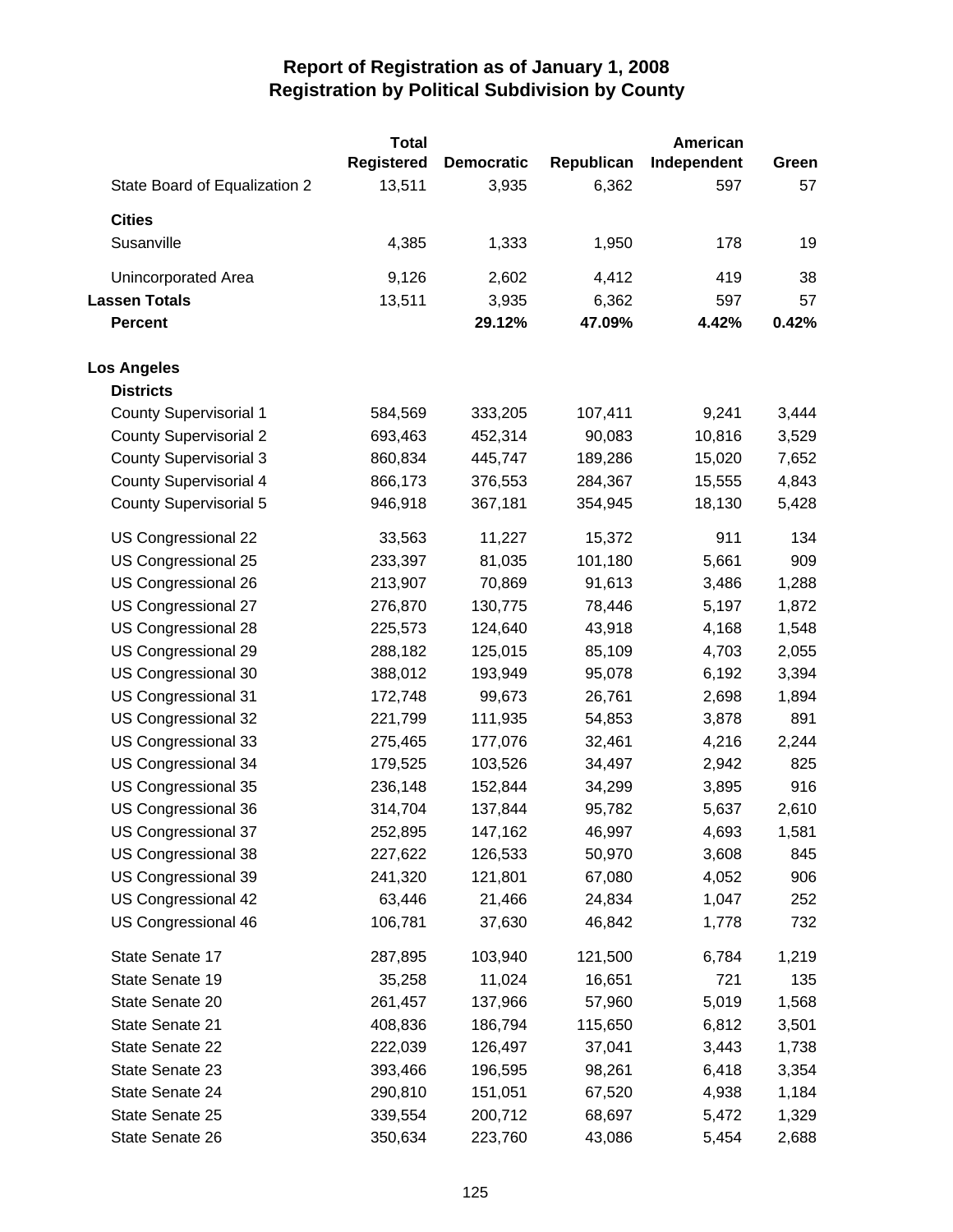|                               |             | Peace and |       | <b>Decline to</b> |
|-------------------------------|-------------|-----------|-------|-------------------|
|                               | Libertarian | Freedom   | Other | <b>State</b>      |
| State Board of Equalization 2 | 81          | 27        | 61    | 2,391             |
| <b>Cities</b>                 |             |           |       |                   |
| Susanville                    | 19          | 13        | 25    | 848               |
| Unincorporated Area           | 62          | 14        | 36    | 1,543             |
| <b>Lassen Totals</b>          | 81          | 27        | 61    | 2,391             |
| <b>Percent</b>                | 0.60%       | 0.20%     | 0.45% | 17.70%            |
| <b>Los Angeles</b>            |             |           |       |                   |
| <b>Districts</b>              |             |           |       |                   |
| <b>County Supervisorial 1</b> | 2,167       | 6,344     | 3,677 | 119,080           |
| <b>County Supervisorial 2</b> | 2,372       | 5,181     | 6,772 | 122,396           |
| <b>County Supervisorial 3</b> | 4,885       | 3,702     | 7,836 | 186,706           |
| <b>County Supervisorial 4</b> | 4,311       | 4,548     | 6,237 | 169,759           |
| County Supervisorial 5        | 4,678       | 3,521     | 7,138 | 185,897           |
| US Congressional 22           | 166         | 92        | 229   | 5,432             |
| US Congressional 25           | 1,181       | 550       | 1,926 | 40,955            |
| US Congressional 26           | 1,000       | 697       | 1,456 | 43,498            |
| US Congressional 27           | 1,561       | 1,253     | 2,434 | 55,332            |
| US Congressional 28           | 1,223       | 1,178     | 1,919 | 46,979            |
| US Congressional 29           | 1,361       | 1,455     | 2,207 | 66,277            |
| US Congressional 30           | 2,125       | 1,071     | 3,520 | 82,683            |
| US Congressional 31           | 769         | 1,625     | 1,369 | 37,959            |
| US Congressional 32           | 831         | 1,882     | 1,320 | 46,209            |
| US Congressional 33           | 1,224       | 1,584     | 2,620 | 54,040            |
| US Congressional 34           | 716         | 2,277     | 1,059 | 33,683            |
| US Congressional 35           | 735         | 1,680     | 2,491 | 39,288            |
| US Congressional 36           | 1,921       | 1,392     | 2,822 | 66,696            |
| US Congressional 37           | 1,099       | 1,961     | 2,219 | 47,183            |
| US Congressional 38           | 732         | 2,220     | 1,297 | 41,417            |
| US Congressional 39           | 941         | 1,882     | 1,591 | 43,067            |
| US Congressional 42           | 230         | 240       | 390   | 14,987            |
| US Congressional 46           | 598         | 257       | 791   | 18,153            |
| State Senate 17               | 1,479       | 744       | 2,329 | 49,900            |
| State Senate 19               | 148         | 55        | 255   | 6,269             |
| State Senate 20               | 1,310       | 1,676     | 2,140 | 53,818            |
| State Senate 21               | 2,178       | 1,818     | 3,480 | 88,603            |
| State Senate 22               | 904         | 2,475     | 1,448 | 48,493            |
| State Senate 23               | 2,190       | 1,118     | 3,647 | 81,883            |
| State Senate 24               | 1,071       | 2,556     | 1,745 | 60,745            |
| State Senate 25               | 1,167       | 2,307     | 3,468 | 56,402            |
| State Senate 26               | 1,503       | 2,090     | 3,316 | 68,737            |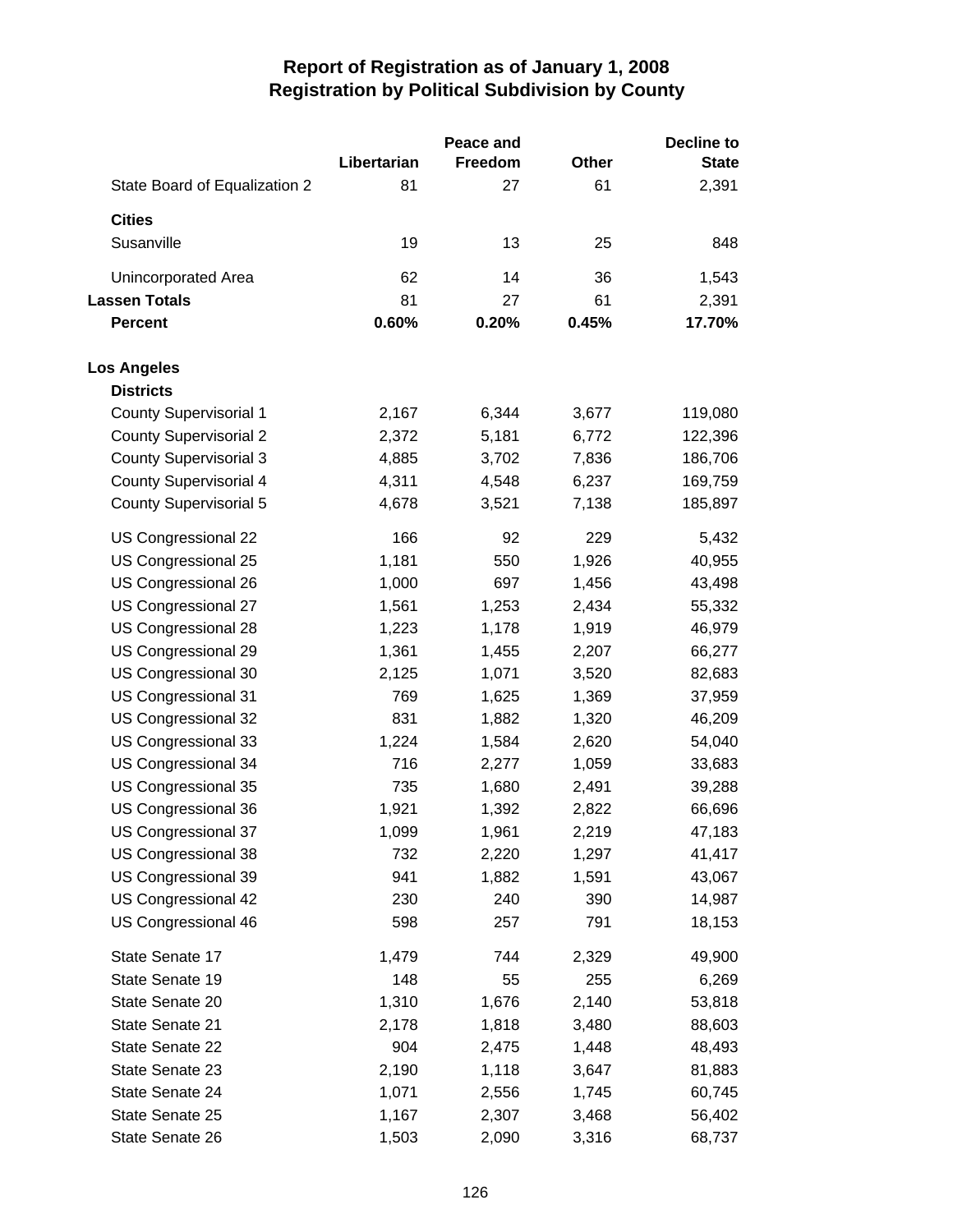|                               | <b>Total</b>      |                   |            | American    |        |
|-------------------------------|-------------------|-------------------|------------|-------------|--------|
|                               | <b>Registered</b> | <b>Democratic</b> | Republican | Independent | Green  |
| State Senate 27               | 350,467           | 170,738           | 98,124     | 6,532       | 2,189  |
| State Senate 28               | 418,840           | 195,172           | 115,892    | 7,350       | 3,220  |
| State Senate 29               | 247,663           | 83,834            | 99,955     | 4,290       | 1,425  |
| State Senate 30               | 300,991           | 164,049           | 74,412     | 4,738       | 1,140  |
| State Senate 32               | 44,047            | 22,868            | 11,343     | 791         | 206    |
| State Assembly 36             | 131,796           | 48,987            | 55,352     | 3,550       | 440    |
| State Assembly 37             | 36,166            | 13,128            | 14,670     | 777         | 213    |
| State Assembly 38             | 199,587           | 71,771            | 82,914     | 4,069       | 1,026  |
| State Assembly 39             | 112,961           | 65,079            | 20,264     | 2,140       | 557    |
| State Assembly 40             | 168,623           | 80,482            | 46,905     | 3,198       | 1,052  |
| State Assembly 41             | 184,893           | 89,902            | 49,574     | 3,005       | 1,866  |
| State Assembly 42             | 250,614           | 133,788           | 49,609     | 4,163       | 2,145  |
| State Assembly 43             | 186,241           | 82,609            | 52,072     | 3,471       | 1,594  |
| State Assembly 44             | 215,362           | 96,070            | 65,475     | 3,163       | 1,780  |
| State Assembly 45             | 127,092           | 72,510            | 18,479     | 2,086       | 1,536  |
| State Assembly 46             | 95,301            | 60,890            | 11,499     | 1,469       | 547    |
| State Assembly 47             | 207,403           | 132,153           | 25,885     | 3,038       | 1,553  |
| State Assembly 48             | 129,741           | 89,101            | 12,679     | 1,938       | 604    |
| State Assembly 49             | 144,372           | 65,117            | 35,725     | 2,215       | 626    |
| State Assembly 50             | 121,152           | 72,344            | 21,815     | 2,003       | 458    |
| State Assembly 51             | 161,359           | 99,850            | 26,883     | 2,654       | 666    |
| State Assembly 52             | 128,981           | 88,109            | 15,448     | 2,172       | 391    |
| State Assembly 53             | 239,166           | 97,664            | 79,028     | 4,333       | 2,128  |
| State Assembly 54             | 221,238           | 95,328            | 74,360     | 4,128       | 1,946  |
| State Assembly 55             | 169,180           | 89,541            | 40,368     | 3,142       | 678    |
| State Assembly 56             | 138,213           | 68,566            | 38,353     | 2,169       | 460    |
| State Assembly 57             | 156,920           | 78,168            | 43,320     | 2,875       | 579    |
| State Assembly 58             | 170,049           | 88,857            | 44,857     | 2,528       | 643    |
| State Assembly 59             | 120,921           | 41,258            | 53,960     | 2,198       | 895    |
| State Assembly 60             | 90,510            | 30,833            | 35,229     | 1,486       | 306    |
| State Assembly 61             | 44,116            | 22,895            | 11,369     | 792         | 207    |
| State Board of Equalization 2 | 395,800           | 149,947           | 160,158    | 8,918       | 1,775  |
| State Board of Equalization 3 | 113,308           | 44,294            | 43,679     | 1,946       | 866    |
| State Board of Equalization 4 | 3,442,849         | 1,780,759         | 822,255    | 57,898      | 22,255 |
| <b>Cities</b>                 |                   |                   |            |             |        |
| Agoura Hills                  | 12,096            | 4,891             | 4,395      | 245         | 65     |
| Alhambra                      | 32,326            | 15,050            | 7,516      | 476         | 174    |
| Arcadia                       | 27,700            | 7,412             | 11,293     | 356         | 102    |
| Artesia                       | 6,003             | 2,874             | 1,686      | 72          | 20     |
| Avalon                        | 1,516             | 553               | 625        | 29          | 27     |
| Azusa                         | 15,127            | 6,934             | 4,672      | 315         | 68     |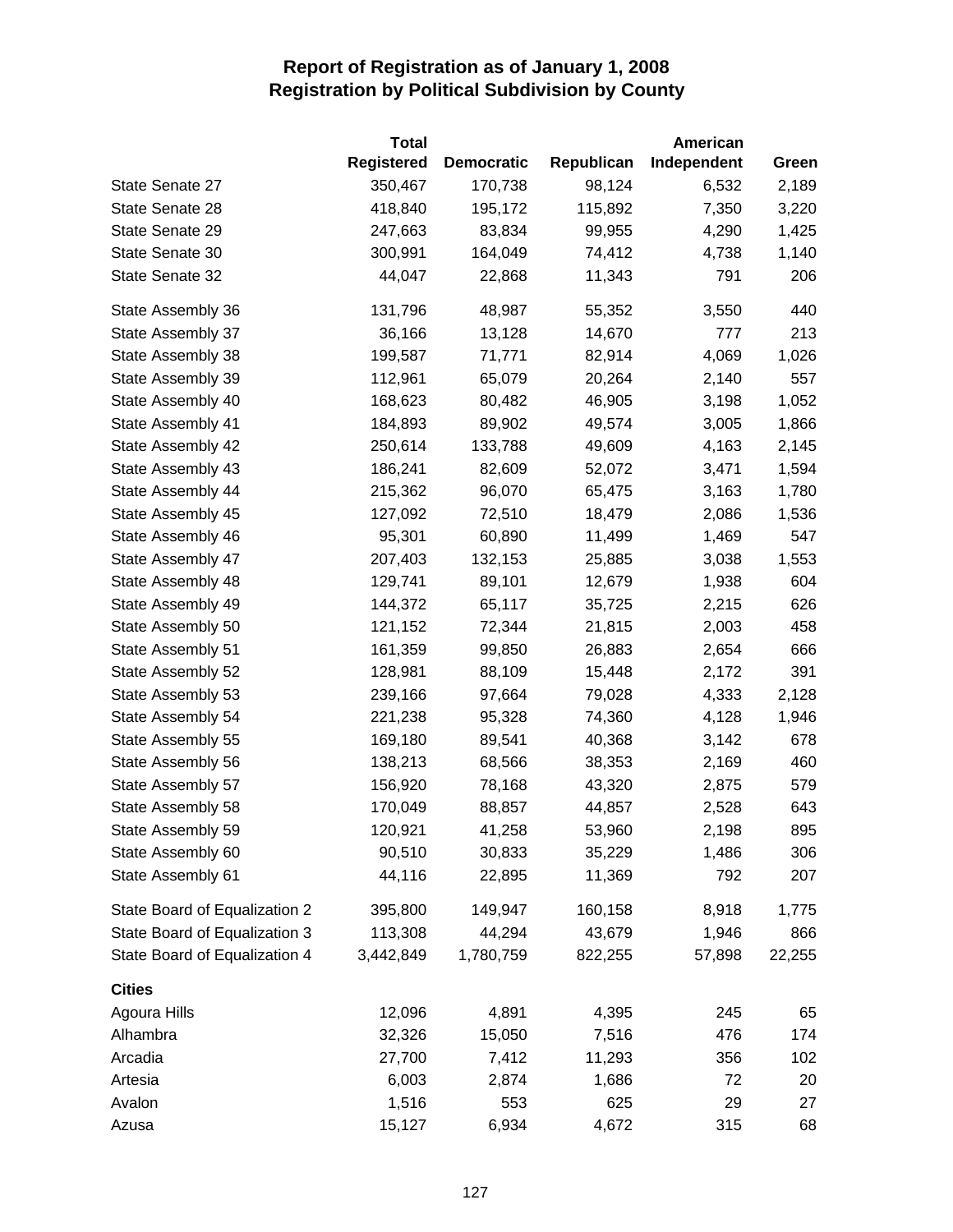|                               | Peace and   |         |        |              |
|-------------------------------|-------------|---------|--------|--------------|
|                               | Libertarian | Freedom | Other  | <b>State</b> |
| State Senate 27               | 1,684       | 2,344   | 2,406  | 66,450       |
| State Senate 28               | 2,418       | 1,839   | 3,691  | 89,258       |
| State Senate 29               | 1,154       | 906     | 1,637  | 54,462       |
| State Senate 30               | 1,052       | 2,935   | 1,847  | 50,818       |
| State Senate 32               | 155         | 433     | 251    | 8,000        |
| State Assembly 36             | 595         | 380     | 1,010  | 21,482       |
| State Assembly 37             | 217         | 107     | 289    | 6,765        |
| State Assembly 38             | 1,118       | 507     | 1,679  | 36,503       |
| State Assembly 39             | 506         | 877     | 821    | 22,717       |
| State Assembly 40             | 883         | 868     | 1,497  | 33,738       |
| State Assembly 41             | 1,119       | 531     | 1,813  | 37,083       |
| State Assembly 42             | 1,414       | 647     | 2,374  | 56,474       |
| State Assembly 43             | 1,107       | 834     | 1,697  | 42,857       |
| State Assembly 44             | 995         | 955     | 1,609  | 45,315       |
| State Assembly 45             | 634         | 1,228   | 1,000  | 29,619       |
| State Assembly 46             | 378         | 1,477   | 580    | 18,461       |
| State Assembly 47             | 848         | 939     | 1,898  | 41,089       |
| State Assembly 48             | 356         | 1,089   | 1,346  | 22,628       |
| State Assembly 49             | 515         | 1,156   | 906    | 38,112       |
| State Assembly 50             | 449         | 1,471   | 741    | 21,871       |
| State Assembly 51             | 564         | 1,005   | 1,599  | 28,138       |
| State Assembly 52             | 326         | 1,428   | 1,260  | 19,847       |
| State Assembly 53             | 1,539       | 879     | 2,228  | 51,367       |
| State Assembly 54             | 1,322       | 973     | 1,697  | 41,484       |
| State Assembly 55             | 757         | 1,089   | 1,217  | 32,388       |
| State Assembly 56             | 500         | 1,103   | 852    | 26,210       |
| State Assembly 57             | 581         | 1,078   | 920    | 29,399       |
| State Assembly 58             | 530         | 1,496   | 985    | 30,153       |
| State Assembly 59             | 668         | 379     | 801    | 20,762       |
| State Assembly 60             | 336         | 367     | 590    | 21,363       |
| State Assembly 61             | 156         | 433     | 251    | 8,013        |
| State Board of Equalization 2 | 1,816       | 1,443   | 2,934  | 68,809       |
| State Board of Equalization 3 | 672         | 383     | 919    | 20,549       |
| State Board of Equalization 4 | 15,925      | 21,470  | 27,807 | 694,480      |
| <b>Cities</b>                 |             |         |        |              |
| Agoura Hills                  | 88          | 17      | 101    | 2,294        |
| Alhambra                      | 106         | 251     | 194    | 8,559        |
| Arcadia                       | 93          | 88      | 184    | 8,172        |
| Artesia                       | 22          | 43      | 39     | 1,247        |
| Avalon                        | 12          | 10      | 9      | 251          |
| Azusa                         | 56          | 106     | 112    | 2,864        |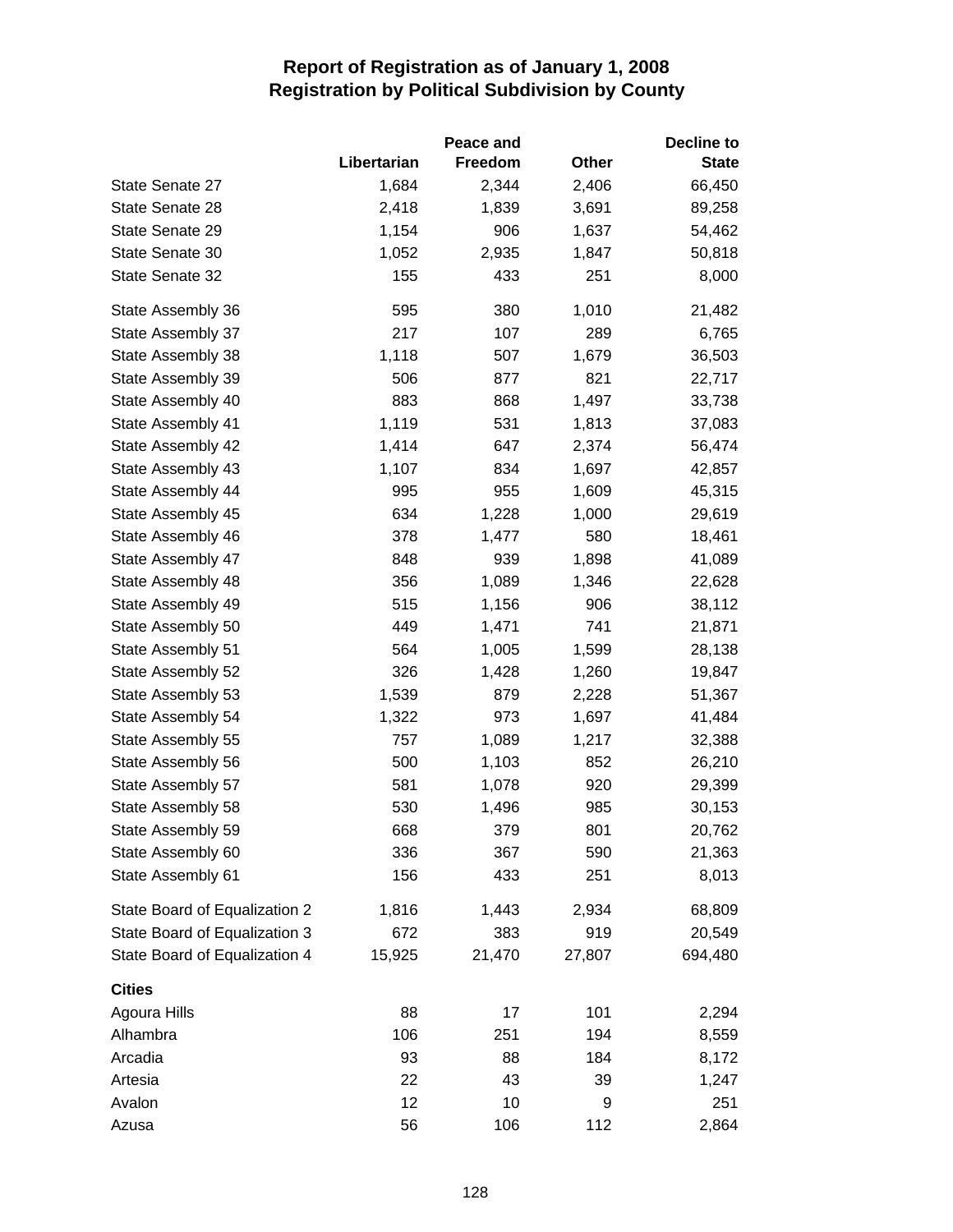|                         | <b>Total</b>      |                   |            | American    |                |
|-------------------------|-------------------|-------------------|------------|-------------|----------------|
|                         | <b>Registered</b> | <b>Democratic</b> | Republican | Independent | Green          |
| <b>Baldwin Park</b>     | 22,361            | 12,567            | 4,304      | 360         | 72             |
| Bell                    | 8,329             | 5,168             | 1,261      | 117         | 25             |
| <b>Bell Gardens</b>     | 9,893             | 6,132             | 1,252      | 163         | 36             |
| <b>Bellflower</b>       | 26,290            | 13,049            | 7,199      | 538         | 84             |
| <b>Beverly Hills</b>    | 20,775            | 10,083            | 5,275      | 271         | 78             |
| <b>Bradbury</b>         | 559               | 137               | 281        | 8           | $\overline{4}$ |
| <b>Burbank</b>          | 50,708            | 21,659            | 16,167     | 947         | 353            |
| Calabasas               | 12,632            | 5,717             | 4,143      | 183         | 68             |
| Carson                  | 44,448            | 26,419            | 7,919      | 682         | 129            |
| Cerritos                | 28,740            | 11,281            | 9,401      | 333         | 78             |
| Claremont               | 20,436            | 8,824             | 6,979      | 308         | 272            |
| Commerce                | 5,105             | 3,554             | 596        | 72          | 25             |
| Compton                 | 33,118            | 23,790            | 3,421      | 484         | 88             |
| Covina                  | 21,578            | 8,832             | 8,269      | 423         | 72             |
| Cudahy                  | 5,135             | 3,179             | 720        | 76          | 29             |
| <b>Culver City</b>      | 22,737            | 12,958            | 4,198      | 326         | 218            |
| Diamond Bar             | 27,529            | 9,309             | 10,027     | 461         | 118            |
| Downey                  | 42,704            | 20,777            | 13,430     | 659         | 127            |
| Duarte                  | 9,915             | 4,581             | 3,161      | 177         | 44             |
| El Monte                | 27,892            | 14,265            | 5,867      | 529         | 107            |
| El Segundo              | 9,801             | 3,159             | 4,169      | 218         | 63             |
| Gardena                 | 23,619            | 13,699            | 4,562      | 383         | 88             |
| Glendale                | 84,548            | 31,968            | 28,770     | 1,586       | 529            |
| Glendora                | 28,012            | 8,122             | 14,377     | 527         | 160            |
| <b>Hawaiian Gardens</b> | 3,532             | 1,969             | 670        | 88          | 15             |
| Hawthorne               | 26,405            | 15,657            | 4,656      | 457         | 100            |
| Hermosa Beach           | 12,598            | 4,339             | 4,583      | 262         | 113            |
| <b>Hidden Hills</b>     | 1,233             | 477               | 549        | 16          | 3              |
| <b>Huntington Park</b>  | 13,059            | 8,487             | 1,742      | 203         | 42             |
| Industry                | 84                | 21                | 46         | 1           | 1              |
| Inglewood               | 44,490            | 32,226            | 4,011      | 659         | 122            |
| Irwindale               | 782               | 511               | 133        | 17          | 1              |
| La Canada Flintridge    | 13,360            | 3,753             | 6,961      | 133         | 67             |
| La Habra Heights        | 3,439             | 783               | 1,968      | 58          | 15             |
| La Mirada               | 23,942            | 9,148             | 10,057     | 403         | 75             |
| La Puente               | 12,575            | 7,548             | 2,301      | 207         | 35             |
| La Verne                | 18,456            | 6,184             | 8,655      | 349         | 102            |
| Lakewood                | 41,072            | 18,091            | 14,404     | 816         | 179            |
| Lancaster               | 53,102            | 19,277            | 22,971     | 1,441       | 177            |
| Lawndale                | 10,119            | 5,184             | 2,300      | 222         | 55             |
| Lomita                  | 9,597             | 3,663             | 3,610      | 202         | 67             |
| Long Beach              | 200,622           | 97,886            | 53,625     | 4,103       | 1,752          |
| Los Angeles             | 1,437,966         | 798,765           | 282,075    | 24,354      | 11,396         |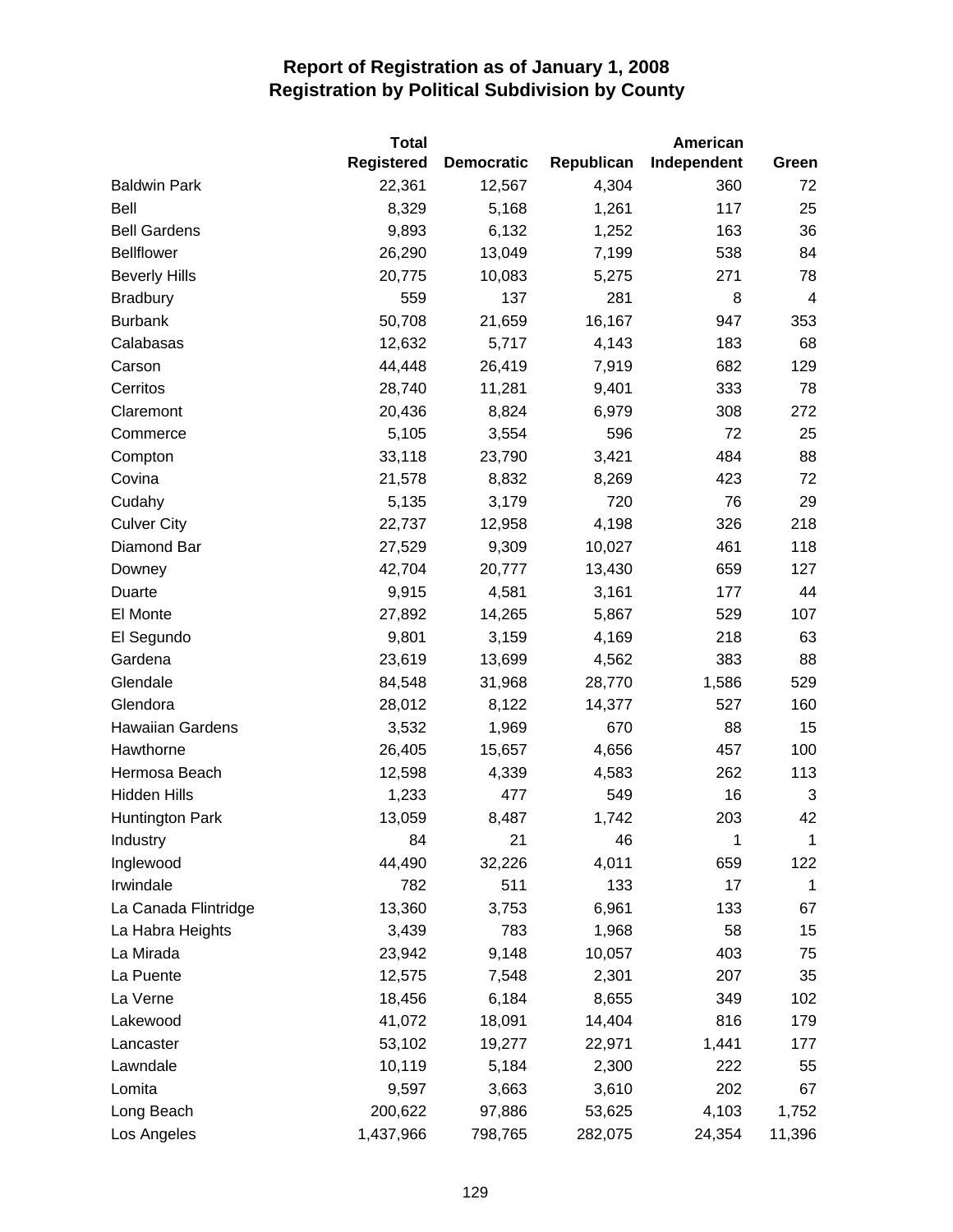|                        |                | Peace and |              |              |  |
|------------------------|----------------|-----------|--------------|--------------|--|
|                        | Libertarian    | Freedom   | <b>Other</b> | <b>State</b> |  |
| <b>Baldwin Park</b>    | 74             | 201       | 125          | 4,658        |  |
| Bell                   | 23             | 135       | 39           | 1,561        |  |
| <b>Bell Gardens</b>    | 37             | 155       | 77           | 2,041        |  |
| <b>Bellflower</b>      | 124            | 196       | 171          | 4,929        |  |
| <b>Beverly Hills</b>   | 84             | 49        | 188          | 4,747        |  |
| <b>Bradbury</b>        | 4              | 1         | 5            | 119          |  |
| <b>Burbank</b>         | 327            | 166       | 459          | 10,630       |  |
| Calabasas              | 72             | 31        | 94           | 2,324        |  |
| Carson                 | 160            | 282       | 350          | 8,507        |  |
| Cerritos               | 67             | 157       | 181          | 7,242        |  |
| Claremont              | 100            | 52        | 152          | 3,749        |  |
| Commerce               | 22             | 75        | 23           | 738          |  |
| Compton                | 64             | 346       | 440          | 4,485        |  |
| Covina                 | 84             | 107       | 120          | 3,671        |  |
| Cudahy                 | 15             | 107       | 29           | 980          |  |
| <b>Culver City</b>     | 133            | 80        | 237          | 4,587        |  |
| Diamond Bar            | 114            | 104       | 170          | 7,226        |  |
| Downey                 | 144            | 310       | 245          | 7,012        |  |
| Duarte                 | 40             | 43        | 69           | 1,800        |  |
| El Monte               | 111            | 256       | 162          | 6,595        |  |
| El Segundo             | 77             | 35        | 82           | 1,998        |  |
| Gardena                | 72             | 136       | 217          | 4,462        |  |
| Glendale               | 432            | 416       | 751          | 20,096       |  |
| Glendora               | 162            | 91        | 177          | 4,396        |  |
| Hawaiian Gardens       | 16             | 32        | 23           | 719          |  |
| Hawthorne              | 114            | 206       | 276          | 4,939        |  |
| Hermosa Beach          | 108            | 26        | 127          | 3,040        |  |
| <b>Hidden Hills</b>    | $\overline{4}$ | 4         | 8            | 172          |  |
| <b>Huntington Park</b> | 52             | 215       | 78           | 2,240        |  |
| Industry               | 1              | 0         | 0            | 14           |  |
| Inglewood              | 109            | 280       | 458          | 6,625        |  |
| Irwindale              | $\overline{2}$ | 6         | 5            | 107          |  |
| La Canada Flintridge   | 63             | 24        | 88           | 2,271        |  |
| La Habra Heights       | 12             | 8         | 18           | 577          |  |
| La Mirada              | 109            | 107       | 171          | 3,872        |  |
| La Puente              | 39             | 103       | 78           | 2,264        |  |
| La Verne               | 96             | 56        | 115          | 2,899        |  |
| Lakewood               | 214            | 179       | 271          | 6,918        |  |
| Lancaster              | 239            | 137       | 360          | 8,500        |  |
| Lawndale               | 48             | 65        | 89           | 2,156        |  |
| Lomita                 | 73             | 37        | 78           | 1,867        |  |
| Long Beach             | 1,128          | 1,233     | 1,471        | 39,424       |  |
| Los Angeles            | 7,107          | 8,665     | 12,653       | 292,951      |  |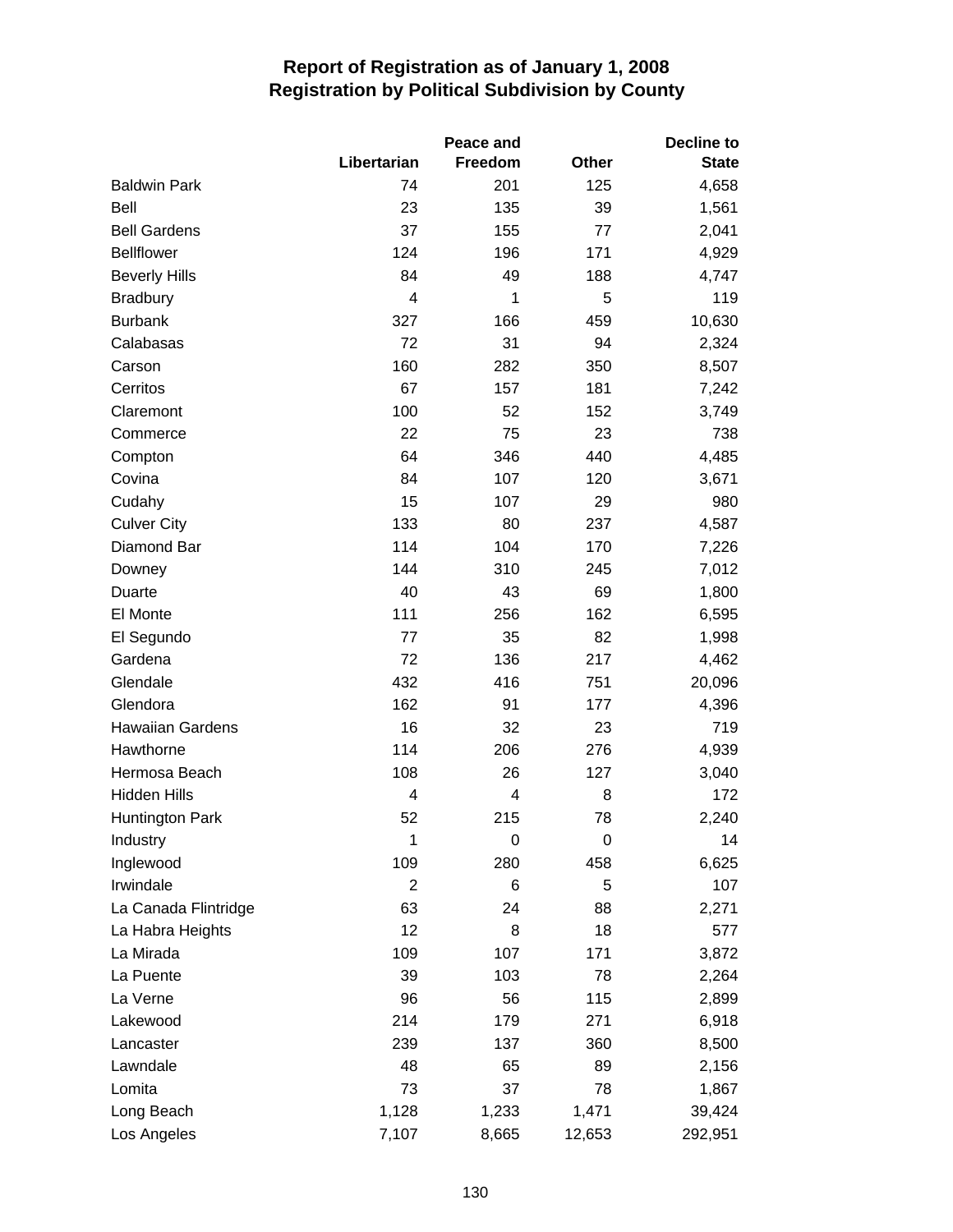|                              | <b>Total</b>      |                   |            | American    |        |
|------------------------------|-------------------|-------------------|------------|-------------|--------|
|                              | <b>Registered</b> | <b>Democratic</b> | Republican | Independent | Green  |
| Lynwood                      | 17,670            | 11,830            | 1,994      | 284         | 61     |
| Malibu                       | 8,358             | 3,557             | 2,716      | 135         | 93     |
| Manhattan Beach              | 23,071            | 8,240             | 9,639      | 389         | 107    |
| Maywood                      | 6,603             | 4,202             | 752        | 103         | 28     |
| Monrovia                     | 17,739            | 7,105             | 6,634      | 336         | 118    |
| Montebello                   | 24,324            | 14,606            | 4,673      | 347         | 116    |
| <b>Monterey Park</b>         | 24,846            | 11,183            | 5,512      | 317         | 96     |
| Norwalk                      | 37,536            | 20,551            | 8,702      | 626         | 127    |
| Palmdale                     | 50,988            | 21,340            | 18,780     | 1,307       | 152    |
| Palos Verdes Estates         | 9,389             | 2,338             | 5,323      | 118         | 36     |
| Paramount                    | 15,017            | 9,037             | 2,633      | 279         | 38     |
| Pasadena                     | 67,634            | 32,333            | 19,382     | 1,005       | 654    |
| Pico Rivera                  | 26,659            | 17,207            | 4,488      | 366         | 80     |
| Pomona                       | 44,047            | 22,868            | 11,343     | 791         | 206    |
| Rancho Palos Verdes          | 25,825            | 8,033             | 12,360     | 359         | 96     |
| Redondo Beach                | 39,564            | 14,556            | 14,205     | 756         | 292    |
| <b>Rolling Hills</b>         | 1,334             | 251               | 850        | 14          | 3      |
| <b>Rolling Hills Estates</b> | 5,340             | 1,464             | 2,930      | 55          | 19     |
| Rosemead                     | 17,397            | 7,933             | 3,660      | 328         | 80     |
| San Dimas                    | 18,896            | 6,283             | 8,769      | 372         | 94     |
| San Fernando                 | 7,014             | 4,391             | 1,073      | 104         | 32     |
| San Gabriel                  | 13,866            | 5,764             | 3,774      | 188         | 56     |
| San Marino                   | 8,066             | 1,711             | 4,025      | 72          | 17     |
| Santa Clarita                | 82,978            | 26,988            | 37,921     | 1,849       | 340    |
| Santa Fe Springs             | 7,997             | 4,721             | 1,844      | 126         | 25     |
| Santa Monica                 | 58,528            | 30,910            | 10,643     | 983         | 865    |
| Sierra Madre                 | 7,455             | 2,678             | 3,107      | 145         | 80     |
| Signal Hill                  | 4,921             | 2,364             | 1,365      | 93          | 27     |
| South El Monte               | 5,935             | 3,510             | 957        | 97          | 18     |
| South Gate                   | 27,676            | 17,341            | 4,250      | 433         | 141    |
| South Pasadena               | 14,113            | 6,167             | 4,176      | 218         | 161    |
| <b>Temple City</b>           | 15,515            | 5,477             | 5,261      | 242         | 78     |
| Torrance                     | 72,470            | 26,040            | 29,213     | 1,255       | 362    |
| Vernon                       | 66                | 26                | 25         | 1           | 0      |
| Walnut                       | 15,379            | 5,163             | 4,929      | 240         | 39     |
| <b>West Covina</b>           | 44,114            | 20,327            | 13,366     | 808         | 175    |
| West Hollywood               | 22,521            | 13,609            | 2,572      | 391         | 253    |
| Westlake Village             | 5,564             | 1,777             | 2,554      | 101         | 30     |
| Whittier                     | 39,248            | 16,600            | 15,355     | 637         | 191    |
| Unincorporated Area          | 408,229           | 203,607           | 113,085    | 7,177       | 1,870  |
| <b>Los Angeles Totals</b>    | 3,951,957         | 1,975,000         | 1,026,092  | 68,762      | 24,896 |
| <b>Percent</b>               |                   | 49.98%            | 25.96%     | 1.74%       | 0.63%  |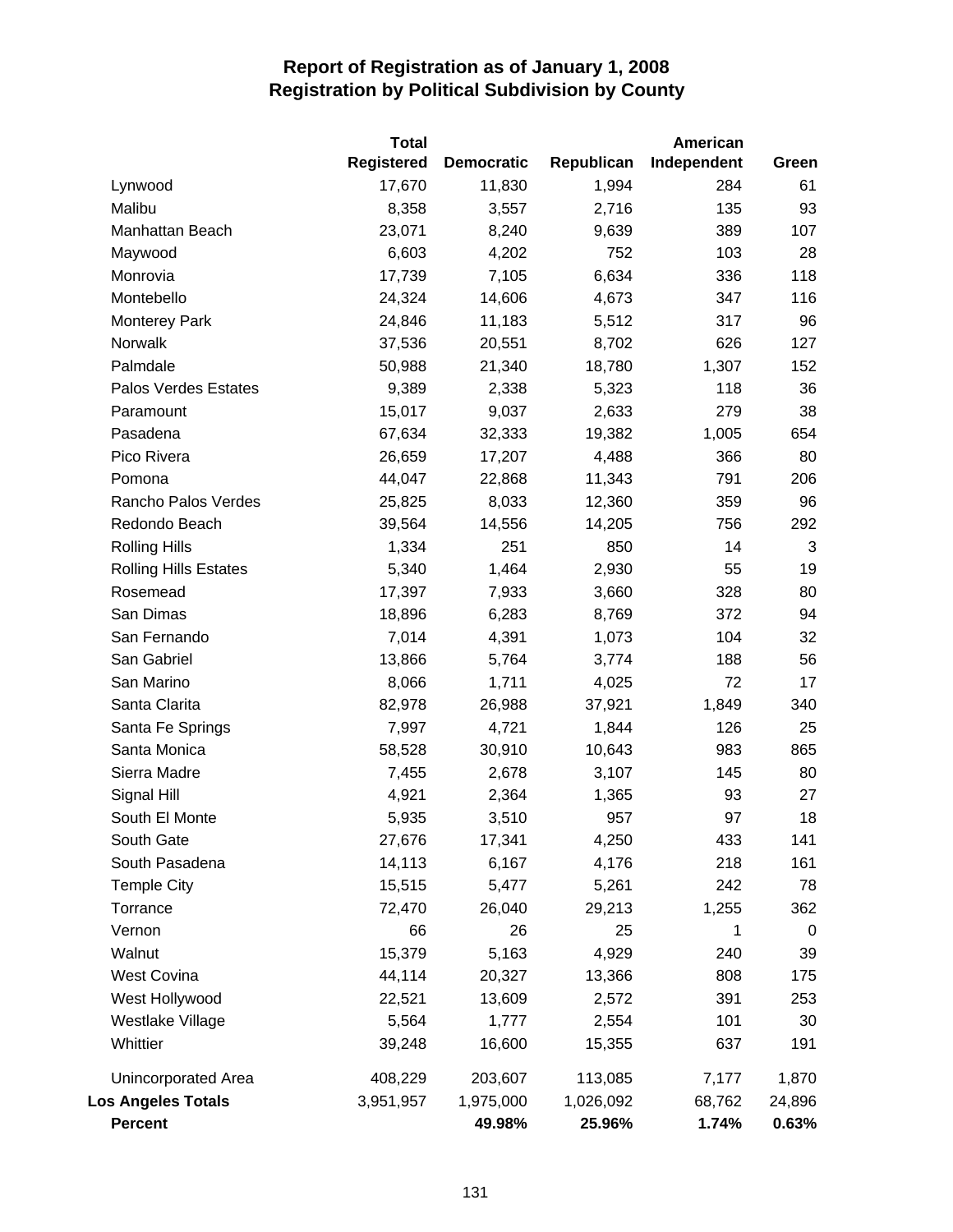|                              |             | Peace and |              | Decline to   |
|------------------------------|-------------|-----------|--------------|--------------|
|                              | Libertarian | Freedom   | <b>Other</b> | <b>State</b> |
| Lynwood                      | 52          | 234       | 129          | 3,086        |
| Malibu                       | 63          | 27        | 99           | 1,668        |
| Manhattan Beach              | 128         | 35        | 201          | 4,332        |
| Maywood                      | 36          | 88        | 45           | 1,349        |
| Monrovia                     | 99          | 70        | 120          | 3,257        |
| Montebello                   | 65          | 268       | 137          | 4,112        |
| <b>Monterey Park</b>         | 68          | 192       | 151          | 7,327        |
| Norwalk                      | 135         | 405       | 232          | 6,758        |
| Palmdale                     | 219         | 162       | 395          | 8,633        |
| <b>Palos Verdes Estates</b>  | 44          | 9         | 75           | 1,446        |
| Paramount                    | 48          | 173       | 94           | 2,715        |
| Pasadena                     | 334         | 297       | 511          | 13,118       |
| Pico Rivera                  | 66          | 247       | 162          | 4,043        |
| Pomona                       | 155         | 433       | 251          | 8,000        |
| Rancho Palos Verdes          | 130         | 42        | 199          | 4,606        |
| Redondo Beach                | 284         | 94        | 398          | 8,979        |
| <b>Rolling Hills</b>         | 5           | 4         | 8            | 199          |
| <b>Rolling Hills Estates</b> | 25          | 15        | 42           | 790          |
| Rosemead                     | 86          | 210       | 121          | 4,979        |
| San Dimas                    | 86          | 65        | 120          | 3,107        |
| San Fernando                 | 29          | 49        | 47           | 1,289        |
| San Gabriel                  | 50          | 86        | 83           | 3,865        |
| San Marino                   | 33          | 9         | 58           | 2,141        |
| Santa Clarita                | 418         | 136       | 708          | 14,618       |
| Santa Fe Springs             | 23          | 58        | 28           | 1,172        |
| Santa Monica                 | 384         | 209       | 659          | 13,875       |
| Sierra Madre                 | 65          | 19        | 60           | 1,301        |
| Signal Hill                  | 33          | 17        | 34           | 988          |
| South El Monte               | 12          | 47        | 26           | 1,268        |
| South Gate                   | 99          | 357       | 164          | 4,891        |
| South Pasadena               | 79          | 50        | 90           | 3,172        |
| <b>Temple City</b>           | 41          | 61        | 105          | 4,250        |
| Torrance                     | 382         | 253       | 525          | 14,440       |
| Vernon                       | 0           | 0         | 0            | 14           |
| Walnut                       | 42          | 66        | 113          | 4,787        |
| West Covina                  | 186         | 252       | 261          | 8,739        |
| West Hollywood               | 130         | 56        | 223          | 5,287        |
| Westlake Village             | 23          | 10        | 51           | 1,018        |
| Whittier                     | 176         | 194       | 246          | 5,849        |
| Unincorporated Area          | 1,627       | 2,868     | 3,120        | 74,875       |
| <b>Los Angeles Totals</b>    | 18,413      | 23,296    | 31,660       | 783,838      |
| <b>Percent</b>               | 0.47%       | 0.59%     | 0.80%        | 19.83%       |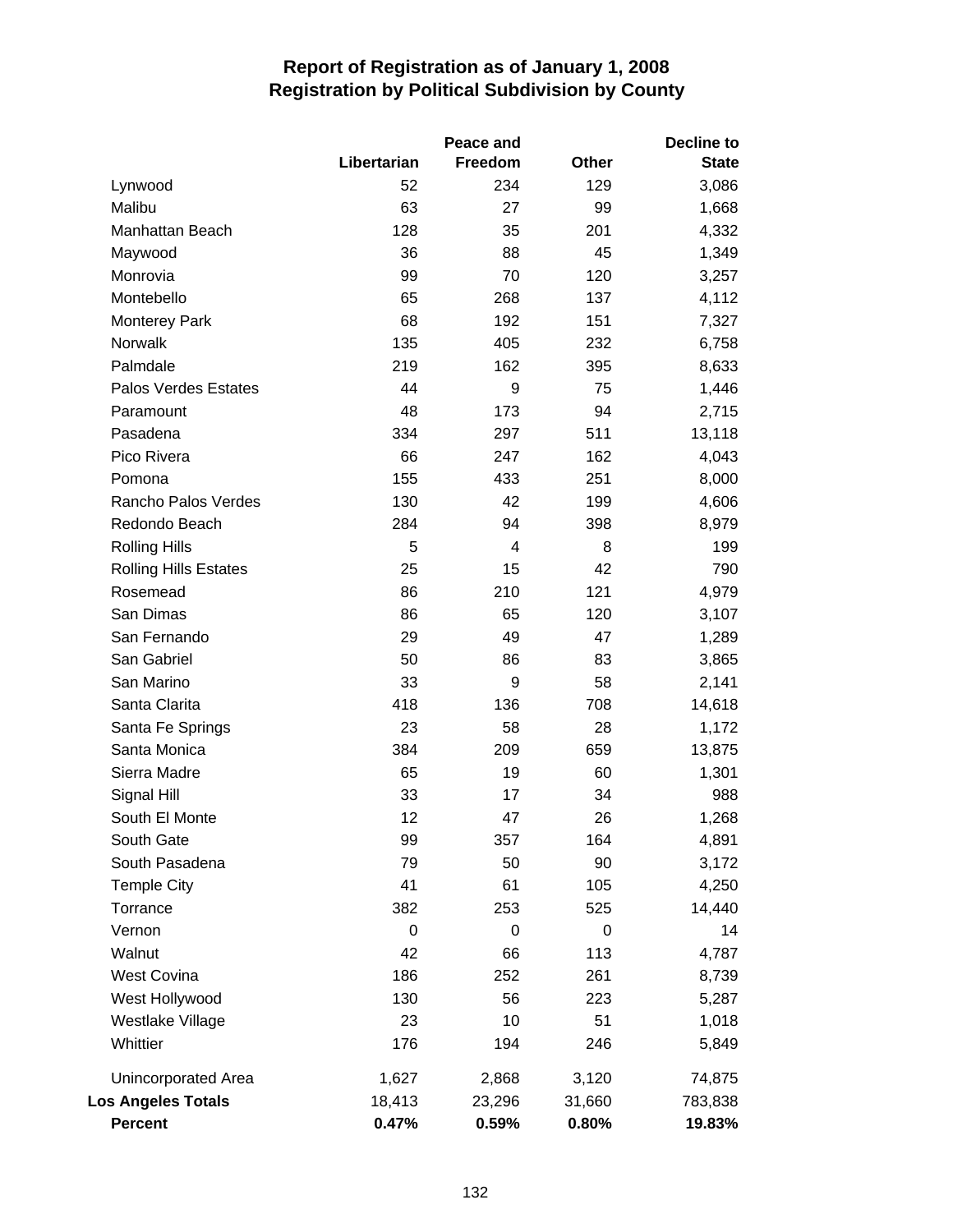|                               | <b>Total</b>      |                   |            | American    |                |  |
|-------------------------------|-------------------|-------------------|------------|-------------|----------------|--|
|                               | <b>Registered</b> | <b>Democratic</b> | Republican | Independent | Green          |  |
| <b>Madera</b>                 |                   |                   |            |             |                |  |
| <b>Districts</b>              |                   |                   |            |             |                |  |
| <b>County Supervisorial 1</b> | 12,696            | 3,788             | 6,719      | 260         | 57             |  |
| <b>County Supervisorial 2</b> | 9,364             | 3,204             | 4,551      | 230         | 22             |  |
| <b>County Supervisorial 3</b> | 9,219             | 3,688             | 4,022      | 144         | 22             |  |
| <b>County Supervisorial 4</b> | 5,614             | 2,667             | 1,818      | 116         | 15             |  |
| <b>County Supervisorial 5</b> | 12,665            | 3,410             | 6,825      | 351         | 105            |  |
| US Congressional 18           | 646               | 189               | 380        | 11          | $\overline{2}$ |  |
| US Congressional 19           | 48,912            | 16,568            | 23,555     | 1,090       | 219            |  |
| State Senate 12               | 19,588            | 8,157             | 7,969      | 357         | 52             |  |
| State Senate 14               | 29,970            | 8,600             | 15,966     | 744         | 169            |  |
| State Assembly 25             | 27,464            | 8,215             | 14,233     | 707         | 157            |  |
| State Assembly 29             | 22,094            | 8,542             | 9,702      | 394         | 64             |  |
| State Board of Equalization 2 | 49,558            | 16,757            | 23,935     | 1,101       | 221            |  |
| <b>Cities</b>                 |                   |                   |            |             |                |  |
| Chowchilla                    | 3,341             | 1,089             | 1,642      | 89          | 9              |  |
| Madera                        | 13,669            | 5,850             | 5,413      | 241         | 33             |  |
| Unincorporated Area           | 32,548            | 9,818             | 16,880     | 771         | 179            |  |
| <b>Madera Totals</b>          | 49,558            | 16,757            | 23,935     | 1,101       | 221            |  |
| <b>Percent</b>                |                   | 33.81%            | 48.30%     | 2.22%       | 0.45%          |  |
| <b>Marin</b>                  |                   |                   |            |             |                |  |
| <b>Districts</b>              |                   |                   |            |             |                |  |
| <b>County Supervisorial 1</b> | 28,950            | 15,030            | 6,915      | 506         | 492            |  |
| <b>County Supervisorial 2</b> | 31,879            | 17,699            | 5,950      | 578         | 957            |  |
| <b>County Supervisorial 3</b> | 31,431            | 16,596            | 6,368      | 494         | 581            |  |
| <b>County Supervisorial 4</b> | 21,034            | 11,555            | 3,825      | 376         | 671            |  |
| <b>County Supervisorial 5</b> | 27,719            | 13,037            | 7,711      | 620         | 383            |  |
| US Congressional 6            | 141,013           | 73,917            | 30,769     | 2,574       | 3,084          |  |
| State Senate 3                | 141,013           | 73,917            | 30,769     | 2,574       | 3,084          |  |
| State Assembly 6              | 141,013           | 73,917            | 30,769     | 2,574       | 3,084          |  |
| State Board of Equalization 1 | 141,013           | 73,917            | 30,769     | 2,574       | 3,084          |  |
| <b>Cities</b>                 |                   |                   |            |             |                |  |
| Belvedere                     | 1,487             | 543               | 590        | 36          | 14             |  |
| Corte Madera                  | 5,513             | 2,972             | 1,109      | 98          | 84             |  |
| Fairfax                       | 4,970             | 3,035             | 450        | 85          | 341            |  |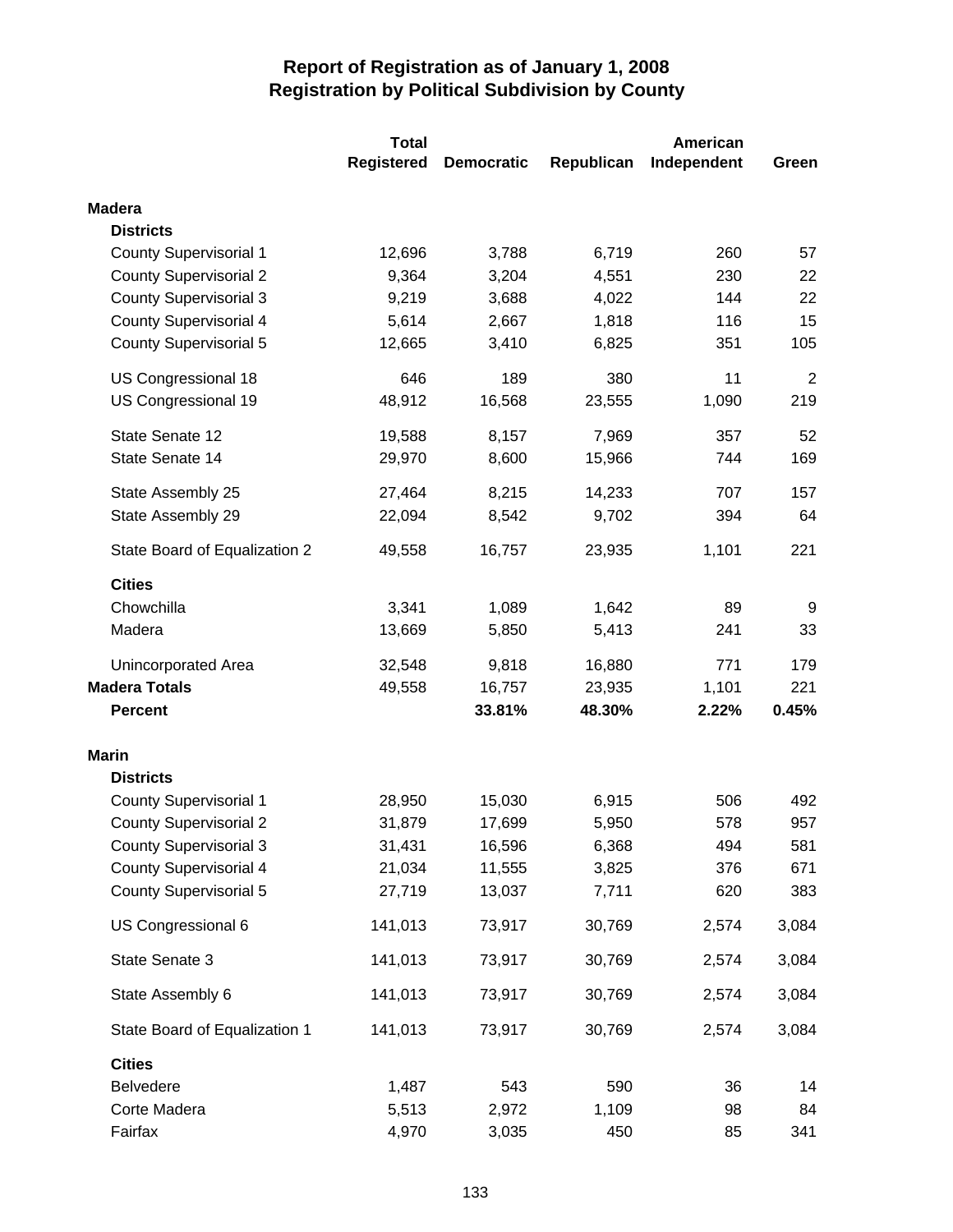|                               |                | Peace and    | <b>Decline to</b> |              |  |
|-------------------------------|----------------|--------------|-------------------|--------------|--|
|                               | Libertarian    | Freedom      | <b>Other</b>      | <b>State</b> |  |
| <b>Madera</b>                 |                |              |                   |              |  |
| <b>Districts</b>              |                |              |                   |              |  |
| <b>County Supervisorial 1</b> | 45             | 18           | 59                | 1,750        |  |
| <b>County Supervisorial 2</b> | 42             | 25           | 38                | 1,252        |  |
| <b>County Supervisorial 3</b> | 22             | 14           | 46                | 1,261        |  |
| <b>County Supervisorial 4</b> | 14             | 20           | 31                | 933          |  |
| <b>County Supervisorial 5</b> | 88             | 17           | 70                | 1,799        |  |
| US Congressional 18           | $\overline{2}$ | 0            | 4                 | 58           |  |
| US Congressional 19           | 209            | 94           | 240               | 6,937        |  |
| State Senate 12               | 55             | 52           | 96                | 2,850        |  |
| State Senate 14               | 156            | 42           | 148               | 4,145        |  |
| State Assembly 25             | 153            | 49           | 128               | 3,822        |  |
| State Assembly 29             | 58             | 45           | 116               | 3,173        |  |
| State Board of Equalization 2 | 211            | 94           | 244               | 6,995        |  |
| <b>Cities</b>                 |                |              |                   |              |  |
| Chowchilla                    | 19             | 10           | 11                | 472          |  |
| Madera                        | 33             | 28           | 67                | 2,004        |  |
| Unincorporated Area           | 159            | 56           | 166               | 4,519        |  |
| <b>Madera Totals</b>          | 211            | 94           | 244               | 6,995        |  |
| <b>Percent</b>                | 0.43%          | 0.19%        | 0.49%             | 14.11%       |  |
| <b>Marin</b>                  |                |              |                   |              |  |
| <b>Districts</b>              |                |              |                   |              |  |
| <b>County Supervisorial 1</b> | 146            | 54           | 104               | 5,703        |  |
| <b>County Supervisorial 2</b> | 166            | 68           | 98                | 6,363        |  |
| <b>County Supervisorial 3</b> | 173            | 60           | 94                | 7,065        |  |
| County Supervisorial 4        | 136            | 49           | 70                | 4,352        |  |
| <b>County Supervisorial 5</b> | 130            | 57           | 104               | 5,677        |  |
| US Congressional 6            | 751            | 288          | 470               | 29,160       |  |
| State Senate 3                | 751            | 288          | 470               | 29,160       |  |
| State Assembly 6              | 751            | 288          | 470               | 29,160       |  |
| State Board of Equalization 1 | 751            | 288          | 470               | 29,160       |  |
| <b>Cities</b>                 |                |              |                   |              |  |
| <b>Belvedere</b>              | 5              | $\mathbf{1}$ | 1                 | 297          |  |
| Corte Madera                  | 30             | 13           | 16                | 1,191        |  |
| Fairfax                       | 26             | 24           | 14                | 995          |  |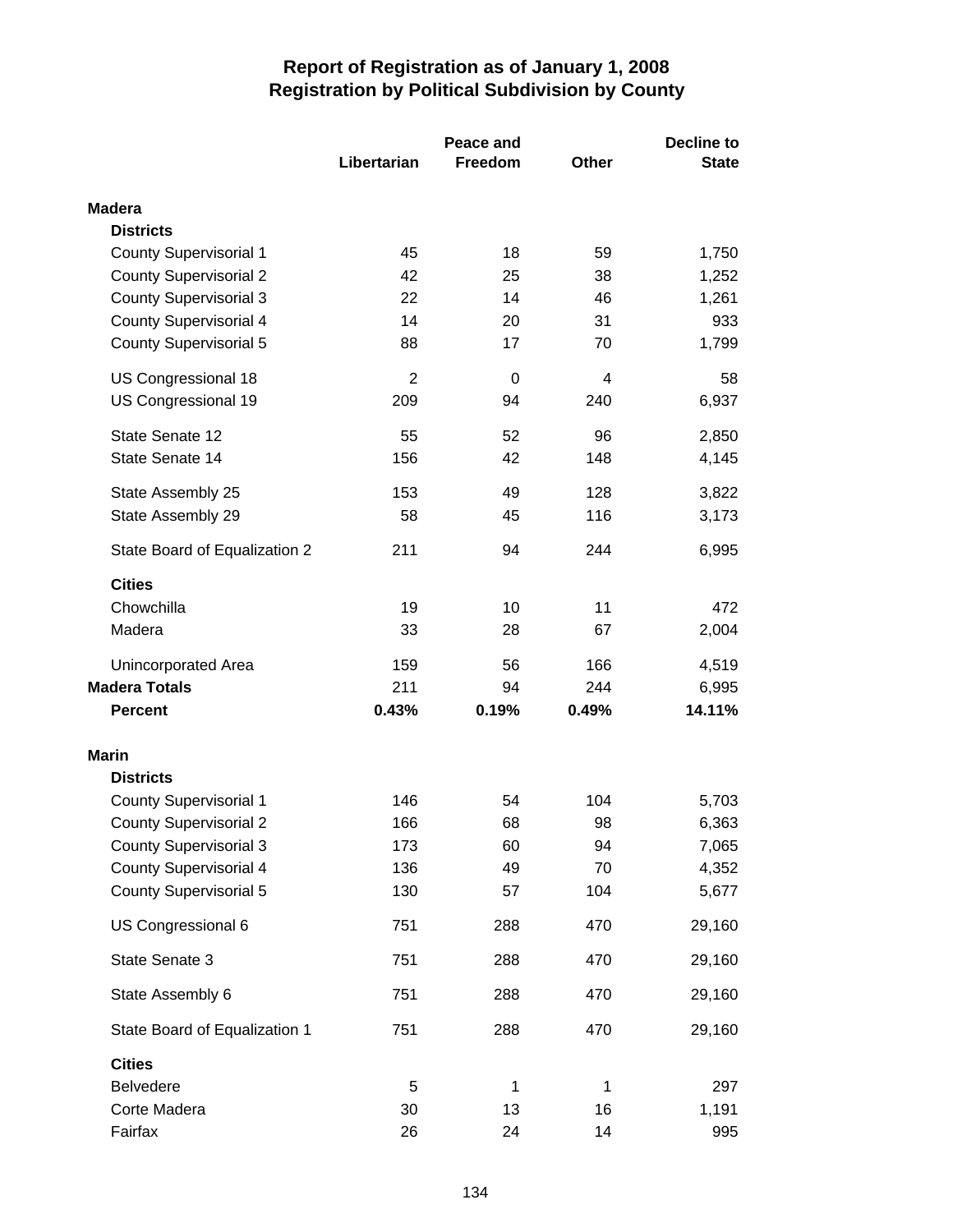|                               | <b>Total</b>      |                   |            | American    |       |
|-------------------------------|-------------------|-------------------|------------|-------------|-------|
|                               | <b>Registered</b> | <b>Democratic</b> | Republican | Independent | Green |
| Larkspur                      | 7,546             | 4,031             | 1,665      | 118         | 123   |
| <b>Mill Valley</b>            | 8,957             | 5,360             | 1,407      | 116         | 183   |
| Novato                        | 26,620            | 12,691            | 7,291      | 615         | 354   |
| Ross                          | 1,584             | 677               | 552        | 27          | 10    |
| San Anselmo                   | 7,827             | 4,714             | 1,081      | 144         | 265   |
| San Rafael                    | 26,849            | 14,123            | 5,924      | 503         | 505   |
| Sausalito                     | 4,816             | 2,401             | 914        | 78          | 113   |
| Tiburon                       | 5,502             | 2,430             | 1,613      | 88          | 49    |
| Unincorporated Area           | 39,342            | 20,940            | 8,173      | 666         | 1,043 |
| <b>Marin Totals</b>           | 141,013           | 73,917            | 30,769     | 2,574       | 3,084 |
| <b>Percent</b>                |                   | 52.42%            | 21.82%     | 1.83%       | 2.19% |
| <b>Mariposa</b>               |                   |                   |            |             |       |
| <b>Districts</b>              |                   |                   |            |             |       |
| <b>County Supervisorial 1</b> | 1,683             | 716               | 470        | 55          | 57    |
| <b>County Supervisorial 2</b> | 2,096             | 654               | 949        | 98          | 8     |
| <b>County Supervisorial 3</b> | 2,423             | 706               | 1,231      | 79          | 26    |
| <b>County Supervisorial 4</b> | 2,386             | 728               | 1,193      | 66          | 11    |
| <b>County Supervisorial 5</b> | 2,442             | 665               | 1,262      | 66          | 32    |
| US Congressional 19           | 11,030            | 3,469             | 5,105      | 364         | 134   |
| State Senate 14               | 11,030            | 3,469             | 5,105      | 364         | 134   |
| State Assembly 25             | 11,030            | 3,469             | 5,105      | 364         | 134   |
| State Board of Equalization 2 | 11,030            | 3,469             | 5,105      | 364         | 134   |
| <b>Cities</b>                 |                   |                   |            |             |       |
| Unincorporated Area           | 11,030            | 3,469             | 5,105      | 364         | 134   |
| <b>Mariposa Totals</b>        | 11,030            | 3,469             | 5,105      | 364         | 134   |
| <b>Percent</b>                |                   | 31.45%            | 46.28%     | 3.30%       | 1.21% |
| <b>Mendocino</b>              |                   |                   |            |             |       |
| <b>Districts</b>              |                   |                   |            |             |       |
| <b>County Supervisorial 1</b> | 9,315             | 3,769             | 3,150      | 254         | 297   |
| <b>County Supervisorial 2</b> | 7,587             | 3,514             | 2,084      | 185         | 222   |
| <b>County Supervisorial 3</b> | 9,883             | 4,411             | 2,177      | 315         | 611   |
| <b>County Supervisorial 4</b> | 9,342             | 4,757             | 1,920      | 285         | 391   |
| <b>County Supervisorial 5</b> | 9,878             | 4,928             | 1,952      | 212         | 617   |
| US Congressional 1            | 46,005            | 21,379            | 11,283     | 1,251       | 2,138 |
| State Senate 2                | 46,005            | 21,379            | 11,283     | 1,251       | 2,138 |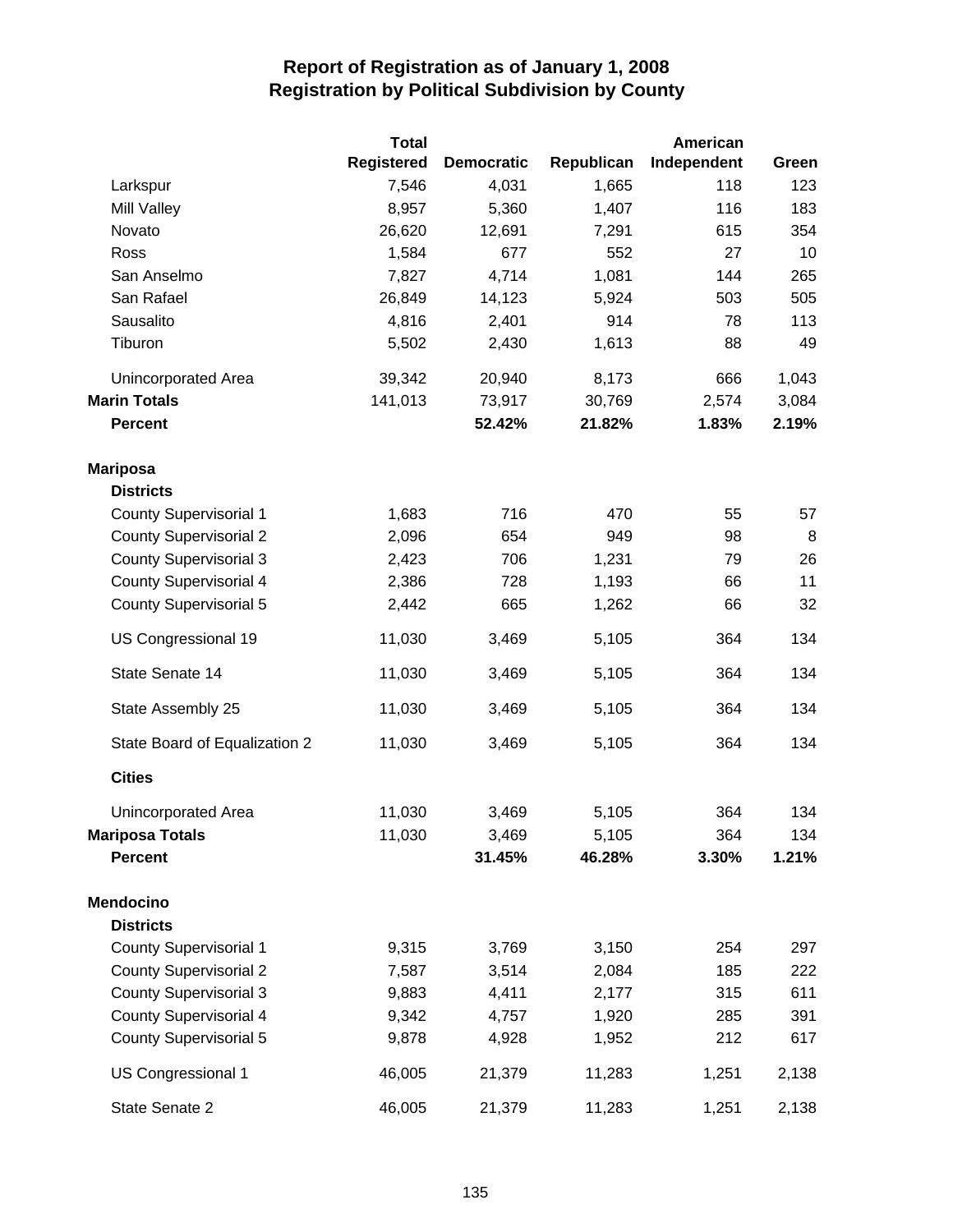|                               |             | Peace and | Decline to   |              |  |
|-------------------------------|-------------|-----------|--------------|--------------|--|
|                               | Libertarian | Freedom   | <b>Other</b> | <b>State</b> |  |
| Larkspur                      | 37          | 11        | 20           | 1,541        |  |
| Mill Valley                   | 57          | 21        | 17           | 1,796        |  |
| Novato                        | 128         | 53        | 98           | 5,390        |  |
| Ross                          | 12          | 0         | 5            | 301          |  |
| San Anselmo                   | 38          | 13        | 22           | 1,550        |  |
| San Rafael                    | 133         | 58        | 88           | 5,515        |  |
| Sausalito                     | 26          | 5         | 16           | 1,263        |  |
| Tiburon                       | 23          | 12        | 17           | 1,270        |  |
| Unincorporated Area           | 236         | 77        | 156          | 8,051        |  |
| <b>Marin Totals</b>           | 751         | 288       | 470          | 29,160       |  |
| <b>Percent</b>                | 0.53%       | 0.20%     | 0.33%        | 20.68%       |  |
| <b>Mariposa</b>               |             |           |              |              |  |
| <b>Districts</b>              |             |           |              |              |  |
| <b>County Supervisorial 1</b> | 18          | 6         | 22           | 339          |  |
| <b>County Supervisorial 2</b> | 9           | 4         | 24           | 350          |  |
| <b>County Supervisorial 3</b> | 8           | 4         | 24           | 345          |  |
| <b>County Supervisorial 4</b> | 19          | 4         | 22           | 343          |  |
| <b>County Supervisorial 5</b> | 18          | 5         | 21           | 373          |  |
| US Congressional 19           | 72          | 23        | 113          | 1,750        |  |
| State Senate 14               | 72          | 23        | 113          | 1,750        |  |
| State Assembly 25             | 72          | 23        | 113          | 1,750        |  |
| State Board of Equalization 2 | 72          | 23        | 113          | 1,750        |  |
| <b>Cities</b>                 |             |           |              |              |  |
| Unincorporated Area           | 72          | 23        | 113          | 1,750        |  |
| <b>Mariposa Totals</b>        | 72          | 23        | 113          | 1,750        |  |
| <b>Percent</b>                | 0.65%       | 0.21%     | 1.02%        | 15.87%       |  |
| <b>Mendocino</b>              |             |           |              |              |  |
| <b>Districts</b>              |             |           |              |              |  |
| <b>County Supervisorial 1</b> | 59          | 34        | 44           | 1,708        |  |
| <b>County Supervisorial 2</b> | 47          | 37        | 32           | 1,466        |  |
| <b>County Supervisorial 3</b> | 89          | 84        | 110          | 2,086        |  |
| <b>County Supervisorial 4</b> | 70          | 36        | 40           | 1,843        |  |
| <b>County Supervisorial 5</b> | 102         | 52        | 46           | 1,969        |  |
| US Congressional 1            | 367         | 243       | 272          | 9,072        |  |
| State Senate 2                | 367         | 243       | 272          | 9,072        |  |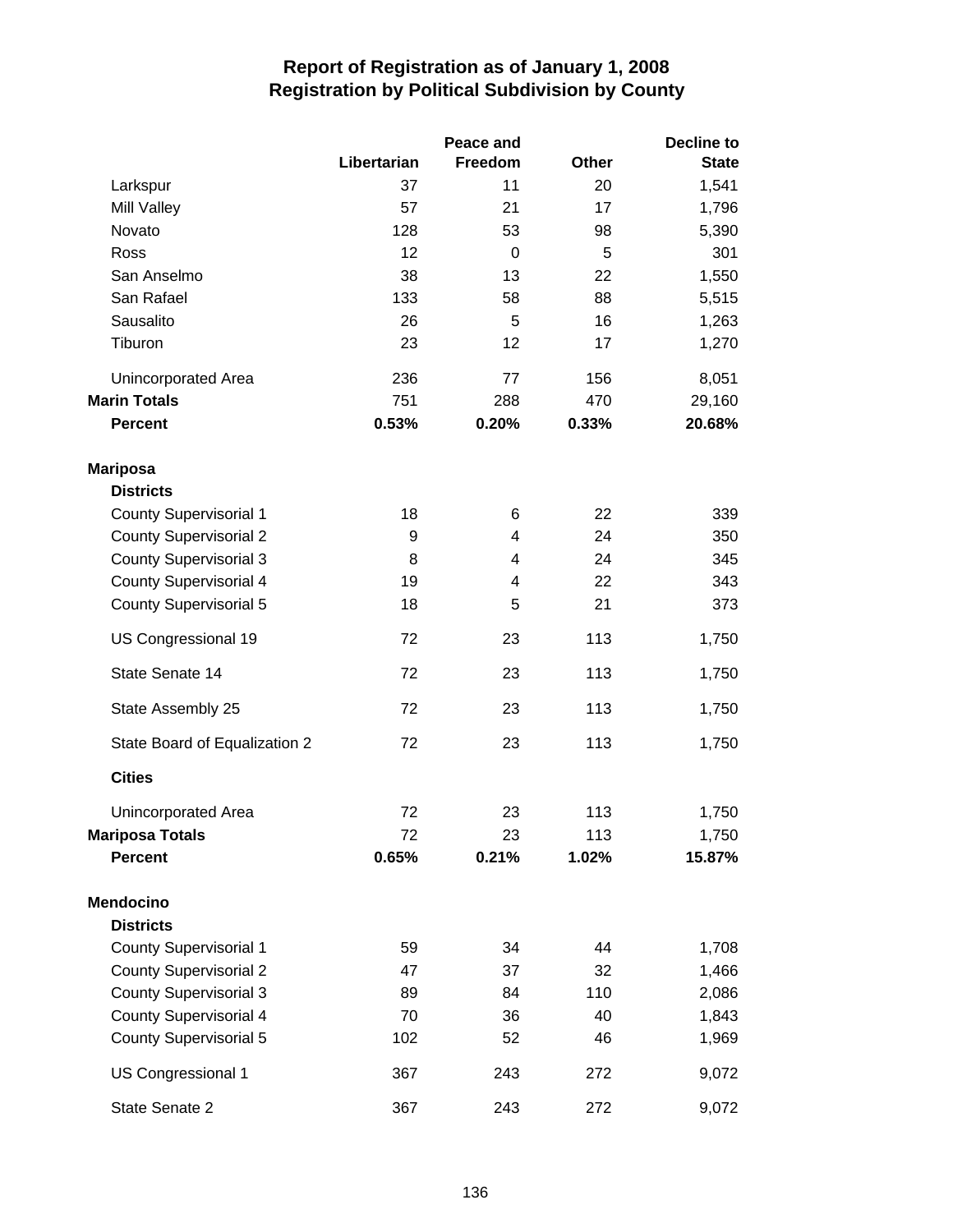| <b>Total</b>                  |                   |                   | American   |             |                |  |
|-------------------------------|-------------------|-------------------|------------|-------------|----------------|--|
|                               | <b>Registered</b> | <b>Democratic</b> | Republican | Independent | Green          |  |
| State Assembly 1              | 46,005            | 21,379            | 11,283     | 1,251       | 2,138          |  |
| State Board of Equalization 1 | 46,005            | 21,379            | 11,283     | 1,251       | 2,138          |  |
| <b>Cities</b>                 |                   |                   |            |             |                |  |
| Fort Bragg                    | 3,159             | 1,611             | 634        | 107         | 115            |  |
| Point Arena                   | 227               | 100               | 29         | 10          | 14             |  |
| Ukiah                         | 6,875             | 3,214             | 1,878      | 163         | 204            |  |
| Willits                       | 2,286             | 1,078             | 539        | 65          | 84             |  |
| Unincorporated Area           | 33,458            | 15,376            | 8,203      | 906         | 1,721          |  |
| <b>Mendocino Totals</b>       | 46,005            | 21,379            | 11,283     | 1,251       | 2,138          |  |
| <b>Percent</b>                |                   | 46.47%            | 24.53%     | 2.72%       | 4.65%          |  |
| <b>Merced</b>                 |                   |                   |            |             |                |  |
| <b>Districts</b>              |                   |                   |            |             |                |  |
| <b>County Supervisorial 1</b> | 12,420            | 6,940             | 3,747      | 205         | 32             |  |
| <b>County Supervisorial 2</b> | 20,356            | 9,076             | 8,346      | 381         | 98             |  |
| <b>County Supervisorial 3</b> | 22,212            | 8,846             | 9,926      | 447         | 75             |  |
| <b>County Supervisorial 4</b> | 16,636            | 7,050             | 6,940      | 350         | 35             |  |
| <b>County Supervisorial 5</b> | 16,102            | 7,618             | 5,953      | 352         | 31             |  |
| US Congressional 18           | 87,726            | 39,530            | 34,912     | 1,735       | 271            |  |
| State Senate 12               | 87,726            | 39,530            | 34,912     | 1,735       | 271            |  |
| State Assembly 17             | 87,726            | 39,530            | 34,912     | 1,735       | 271            |  |
| State Board of Equalization 2 | 87,726            | 39,530            | 34,912     | 1,735       | 271            |  |
| <b>Cities</b>                 |                   |                   |            |             |                |  |
| Atwater                       | 10,215            | 4,087             | 4,549      | 207         | 26             |  |
| Dos Palos                     | 1,856             | 871               | 730        | 53          | 3              |  |
| Gustine                       | 2,084             | 1,057             | 712        | 51          | $\overline{c}$ |  |
| Livingston                    | 3,576             | 2,138             | 837        | 69          | $\overline{7}$ |  |
| Los Banos                     | 11,117            | 5,351             | 3,880      | 249         | 23             |  |
| Merced                        | 27,877            | 13,150            | 10,596     | 538         | 122            |  |
| Unincorporated Area           | 31,001            | 12,876            | 13,608     | 568         | 88             |  |
| <b>Merced Totals</b>          | 87,726            | 39,530            | 34,912     | 1,735       | 271            |  |
| <b>Percent</b>                |                   | 45.06%            | 39.80%     | 1.98%       | 0.31%          |  |
| <b>Modoc</b>                  |                   |                   |            |             |                |  |
| <b>Districts</b>              |                   |                   |            |             |                |  |
| <b>County Supervisorial 1</b> | 755               | 203               | 389        | 27          | 9              |  |
| <b>County Supervisorial 2</b> | 1,198             | 381               | 547        | 44          | 8              |  |
| <b>County Supervisorial 3</b> | 1,062             | 317               | 544        | 40          | $\overline{7}$ |  |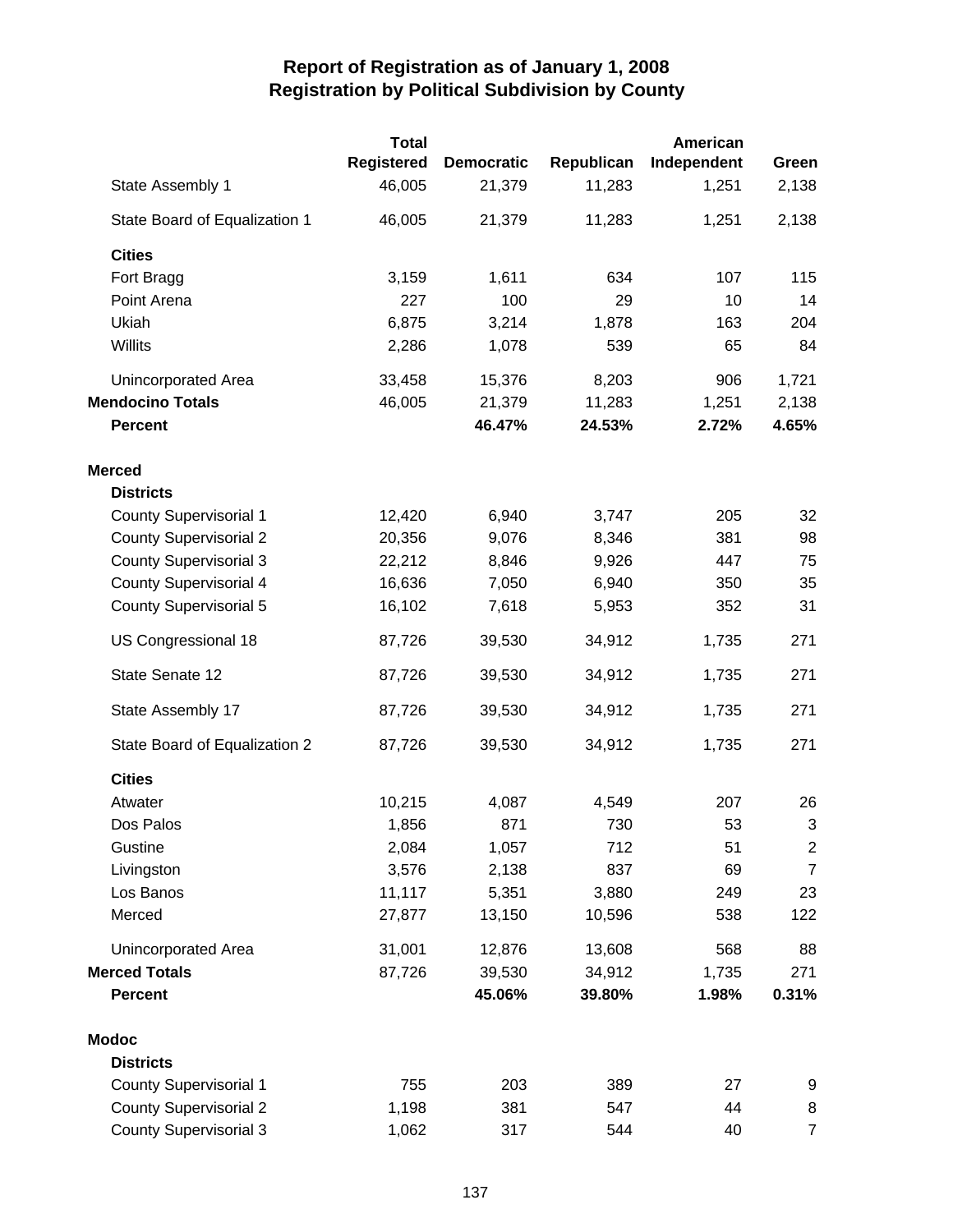|                               |                | Peace and      | <b>Decline to</b> |              |  |
|-------------------------------|----------------|----------------|-------------------|--------------|--|
|                               | Libertarian    | Freedom        | Other             | <b>State</b> |  |
| State Assembly 1              | 367            | 243            | 272               | 9,072        |  |
| State Board of Equalization 1 | 367            | 243            | 272               | 9,072        |  |
| <b>Cities</b>                 |                |                |                   |              |  |
| Fort Bragg                    | 22             | 15             | 22                | 633          |  |
| Point Arena                   | $\overline{4}$ | $\overline{4}$ | 3                 | 63           |  |
| Ukiah                         | 43             | 31             | 30                | 1,312        |  |
| Willits                       | 18             | 12             | 20                | 470          |  |
| Unincorporated Area           | 280            | 181            | 197               | 6,594        |  |
| <b>Mendocino Totals</b>       | 367            | 243            | 272               | 9,072        |  |
| <b>Percent</b>                | 0.80%          | 0.53%          | 0.59%             | 19.72%       |  |
| <b>Merced</b>                 |                |                |                   |              |  |
| <b>Districts</b>              |                |                |                   |              |  |
| <b>County Supervisorial 1</b> | 27             | 33             | 26                | 1,410        |  |
| <b>County Supervisorial 2</b> | 48             | 42             | 38                | 2,327        |  |
| <b>County Supervisorial 3</b> | 46             | 30             | 34                | 2,808        |  |
| <b>County Supervisorial 4</b> | 68             | 43             | 44                | 2,106        |  |
| <b>County Supervisorial 5</b> | 44             | 38             | 24                | 2,042        |  |
| US Congressional 18           | 233            | 186            | 166               | 10,693       |  |
| State Senate 12               | 233            | 186            | 166               | 10,693       |  |
| State Assembly 17             | 233            | 186            | 166               | 10,693       |  |
| State Board of Equalization 2 | 233            | 186            | 166               | 10,693       |  |
| <b>Cities</b>                 |                |                |                   |              |  |
| Atwater                       | 22             | 14             | 15                | 1,295        |  |
| Dos Palos                     | 5              | 6              | 2                 | 186          |  |
| Gustine                       | 10             | $\overline{2}$ | 5                 | 245          |  |
| Livingston                    | 6              | 12             | 9                 | 498          |  |
| Los Banos                     | 30             | 26             | 18                | 1,540        |  |
| Merced                        | 61             | 58             | 56                | 3,296        |  |
| <b>Unincorporated Area</b>    | 99             | 68             | 61                | 3,633        |  |
| <b>Merced Totals</b>          | 233            | 186            | 166               | 10,693       |  |
| <b>Percent</b>                | 0.27%          | 0.21%          | 0.19%             | 12.19%       |  |
| <b>Modoc</b>                  |                |                |                   |              |  |
| <b>Districts</b>              |                |                |                   |              |  |
| <b>County Supervisorial 1</b> | 7              | 0              | 1                 | 119          |  |
| <b>County Supervisorial 2</b> | 9              | 1              | $\overline{2}$    | 206          |  |
| <b>County Supervisorial 3</b> | 4              | 2              | 0                 | 148          |  |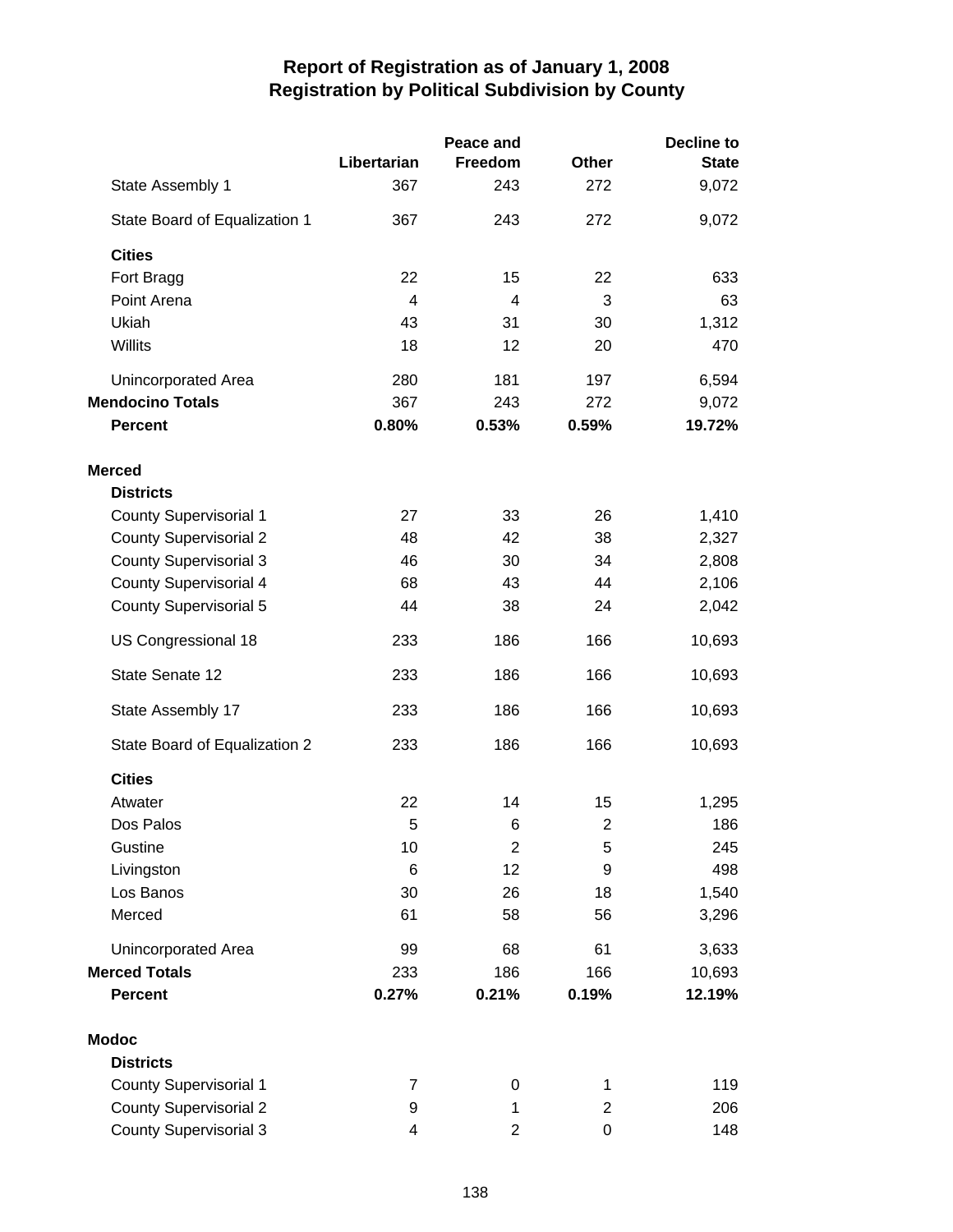|                               | <b>Total</b>      |                   |            | American    |             |
|-------------------------------|-------------------|-------------------|------------|-------------|-------------|
|                               | <b>Registered</b> | <b>Democratic</b> | Republican | Independent | Green       |
| <b>County Supervisorial 4</b> | 1,202             | 369               | 568        | 37          | 0           |
| <b>County Supervisorial 5</b> | 950               | 244               | 544        | 30          | $\mathbf 2$ |
| US Congressional 4            | 5,167             | 1,514             | 2,592      | 178         | 26          |
| State Senate 1                | 5,167             | 1,514             | 2,592      | 178         | 26          |
| State Assembly 2              | 5,167             | 1,514             | 2,592      | 178         | 26          |
| State Board of Equalization 2 | 5,167             | 1,514             | 2,592      | 178         | 26          |
| <b>Cities</b>                 |                   |                   |            |             |             |
| Alturas                       | 1,546             | 534               | 681        | 58          | 13          |
| Unincorporated Area           | 3,621             | 980               | 1,911      | 120         | 13          |
| <b>Modoc Totals</b>           | 5,167             | 1,514             | 2,592      | 178         | 26          |
| <b>Percent</b>                |                   | 29.30%            | 50.16%     | 3.44%       | 0.50%       |
| <b>Mono</b>                   |                   |                   |            |             |             |
| <b>Districts</b>              |                   |                   |            |             |             |
| <b>County Supervisorial 1</b> | 1,141             | 395               | 318        | 39          | 29          |
| <b>County Supervisorial 2</b> | 1,550             | 506               | 632        | 53          | 16          |
| <b>County Supervisorial 3</b> | 1,226             | 371               | 443        | 34          | 20          |
| <b>County Supervisorial 4</b> | 1,333             | 378               | 640        | 36          | 16          |
| <b>County Supervisorial 5</b> | 1,360             | 424               | 476        | 37          | 29          |
| US Congressional 25           | 6,610             | 2,074             | 2,509      | 199         | 110         |
| State Senate 1                | 6,610             | 2,074             | 2,509      | 199         | 110         |
| State Assembly 25             | 6,610             | 2,074             | 2,509      | 199         | 110         |
| State Board of Equalization 2 | 6,610             | 2,074             | 2,509      | 199         | 110         |
| <b>Cities</b>                 |                   |                   |            |             |             |
| <b>Mammoth Lakes</b>          | 3,364             | 1,095             | 1,092      | 101         | 75          |
| Unincorporated Area           | 3,246             | 979               | 1,417      | 98          | 35          |
| <b>Mono Totals</b>            | 6,610             | 2,074             | 2,509      | 199         | 110         |
| <b>Percent</b>                |                   | 31.38%            | 37.96%     | 3.01%       | 1.66%       |
| <b>Monterey</b>               |                   |                   |            |             |             |
| <b>Districts</b>              |                   |                   |            |             |             |
| <b>County Supervisorial 1</b> | 15,228            | 9,140             | 3,155      | 237         | 62          |
| <b>County Supervisorial 2</b> | 30,101            | 15,416            | 8,288      | 623         | 229         |
| <b>County Supervisorial 3</b> | 17,614            | 9,417             | 4,835      | 320         | 59          |
| <b>County Supervisorial 4</b> | 28,780            | 13,771            | 8,354      | 625         | 246         |
| <b>County Supervisorial 5</b> | 48,139            | 20,085            | 17,279     | 973         | 596         |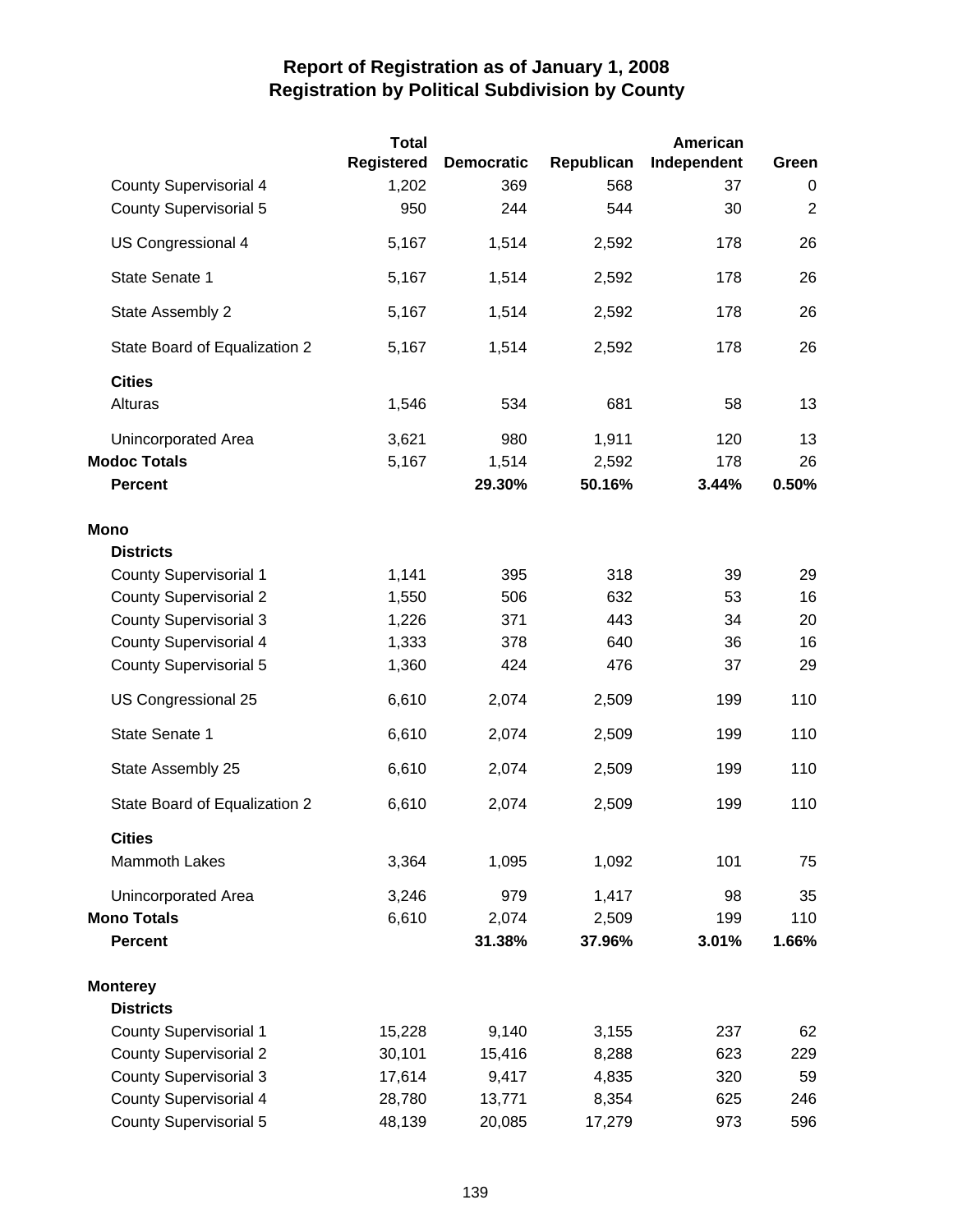|                               |                | Peace and |                | Decline to   |
|-------------------------------|----------------|-----------|----------------|--------------|
|                               | Libertarian    | Freedom   | Other          | <b>State</b> |
| <b>County Supervisorial 4</b> | 4              | 2         | 1              | 221          |
| <b>County Supervisorial 5</b> | 9              | 1         | 1              | 119          |
| US Congressional 4            | 33             | 6         | 5              | 813          |
| State Senate 1                | 33             | 6         | 5              | 813          |
| State Assembly 2              | 33             | 6         | 5              | 813          |
| State Board of Equalization 2 | 33             | 6         | 5              | 813          |
| <b>Cities</b>                 |                |           |                |              |
| Alturas                       | 9              | 3         | $\overline{2}$ | 246          |
| Unincorporated Area           | 24             | 3         | 3              | 567          |
| <b>Modoc Totals</b>           | 33             | 6         | 5              | 813          |
| <b>Percent</b>                | 0.64%          | 0.12%     | 0.10%          | 15.73%       |
| Mono                          |                |           |                |              |
| <b>Districts</b>              |                |           |                |              |
| <b>County Supervisorial 1</b> | 20             | 10        | 1              | 329          |
| <b>County Supervisorial 2</b> | 12             | 3         | 0              | 328          |
| <b>County Supervisorial 3</b> | 16             | 6         | 1              | 335          |
| <b>County Supervisorial 4</b> | $\overline{7}$ | 1         | 1              | 254          |
| <b>County Supervisorial 5</b> | 14             | 3         | 1              | 376          |
| US Congressional 25           | 69             | 23        | 4              | 1,622        |
| State Senate 1                | 69             | 23        | 4              | 1,622        |
| State Assembly 25             | 69             | 23        | 4              | 1,622        |
| State Board of Equalization 2 | 69             | 23        | 4              | 1,622        |
| <b>Cities</b>                 |                |           |                |              |
| <b>Mammoth Lakes</b>          | 47             | 18        | 3              | 933          |
| Unincorporated Area           | 22             | 5         | 1              | 689          |
| <b>Mono Totals</b>            | 69             | 23        | 4              | 1,622        |
| <b>Percent</b>                | 1.04%          | 0.35%     | 0.06%          | 24.54%       |
| <b>Monterey</b>               |                |           |                |              |
| <b>Districts</b>              |                |           |                |              |
| <b>County Supervisorial 1</b> | 37             | 60        | 49             | 2,488        |
| <b>County Supervisorial 2</b> | 125            | 82        | 74             | 5,264        |
| <b>County Supervisorial 3</b> | 62             | 82        | 50             | 2,789        |
| <b>County Supervisorial 4</b> | 114            | 79        | 81             | 5,510        |
| <b>County Supervisorial 5</b> | 237            | 71        | 115            | 8,783        |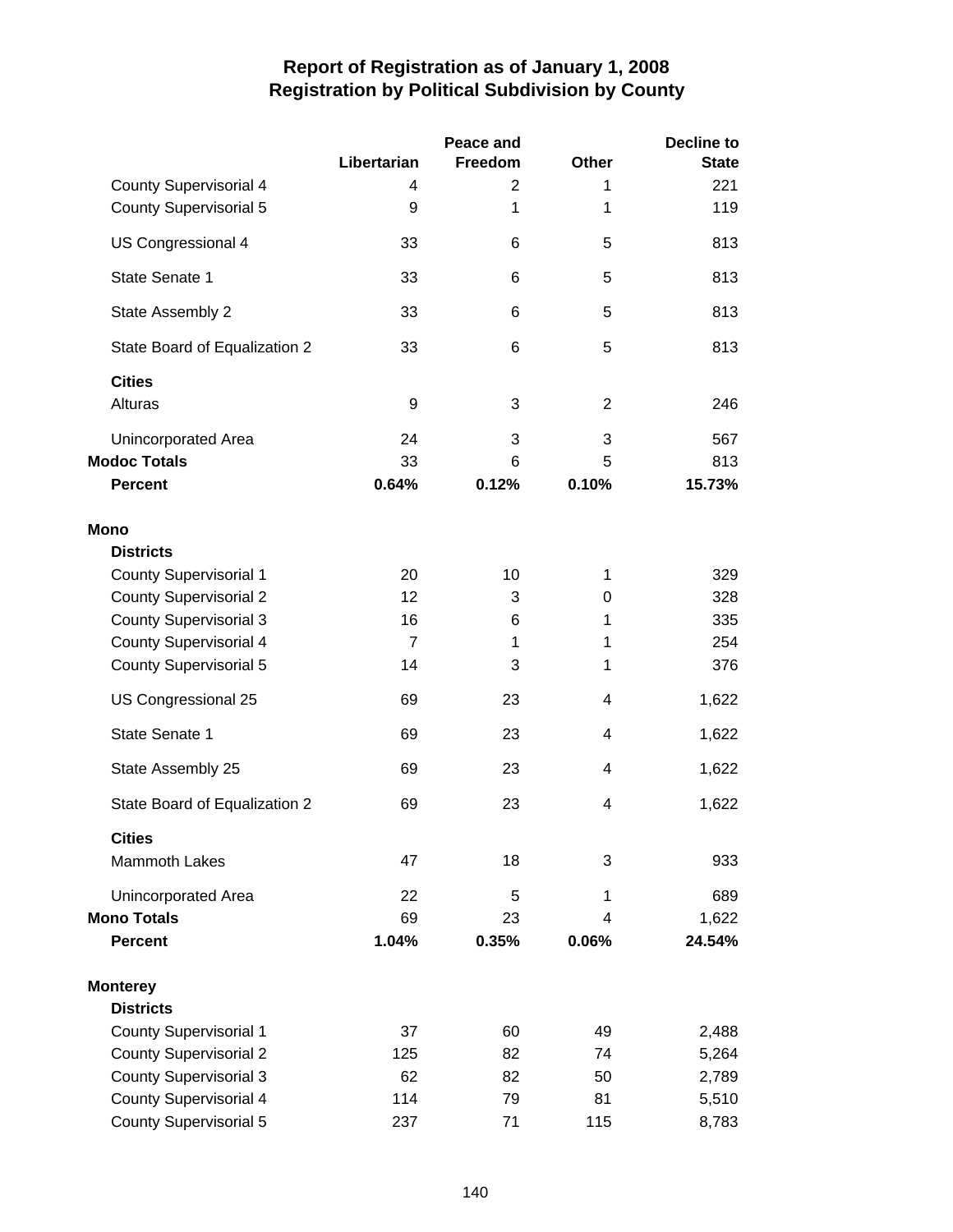|                               | <b>Total</b>      |                   |            | American    |                |
|-------------------------------|-------------------|-------------------|------------|-------------|----------------|
|                               | <b>Registered</b> | <b>Democratic</b> | Republican | Independent | Green          |
| US Congressional 17           | 139,862           | 67,829            | 41,911     | 2,778       | 1,192          |
| State Senate 12               | 55,830            | 30,578            | 14,354     | 961         | 219            |
| State Senate 15               | 84,032            | 37,251            | 27,557     | 1,817       | 973            |
| State Assembly 27             | 78,155            | 35,431            | 24,741     | 1,652       | 915            |
| State Assembly 28             | 61,707            | 32,398            | 17,170     | 1,126       | 277            |
| State Board of Equalization 1 | 139,862           | 67,829            | 41,911     | 2,778       | 1,192          |
| <b>Cities</b>                 |                   |                   |            |             |                |
| Carmel-by-the-Sea             | 2,746             | 1,069             | 1,070      | 60          | 35             |
| Del Rey Oaks                  | 956               | 462               | 283        | 20          | 6              |
| Gonzales                      | 2,275             | 1,320             | 469        | 41          | 4              |
| Greenfield                    | 2,720             | 1,725             | 509        | 43          | 3              |
| King                          | 2,223             | 1,178             | 658        | 40          | $\overline{4}$ |
| Marina                        | 7,317             | 3,469             | 1,975      | 169         | 53             |
| Monterey                      | 12,016            | 5,744             | 3,393      | 260         | 149            |
| Pacific Grove                 | 8,817             | 4,449             | 2,244      | 186         | 140            |
| Salinas                       | 39,596            | 21,287            | 10,443     | 688         | 171            |
| Sand City                     | 113               | 34                | 36         | 10          | $\mathbf 1$    |
| Seaside                       | 9,335             | 5,044             | 2,024      | 189         | 83             |
| Soledad                       | 3,559             | 2,176             | 655        | 44          | 11             |
| Unincorporated Area           | 48,189            | 19,872            | 18,152     | 1,028       | 532            |
| <b>Monterey Totals</b>        | 139,862           | 67,829            | 41,911     | 2,778       | 1,192          |
| <b>Percent</b>                |                   | 48.50%            | 29.97%     | 1.99%       | 0.85%          |
| <b>Napa</b>                   |                   |                   |            |             |                |
| <b>Districts</b>              |                   |                   |            |             |                |
| <b>County Supervisorial 1</b> | 11,523            | 5,565             | 3,379      | 279         | 174            |
| <b>County Supervisorial 2</b> | 14,193            | 6,549             | 4,668      | 370         | 155            |
| <b>County Supervisorial 3</b> | 12,822            | 5,390             | 4,367      | 298         | 175            |
| <b>County Supervisorial 4</b> | 12,271            | 5,500             | 3,959      | 334         | 158            |
| <b>County Supervisorial 5</b> | 14,460            | 7,224             | 3,657      | 331         | 187            |
| US Congressional 1            | 65,269            | 30,228            | 20,030     | 1,612       | 849            |
| State Senate 2                | 65,269            | 30,228            | 20,030     | 1,612       | 849            |
| State Assembly 7              | 65,269            | 30,228            | 20,030     | 1,612       | 849            |
| State Board of Equalization 1 | 65,269            | 30,228            | 20,030     | 1,612       | 849            |
| <b>Cities</b>                 |                   |                   |            |             |                |
| American Canyon               | 7,023             | 3,624             | 1,540      | 166         | 42             |
| Calistoga                     | 2,072             | 1,045             | 539        | 52          | 41             |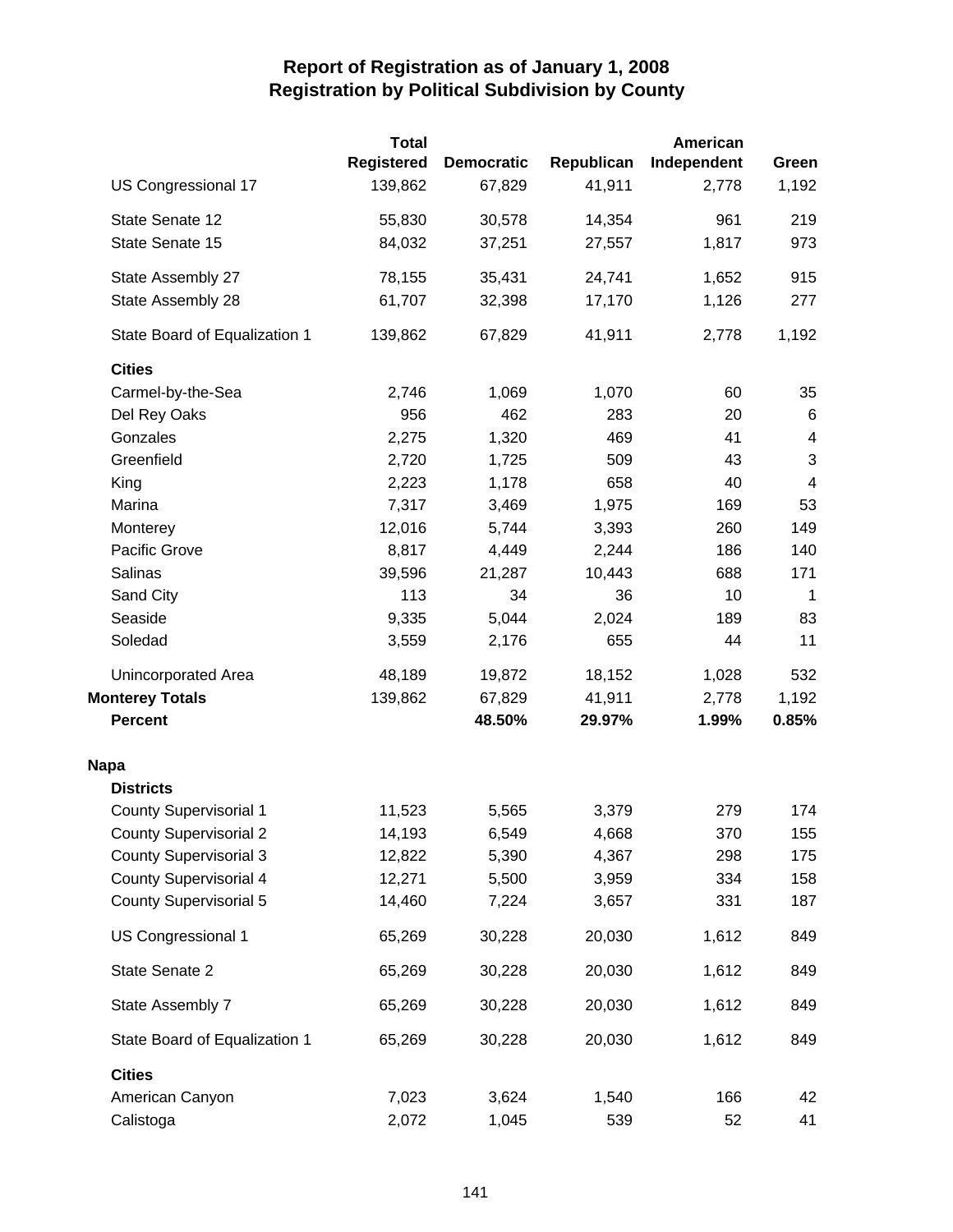|                               |             | Peace and |              | <b>Decline to</b> |
|-------------------------------|-------------|-----------|--------------|-------------------|
|                               | Libertarian | Freedom   | <b>Other</b> | <b>State</b>      |
| US Congressional 17           | 575         | 374       | 369          | 24,834            |
| State Senate 12               | 181         | 191       | 142          | 9,204             |
| State Senate 15               | 394         | 183       | 227          | 15,630            |
| State Assembly 27             | 367         | 166       | 207          | 14,676            |
| State Assembly 28             | 208         | 208       | 162          | 10,158            |
| State Board of Equalization 1 | 575         | 374       | 369          | 24,834            |
| <b>Cities</b>                 |             |           |              |                   |
| Carmel-by-the-Sea             | 10          | 4         | 9            | 489               |
| Del Rey Oaks                  | 5           | 0         | 9            | 171               |
| Gonzales                      | 9           | 8         | 16           | 408               |
| Greenfield                    | 8           | 14        | 8            | 410               |
| King                          | 9           | 15        | 4            | 315               |
| Marina                        | 23          | 25        | 22           | 1,581             |
| Monterey                      | 63          | 19        | 27           | 2,361             |
| Pacific Grove                 | 37          | 16        | 29           | 1,716             |
| Salinas                       | 125         | 122       | 99           | 6,661             |
| Sand City                     | 0           | 0         | 3            | 29                |
| Seaside                       | 39          | 34        | 26           | 1,896             |
| Soledad                       | 12          | 15        | 11           | 635               |
| Unincorporated Area           | 235         | 102       | 106          | 8,162             |
| <b>Monterey Totals</b>        | 575         | 374       | 369          | 24,834            |
| <b>Percent</b>                | 0.41%       | 0.27%     | 0.26%        | 17.76%            |
| <b>Napa</b>                   |             |           |              |                   |
| <b>Districts</b>              |             |           |              |                   |
| <b>County Supervisorial 1</b> | 67          | 25        | 78           | 1,956             |
| <b>County Supervisorial 2</b> | 67          | 24        | 106          | 2,254             |
| <b>County Supervisorial 3</b> | 83          | 40        | 91           | 2,378             |
| <b>County Supervisorial 4</b> | 65          | 35        | 78           | 2,142             |
| <b>County Supervisorial 5</b> | 81          | 31        | 111          | 2,838             |
| US Congressional 1            | 363         | 155       | 464          | 11,568            |
| State Senate 2                | 363         | 155       | 464          | 11,568            |
| State Assembly 7              | 363         | 155       | 464          | 11,568            |
| State Board of Equalization 1 | 363         | 155       | 464          | 11,568            |
| <b>Cities</b>                 |             |           |              |                   |
| American Canyon               | 29          | 18        | 59           | 1,545             |
| Calistoga                     | 6           | 9         | 12           | 368               |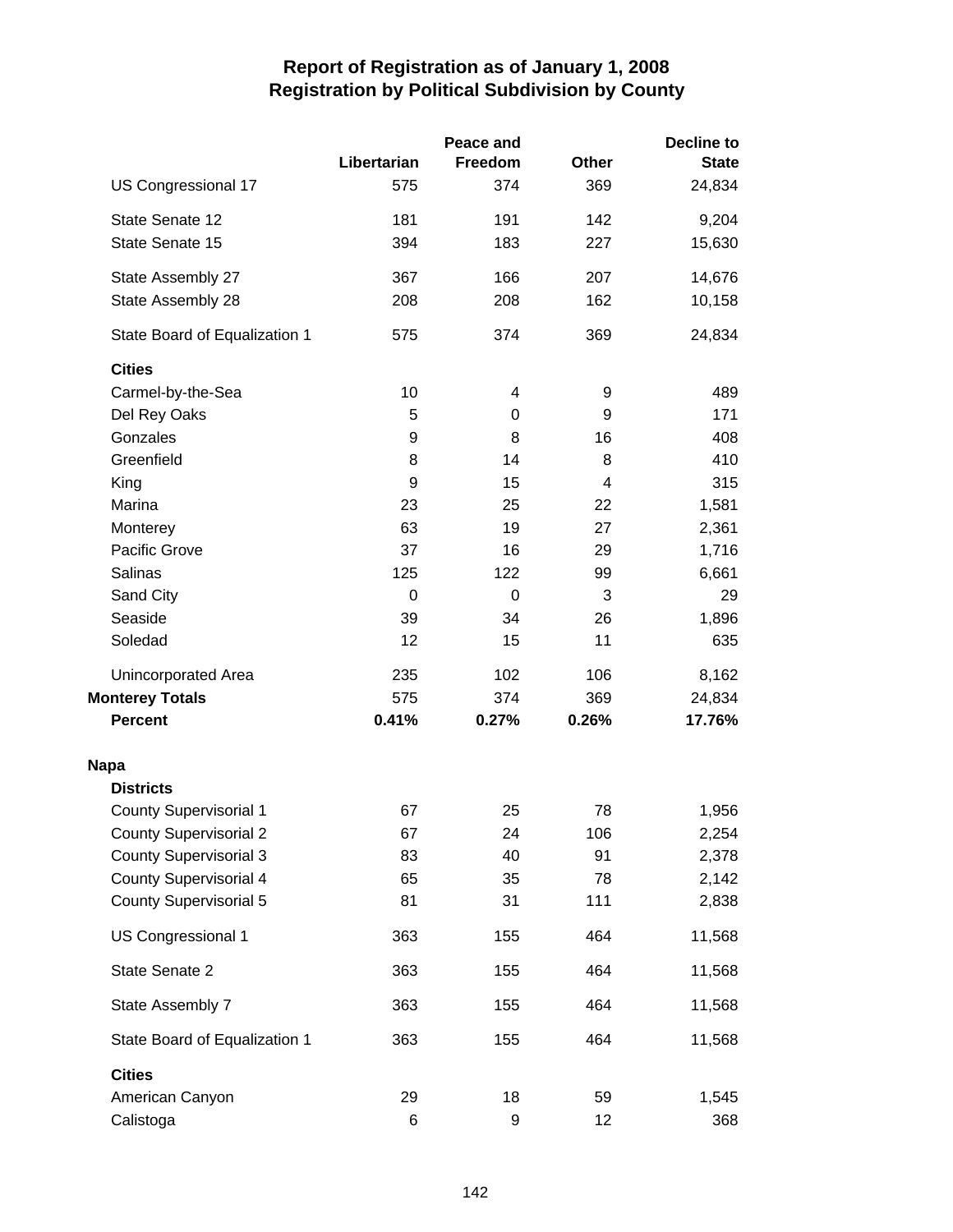|                               | <b>Total</b>      |                   |            | American    |       |
|-------------------------------|-------------------|-------------------|------------|-------------|-------|
|                               | <b>Registered</b> | <b>Democratic</b> | Republican | Independent | Green |
| Napa                          | 35,516            | 17,042            | 10,536     | 902         | 482   |
| St. Helena                    | 3,065             | 1,425             | 967        | 45          | 34    |
| Yountville                    | 2,040             | 984               | 606        | 63          | 25    |
| Unincorporated Area           | 15,553            | 6,108             | 5,842      | 384         | 225   |
| <b>Napa Totals</b>            | 65,269            | 30,228            | 20,030     | 1,612       | 849   |
| <b>Percent</b>                |                   | 46.31%            | 30.69%     | 2.47%       | 1.30% |
| <b>Nevada</b>                 |                   |                   |            |             |       |
| <b>Districts</b>              |                   |                   |            |             |       |
| <b>County Supervisorial 1</b> | 13,176            | 4,688             | 5,233      | 312         | 425   |
| <b>County Supervisorial 2</b> | 12,693            | 3,496             | 6,817      | 291         | 121   |
| <b>County Supervisorial 3</b> | 10,554            | 3,737             | 4,285      | 297         | 194   |
| <b>County Supervisorial 4</b> | 12,423            | 3,776             | 5,607      | 346         | 348   |
| <b>County Supervisorial 5</b> | 9,326             | 3,395             | 2,806      | 319         | 214   |
| US Congressional 4            | 58,172            | 19,092            | 24,748     | 1,565       | 1,302 |
| State Senate 1                | 10,422            | 3,703             | 3,347      | 351         | 237   |
| State Senate 4                | 47,750            | 15,389            | 21,401     | 1,214       | 1,065 |
| State Assembly 3              | 58,172            | 19,092            | 24,748     | 1,565       | 1,302 |
| State Board of Equalization 2 | 58,172            | 19,092            | 24,748     | 1,565       | 1,302 |
| <b>Cities</b>                 |                   |                   |            |             |       |
| <b>Grass Valley</b>           | 6,030             | 2,223             | 2,295      | 178         | 114   |
| Nevada City                   | 1,866             | 781               | 532        | 45          | 106   |
| Truckee                       | 7,600             | 2,788             | 2,219      | 267         | 166   |
| Unincorporated Area           | 42,676            | 13,300            | 19,702     | 1,075       | 916   |
| <b>Nevada Totals</b>          | 58,172            | 19,092            | 24,748     | 1,565       | 1,302 |
| <b>Percent</b>                |                   | 32.82%            | 42.54%     | 2.69%       | 2.24% |
| Orange                        |                   |                   |            |             |       |
| <b>Districts</b>              |                   |                   |            |             |       |
| <b>County Supervisorial 1</b> | 211,605           | 83,078            | 81,029     | 3,676       | 821   |
| <b>County Supervisorial 2</b> | 365,054           | 104,558           | 176,164    | 8,042       | 2,443 |
| <b>County Supervisorial 3</b> | 335,328           | 92,163            | 164,282    | 6,533       | 1,750 |
| <b>County Supervisorial 4</b> | 255,423           | 91,053            | 107,710    | 5,337       | 1,202 |
| <b>County Supervisorial 5</b> | 365,174           | 94,905            | 185,653    | 8,438       | 1,923 |
| US Congressional 40           | 328,598           | 106,222           | 149,785    | 6,833       | 1,645 |
| US Congressional 42           | 224,965           | 58,795            | 118,898    | 4,718       | 903   |
| US Congressional 44           | 74,172            | 16,168            | 41,031     | 1,783       | 403   |
| US Congressional 46           | 284,818           | 82,813            | 132,755    | 6,405       | 1,954 |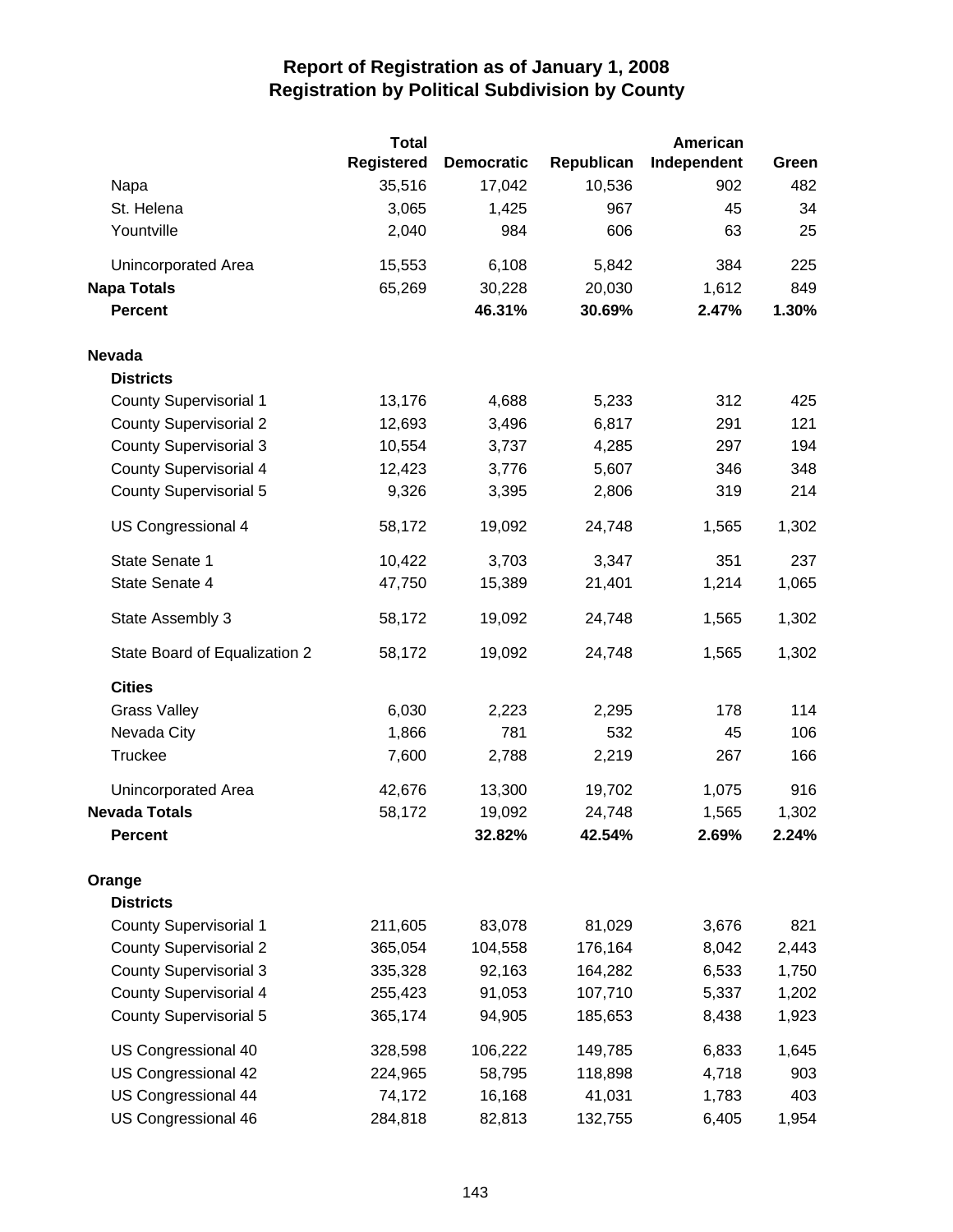|                               |             | Peace and      | <b>Decline to</b> |              |  |
|-------------------------------|-------------|----------------|-------------------|--------------|--|
|                               | Libertarian | Freedom        | <b>Other</b>      | <b>State</b> |  |
| Napa                          | 182         | 78             | 246               | 6,048        |  |
| St. Helena                    | 17          | 7              | 21                | 549          |  |
| Yountville                    | 9           | 3              | 13                | 337          |  |
| Unincorporated Area           | 120         | 40             | 113               | 2,721        |  |
| <b>Napa Totals</b>            | 363         | 155            | 464               | 11,568       |  |
| <b>Percent</b>                | 0.56%       | 0.24%          | 0.71%             | 17.72%       |  |
| <b>Nevada</b>                 |             |                |                   |              |  |
| <b>Districts</b>              |             |                |                   |              |  |
| <b>County Supervisorial 1</b> | 106         | 27             | 48                | 2,337        |  |
| <b>County Supervisorial 2</b> | 64          | 19             | 54                | 1,831        |  |
| <b>County Supervisorial 3</b> | 75          | 27             | 51                | 1,888        |  |
| <b>County Supervisorial 4</b> | 96          | 33             | 53                | 2,164        |  |
| <b>County Supervisorial 5</b> | 107         | 18             | 21                | 2,446        |  |
| US Congressional 4            | 448         | 124            | 227               | 10,666       |  |
| State Senate 1                | 120         | 22             | 21                | 2,621        |  |
| State Senate 4                | 328         | 102            | 206               | 8,045        |  |
| State Assembly 3              | 448         | 124            | 227               | 10,666       |  |
| State Board of Equalization 2 | 448         | 124            | 227               | 10,666       |  |
| <b>Cities</b>                 |             |                |                   |              |  |
| <b>Grass Valley</b>           | 48          | 16             | 22                | 1,134        |  |
| Nevada City                   | 16          | $\overline{7}$ | 8                 | 371          |  |
| <b>Truckee</b>                | 87          | 11             | 13                | 2,049        |  |
| Unincorporated Area           | 297         | 90             | 184               | 7,112        |  |
| <b>Nevada Totals</b>          | 448         | 124            | 227               | 10,666       |  |
| Percent                       | 0.77%       | 0.21%          | 0.39%             | 18.34%       |  |
| Orange                        |             |                |                   |              |  |
| <b>Districts</b>              |             |                |                   |              |  |
| <b>County Supervisorial 1</b> | 1,226       | 911            | 1,084             | 39,780       |  |
| <b>County Supervisorial 2</b> | 2,991       | 954            | 1,938             | 67,964       |  |
| <b>County Supervisorial 3</b> | 2,211       | 709            | 1,353             | 66,327       |  |
| <b>County Supervisorial 4</b> | 1,611       | 993            | 1,255             | 46,262       |  |
| <b>County Supervisorial 5</b> | 2,460       | 607            | 1,570             | 69,618       |  |
| US Congressional 40           | 2,223       | 1,108          | 1,638             | 59,144       |  |
| US Congressional 42           | 1,240       | 450            | 904               | 39,057       |  |
| US Congressional 44           | 539         | 121            | 335               | 13,792       |  |
| US Congressional 46           | 2,405       | 829            | 1,622             | 56,035       |  |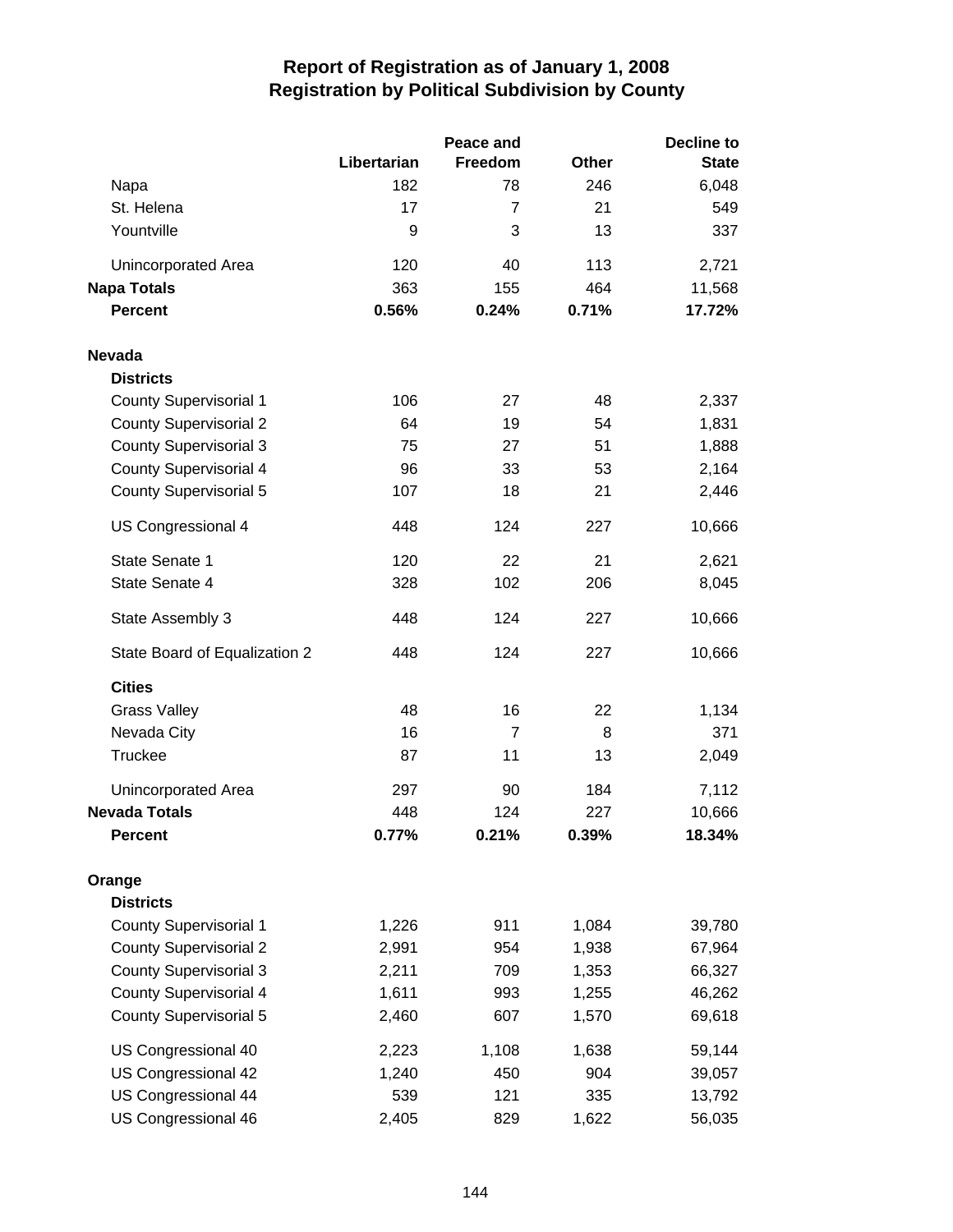|                               | <b>Total</b>      |                   |            | American    |       |
|-------------------------------|-------------------|-------------------|------------|-------------|-------|
|                               | <b>Registered</b> | <b>Democratic</b> | Republican | Independent | Green |
| US Congressional 47           | 203,456           | 86,769            | 72,746     | 3,564       | 802   |
| US Congressional 48           | 416,575           | 114,990           | 199,623    | 8,723       | 2,432 |
| State Senate 29               | 129,242           | 36,182            | 66,996     | 2,609       | 518   |
| State Senate 33               | 518,617           | 141,216           | 260,063    | 10,900      | 2,519 |
| State Senate 34               | 293,822           | 120,488           | 108,301    | 5,587       | 1,152 |
| State Senate 35               | 535,251           | 154,710           | 250,146    | 11,475      | 3,583 |
| State Senate 38               | 55,652            | 13,161            | 29,332     | 1,455       | 367   |
| State Assembly 56             | 35,940            | 13,801            | 13,952     | 837         | 127   |
| State Assembly 60             | 101,809           | 26,623            | 54,814     | 1,969       | 389   |
| State Assembly 67             | 254,589           | 79,237            | 117,067    | 5,477       | 1,527 |
| State Assembly 68             | 209,095           | 65,229            | 92,218     | 4,631       | 1,184 |
| State Assembly 69             | 122,091           | 55,697            | 41,093     | 1,889       | 518   |
| State Assembly 70             | 279,335           | 79,213            | 130,555    | 5,696       | 1,643 |
| State Assembly 71             | 168,137           | 41,096            | 90,398     | 3,487       | 712   |
| State Assembly 72             | 211,205           | 67,511            | 97,953     | 4,337       | 1,108 |
| State Assembly 73             | 150,383           | 37,350            | 76,788     | 3,703       | 931   |
| State Board of Equalization 3 | 1,532,584         | 465,757           | 714,838    | 32,026      | 8,139 |
| <b>Cities</b>                 |                   |                   |            |             |       |
| Aliso Viejo                   | 26,049            | 7,123             | 11,961     | 643         | 140   |
| Anaheim                       | 135,787           | 48,211            | 58,306     | 2,818       | 541   |
| <b>Brea</b>                   | 23,194            | 6,381             | 12,149     | 498         | 94    |
| <b>Buena Park</b>             | 35,702            | 13,700            | 13,848     | 833         | 127   |
| Costa Mesa                    | 54,270            | 15,803            | 23,779     | 1,465       | 561   |
| Cypress                       | 27,201            | 9,071             | 11,902     | 503         | 145   |
| Dana Point                    | 23,583            | 5,968             | 11,817     | 615         | 178   |
| <b>Fountain Valley</b>        | 34,833            | 9,708             | 17,253     | 720         | 168   |
| Fullerton                     | 66,930            | 21,087            | 30,402     | 1,308       | 435   |
| Garden Grove                  | 75,442            | 25,684            | 32,441     | 1,459       | 279   |
| Huntington Beach              | 124,974           | 34,688            | 59,946     | 2,889       | 900   |
| Irvine                        | 100,421           | 30,085            | 40,786     | 1,813       | 653   |
| La Habra                      | 26,239            | 9,410             | 11,238     | 597         | 111   |
| La Palma                      | 8,476             | 2,968             | 3,492      | 142         | 26    |
| Laguna Beach                  | 18,317            | 6,825             | 6,950      | 438         | 204   |
| Laguna Hills                  | 18,762            | 4,749             | 9,478      | 401         | 107   |
| Laguna Niguel                 | 41,334            | 10,592            | 20,835     | 959         | 223   |
| Laguna Woods                  | 15,966            | 6,630             | 6,770      | 287         | 30    |
| Lake Forest                   | 43,816            | 11,350            | 22,243     | 1,024       | 193   |
| Los Alamitos                  | 6,650             | 2,285             | 2,939      | 151         | 52    |
| Mission Viejo                 | 60,473            | 15,496            | 31,721     | 1,327       | 265   |
| Newport Beach                 | 60,069            | 12,172            | 35,512     | 1,192       | 322   |
| Orange                        | 66,714            | 19,023            | 33,205     | 1,460       | 376   |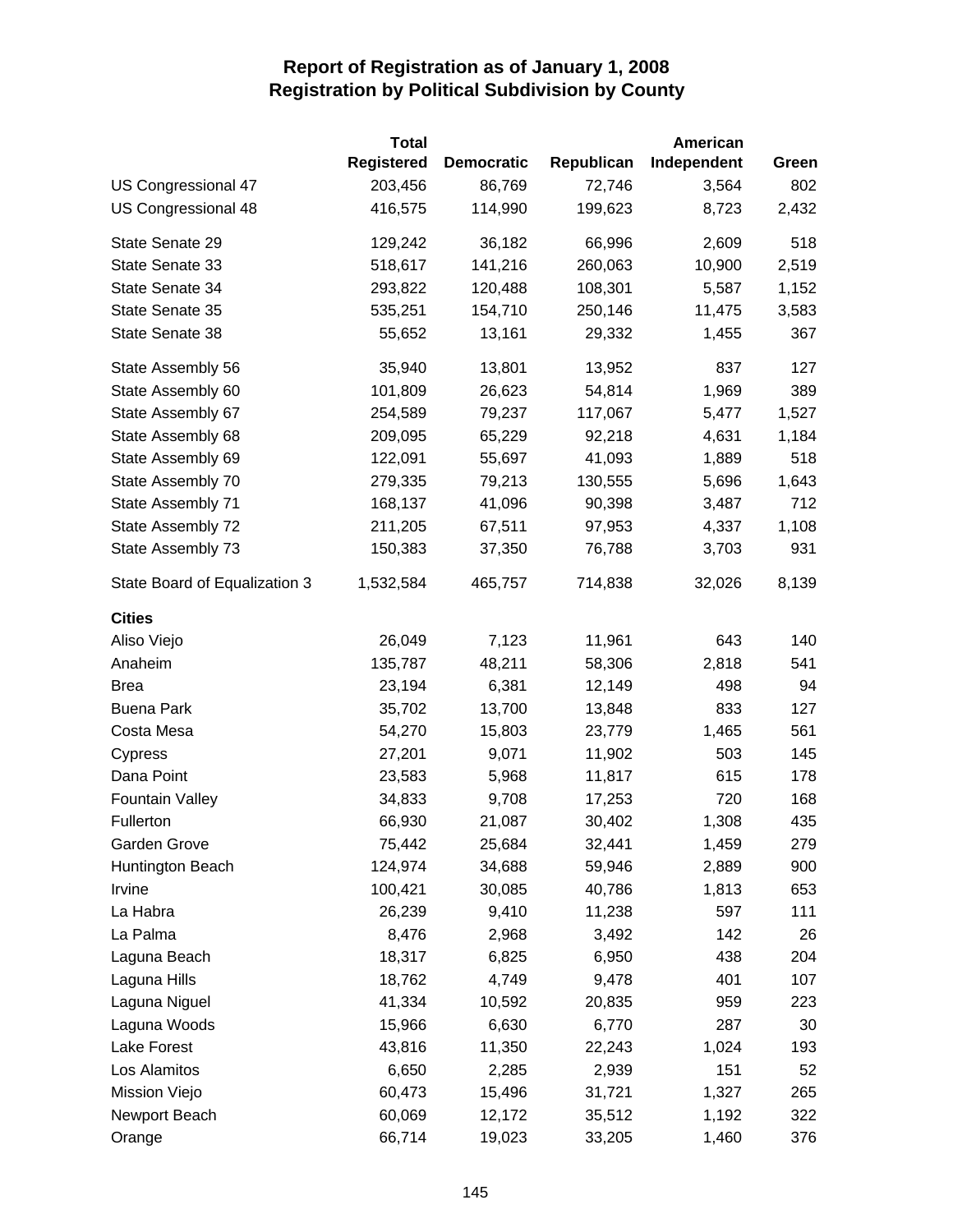|                               |             | Peace and      |              | Decline to   |
|-------------------------------|-------------|----------------|--------------|--------------|
|                               | Libertarian | Freedom        | <b>Other</b> | <b>State</b> |
| US Congressional 47           | 1,128       | 915            | 955          | 36,577       |
| US Congressional 48           | 2,964       | 751            | 1,746        | 85,346       |
| State Senate 29               | 694         | 323            | 562          | 21,358       |
| State Senate 33               | 3,510       | 1,054          | 2,132        | 97,223       |
| State Senate 34               | 1,651       | 1,330          | 1,520        | 53,793       |
| State Senate 35               | 4,192       | 1,346          | 2,651        | 107,148      |
| State Senate 38               | 452         | 121            | 335          | 10,429       |
| State Assembly 56             | 200         | 146            | 184          | 6,693        |
| State Assembly 60             | 584         | 219            | 378          | 16,833       |
| State Assembly 67             | 1,893       | 742            | 1,382        | 47,264       |
| State Assembly 68             | 1,589       | 802            | 1,209        | 42,233       |
| State Assembly 69             | 697         | 520            | 540          | 21,137       |
| State Assembly 70             | 1,928       | 499            | 1,060        | 58,741       |
| State Assembly 71             | 1,049       | 270            | 657          | 30,468       |
| State Assembly 72             | 1,414       | 692            | 1,015        | 37,175       |
| State Assembly 73             | 1,145       | 284            | 775          | 29,407       |
| State Board of Equalization 3 | 10,499      | 4,174          | 7,200        | 289,951      |
| <b>Cities</b>                 |             |                |              |              |
| Aliso Viejo                   | 196         | 42             | 102          | 5,842        |
| Anaheim                       | 791         | 491            | 625          | 24,004       |
| <b>Brea</b>                   | 114         | 40             | 93           | 3,825        |
| <b>Buena Park</b>             | 199         | 146            | 182          | 6,667        |
| Costa Mesa                    | 651         | 172            | 295          | 11,544       |
| Cypress                       | 171         | 105            | 134          | 5,170        |
| Dana Point                    | 200         | 51             | 152          | 4,602        |
| <b>Fountain Valley</b>        | 210         | 96             | 187          | 6,491        |
| Fullerton                     | 528         | 234            | 352          | 12,584       |
| Garden Grove                  | 447         | 297            | 415          | 14,420       |
| Huntington Beach              | 1,129       | 309            | 771          | 24,342       |
| Irvine                        | 627         | 191            | 335          | 25,931       |
| La Habra                      | 138         | 115            | 108          | 4,522        |
| La Palma                      | 32          | 36             | 29           | 1,751        |
| Laguna Beach                  | 157         | 45             | 90           | 3,608        |
| Laguna Hills                  | 139         | 43             | 77           | 3,768        |
| Laguna Niguel                 | 266         | 55             | 176          | 8,228        |
| Laguna Woods                  | 36          | $\overline{7}$ | 36           | 2,170        |
| Lake Forest                   | 331         | 79             | 171          | 8,425        |
| Los Alamitos                  | 41          | 22             | 34           | 1,126        |
| Mission Viejo                 | 328         | 97             | 259          | 10,980       |
| Newport Beach                 | 463         | 69             | 218          | 10,121       |
| Orange                        | 519         | 180            | 256          | 11,695       |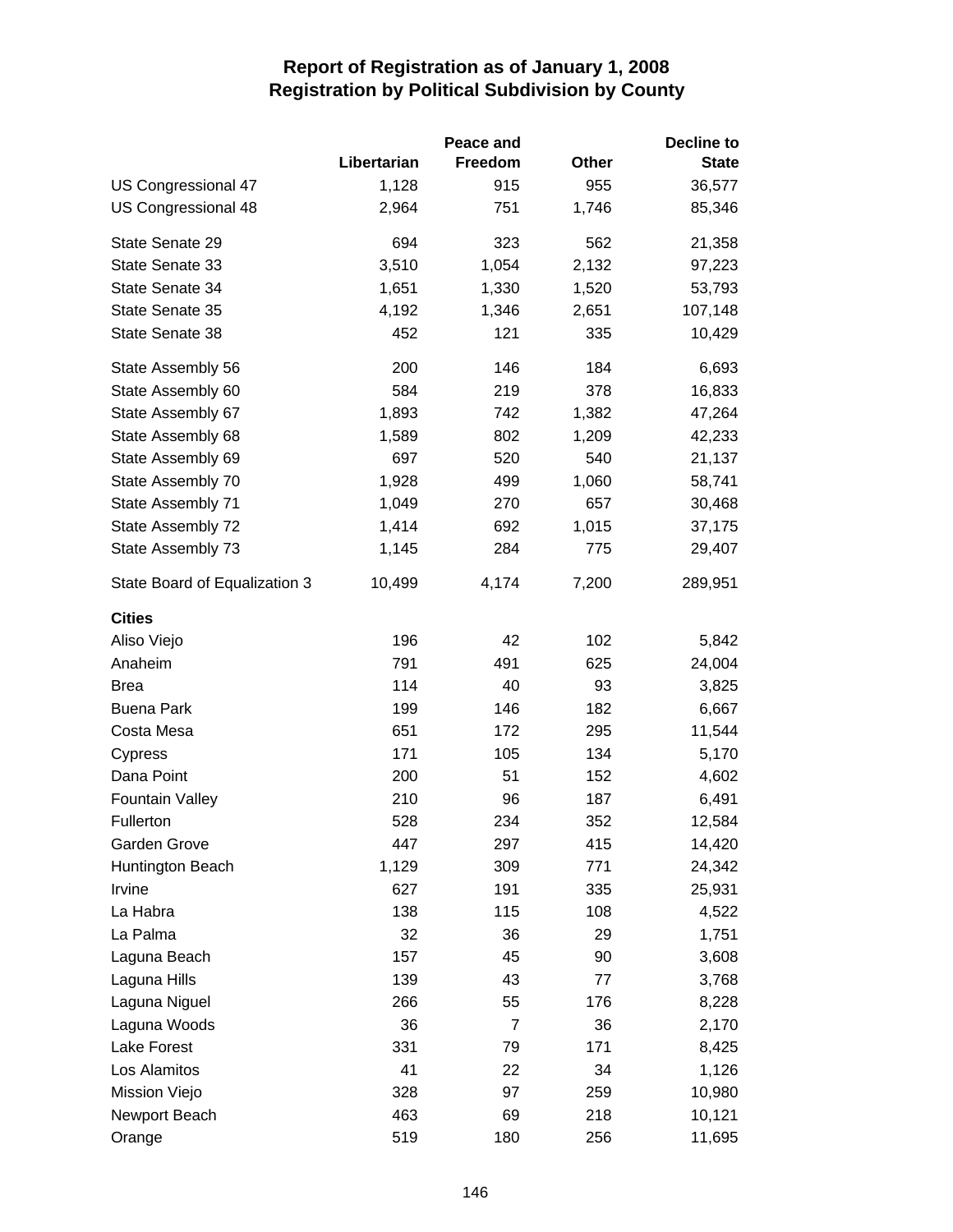|                               | <b>Total</b>      |                   |            | American    |       |
|-------------------------------|-------------------|-------------------|------------|-------------|-------|
|                               | <b>Registered</b> | <b>Democratic</b> | Republican | Independent | Green |
| Placentia                     | 26,889            | 7,890             | 13,290     | 515         | 118   |
| Rancho Santa Margarita        | 27,762            | 6,467             | 14,901     | 635         | 102   |
| San Clemente                  | 39,515            | 8,953             | 20,963     | 1,076       | 267   |
| San Juan Capistrano           | 18,623            | 4,731             | 9,786      | 440         | 108   |
| Santa Ana                     | 96,861            | 45,516            | 31,644     | 1,414       | 415   |
| Seal Beach                    | 19,456            | 7,006             | 9,015      | 312         | 119   |
| Stanton                       | 14,147            | 5,522             | 5,322      | 333         | 54    |
| Tustin                        | 32,070            | 9,553             | 14,378     | 679         | 184   |
| <b>Villa Park</b>             | 4,418             | 741               | 2,998      | 54          | 13    |
| Westminster                   | 45,671            | 13,858            | 20,484     | 954         | 161   |
| Yorba Linda                   | 41,258            | 9,115             | 24,406     | 753         | 141   |
| Unincorporated Area           | 70,712            | 17,396            | 38,678     | 1,319       | 327   |
| <b>Orange Totals</b>          | 1,532,584         | 465,757           | 714,838    | 32,026      | 8,139 |
| <b>Percent</b>                |                   | 30.39%            | 46.64%     | 2.09%       | 0.53% |
| <b>Placer</b>                 |                   |                   |            |             |       |
| <b>Districts</b>              |                   |                   |            |             |       |
| <b>County Supervisorial 1</b> | 35,390            | 10,926            | 17,599     | 729         | 188   |
| <b>County Supervisorial 2</b> | 48,495            | 13,777            | 25,493     | 1,052       | 252   |
| <b>County Supervisorial 3</b> | 30,201            | 8,688             | 15,077     | 597         | 306   |
| <b>County Supervisorial 4</b> | 36,210            | 9,419             | 19,740     | 637         | 203   |
| <b>County Supervisorial 5</b> | 28,901            | 8,620             | 12,754     | 779         | 404   |
| US Congressional 4            | 179,197           | 51,430            | 90,663     | 3,794       | 1,353 |
| State Senate 1                | 108,111           | 31,615            | 53,194     | 2,311       | 930   |
| State Senate 4                | 71,086            | 19,815            | 37,469     | 1,483       | 423   |
| State Assembly 3              | 16,627            | 4,642             | 8,143      | 421         | 210   |
| State Assembly 4              | 149,376           | 43,771            | 74,712     | 3,176       | 1,068 |
| State Assembly 5              | 13,194            | 3,017             | 7,808      | 197         | 75    |
| State Board of Equalization 2 | 179,197           | 51,430            | 90,663     | 3,794       | 1,353 |
| <b>Cities</b>                 |                   |                   |            |             |       |
| Auburn                        | 7,949             | 2,454             | 3,595      | 144         | 111   |
| Colfax                        | 866               | 272               | 333        | 42          | 19    |
| Lincoln                       | 20,179            | 6,174             | 10,470     | 462         | 60    |
| Loomis                        | 3,780             | 1,016             | 1,980      | 76          | 26    |
| Rocklin                       | 27,699            | 7,401             | 14,582     | 568         | 193   |
| Roseville                     | 55,387            | 16,475            | 27,898     | 1,092       | 296   |
| Unincorporated Area           | 63,337            | 17,638            | 31,805     | 1,410       | 648   |
| <b>Placer Totals</b>          | 179,197           | 51,430            | 90,663     | 3,794       | 1,353 |
| <b>Percent</b>                |                   | 28.70%            | 50.59%     | 2.12%       | 0.76% |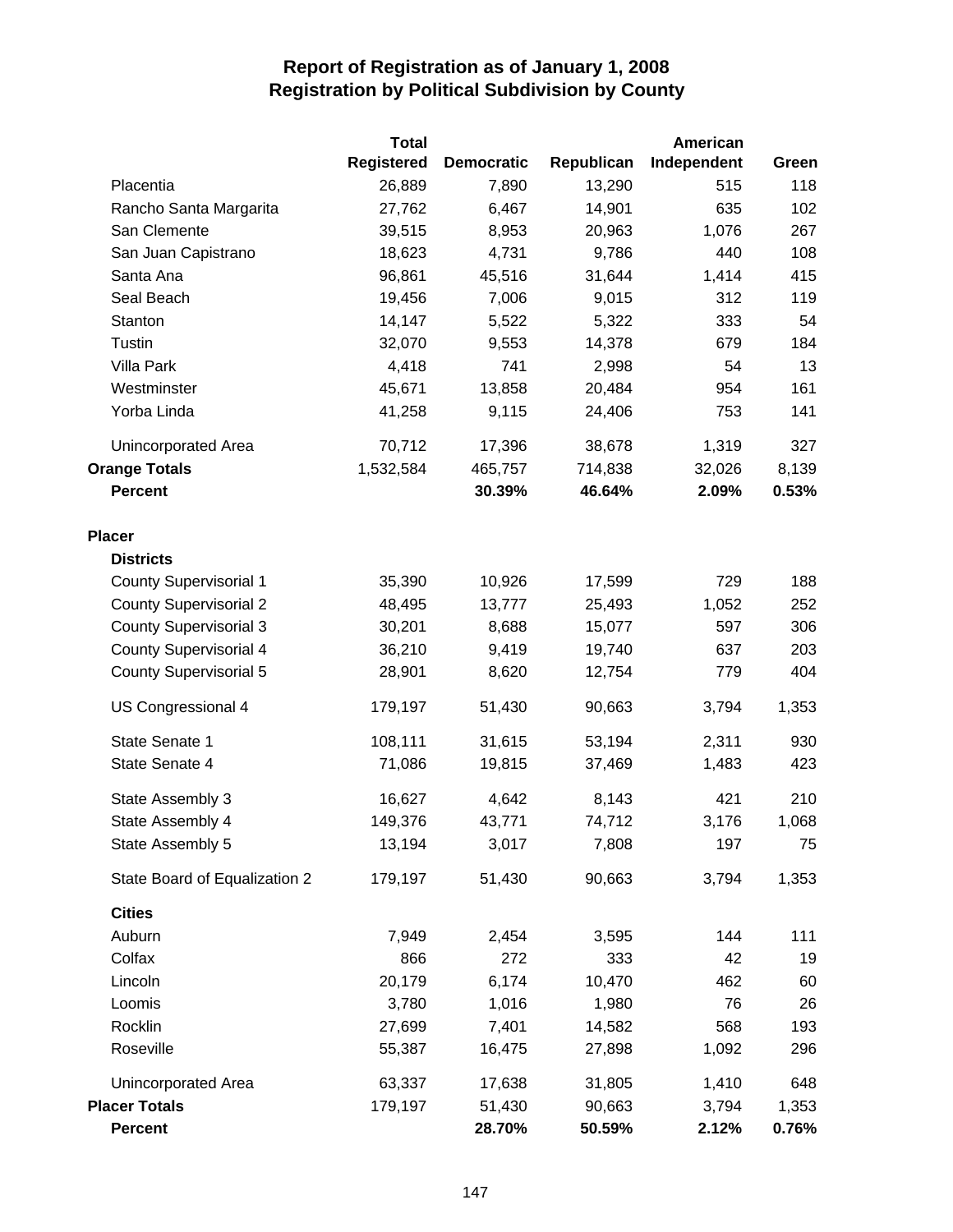|                               |             | Peace and      |              | Decline to   |
|-------------------------------|-------------|----------------|--------------|--------------|
|                               | Libertarian | Freedom        | <b>Other</b> | <b>State</b> |
| Placentia                     | 155         | 64             | 145          | 4,712        |
| Rancho Santa Margarita        | 173         | 39             | 93           | 5,352        |
| San Clemente                  | 333         | 87             | 221          | 7,615        |
| San Juan Capistrano           | 135         | 35             | 117          | 3,271        |
| Santa Ana                     | 548         | 410            | 417          | 16,497       |
| Seal Beach                    | 93          | 27             | 67           | 2,817        |
| Stanton                       | 91          | 74             | 120          | 2,631        |
| Tustin                        | 261         | 94             | 180          | 6,741        |
| <b>Villa Park</b>             | 24          | $\overline{2}$ | 9            | 577          |
| Westminster                   | 264         | 206            | 278          | 9,466        |
| Yorba Linda                   | 214         | 76             | 164          | 6,389        |
| Unincorporated Area           | 495         | 138            | 292          | 12,067       |
| <b>Orange Totals</b>          | 10,499      | 4,174          | 7,200        | 289,951      |
| <b>Percent</b>                | 0.69%       | 0.27%          | 0.47%        | 18.92%       |
| <b>Placer</b>                 |             |                |              |              |
| <b>Districts</b>              |             |                |              |              |
| <b>County Supervisorial 1</b> | 187         | 48             | 53           | 5,660        |
| <b>County Supervisorial 2</b> | 278         | 45             | 57           | 7,541        |
| <b>County Supervisorial 3</b> | 229         | 50             | 114          | 5,140        |
| <b>County Supervisorial 4</b> | 227         | 37             | 52           | 5,895        |
| <b>County Supervisorial 5</b> | 282         | 60             | 134          | 5,868        |
| US Congressional 4            | 1,203       | 240            | 410          | 30,104       |
| State Senate 1                | 765         | 164            | 282          | 18,850       |
| State Senate 4                | 438         | 76             | 128          | 11,254       |
| State Assembly 3              | 148         | 28             | 77           | 2,958        |
| State Assembly 4              | 970         | 204            | 306          | 25,169       |
| State Assembly 5              | 85          | 8              | 27           | 1,977        |
| State Board of Equalization 2 | 1,203       | 240            | 410          | 30,104       |
| <b>Cities</b>                 |             |                |              |              |
| Auburn                        | 78          | 19             | 30           | 1,518        |
| Colfax                        | 11          | 1              | 4            | 184          |
| Lincoln                       | 83          | 14             | 20           | 2,896        |
| Loomis                        | 21          | 4              | 9            | 648          |
| Rocklin                       | 197         | 35             | 30           | 4,693        |
| Roseville                     | 319         | 72             | 70           | 9,165        |
| Unincorporated Area           | 494         | 95             | 247          | 11,000       |
| <b>Placer Totals</b>          | 1,203       | 240            | 410          | 30,104       |
| <b>Percent</b>                | 0.67%       | 0.13%          | 0.23%        | 16.80%       |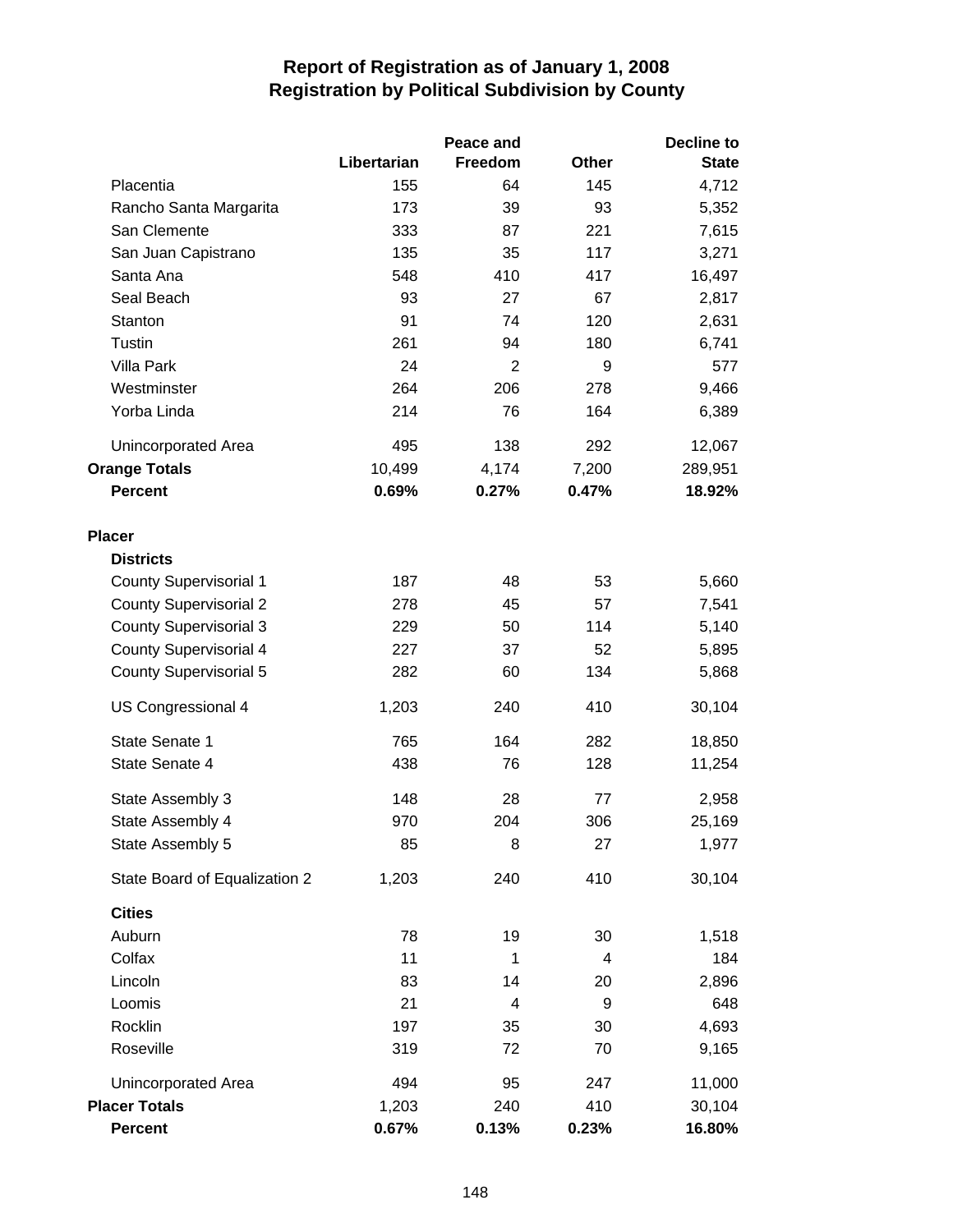|                               | <b>Total</b>      |                   |            | American    |       |
|-------------------------------|-------------------|-------------------|------------|-------------|-------|
|                               | <b>Registered</b> | <b>Democratic</b> | Republican | Independent | Green |
| <b>Plumas</b>                 |                   |                   |            |             |       |
| <b>Districts</b>              |                   |                   |            |             |       |
| <b>County Supervisorial 1</b> | 2,357             | 778               | 970        | 91          | 14    |
| <b>County Supervisorial 2</b> | 2,423             | 886               | 915        | 102         | 25    |
| <b>County Supervisorial 3</b> | 2,257             | 650               | 1,185      | 65          | 3     |
| <b>County Supervisorial 4</b> | 2,594             | 933               | 1,036      | 96          | 34    |
| <b>County Supervisorial 5</b> | 3,183             | 1,044             | 1,463      | 91          | 24    |
| US Congressional 4            | 12,814            | 4,291             | 5,569      | 445         | 100   |
| State Senate 1                | 12,814            | 4,291             | 5,569      | 445         | 100   |
| State Assembly 3              | 12,814            | 4,291             | 5,569      | 445         | 100   |
| State Board of Equalization 2 | 12,814            | 4,291             | 5,569      | 445         | 100   |
| <b>Cities</b>                 |                   |                   |            |             |       |
| Portola                       | 1,096             | 418               | 359        | 40          | 11    |
| <b>Unincorporated Area</b>    | 11,718            | 3,873             | 5,210      | 405         | 89    |
| <b>Plumas Totals</b>          | 12,814            | 4,291             | 5,569      | 445         | 100   |
| <b>Percent</b>                |                   | 33.49%            | 43.46%     | 3.47%       | 0.78% |
| <b>Riverside</b>              |                   |                   |            |             |       |
| <b>Districts</b>              |                   |                   |            |             |       |
| <b>County Supervisorial 1</b> | 139,718           | 47,869            | 60,984     | 3,695       | 644   |
| <b>County Supervisorial 2</b> | 126,456           | 43,846            | 54,229     | 3,164       | 528   |
| <b>County Supervisorial 3</b> | 188,135           | 52,724            | 95,025     | 5,016       | 624   |
| <b>County Supervisorial 4</b> | 136,690           | 52,564            | 61,152     | 2,641       | 321   |
| <b>County Supervisorial 5</b> | 128,643           | 52,784            | 47,929     | 3,277       | 428   |
| US Congressional 41           | 59,939            | 20,507            | 27,486     | 1,714       | 204   |
| US Congressional 44           | 232,857           | 82,440            | 99,108     | 5,897       | 1,017 |
| US Congressional 45           | 308,344           | 111,094           | 137,021    | 7,115       | 918   |
| US Congressional 49           | 118,502           | 35,746            | 55,704     | 3,067       | 406   |
| State Senate 31               | 135,284           | 51,822            | 53,167     | 3,645       | 705   |
| State Senate 36               | 110,591           | 26,632            | 58,579     | 2,827       | 364   |
| State Senate 37               | 413,043           | 144,030           | 183,850    | 10,265      | 1,353 |
| State Senate 40               | 60,724            | 27,303            | 23,723     | 1,056       | 123   |
| State Assembly 63             | 4,029             | 1,611             | 1,521      | 98          | 19    |
| State Assembly 64             | 208,280           | 70,148            | 93,659     | 5,136       | 922   |
| State Assembly 65             | 159,517           | 58,613            | 67,892     | 4,321       | 512   |
| State Assembly 66             | 155,478           | 47,063            | 72,720     | 4,182       | 569   |
| State Assembly 71             | 77,471            | 24,657            | 35,892     | 1,771       | 241   |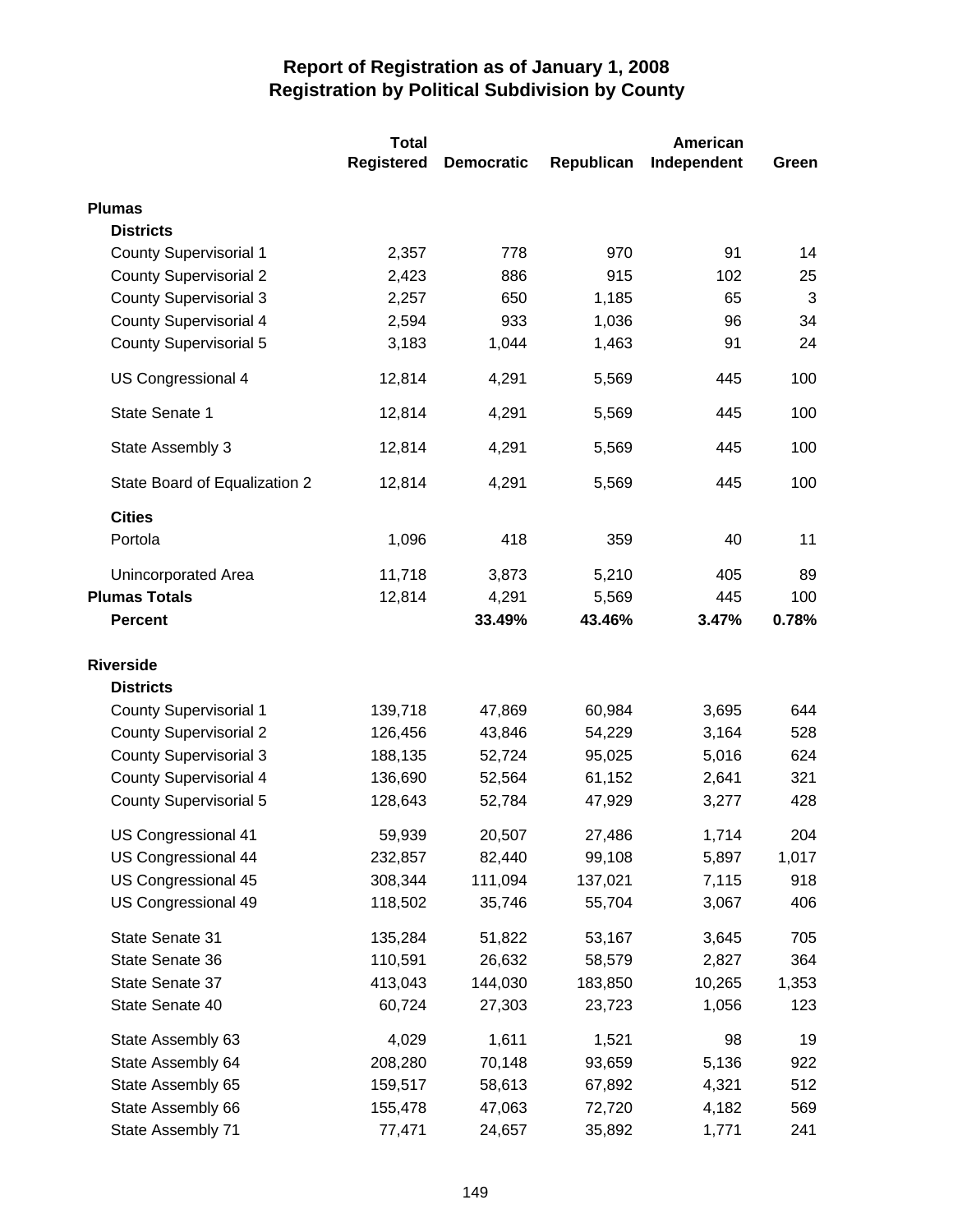|                               |             | Peace and      |                | <b>Decline to</b> |  |
|-------------------------------|-------------|----------------|----------------|-------------------|--|
|                               | Libertarian | Freedom        | <b>Other</b>   | <b>State</b>      |  |
| <b>Plumas</b>                 |             |                |                |                   |  |
| <b>Districts</b>              |             |                |                |                   |  |
| <b>County Supervisorial 1</b> | 19          | 6              | 7              | 472               |  |
| <b>County Supervisorial 2</b> | 19          | 6              | 3              | 467               |  |
| <b>County Supervisorial 3</b> | 15          | 5              | 4              | 330               |  |
| <b>County Supervisorial 4</b> | 16          | $\overline{7}$ | $\overline{7}$ | 465               |  |
| <b>County Supervisorial 5</b> | 20          | 5              | 5              | 531               |  |
| US Congressional 4            | 89          | 29             | 26             | 2,265             |  |
| State Senate 1                | 89          | 29             | 26             | 2,265             |  |
| State Assembly 3              | 89          | 29             | 26             | 2,265             |  |
| State Board of Equalization 2 | 89          | 29             | 26             | 2,265             |  |
| <b>Cities</b>                 |             |                |                |                   |  |
| Portola                       | 11          | 4              | 4              | 249               |  |
| Unincorporated Area           | 78          | 25             | 22             | 2,016             |  |
| <b>Plumas Totals</b>          | 89          | 29             | 26             | 2,265             |  |
| <b>Percent</b>                | 0.69%       | 0.23%          | 0.20%          | 17.68%            |  |
| <b>Riverside</b>              |             |                |                |                   |  |
| <b>Districts</b>              |             |                |                |                   |  |
| <b>County Supervisorial 1</b> | 780         | 507            | 1,105          | 24,134            |  |
| <b>County Supervisorial 2</b> | 742         | 472            | 883            | 22,592            |  |
| <b>County Supervisorial 3</b> | 857         | 332            | 1,354          | 32,203            |  |
| <b>County Supervisorial 4</b> | 407         | 174            | 762            | 18,669            |  |
| <b>County Supervisorial 5</b> | 664         | 488            | 957            | 22,116            |  |
| US Congressional 41           | 292         | 127            | 409            | 9,200             |  |
| <b>US Congressional 44</b>    | 1,287       | 895            | 1,683          | 40,530            |  |
| US Congressional 45           | 1,254       | 648            | 2,038          | 48,256            |  |
| US Congressional 49           | 617         | 303            | 931            | 21,728            |  |
| State Senate 31               | 760         | 643            | 1,074          | 23,468            |  |
| State Senate 36               | 522         | 198            | 824            | 20,645            |  |
| State Senate 37               | 2,020       | 1,005          | 2,850          | 67,670            |  |
| State Senate 40               | 148         | 127            | 313            | 7,931             |  |
| State Assembly 63             | 22          | 17             | 26             | 715               |  |
| State Assembly 64             | 1,106       | 673            | 1,457          | 35,179            |  |
| State Assembly 65             | 715         | 413            | 1,184          | 25,867            |  |
| State Assembly 66             | 826         | 461            | 1,256          | 28,401            |  |
| State Assembly 71             | 418         | 206            | 485            | 13,801            |  |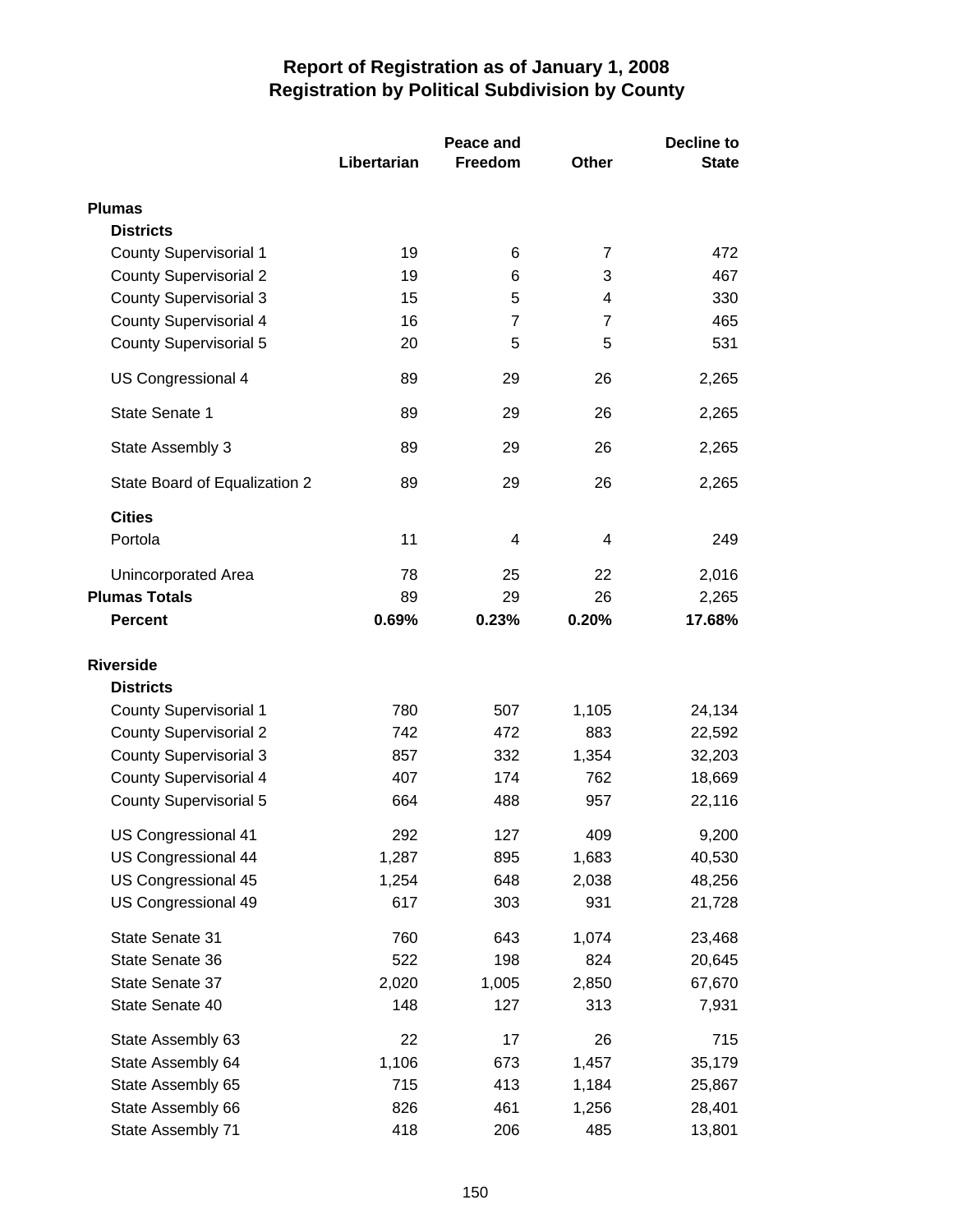|                               | <b>Total</b> |                   |            | American    |                |
|-------------------------------|--------------|-------------------|------------|-------------|----------------|
|                               | Registered   | <b>Democratic</b> | Republican | Independent | Green          |
| State Assembly 80             | 114,867      | 47,695            | 47,635     | 2,285       | 282            |
| State Board of Equalization 3 | 719,642      | 249,787           | 319,319    | 17,793      | 2,545          |
| <b>Cities</b>                 |              |                   |            |             |                |
| Banning                       | 12,005       | 4,621             | 5,273      | 340         | 39             |
| <b>Beaumont</b>               | 9,597        | 3,244             | 4,102      | 301         | 32             |
| <b>Blythe</b>                 | 4,540        | 2,030             | 1,758      | 99          | $\overline{4}$ |
| Calimesa                      | 3,896        | 1,216             | 1,985      | 105         | 8              |
| Canyon Lake                   | 5,665        | 1,159             | 3,478      | 143         | 13             |
| <b>Cathedral City</b>         | 16,552       | 6,495             | 7,168      | 283         | 41             |
| Coachella                     | 7,310        | 4,702             | 1,767      | 58          | 10             |
| Corona                        | 51,410       | 16,103            | 24,197     | 1,118       | 181            |
| <b>Desert Hot Springs</b>     | 6,513        | 2,236             | 2,991      | 166         | 27             |
| Hemet                         | 30,087       | 10,482            | 13,753     | 876         | 108            |
| <b>Indian Wells</b>           | 2,876        | 527               | 1,924      | 56          | 3              |
| Indio                         | 21,617       | 9,471             | 8,670      | 415         | 40             |
| La Quinta                     | 15,709       | 4,407             | 8,609      | 339         | 26             |
| Lake Elsinore                 | 12,820       | 4,041             | 5,512      | 387         | 56             |
| Moreno Valley                 | 55,302       | 24,570            | 18,363     | 1,302       | 177            |
| Murrieta                      | 37,558       | 9,040             | 20,017     | 945         | 97             |
| Norco                         | 10,666       | 2,906             | 5,648      | 313         | 22             |
| Palm Desert                   | 21,984       | 6,667             | 11,455     | 489         | 56             |
| Palm Springs                  | 21,481       | 9,877             | 7,449      | 472         | 83             |
| Perris                        | 13,485       | 6,364             | 3,656      | 312         | 41             |
| Rancho Mirage                 | 9,320        | 2,894             | 4,761      | 150         | 23             |
| Riverside                     | 101,996      | 38,951            | 40,241     | 2,750       | 564            |
| San Jacinto                   | 12,047       | 4,168             | 5,374      | 347         | 45             |
| Temecula                      | 35,563       | 8,445             | 18,902     | 861         | 111            |
| Unincorporated Area           | 199,643      | 65,171            | 92,266     | 5,166       | 738            |
| <b>Riverside Totals</b>       | 719,642      | 249,787           | 319,319    | 17,793      | 2,545          |
| <b>Percent</b>                |              | 34.71%            | 44.37%     | 2.47%       | 0.35%          |
| <b>Sacramento</b>             |              |                   |            |             |                |
| <b>Districts</b>              |              |                   |            |             |                |
| <b>County Supervisorial 1</b> | 110,861      | 54,550            | 26,040     | 2,898       | 1,639          |
| <b>County Supervisorial 2</b> | 92,851       | 51,098            | 20,681     | 2,002       | 643            |
| <b>County Supervisorial 3</b> | 123,701      | 51,640            | 44,759     | 2,841       | 1,249          |
| <b>County Supervisorial 4</b> | 129,756      | 42,669            | 58,495     | 3,080       | 836            |
| <b>County Supervisorial 5</b> | 144,441      | 58,040            | 52,932     | 3,482       | 799            |
| US Congressional 3            | 313,413      | 114,832           | 129,697    | 7,339       | 1,983          |
| US Congressional 4            | 16,385       | 5,055             | 7,819      | 428         | 101            |
| US Congressional 5            | 270,288      | 137,481           | 64,839     | 6,498       | 3,073          |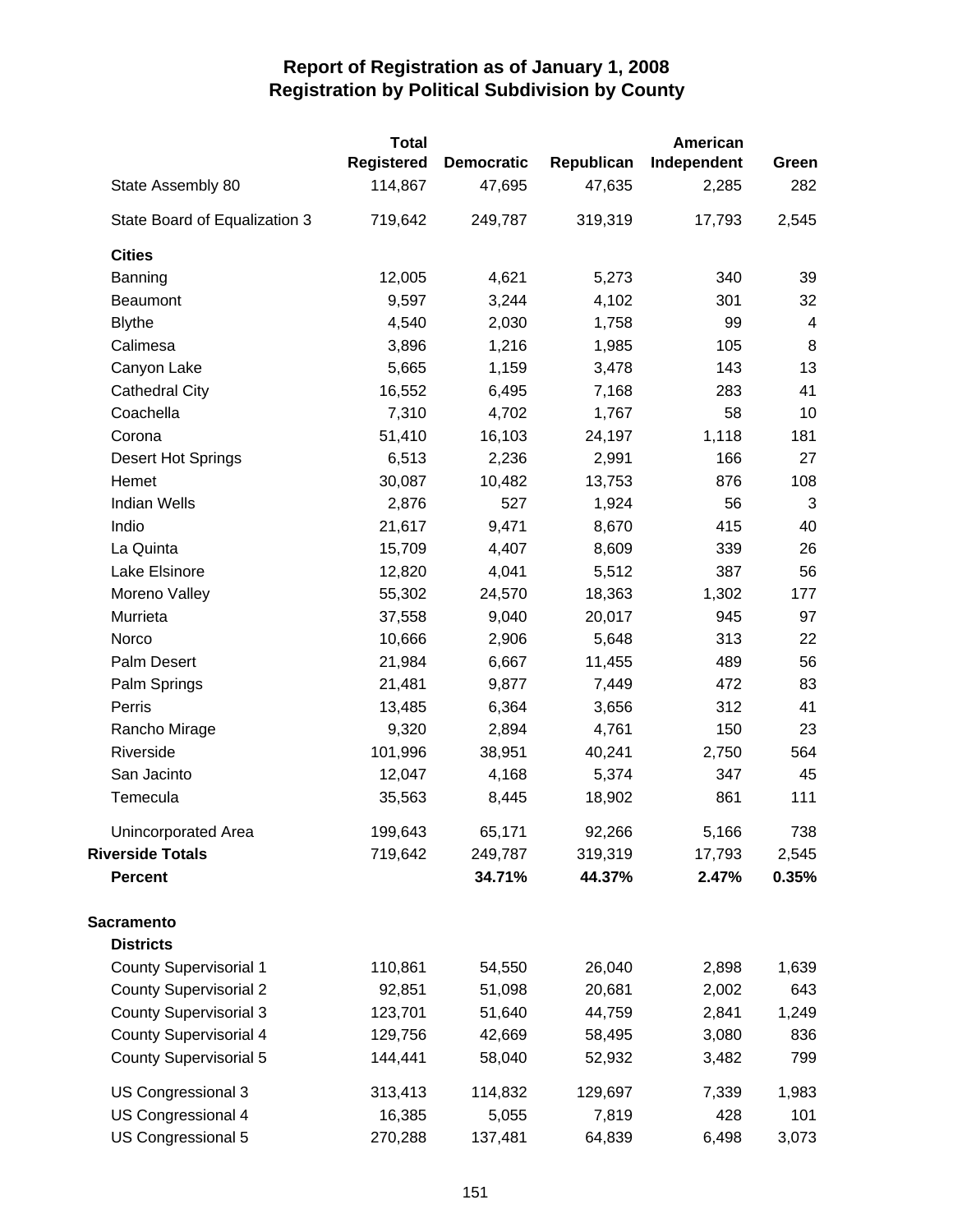|                               |             | Peace and      |       | <b>Decline to</b> |
|-------------------------------|-------------|----------------|-------|-------------------|
|                               | Libertarian | Freedom        | Other | <b>State</b>      |
| State Assembly 80             | 363         | 203            | 653   | 15,751            |
| State Board of Equalization 3 | 3,450       | 1,973          | 5,061 | 119,714           |
| <b>Cities</b>                 |             |                |       |                   |
| Banning                       | 41          | 24             | 73    | 1,594             |
| Beaumont                      | 54          | 21             | 61    | 1,782             |
| <b>Blythe</b>                 | 13          | 7              | 20    | 609               |
| Calimesa                      | 16          | 6              | 27    | 533               |
| Canyon Lake                   | 29          | $\overline{7}$ | 34    | 802               |
| <b>Cathedral City</b>         | 35          | 42             | 90    | 2,398             |
| Coachella                     | 11          | 18             | 33    | 711               |
| Corona                        | 283         | 131            | 314   | 9,083             |
| Desert Hot Springs            | 35          | 18             | 56    | 984               |
| Hemet                         | 110         | 57             | 244   | 4,457             |
| <b>Indian Wells</b>           | 8           | 1              | 13    | 344               |
| Indio                         | 53          | 33             | 98    | 2,837             |
| La Quinta                     | 50          | 16             | 77    | 2,185             |
| Lake Elsinore                 | 85          | 42             | 115   | 2,582             |
| Moreno Valley                 | 314         | 245            | 394   | 9,937             |
| Murrieta                      | 147         | 62             | 282   | 6,968             |
| Norco                         | 63          | 28             | 66    | 1,620             |
| Palm Desert                   | 79          | 11             | 145   | 3,082             |
| Palm Springs                  | 76          | 29             | 133   | 3,362             |
| Perris                        | 58          | 75             | 134   | 2,845             |
| Rancho Mirage                 | 31          | $\overline{2}$ | 52    | 1,407             |
| Riverside                     | 597         | 489            | 798   | 17,606            |
| San Jacinto                   | 58          | 35             | 76    | 1,944             |
| Temecula                      | 147         | 58             | 262   | 6,777             |
| Unincorporated Area           | 1,057       | 516            | 1,464 | 33,265            |
| <b>Riverside Totals</b>       | 3,450       | 1,973          | 5,061 | 119,714           |
| <b>Percent</b>                | 0.48%       | 0.27%          | 0.70% | 16.64%            |
| <b>Sacramento</b>             |             |                |       |                   |
| <b>Districts</b>              |             |                |       |                   |
| <b>County Supervisorial 1</b> | 680         | 996            | 375   | 23,683            |
| <b>County Supervisorial 2</b> | 327         | 976            | 254   | 16,870            |
| <b>County Supervisorial 3</b> | 663         | 517            | 312   | 21,720            |
| County Supervisorial 4        | 731         | 327            | 356   | 23,262            |
| <b>County Supervisorial 5</b> | 581         | 777            | 378   | 27,452            |
| US Congressional 3            | 1,505       | 1,118          | 821   | 56,118            |
| US Congressional 4            | 98          | 36             | 61    | 2,787             |
| US Congressional 5            | 1,366       | 2,436          | 788   | 53,807            |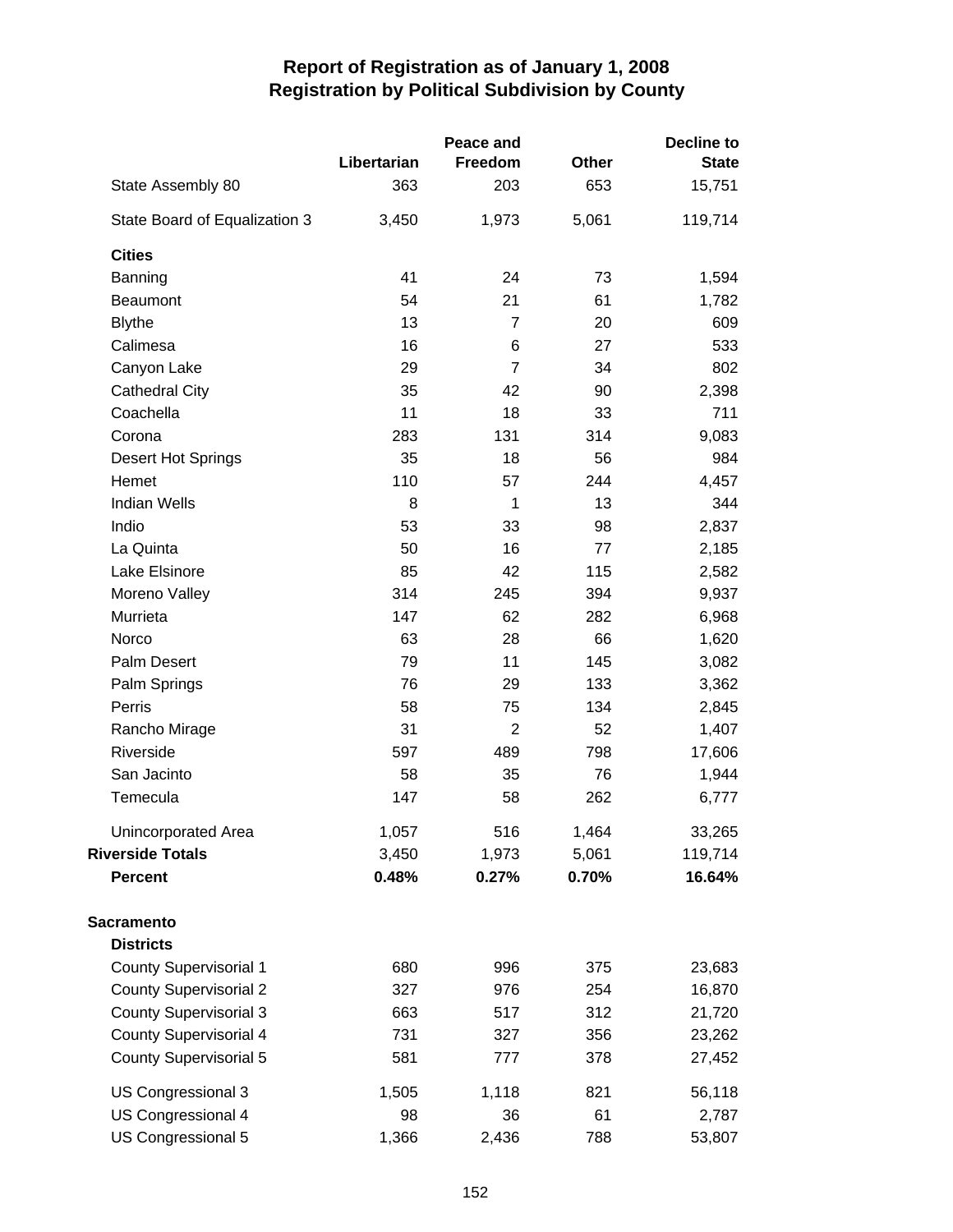|                               | <b>Total</b>      |                   |            | American    |             |
|-------------------------------|-------------------|-------------------|------------|-------------|-------------|
|                               | <b>Registered</b> | <b>Democratic</b> | Republican | Independent | Green       |
| US Congressional 10           | 1,524             | 629               | 552        | 38          | 9           |
| State Senate 1                | 210,391           | 73,915            | 92,114     | 4,766       | 1,286       |
| State Senate 5                | 27,084            | 12,026            | 8,651      | 578         | 116         |
| State Senate 6                | 364,135           | 172,056           | 102,142    | 8,959       | 3,764       |
| State Assembly 4              | 36,464            | 13,954            | 13,474     | 998         | 212         |
| State Assembly 5              | 217,427           | 80,618            | 87,444     | 5,260       | 1,672       |
| State Assembly 9              | 167,052           | 90,952            | 34,635     | 3,792       | 2,214       |
| State Assembly 10             | 128,221           | 52,574            | 46,141     | 2,973       | 835         |
| State Assembly 15             | 52,446            | 19,899            | 21,213     | 1,280       | 233         |
| State Board of Equalization 2 | 601,610           | 257,997           | 202,907    | 14,303      | 5,166       |
| <b>Cities</b>                 |                   |                   |            |             |             |
| <b>Citrus Heights</b>         | 38,681            | 13,580            | 16,317     | 1,019       | 290         |
| <b>Elk Grove</b>              | 62,259            | 25,723            | 22,367     | 1,432       | 292         |
| Folsom                        | 31,933            | 9,382             | 15,599     | 704         | 146         |
| Galt                          | 8,764             | 3,258             | 3,624      | 243         | 37          |
| Isleton                       | 428               | 226               | 99         | 16          | $\mathbf 1$ |
| Rancho Cordova                | 24,163            | 9,703             | 8,032      | 671         | 199         |
| Sacramento                    | 186,649           | 98,292            | 41,867     | 4,193       | 2,405       |
| Unincorporated Area           | 248,733           | 97,833            | 95,002     | 6,025       | 1,796       |
| <b>Sacramento Totals</b>      | 601,610           | 257,997           | 202,907    | 14,303      | 5,166       |
| <b>Percent</b>                |                   | 42.88%            | 33.73%     | 2.38%       | 0.86%       |
| <b>San Benito</b>             |                   |                   |            |             |             |
| <b>Districts</b>              |                   |                   |            |             |             |
| <b>County Supervisorial 1</b> | 4,703             | 1,832             | 1,818      | 99          | 31          |
| <b>County Supervisorial 2</b> | 5,336             | 2,398             | 1,753      | 132         | 53          |
| <b>County Supervisorial 3</b> | 3,656             | 1,902             | 945        | 95          | 18          |
| <b>County Supervisorial 4</b> | 5,891             | 2,099             | 2,618      | 143         | 30          |
| <b>County Supervisorial 5</b> | 3,725             | 2,266             | 627        | 77          | 13          |
| US Congressional 17           | 23,311            | 10,497            | 7,761      | 546         | 145         |
| State Senate 12               | 23,311            | 10,497            | 7,761      | 546         | 145         |
| State Assembly 28             | 23,311            | 10,497            | 7,761      | 546         | 145         |
| State Board of Equalization 1 | 23,311            | 10,497            | 7,761      | 546         | 145         |
| <b>Cities</b>                 |                   |                   |            |             |             |
| Hollister                     | 12,922            | 6,502             | 3,444      | 324         | 68          |
| San Juan Bautista             | 813               | 418               | 206        | 24          | 9           |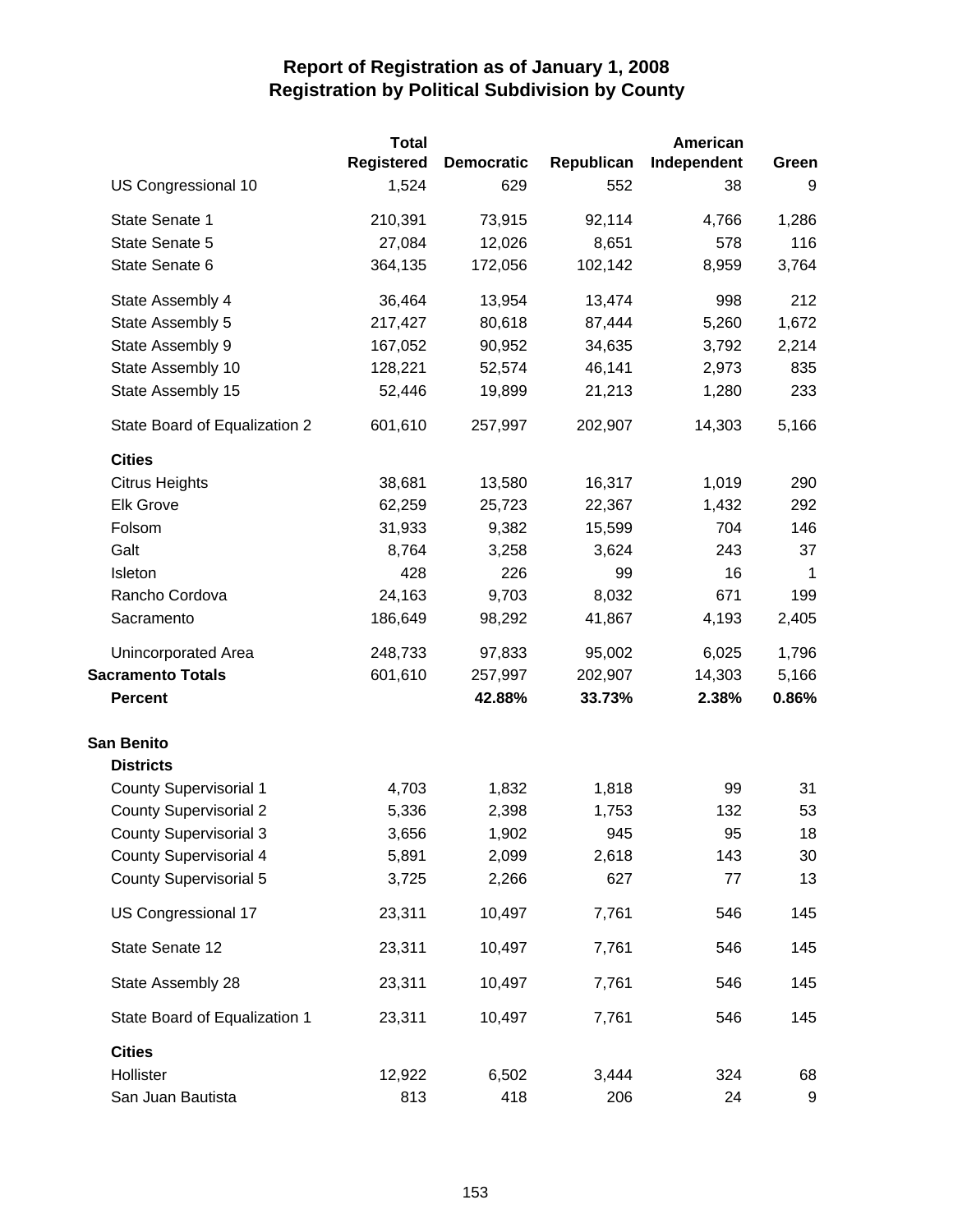|                               |                | Peace and      |                | <b>Decline to</b> |
|-------------------------------|----------------|----------------|----------------|-------------------|
|                               | Libertarian    | Freedom        | Other          | <b>State</b>      |
| US Congressional 10           | 13             | 3              | 5              | 275               |
| State Senate 1                | 1,020          | 676            | 519            | 36,095            |
| State Senate 5                | 80             | 85             | 56             | 5,492             |
| State Senate 6                | 1,882          | 2,832          | 1,100          | 71,400            |
| State Assembly 4              | 180            | 169            | 132            | 7,345             |
| State Assembly 5              | 1,178          | 789            | 579            | 39,887            |
| State Assembly 9              | 856            | 1,724          | 501            | 32,378            |
| State Assembly 10             | 594            | 700            | 354            | 24,050            |
| State Assembly 15             | 174            | 211            | 109            | 9,327             |
| State Board of Equalization 2 | 2,982          | 3,593          | 1,675          | 112,987           |
| <b>Cities</b>                 |                |                |                |                   |
| <b>Citrus Heights</b>         | 231            | 133            | 133            | 6,978             |
| <b>Elk Grove</b>              | 189            | 271            | 136            | 11,849            |
| Folsom                        | 157            | 42             | 48             | 5,855             |
| Galt                          | 42             | 52             | 19             | 1,489             |
| Isleton                       | $\overline{2}$ | $\overline{2}$ | $\mathbf{1}$   | 81                |
| Rancho Cordova                | 155            | 218            | 97             | 5,088             |
| Sacramento                    | 963            | 1,630          | 524            | 36,775            |
| Unincorporated Area           | 1,243          | 1,245          | 717            | 44,872            |
| <b>Sacramento Totals</b>      | 2,982          | 3,593          | 1,675          | 112,987           |
| <b>Percent</b>                | 0.50%          | 0.60%          | 0.28%          | 18.78%            |
| <b>San Benito</b>             |                |                |                |                   |
| <b>Districts</b>              |                |                |                |                   |
| <b>County Supervisorial 1</b> | 27             | 13             | 20             | 863               |
| <b>County Supervisorial 2</b> | 25             | 10             | 22             | 943               |
| <b>County Supervisorial 3</b> | 24             | 10             | 15             | 647               |
| <b>County Supervisorial 4</b> | 24             | 6              | 23             | 948               |
| <b>County Supervisorial 5</b> | 11             | 23             | 14             | 694               |
| US Congressional 17           | 111            | 62             | 94             | 4,095             |
| State Senate 12               | 111            | 62             | 94             | 4,095             |
| State Assembly 28             | 111            | 62             | 94             | 4,095             |
| State Board of Equalization 1 | 111            | 62             | 94             | 4,095             |
| <b>Cities</b>                 |                |                |                |                   |
| Hollister                     | 52             | 45             | 59             | 2,428             |
| San Juan Bautista             | 6              | $\overline{2}$ | $\overline{c}$ | 146               |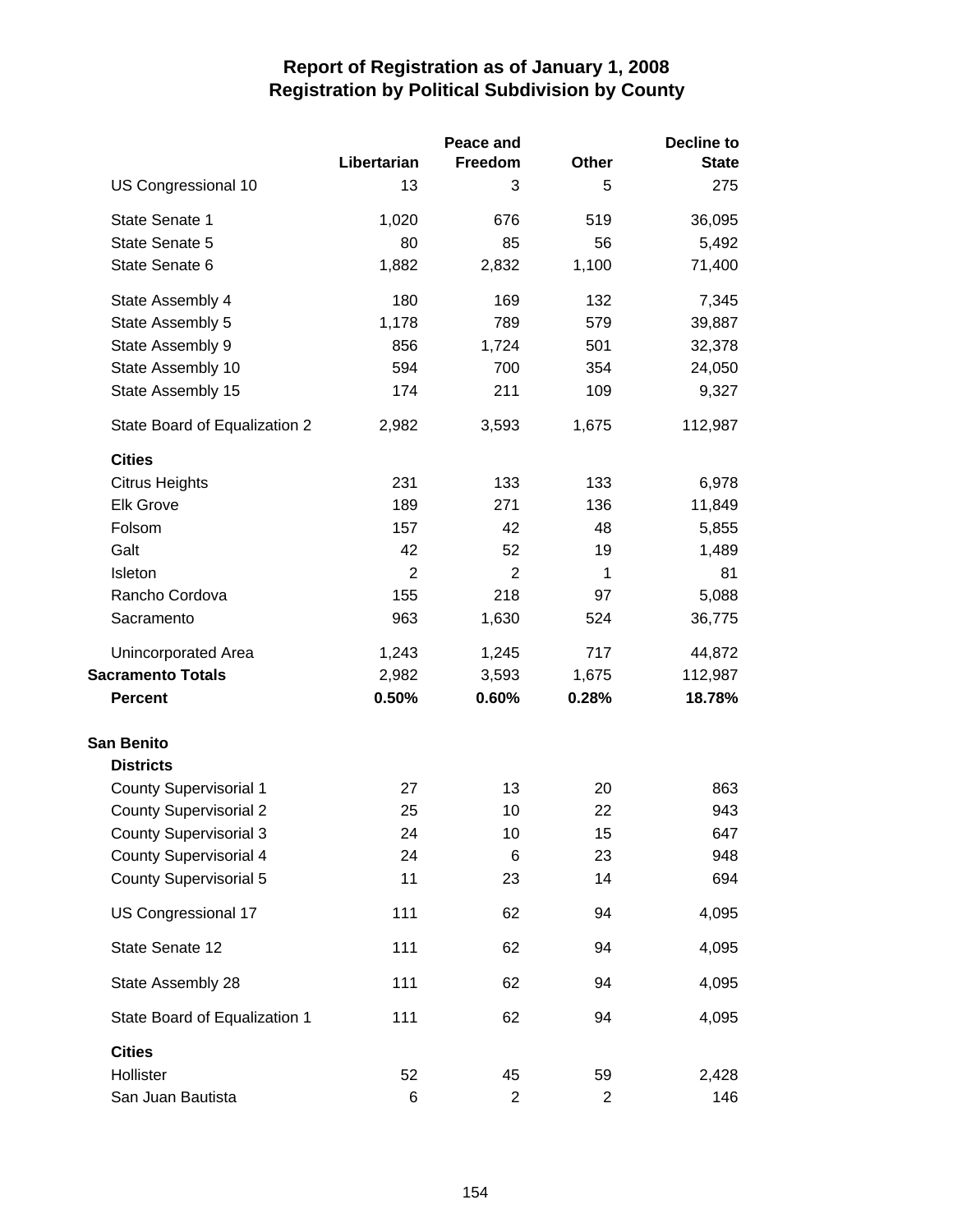|                               | <b>Total</b>      |                   |            | American    |                |
|-------------------------------|-------------------|-------------------|------------|-------------|----------------|
|                               | <b>Registered</b> | <b>Democratic</b> | Republican | Independent | Green          |
| <b>Unincorporated Area</b>    | 9,576             | 3,577             | 4,111      | 198         | 68             |
| <b>San Benito Totals</b>      | 23,311            | 10,497            | 7,761      | 546         | 145            |
| <b>Percent</b>                |                   | 45.03%            | 33.29%     | 2.34%       | 0.62%          |
| San Bernardino                |                   |                   |            |             |                |
| <b>Districts</b>              |                   |                   |            |             |                |
| <b>County Supervisorial 1</b> | 156,724           | 52,313            | 68,841     | 5,429       | 497            |
| <b>County Supervisorial 2</b> | 158,221           | 58,520            | 66,089     | 3,677       | 700            |
| <b>County Supervisorial 3</b> | 171,091           | 56,702            | 78,932     | 4,983       | 896            |
| <b>County Supervisorial 4</b> | 123,500           | 49,092            | 49,210     | 2,508       | 446            |
| <b>County Supervisorial 5</b> | 114,146           | 55,233            | 36,472     | 2,652       | 360            |
| US Congressional 25           | 66,446            | 24,868            | 25,728     | 2,346       | 183            |
| US Congressional 26           | 124,640           | 43,116            | 55,694     | 2,868       | 616            |
| US Congressional 41           | 261,811           | 83,760            | 122,464    | 8,103       | 1,221          |
| US Congressional 42           | 61,581            | 21,244            | 27,253     | 1,252       | 200            |
| US Congressional 43           | 209,204           | 98,872            | 68,405     | 4,680       | 679            |
| State Senate 17               | 119,086           | 38,872            | 54,209     | 3,927       | 366            |
| State Senate 18               | 51,928            | 17,919            | 20,747     | 2,125       | 249            |
| State Senate 29               | 62,913            | 21,745            | 27,825     | 1,280       | 204            |
| State Senate 31               | 261,230           | 85,736            | 121,892    | 6,786       | 1,319          |
| State Senate 32               | 228,525           | 107,588           | 74,871     | 5,131       | 761            |
| State Assembly 32             | 708               | 258               | 267        | 38          | $\overline{2}$ |
| State Assembly 34             | 20,751            | 7,639             | 7,779      | 867         | 82             |
| State Assembly 36             | 66,678            | 23,337            | 28,332     | 2,244       | 206            |
| State Assembly 59             | 113,908           | 36,347            | 53,823     | 3,529       | 463            |
| State Assembly 60             | 33,424            | 10,518            | 15,125     | 655         | 105            |
| State Assembly 61             | 90,125            | 38,589            | 34,107     | 1,853       | 342            |
| State Assembly 62             | 133,838           | 65,644            | 41,097     | 3,019       | 399            |
| State Assembly 63             | 208,166           | 73,335            | 91,673     | 5,044       | 955            |
| State Assembly 65             | 56,084            | 16,193            | 27,341     | 2,000       | 345            |
| State Board of Equalization 2 | 275,159           | 121,725           | 97,510     | 5,918       | 905            |
| State Board of Equalization 3 | 448,523           | 150,135           | 202,034    | 13,331      | 1,994          |
| <b>Cities</b>                 |                   |                   |            |             |                |
| Adelanto                      | 6,459             | 2,895             | 1,875      | 243         | 13             |
| <b>Apple Valley</b>           | 30,483            | 9,044             | 15,288     | 980         | 89             |
| <b>Barstow</b>                | 8,319             | 3,358             | 2,816      | 319         | 25             |
| <b>Big Bear Lake</b>          | 3,030             | 749               | 1,694      | 77          | 22             |
| Chino                         | 26,456            | 10,117            | 11,347     | 572         | 88             |
| Chino Hills                   | 33,424            | 10,518            | 15,125     | 655         | 105            |
| Colton                        | 16,336            | 8,303             | 4,597      | 405         | 53             |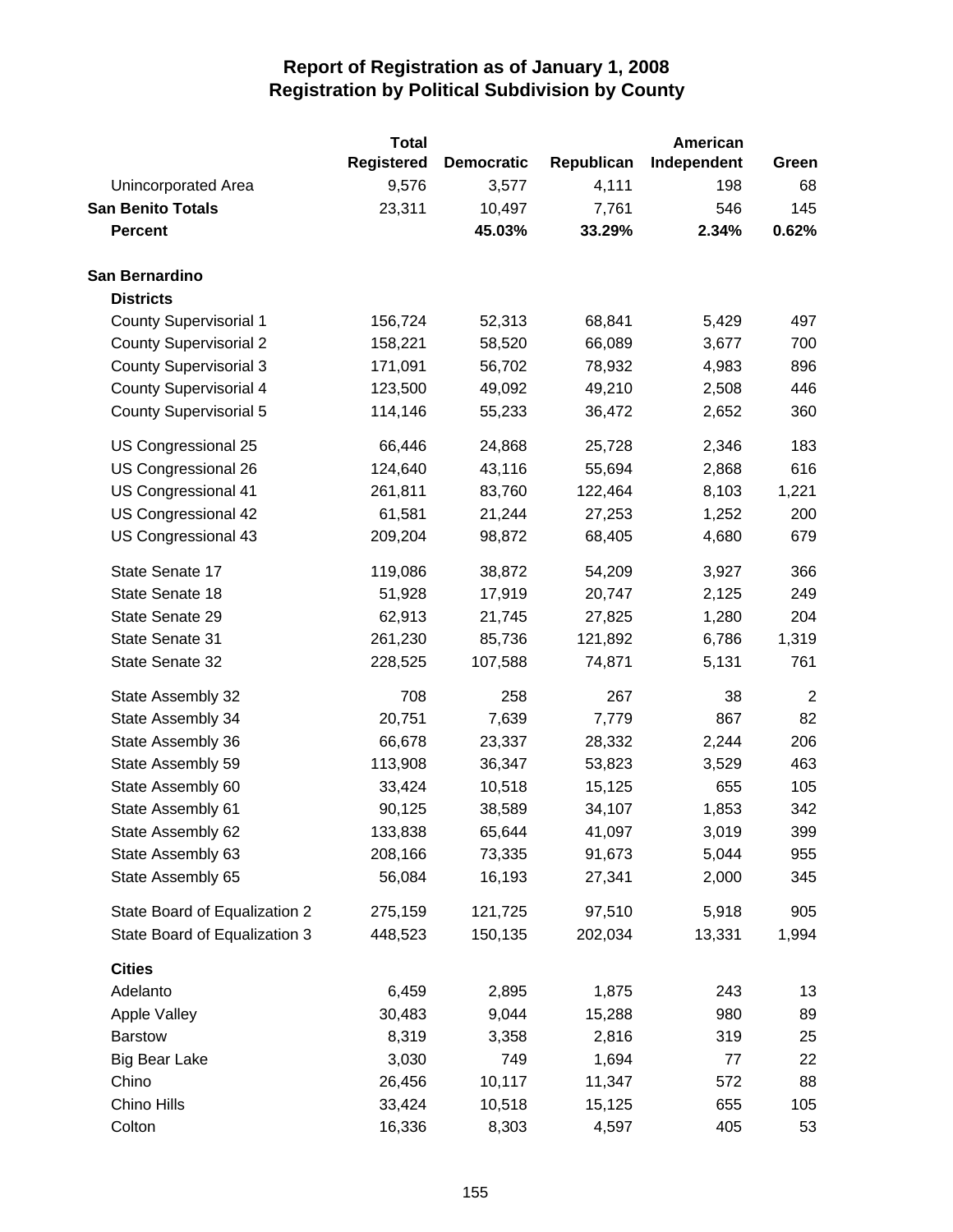|                               |             | Peace and   |              | <b>Decline to</b> |  |
|-------------------------------|-------------|-------------|--------------|-------------------|--|
|                               | Libertarian | Freedom     | <b>Other</b> | <b>State</b>      |  |
| Unincorporated Area           | 53          | 15          | 33           | 1,521             |  |
| <b>San Benito Totals</b>      | 111         | 62          | 94           | 4,095             |  |
| <b>Percent</b>                | 0.48%       | 0.27%       | 0.40%        | 17.57%            |  |
| San Bernardino                |             |             |              |                   |  |
| <b>Districts</b>              |             |             |              |                   |  |
| County Supervisorial 1        | 935         | 463         | 910          | 27,336            |  |
| <b>County Supervisorial 2</b> | 693         | 498         | 768          | 27,276            |  |
| <b>County Supervisorial 3</b> | 941         | 475         | 1,098        | 27,064            |  |
| <b>County Supervisorial 4</b> | 513         | 422         | 615          | 20,694            |  |
| <b>County Supervisorial 5</b> | 400         | 610         | 626          | 17,793            |  |
| US Congressional 25           | 356         | 204         | 394          | 12,367            |  |
| US Congressional 26           | 578         | 334         | 592          | 20,842            |  |
| US Congressional 41           | 1,520       | 730         | 1,585        | 42,428            |  |
| US Congressional 42           | 266         | 156         | 344          | 10,866            |  |
| US Congressional 43           | 762         | 1,044       | 1,102        | 33,660            |  |
| State Senate 17               | 699         | 358         | 696          | 19,959            |  |
| State Senate 18               | 356         | 143         | 335          | 10,054            |  |
| State Senate 29               | 269         | 163         | 353          | 11,074            |  |
| State Senate 31               | 1,303       | 641         | 1,429        | 42,124            |  |
| State Senate 32               | 855         | 1,163       | 1,204        | 36,952            |  |
| State Assembly 32             | 9           | $\mathbf 0$ | 4            | 130               |  |
| State Assembly 34             | 123         | 51          | 111          | 4,099             |  |
| State Assembly 36             | 389         | 198         | 423          | 11,549            |  |
| State Assembly 59             | 669         | 332         | 636          | 18,109            |  |
| State Assembly 60             | 167         | 85          | 190          | 6,579             |  |
| State Assembly 61             | 346         | 337         | 425          | 14,126            |  |
| State Assembly 62             | 482         | 744         | 754          | 21,699            |  |
| State Assembly 63             | 899         | 597         | 1,068        | 34,595            |  |
| State Assembly 65             | 398         | 124         | 406          | 9,277             |  |
| State Board of Equalization 2 | 1,049       | 1,209       | 1,438        | 45,405            |  |
| State Board of Equalization 3 | 2,433       | 1,259       | 2,579        | 74,758            |  |
| <b>Cities</b>                 |             |             |              |                   |  |
| Adelanto                      | 28          | 23          | 38           | 1,344             |  |
| <b>Apple Valley</b>           | 142         | 86          | 132          | 4,722             |  |
| <b>Barstow</b>                | 34          | 20          | 29           | 1,718             |  |
| <b>Big Bear Lake</b>          | 29          | 6           | 16           | 437               |  |
| Chino                         | 88          | 65          | 144          | 4,035             |  |
| Chino Hills                   | 167         | 85          | 190          | 6,579             |  |
| Colton                        | 55          | 57          | 92           | 2,774             |  |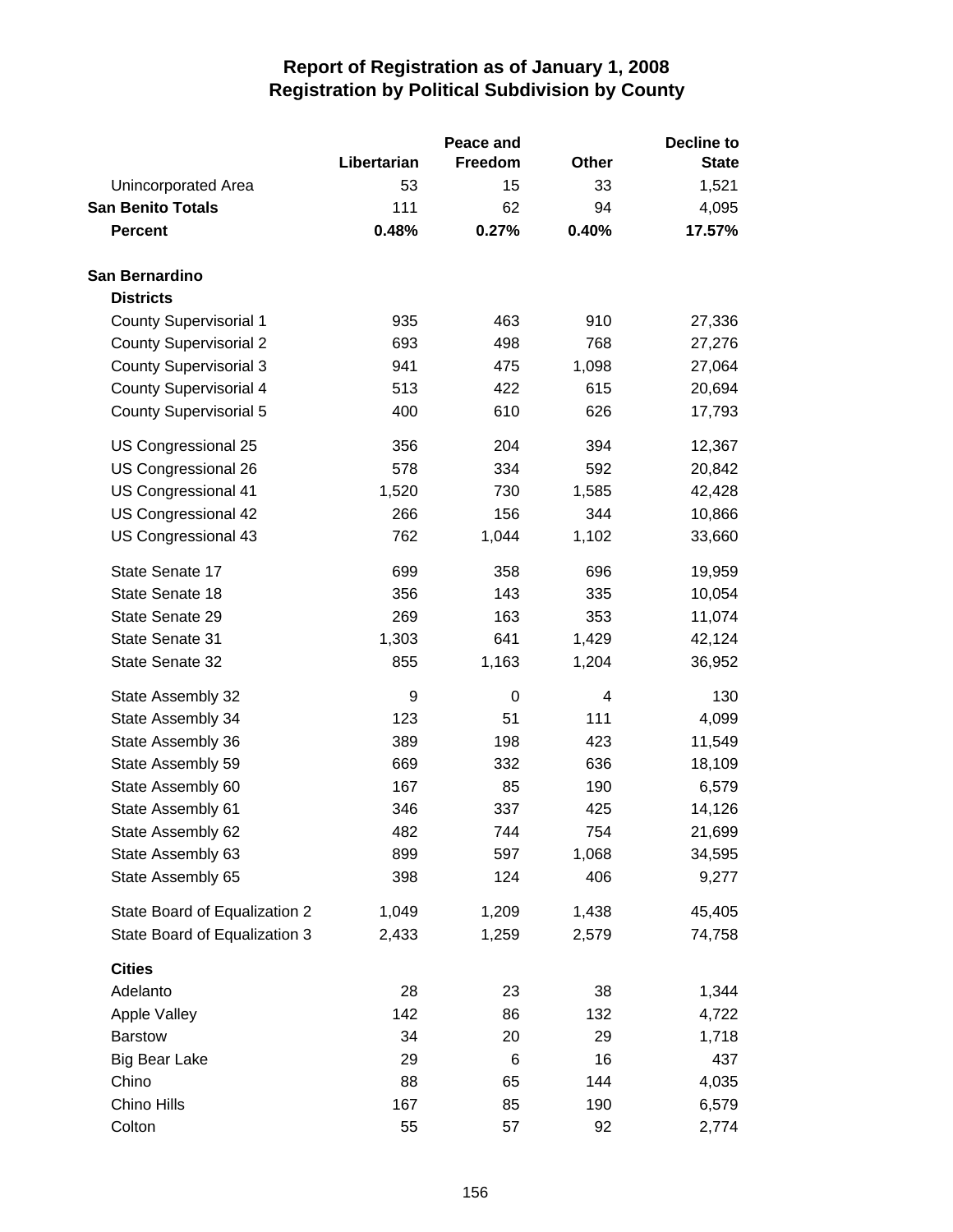|                               | <b>Total</b>      |                   |            | American    |             |
|-------------------------------|-------------------|-------------------|------------|-------------|-------------|
|                               | <b>Registered</b> | <b>Democratic</b> | Republican | Independent | Green       |
| Fontana                       | 52,992            | 24,735            | 16,634     | 1,154       | 160         |
| <b>Grand Terrace</b>          | 5,728             | 2,123             | 2,498      | 136         | 29          |
| Hesperia                      | 30,120            | 10,100            | 13,203     | 1,015       | 82          |
| Highland                      | 20,488            | 7,753             | 8,632      | 543         | 77          |
| Loma Linda                    | 8,951             | 2,736             | 3,839      | 236         | 51          |
| Montclair                     | 10,717            | 5,168             | 3,287      | 216         | 45          |
| <b>Needles</b>                | 1,821             | 810               | 557        | 80          | $\mathbf 0$ |
| Ontario                       | 49,032            | 21,781            | 17,817     | 1,002       | 196         |
| Rancho Cucamonga              | 69,804            | 23,508            | 31,660     | 1,636       | 299         |
| Redlands                      | 34,662            | 11,442            | 16,418     | 860         | 202         |
| Rialto                        | 31,943            | 15,366            | 10,683     | 622         | 83          |
| San Bernardino                | 66,436            | 30,087            | 23,380     | 1,728       | 239         |
| <b>Twenty-nine Palms</b>      | 5,284             | 1,453             | 2,321      | 196         | 30          |
| Upland                        | 34,202            | 11,595            | 15,744     | 745         | 198         |
| Victorville                   | 32,436            | 12,815            | 12,225     | 1,021       | 79          |
| Yucaipa                       | 24,031            | 6,898             | 12,526     | 762         | 100         |
| <b>Yucca Valley</b>           | 8,983             | 2,575             | 4,415      | 351         | 40          |
| Unincorporated Area           | 111,545           | 35,931            | 50,963     | 3,695       | 594         |
| <b>San Bernardino Totals</b>  | 723,682           | 271,860           | 299,544    | 19,249      | 2,899       |
| <b>Percent</b>                |                   | 37.57%            | 41.39%     | 2.66%       | 0.40%       |
| San Diego                     |                   |                   |            |             |             |
| <b>Districts</b>              |                   |                   |            |             |             |
| <b>County Supervisorial 1</b> | 222,010           | 92,321            | 70,233     | 4,607       | 1,277       |
| <b>County Supervisorial 2</b> | 267,215           | 81,438            | 121,426    | 7,124       | 1,324       |
| <b>County Supervisorial 3</b> | 288,324           | 89,541            | 118,679    | 6,491       | 1,818       |
| <b>County Supervisorial 4</b> | 242,538           | 106,027           | 66,196     | 5,675       | 2,387       |
| <b>County Supervisorial 5</b> | 259,479           | 71,241            | 121,991    | 7,017       | 1,366       |
| US Congressional 49           | 159,953           | 44,671            | 74,864     | 4,554       | 842         |
| US Congressional 50           | 344,224           | 102,959           | 148,240    | 8,081       | 2,120       |
| US Congressional 51           | 198,589           | 89,786            | 58,308     | 3,718       | 734         |
| US Congressional 52           | 317,931           | 95,854            | 143,671    | 8,121       | 1,558       |
| US Congressional 53           | 258,869           | 107,298           | 73,442     | 6,440       | 2,918       |
| State Senate 36               | 341,788           | 97,890            | 160,943    | 8,646       | 1,571       |
| State Senate 38               | 356,298           | 102,589           | 159,113    | 9,286       | 2,138       |
| State Senate 39               | 392,288           | 157,865           | 121,493    | 9,097       | 3,561       |
| State Senate 40               | 189,192           | 82,224            | 56,976     | 3,885       | 902         |
| State Assembly 66             | 40,787            | 9,269             | 22,217     | 1,102       | 182         |
| State Assembly 73             | 67,900            | 21,089            | 28,847     | 2,017       | 368         |
| State Assembly 74             | 212,987           | 62,117            | 94,761     | 5,603       | 1,442       |
| State Assembly 75             | 224,233           | 64,802            | 97,036     | 4,665       | 1,087       |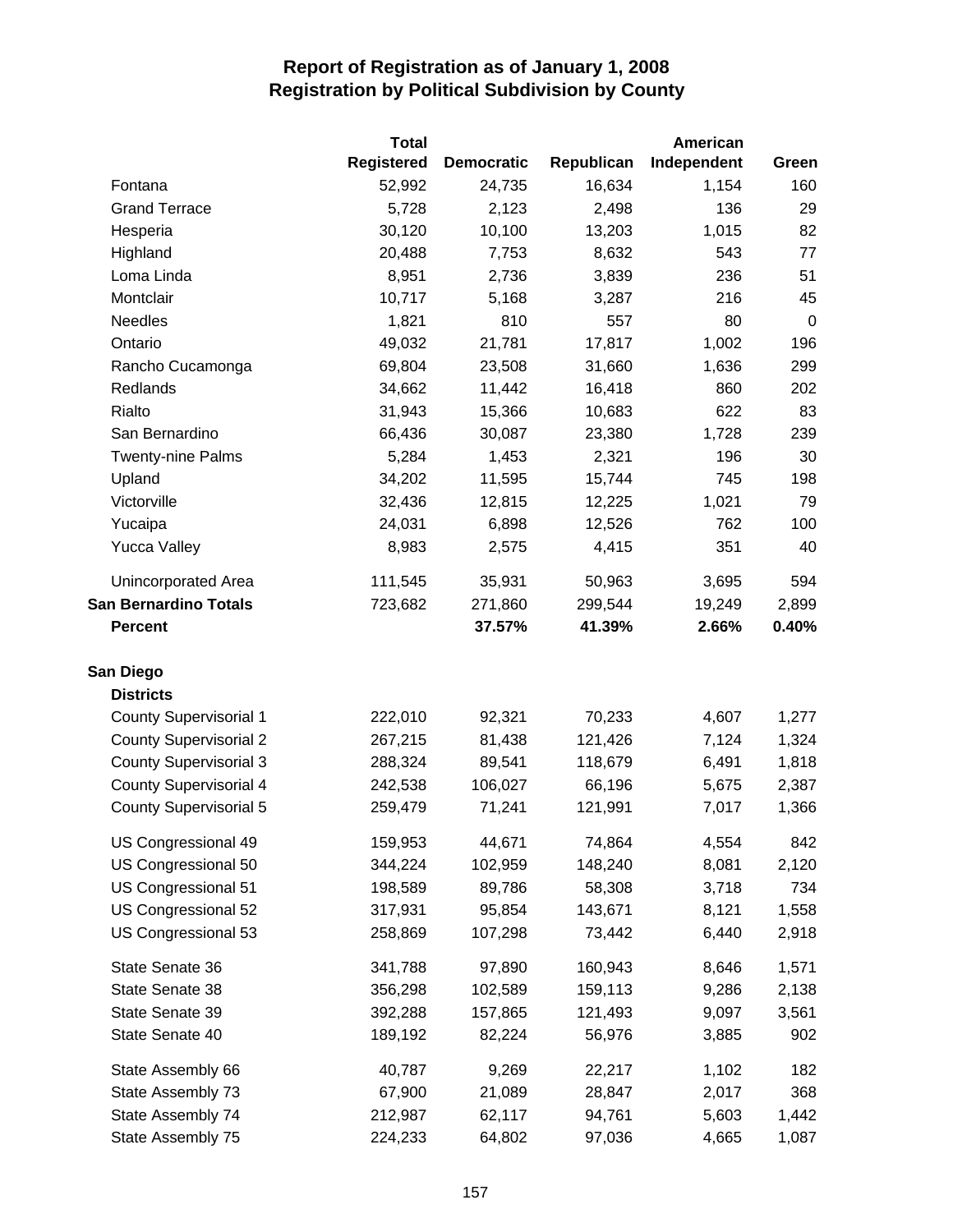|                               |             | Peace and      |              | Decline to   |
|-------------------------------|-------------|----------------|--------------|--------------|
|                               | Libertarian | Freedom        | <b>Other</b> | <b>State</b> |
| Fontana                       | 180         | 252            | 276          | 9,601        |
| <b>Grand Terrace</b>          | 30          | 21             | 29           | 862          |
| Hesperia                      | 207         | 99             | 183          | 5,231        |
| Highland                      | 86          | 71             | 133          | 3,193        |
| Loma Linda                    | 44          | 31             | 50           | 1,964        |
| Montclair                     | 47          | 66             | 48           | 1,840        |
| Needles                       | 10          | $\overline{7}$ | 11           | 346          |
| Ontario                       | 194         | 189            | 210          | 7,643        |
| Rancho Cucamonga              | 288         | 166            | 341          | 11,906       |
| Redlands                      | 173         | 82             | 178          | 5,307        |
| Rialto                        | 102         | 212            | 178          | 4,697        |
| San Bernardino                | 263         | 315            | 411          | 10,013       |
| <b>Twenty-nine Palms</b>      | 43          | 21             | 37           | 1,183        |
| Upland                        | 148         | 73             | 138          | 5,561        |
| Victorville                   | 131         | 104            | 200          | 5,861        |
| Yucaipa                       | 140         | 37             | 168          | 3,400        |
| <b>Yucca Valley</b>           | 45          | 13             | 58           | 1,486        |
| Unincorporated Area           | 808         | 367            | 727          | 18,460       |
| <b>San Bernardino Totals</b>  | 3,482       | 2,468          | 4,017        | 120,163      |
| <b>Percent</b>                | 0.48%       | 0.34%          | 0.56%        | 16.60%       |
| San Diego                     |             |                |              |              |
| <b>Districts</b>              |             |                |              |              |
| <b>County Supervisorial 1</b> | 1,144       | 713            | 1,591        | 50,124       |
| <b>County Supervisorial 2</b> | 1,760       | 535            | 2,022        | 51,586       |
| <b>County Supervisorial 3</b> | 1,762       | 485            | 1,634        | 67,914       |
| <b>County Supervisorial 4</b> | 1,787       | 726            | 1,872        | 57,868       |
| <b>County Supervisorial 5</b> | 1,660       | 463            | 1,402        | 54,339       |
| US Congressional 49           | 1,095       | 330            | 897          | 32,700       |
| US Congressional 50           | 2,127       | 582            | 2,071        | 78,044       |
| US Congressional 51           | 791         | 639            | 1,606        | 43,007       |
| US Congressional 52           | 1,995       | 556            | 2,186        | 63,990       |
| US Congressional 53           | 2,105       | 815            | 1,761        | 64,090       |
| State Senate 36               | 2,176       | 595            | 2,206        | 67,761       |
| State Senate 38               | 2,206       | 660            | 2,091        | 78,215       |
| State Senate 39               | 2,879       | 958            | 2,868        | 93,567       |
| State Senate 40               | 852         | 709            | 1,356        | 42,288       |
| State Assembly 66             | 337         | 77             | 187          | 7,416        |
| State Assembly 73             | 429         | 158            | 384          | 14,608       |
| State Assembly 74             | 1,353       | 385            | 1,266        | 46,060       |
| State Assembly 75             | 1,313       | 325            | 1,172        | 53,833       |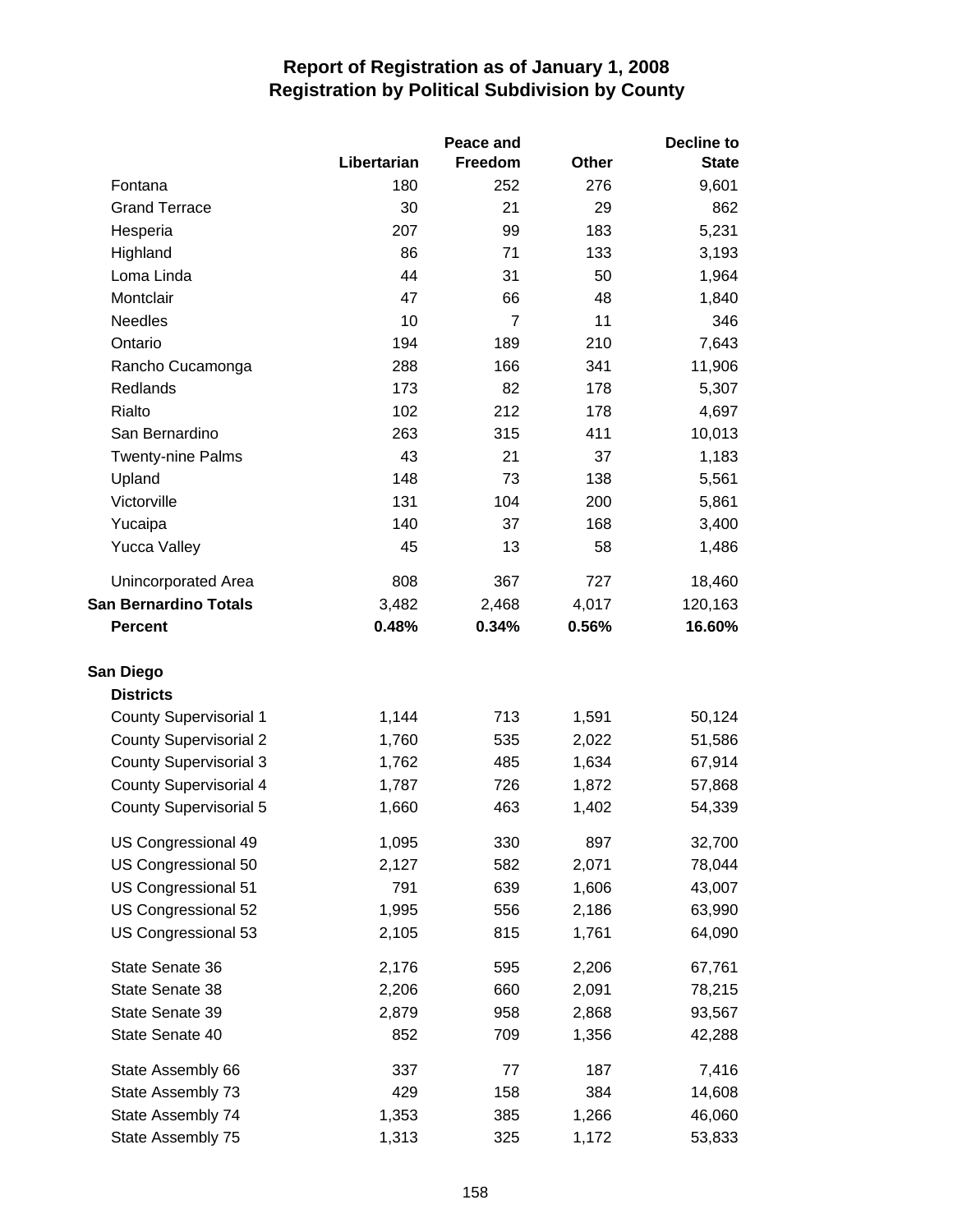|                                | <b>Total</b>      |                   |            | American    |       |
|--------------------------------|-------------------|-------------------|------------|-------------|-------|
|                                | <b>Registered</b> | <b>Democratic</b> | Republican | Independent | Green |
| State Assembly 76              | 199,602           | 80,010            | 59,387     | 4,985       | 2,377 |
| State Assembly 77              | 202,525           | 60,039            | 93,402     | 5,569       | 1,029 |
| State Assembly 78              | 197,721           | 81,483            | 66,319     | 4,176       | 1,027 |
| State Assembly 79              | 133,811           | 61,759            | 36,556     | 2,797       | 660   |
| State Board of Equalization 3  | 1,279,566         | 440,568           | 498,525    | 30,914      | 8,172 |
| <b>Cities</b>                  |                   |                   |            |             |       |
| Carlsbad                       | 53,881            | 14,973            | 24,908     | 1,351       | 304   |
| Chula Vista                    | 88,907            | 36,551            | 29,984     | 1,672       | 363   |
| Coronado                       | 9,383             | 2,230             | 4,916      | 207         | 38    |
| Del Mar                        | 2,759             | 994               | 1,011      | 52          | 13    |
| El Cajon                       | 34,244            | 11,104            | 14,875     | 1,016       | 145   |
| Encinitas                      | 33,909            | 11,681            | 12,483     | 824         | 444   |
| Escondido                      | 46,024            | 12,957            | 21,244     | 1,323       | 214   |
| Imperial Beach                 | 8,815             | 3,175             | 2,877      | 294         | 80    |
| La Mesa                        | 27,372            | 10,213            | 10,396     | 699         | 188   |
| Lemon Grove                    | 10,724            | 4,592             | 3,473      | 255         | 65    |
| <b>National City</b>           | 14,270            | 7,302             | 3,381      | 267         | 39    |
| Oceanside                      | 66,420            | 20,836            | 28,087     | 1,952       | 357   |
| Poway                          | 26,122            | 6,522             | 12,901     | 584         | 110   |
| San Diego                      | 546,718           | 212,591           | 178,273    | 12,103      | 4,267 |
| San Marcos                     | 29,891            | 8,509             | 13,327     | 811         | 166   |
| Santee                         | 26,835            | 7,638             | 12,502     | 749         | 135   |
| Solana Beach                   | 7,372             | 2,320             | 3,132      | 163         | 49    |
| Vista                          | 29,764            | 8,700             | 13,033     | 912         | 187   |
| Unincorporated Area            | 216,156           | 57,680            | 107,722    | 5,680       | 1,008 |
| <b>San Diego Totals</b>        | 1,279,566         | 440,568           | 498,525    | 30,914      | 8,172 |
| <b>Percent</b>                 |                   | 34.43%            | 38.96%     | 2.42%       | 0.64% |
| <b>San Francisco</b>           |                   |                   |            |             |       |
| <b>Districts</b>               |                   |                   |            |             |       |
| <b>County Supervisorial 1</b>  | 35,252            | 17,868            | 4,119      | 518         | 888   |
| <b>County Supervisorial 2</b>  | 41,107            | 19,837            | 8,822      | 776         | 564   |
| <b>County Supervisorial 3</b>  | 32,513            | 15,470            | 4,052      | 537         | 665   |
| <b>County Supervisorial 4</b>  | 36,214            | 17,027            | 4,393      | 561         | 767   |
| <b>County Supervisorial 5</b>  | 43,374            | 25,149            | 2,567      | 749         | 1,965 |
| County Supervisorial 6         | 35,748            | 19,168            | 3,078      | 722         | 1,188 |
| <b>County Supervisorial 7</b>  | 39,664            | 21,061            | 6,391      | 610         | 733   |
| <b>County Supervisorial 8</b>  | 48,542            | 31,490            | 2,994      | 540         | 1,836 |
| County Supervisorial 9         | 31,594            | 18,489            | 1,848      | 413         | 1,501 |
| <b>County Supervisorial 10</b> | 33,487            | 20,246            | 2,106      | 646         | 571   |
| <b>County Supervisorial 11</b> | 31,705            | 17,541            | 2,752      | 502         | 462   |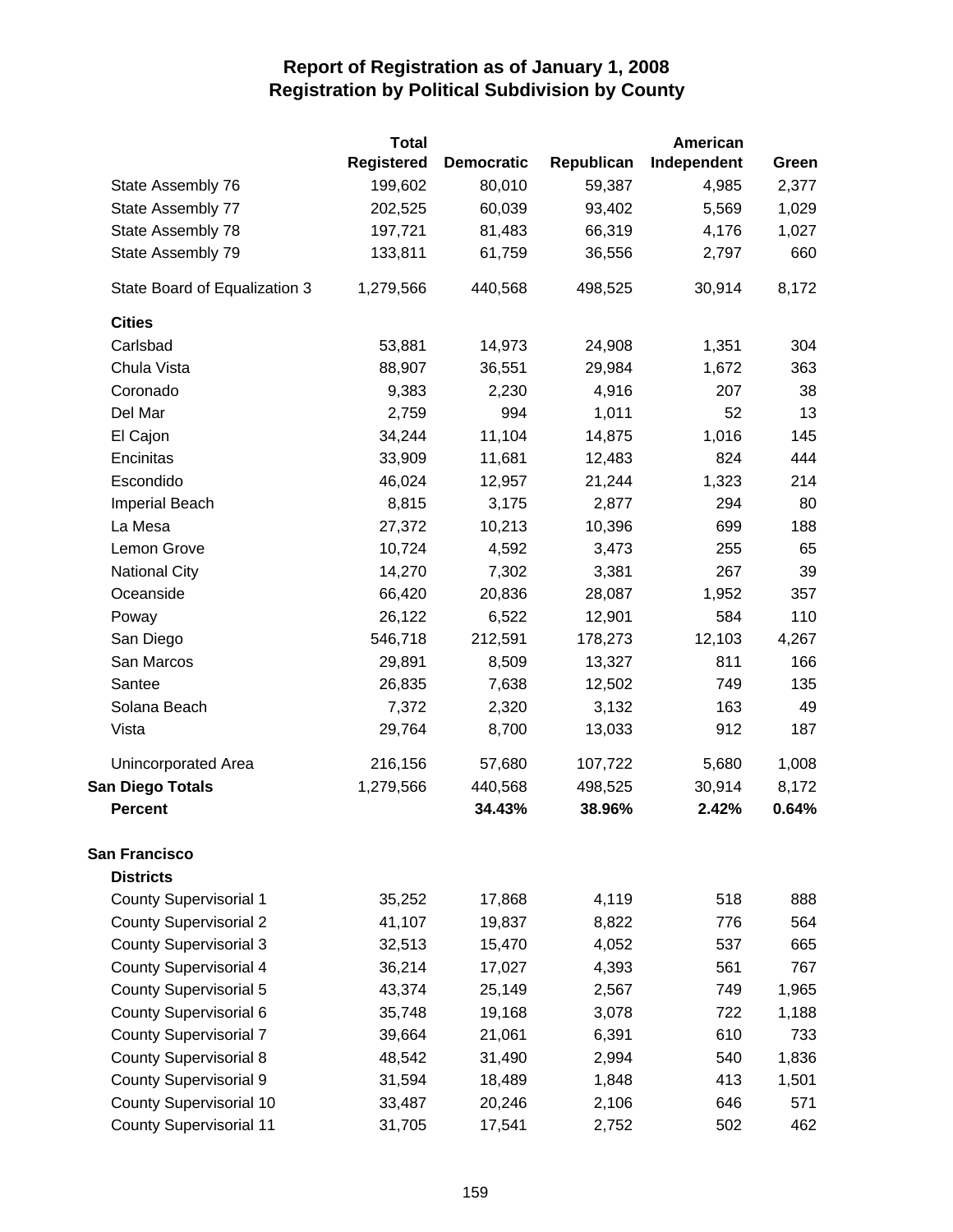|                                |             | Peace and      |       | <b>Decline to</b> |
|--------------------------------|-------------|----------------|-------|-------------------|
|                                | Libertarian | Freedom        | Other | <b>State</b>      |
| State Assembly 76              | 1,677       | 504            | 1,431 | 49,231            |
| State Assembly 77              | 1,356       | 373            | 1,494 | 39,263            |
| State Assembly 78              | 1,008       | 509            | 1,487 | 41,712            |
| State Assembly 79              | 640         | 591            | 1,100 | 29,708            |
| State Board of Equalization 3  | 8,113       | 2,922          | 8,521 | 281,831           |
| <b>Cities</b>                  |             |                |       |                   |
| Carlsbad                       | 305         | 50             | 304   | 11,686            |
| Chula Vista                    | 337         | 212            | 557   | 19,231            |
| Coronado                       | 44          | 13             | 39    | 1,896             |
| Del Mar                        | 16          | $\overline{7}$ | 16    | 650               |
| El Cajon                       | 206         | 82             | 242   | 6,574             |
| Encinitas                      | 256         | 86             | 234   | 7,901             |
| Escondido                      | 300         | 104            | 308   | 9,574             |
| Imperial Beach                 | 66          | 66             | 69    | 2,188             |
| La Mesa                        | 173         | 63             | 222   | 5,418             |
| Lemon Grove                    | 71          | 40             | 109   | 2,119             |
| <b>National City</b>           | 56          | 77             | 126   | 3,022             |
| Oceanside                      | 426         | 156            | 377   | 14,229            |
| Poway                          | 175         | 30             | 153   | 5,647             |
| San Diego                      | 3,591       | 1,352          | 3,725 | 130,816           |
| San Marcos                     | 174         | 64             | 126   | 6,714             |
| Santee                         | 200         | 52             | 230   | 5,329             |
| Solana Beach                   | 43          | 11             | 45    | 1,609             |
| Vista                          | 214         | 66             | 206   | 6,446             |
| Unincorporated Area            | 1,460       | 391            | 1,433 | 40,782            |
| <b>San Diego Totals</b>        | 8,113       | 2,922          | 8,521 | 281,831           |
| <b>Percent</b>                 | 0.63%       | 0.23%          | 0.67% | 22.03%            |
| <b>San Francisco</b>           |             |                |       |                   |
| <b>Districts</b>               |             |                |       |                   |
| <b>County Supervisorial 1</b>  | 181         | 92             | 78    | 11,508            |
| <b>County Supervisorial 2</b>  | 223         | 51             | 78    | 10,756            |
| <b>County Supervisorial 3</b>  | 219         | 95             | 61    | 11,414            |
| <b>County Supervisorial 4</b>  | 138         | 116            | 100   | 13,112            |
| <b>County Supervisorial 5</b>  | 269         | 209            | 125   | 12,341            |
| County Supervisorial 6         | 265         | 177            | 87    | 11,063            |
| <b>County Supervisorial 7</b>  | 207         | 87             | 86    | 10,489            |
| <b>County Supervisorial 8</b>  | 282         | 149            | 100   | 11,151            |
| County Supervisorial 9         | 153         | 192            | 85    | 8,913             |
| County Supervisorial 10        | 136         | 193            | 126   | 9,463             |
| <b>County Supervisorial 11</b> | 112         | 156            | 91    | 10,089            |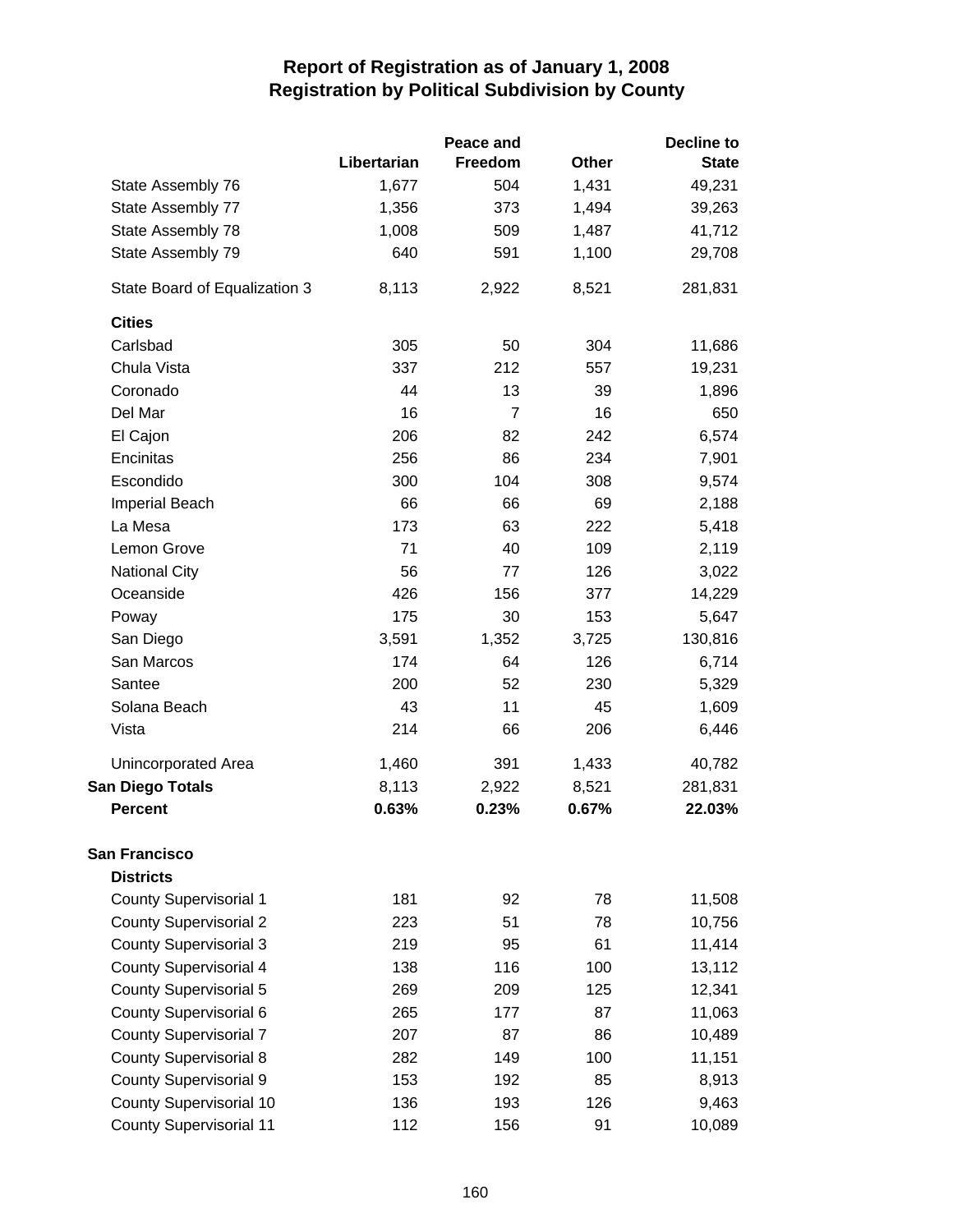|                               | <b>Total</b>      |                   |            | American    |                  |
|-------------------------------|-------------------|-------------------|------------|-------------|------------------|
|                               | <b>Registered</b> | <b>Democratic</b> | Republican | Independent | Green            |
| US Congressional 8            | 332,034           | 183,131           | 32,477     | 5,441       | 9,535            |
| US Congressional 12           | 77,166            | 40,215            | 10,645     | 1,133       | 1,605            |
| State Senate 3                | 231,696           | 130,421           | 21,471     | 3,831       | 7,523            |
| State Senate 8                | 177,504           | 92,925            | 21,651     | 2,743       | 3,617            |
| State Assembly 12             | 177,229           | 92,072            | 21,641     | 2,768       | 3,467            |
| State Assembly 13             | 231,971           | 131,274           | 21,481     | 3,806       | 7,673            |
| State Board of Equalization 1 | 409,200           | 223,346           | 43,122     | 6,574       | 11,140           |
| <b>Cities</b>                 |                   |                   |            |             |                  |
| San Francisco                 | 409,200           | 223,346           | 43,122     | 6,574       | 11,140           |
| <b>San Francisco Totals</b>   | 409,200           | 223,346           | 43,122     | 6,574       | 11,140           |
| <b>Percent</b>                |                   | 54.58%            | 10.54%     | 1.61%       | 2.72%            |
| San Joaquin                   |                   |                   |            |             |                  |
| <b>Districts</b>              |                   |                   |            |             |                  |
| <b>County Supervisorial 1</b> | 36,923            | 21,157            | 9,560      | 622         | 134              |
| <b>County Supervisorial 2</b> | 40,946            | 19,100            | 15,108     | 752         | 180              |
| <b>County Supervisorial 3</b> | 50,790            | 22,411            | 19,584     | 928         | 146              |
| <b>County Supervisorial 4</b> | 56,634            | 18,159            | 29,191     | 1,186       | 198              |
| <b>County Supervisorial 5</b> | 56,190            | 21,272            | 23,540     | 1,235       | 169              |
| US Congressional 11           | 182,492           | 69,686            | 80,560     | 3,722       | 633              |
| US Congressional 18           | 58,991            | 32,413            | 16,423     | 1,001       | 194              |
| State Senate 5                | 171,300           | 80,068            | 60,483     | 3,240       | 596              |
| State Senate 14               | 70,183            | 22,031            | 36,500     | 1,483       | 231              |
| State Assembly 10             | 58,001            | 21,190            | 27,285     | 1,102       | 217              |
| State Assembly 15             | 8,866             | 4,399             | 2,675      | 156         | 33               |
| State Assembly 17             | 72,915            | 36,246            | 22,927     | 1,409       | 250              |
| State Assembly 26             | 101,701           | 40,264            | 44,096     | 2,056       | 327              |
| State Board of Equalization 2 | 241,483           | 102,099           | 96,983     | 4,723       | 827              |
| <b>Cities</b>                 |                   |                   |            |             |                  |
| Escalon                       | 3,192             | 1,105             | 1,495      | 81          | 6                |
| Lathrop                       | 4,319             | 2,102             | 1,366      | 87          | $\boldsymbol{9}$ |
| Lodi                          | 25,646            | 8,077             | 13,211     | 536         | 93               |
| Manteca                       | 23,408            | 9,176             | 9,532      | 554         | 73               |
| Ripon                         | 6,624             | 1,686             | 3,844      | 139         | 11               |
| Stockton                      | 97,681            | 48,331            | 32,949     | 1,638       | 361              |
| <b>Tracy</b>                  | 27,148            | 11,311            | 9,913      | 598         | 80               |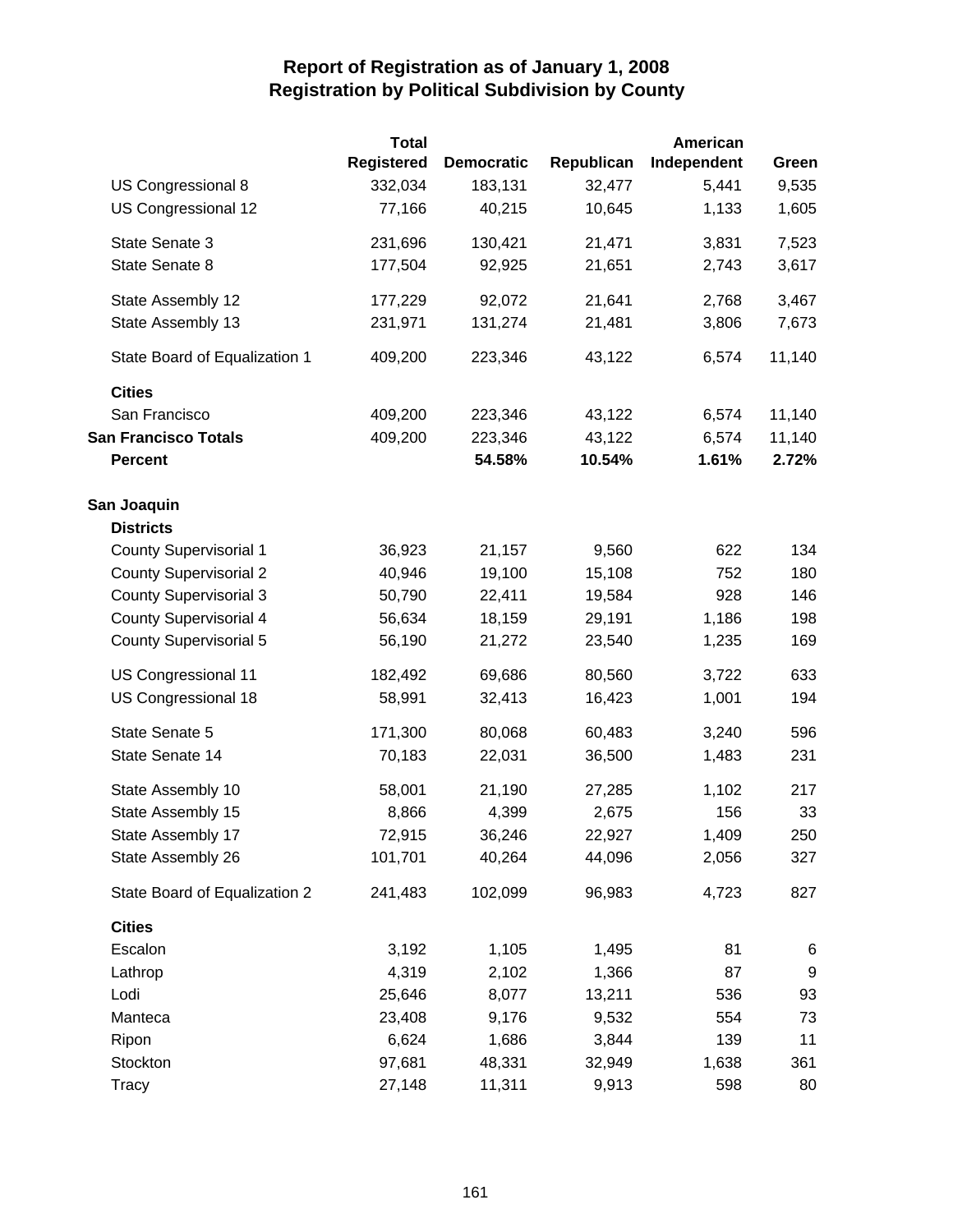|                               |             | Peace and |       | <b>Decline to</b> |
|-------------------------------|-------------|-----------|-------|-------------------|
|                               | Libertarian | Freedom   | Other | <b>State</b>      |
| US Congressional 8            | 1,806       | 1,300     | 842   | 97,502            |
| US Congressional 12           | 379         | 217       | 175   | 22,797            |
| State Senate 3                | 1,363       | 931       | 577   | 65,579            |
| State Senate 8                | 822         | 586       | 440   | 54,720            |
| State Assembly 12             | 788         | 607       | 440   | 55,446            |
| State Assembly 13             | 1,397       | 910       | 577   | 64,853            |
| State Board of Equalization 1 | 2,185       | 1,517     | 1,017 | 120,299           |
| <b>Cities</b>                 |             |           |       |                   |
| San Francisco                 | 2,185       | 1,517     | 1,017 | 120,299           |
| <b>San Francisco Totals</b>   | 2,185       | 1,517     | 1,017 | 120,299           |
| <b>Percent</b>                | 0.53%       | 0.37%     | 0.25% | 29.40%            |
| San Joaquin                   |             |           |       |                   |
| <b>Districts</b>              |             |           |       |                   |
| <b>County Supervisorial 1</b> | 86          | 172       | 213   | 4,979             |
| <b>County Supervisorial 2</b> | 142         | 146       | 271   | 5,247             |
| <b>County Supervisorial 3</b> | 160         | 156       | 354   | 7,051             |
| <b>County Supervisorial 4</b> | 217         | 130       | 402   | 7,151             |
| <b>County Supervisorial 5</b> | 224         | 110       | 451   | 9,189             |
| US Congressional 11           | 692         | 409       | 1,328 | 25,462            |
| US Congressional 18           | 137         | 305       | 363   | 8,155             |
| State Senate 5                | 546         | 564       | 1,188 | 24,615            |
| State Senate 14               | 283         | 150       | 503   | 9,002             |
| State Assembly 10             | 219         | 138       | 407   | 7,443             |
| State Assembly 15             | 23          | 25        | 57    | 1,498             |
| State Assembly 17             | 228         | 265       | 476   | 11,114            |
| State Assembly 26             | 359         | 286       | 751   | 13,562            |
| State Board of Equalization 2 | 829         | 714       | 1,691 | 33,617            |
| <b>Cities</b>                 |             |           |       |                   |
| Escalon                       | 13          | 11        | 30    | 451               |
| Lathrop                       | 11          | 10        | 32    | 702               |
| Lodi                          | 112         | 60        | 190   | 3,367             |
| Manteca                       | 99          | 63        | 186   | 3,725             |
| Ripon                         | 25          | 9         | 48    | 862               |
| Stockton                      | 253         | 383       | 646   | 13,120            |
| Tracy                         | 110         | 45        | 216   | 4,875             |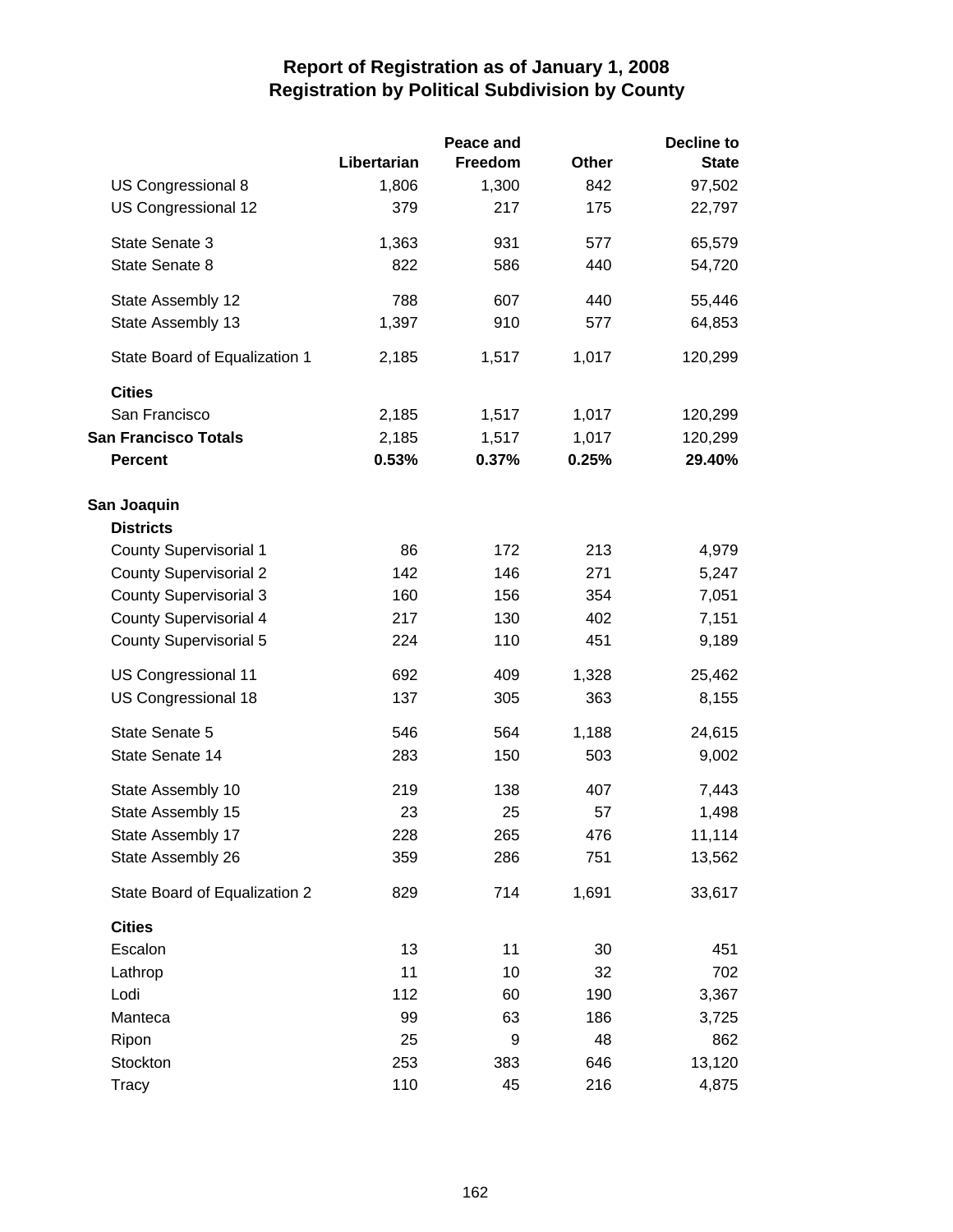|                               | <b>Total</b> |                   |            | American    |       |
|-------------------------------|--------------|-------------------|------------|-------------|-------|
|                               | Registered   | <b>Democratic</b> | Republican | Independent | Green |
| Unincorporated Area           | 53,465       | 20,311            | 24,673     | 1,090       | 194   |
| <b>San Joaquin Totals</b>     | 241,483      | 102,099           | 96,983     | 4,723       | 827   |
| <b>Percent</b>                |              | 42.28%            | 40.16%     | 1.96%       | 0.34% |
| <b>San Luis Obispo</b>        |              |                   |            |             |       |
| <b>Districts</b>              |              |                   |            |             |       |
| <b>County Supervisorial 1</b> | 29,373       | 8,263             | 15,045     | 727         | 186   |
| <b>County Supervisorial 2</b> | 30,349       | 12,405            | 10,479     | 734         | 561   |
| <b>County Supervisorial 3</b> | 28,084       | 10,908            | 10,436     | 660         | 424   |
| <b>County Supervisorial 4</b> | 30,057       | 10,440            | 13,372     | 752         | 225   |
| <b>County Supervisorial 5</b> | 26,509       | 8,834             | 11,250     | 648         | 377   |
| US Congressional 22           | 70,647       | 21,314            | 34,475     | 1,696       | 602   |
| US Congressional 23           | 73,725       | 29,536            | 26,107     | 1,825       | 1,171 |
| State Senate 15               | 144,372      | 50,850            | 60,582     | 3,521       | 1,773 |
| State Assembly 33             | 144,372      | 50,850            | 60,582     | 3,521       | 1,773 |
| State Board of Equalization 1 | 144,372      | 50,850            | 60,582     | 3,521       | 1,773 |
| <b>Cities</b>                 |              |                   |            |             |       |
| Arroyo Grande                 | 10,403       | 3,673             | 4,648      | 250         | 72    |
| Atascadero                    | 15,172       | 4,824             | 7,001      | 360         | 153   |
| El Paso de Robles             | 13,799       | 4,274             | 6,584      | 338         | 79    |
| Grover Beach                  | 6,298        | 2,477             | 2,250      | 167         | 74    |
| Morro Bay                     | 6,658        | 2,755             | 2,275      | 170         | 131   |
| Pismo Beach                   | 5,300        | 1,751             | 2,361      | 140         | 49    |
| San Luis Obispo               | 25,027       | 10,429            | 7,972      | 578         | 479   |
| Unincorporated Area           | 61,715       | 20,667            | 27,491     | 1,518       | 736   |
| <b>San Luis Obispo Totals</b> | 144,372      | 50,850            | 60,582     | 3,521       | 1,773 |
| <b>Percent</b>                |              | 35.22%            | 41.96%     | 2.44%       | 1.23% |
| <b>San Mateo</b>              |              |                   |            |             |       |
| <b>Districts</b>              |              |                   |            |             |       |
| <b>County Supervisorial 1</b> | 69,813       | 34,700            | 17,146     | 1,335       | 561   |
| <b>County Supervisorial 2</b> | 72,422       | 35,162            | 17,682     | 1,370       | 587   |
| <b>County Supervisorial 3</b> | 88,421       | 41,577            | 23,589     | 1,805       | 1,214 |
| <b>County Supervisorial 4</b> | 60,479       | 30,387            | 15,396     | 1,046       | 616   |
| <b>County Supervisorial 5</b> | 60,424       | 33,007            | 9,296      | 1,065       | 439   |
| US Congressional 12           | 251,529      | 126,996           | 56,144     | 4,797       | 2,264 |
| US Congressional 14           | 100,030      | 47,837            | 26,965     | 1,824       | 1,153 |
| State Senate 8                | 247,924      | 125,195           | 54,448     | 4,813       | 2,378 |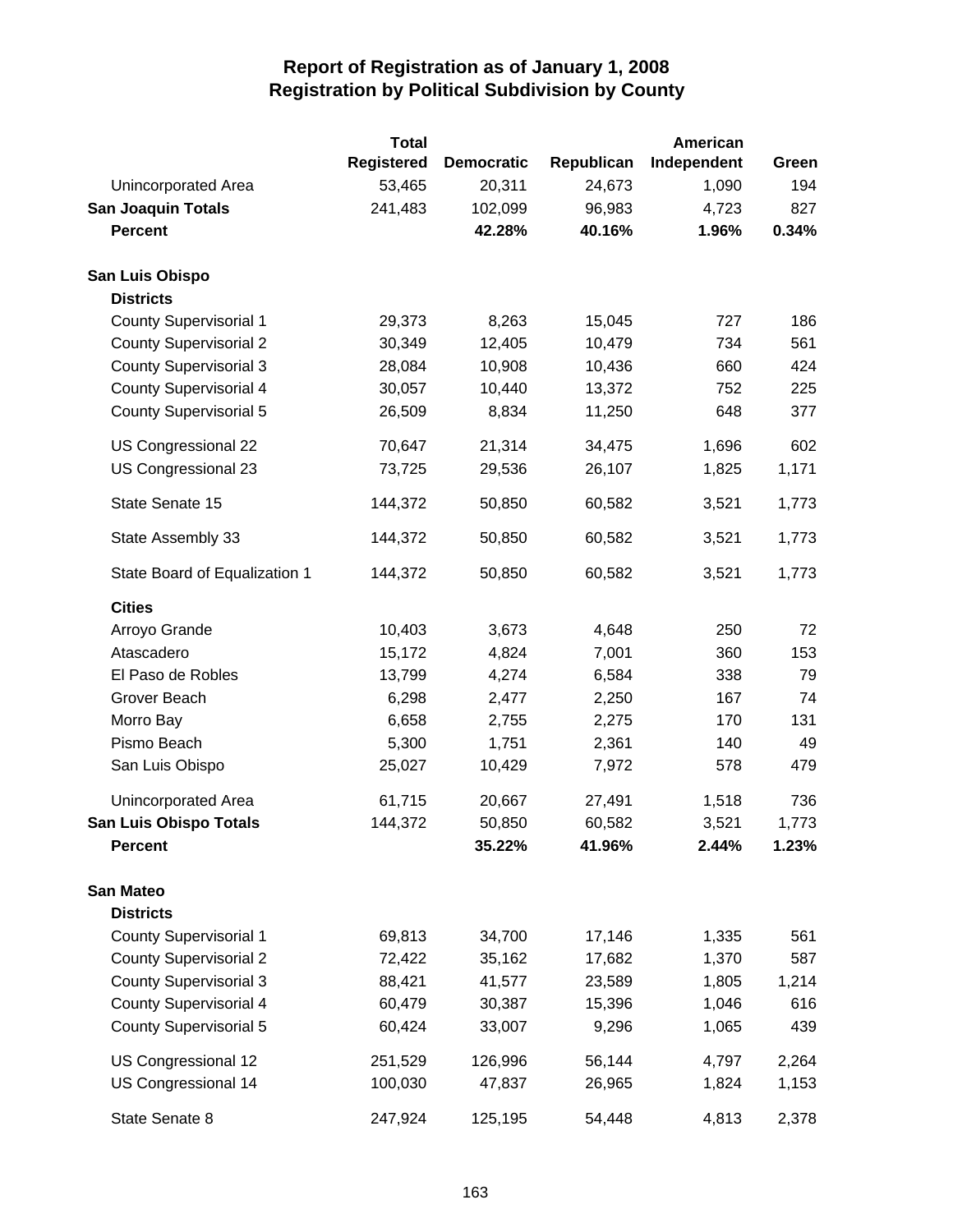|                               |             | Peace and |              | <b>Decline to</b> |
|-------------------------------|-------------|-----------|--------------|-------------------|
|                               | Libertarian | Freedom   | <b>Other</b> | <b>State</b>      |
| Unincorporated Area           | 206         | 133       | 343          | 6,515             |
| <b>San Joaquin Totals</b>     | 829         | 714       | 1,691        | 33,617            |
| <b>Percent</b>                | 0.34%       | 0.30%     | 0.70%        | 13.92%            |
| San Luis Obispo               |             |           |              |                   |
| <b>Districts</b>              |             |           |              |                   |
| <b>County Supervisorial 1</b> | 158         | 51        | 298          | 4,645             |
| <b>County Supervisorial 2</b> | 209         | 67        | 405          | 5,489             |
| <b>County Supervisorial 3</b> | 218         | 45        | 359          | 5,034             |
| <b>County Supervisorial 4</b> | 155         | 56        | 361          | 4,696             |
| <b>County Supervisorial 5</b> | 214         | 58        | 303          | 4,825             |
| US Congressional 22           | 416         | 128       | 795          | 11,221            |
| US Congressional 23           | 538         | 149       | 931          | 13,468            |
| State Senate 15               | 954         | 277       | 1,726        | 24,689            |
| State Assembly 33             | 954         | 277       | 1,726        | 24,689            |
| State Board of Equalization 1 | 954         | 277       | 1,726        | 24,689            |
| <b>Cities</b>                 |             |           |              |                   |
| Arroyo Grande                 | 45          | 17        | 109          | 1,589             |
| Atascadero                    | 104         | 33        | 188          | 2,509             |
| El Paso de Robles             | 83          | 24        | 159          | 2,258             |
| Grover Beach                  | 45          | 14        | 94           | 1,177             |
| Morro Bay                     | 39          | 17        | 90           | 1,181             |
| Pismo Beach                   | 38          | 8         | 73           | 880               |
| San Luis Obispo               | 214         | 42        | 262          | 5,051             |
| Unincorporated Area           | 386         | 122       | 751          | 10,044            |
| <b>San Luis Obispo Totals</b> | 954         | 277       | 1,726        | 24,689            |
| <b>Percent</b>                | 0.66%       | 0.19%     | 1.20%        | 17.10%            |
| <b>San Mateo</b>              |             |           |              |                   |
| <b>Districts</b>              |             |           |              |                   |
| <b>County Supervisorial 1</b> | 276         | 150       | 221          | 15,424            |
| <b>County Supervisorial 2</b> | 319         | 134       | 234          | 16,934            |
| <b>County Supervisorial 3</b> | 511         | 159       | 341          | 19,225            |
| <b>County Supervisorial 4</b> | 313         | 205       | 216          | 12,300            |
| <b>County Supervisorial 5</b> | 175         | 195       | 203          | 16,044            |
| US Congressional 12           | 1,015       | 580       | 848          | 58,885            |
| US Congressional 14           | 579         | 263       | 367          | 21,042            |
| State Senate 8                | 1,041       | 593       | 871          | 58,585            |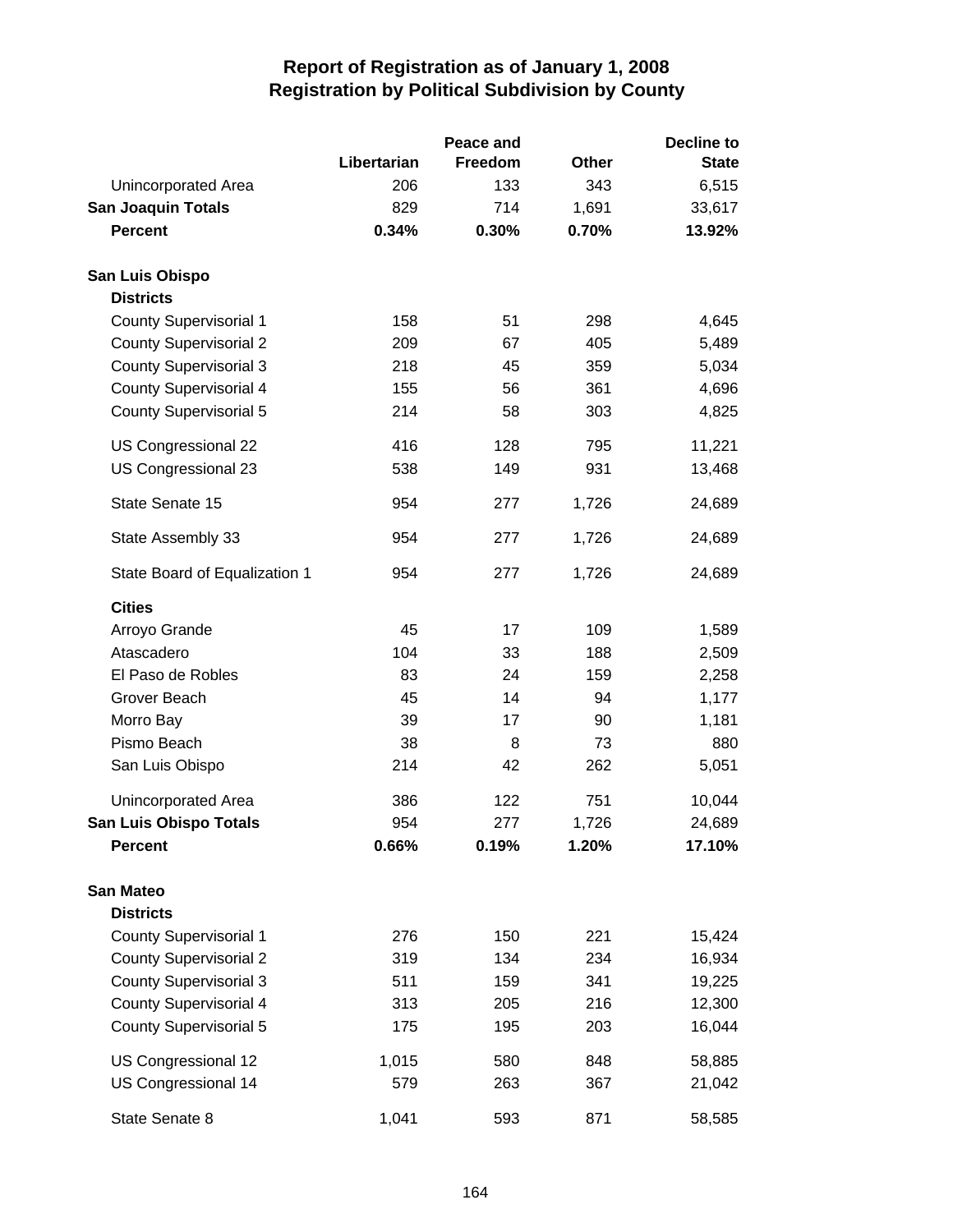|                               | <b>Total</b>      |                   |            | American    |       |
|-------------------------------|-------------------|-------------------|------------|-------------|-------|
|                               | <b>Registered</b> | <b>Democratic</b> | Republican | Independent | Green |
| State Senate 11               | 103,635           | 49,638            | 28,661     | 1,808       | 1,039 |
| State Assembly 12             | 27,025            | 14,921            | 3,875      | 438         | 223   |
| State Assembly 19             | 216,039           | 108,578           | 48,330     | 4,322       | 2,196 |
| State Assembly 21             | 108,495           | 51,334            | 30,904     | 1,861       | 998   |
| State Board of Equalization 1 | 351,559           | 174,833           | 83,109     | 6,621       | 3,417 |
| <b>Cities</b>                 |                   |                   |            |             |       |
| Atherton                      | 5,071             | 1,520             | 2,491      | 54          | 30    |
| <b>Belmont</b>                | 14,631            | 7,053             | 3,664      | 311         | 125   |
| <b>Brisbane</b>               | 2,352             | 1,280             | 330        | 48          | 52    |
| <b>Burlingame</b>             | 15,236            | 7,238             | 4,147      | 308         | 154   |
| Colma                         | 663               | 383               | 81         | 18          | 5     |
| Daly City                     | 40,209            | 21,769            | 5,938      | 649         | 268   |
| East Palo Alto                | 8,869             | 5,238             | 1,436      | 133         | 68    |
| <b>Foster City</b>            | 15,339            | 6,746             | 3,965      | 238         | 77    |
| Half Moon Bay                 | 6,698             | 3,046             | 1,778      | 169         | 124   |
| Hillsborough                  | 6,999             | 2,138             | 3,188      | 107         | 29    |
| Menlo Park                    | 18,514            | 8,797             | 5,191      | 280         | 208   |
| Millbrae                      | 10,821            | 5,225             | 2,706      | 207         | 77    |
| Pacifica                      | 22,291            | 12,153            | 3,901      | 543         | 361   |
| Portola Valley                | 3,266             | 1,374             | 1,155      | 54          | 19    |
| <b>Redwood City</b>           | 34,496            | 16,352            | 9,503      | 631         | 338   |
| San Bruno                     | 18,638            | 10,264            | 3,466      | 395         | 147   |
| San Carlos                    | 18,130            | 8,436             | 5,358      | 371         | 144   |
| San Mateo                     | 45,650            | 22,735            | 11,158     | 878         | 410   |
| South San Francisco           | 27,057            | 15,422            | 4,296      | 525         | 189   |
| Woodside                      | 3,866             | 1,383             | 1,562      | 67          | 32    |
| <b>Unincorporated Area</b>    | 32,763            | 16,281            | 7,795      | 635         | 560   |
| <b>San Mateo Totals</b>       | 351,559           | 174,833           | 83,109     | 6,621       | 3,417 |
| <b>Percent</b>                |                   | 49.73%            | 23.64%     | 1.88%       | 0.97% |
| Santa Barbara                 |                   |                   |            |             |       |
| <b>Districts</b>              |                   |                   |            |             |       |
| <b>County Supervisorial 1</b> | 35,351            | 16,606            | 9,371      | 727         | 708   |
| <b>County Supervisorial 2</b> | 45,558            | 20,127            | 14,261     | 816         | 764   |
| <b>County Supervisorial 3</b> | 37,294            | 13,683            | 13,212     | 778         | 447   |
| <b>County Supervisorial 4</b> | 34,804            | 11,866            | 15,628     | 930         | 119   |
| <b>County Supervisorial 5</b> | 25,709            | 10,416            | 9,925      | 551         | 89    |
| US Congressional 23           | 127,922           | 56,903            | 38,191     | 2,501       | 1,870 |
| US Congressional 24           | 50,794            | 15,795            | 24,206     | 1,301       | 257   |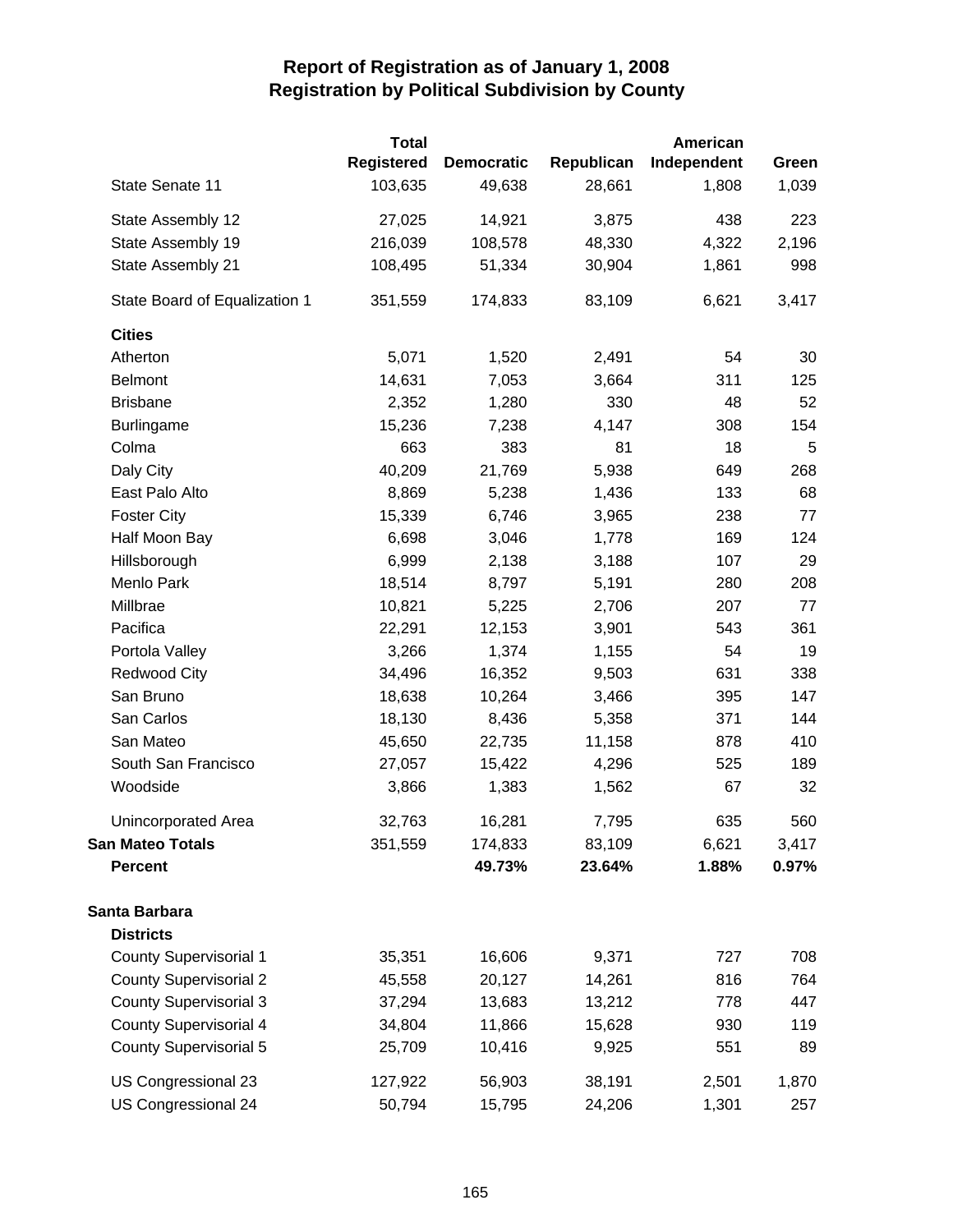|                               | Peace and   |                |                | <b>Decline to</b> |  |  |
|-------------------------------|-------------|----------------|----------------|-------------------|--|--|
|                               | Libertarian | Freedom        | Other          | <b>State</b>      |  |  |
| State Senate 11               | 553         | 250            | 344            | 21,342            |  |  |
| State Assembly 12             | 86          | 113            | 95             | 7,274             |  |  |
| State Assembly 19             | 919         | 477            | 768            | 50,449            |  |  |
| State Assembly 21             | 589         | 253            | 352            | 22,204            |  |  |
| State Board of Equalization 1 | 1,594       | 843            | 1,215          | 79,927            |  |  |
| <b>Cities</b>                 |             |                |                |                   |  |  |
| Atherton                      | 28          | $\overline{2}$ | 13             | 933               |  |  |
| <b>Belmont</b>                | 88          | 20             | 39             | 3,331             |  |  |
| <b>Brisbane</b>               | 13          | 5              | 11             | 613               |  |  |
| <b>Burlingame</b>             | 72          | 17             | 42             | 3,258             |  |  |
| Colma                         | $\mathbf 0$ | 4              | $\mathbf{1}$   | 171               |  |  |
| Daly City                     | 119         | 142            | 142            | 11,182            |  |  |
| East Palo Alto                | 39          | 64             | 39             | 1,852             |  |  |
| <b>Foster City</b>            | 52          | 21             | 45             | 4,195             |  |  |
| Half Moon Bay                 | 46          | 19             | 41             | 1,475             |  |  |
| Hillsborough                  | 25          | 4              | 14             | 1,494             |  |  |
| Menlo Park                    | 94          | 46             | 49             | 3,849             |  |  |
| Millbrae                      | 33          | 19             | 38             | 2,516             |  |  |
| Pacifica                      | 111         | 70             | 86             | 5,066             |  |  |
| Portola Valley                | 34          | 4              | $\overline{7}$ | 619               |  |  |
| <b>Redwood City</b>           | 183         | 79             | 124            | 7,286             |  |  |
| San Bruno                     | 80          | 55             | 70             | 4,161             |  |  |
| San Carlos                    | 76          | 21             | 47             | 3,677             |  |  |
| San Mateo                     | 198         | 95             | 162            | 10,014            |  |  |
| South San Francisco           | 76          | 90             | 83             | 6,376             |  |  |
| Woodside                      | 18          | 3              | 17             | 784               |  |  |
| Unincorporated Area           | 209         | 63             | 145            | 7,075             |  |  |
| <b>San Mateo Totals</b>       | 1,594       | 843            | 1,215          | 79,927            |  |  |
| <b>Percent</b>                | 0.45%       | 0.24%          | 0.35%          | 22.74%            |  |  |
| Santa Barbara                 |             |                |                |                   |  |  |
| <b>Districts</b>              |             |                |                |                   |  |  |
| <b>County Supervisorial 1</b> | 205         | 86             | 465            | 7,183             |  |  |
| <b>County Supervisorial 2</b> | 278         | 83             | 501            | 8,728             |  |  |
| <b>County Supervisorial 3</b> | 290         | 71             | 391            | 8,422             |  |  |
| <b>County Supervisorial 4</b> | 151         | 79             | 326            | 5,705             |  |  |
| <b>County Supervisorial 5</b> | 138         | 64             | 264            | 4,262             |  |  |
| US Congressional 23           | 819         | 291            | 1,432          | 25,915            |  |  |
| US Congressional 24           | 243         | 92             | 515            | 8,385             |  |  |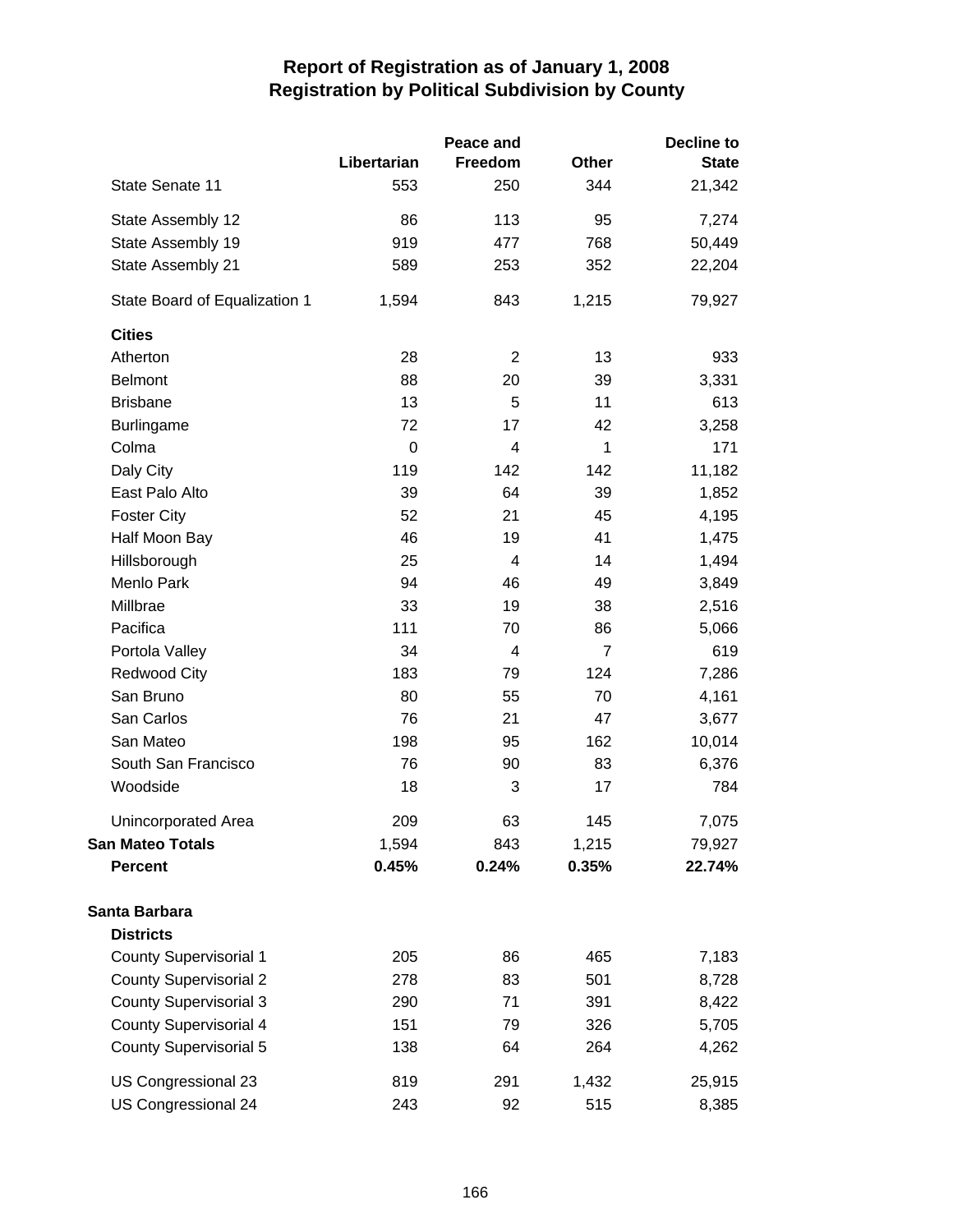|                               | <b>Total</b>      |                   |            | <b>American</b> |       |
|-------------------------------|-------------------|-------------------|------------|-----------------|-------|
|                               | <b>Registered</b> | <b>Democratic</b> | Republican | Independent     | Green |
| State Senate 15               | 38,882            | 14,821            | 16,115     | 865             | 124   |
| State Senate 19               | 139,834           | 57,877            | 46,282     | 2,937           | 2,003 |
| State Assembly 33             | 65,669            | 23,734            | 28,067     | 1,605           | 230   |
| State Assembly 35             | 113,047           | 48,964            | 34,330     | 2,197           | 1,897 |
| State Board of Equalization 1 | 94,605            | 43,412            | 26,119     | 1,880           | 1,421 |
| State Board of Equalization 2 | 84,111            | 29,286            | 36,278     | 1,922           | 706   |
| <b>Cities</b>                 |                   |                   |            |                 |       |
| <b>Buellton</b>               | 2,307             | 761               | 1,032      | 54              | 13    |
| Carpinteria                   | 5,982             | 2,753             | 1,794      | 136             | 103   |
| Goleta                        | 14,814            | 6,283             | 4,684      | 256             | 192   |
| Guadalupe                     | 1,817             | 1,086             | 321        | 29              | 8     |
| Lompoc                        | 13,104            | 5,089             | 4,941      | 398             | 47    |
| Santa Barbara                 | 42,265            | 20,792            | 10,010     | 812             | 891   |
| Santa Maria                   | 24,657            | 10,134            | 9,345      | 528             | 86    |
| Solvang                       | 2,886             | 831               | 1,500      | 56              | 16    |
| Unincorporated Area           | 70,884            | 24,969            | 28,770     | 1,533           | 771   |
| <b>Santa Barbara Totals</b>   | 178,716           | 72,698            | 62,397     | 3,802           | 2,127 |
| <b>Percent</b>                |                   | 40.68%            | 34.91%     | 2.13%           | 1.19% |
| <b>Santa Clara</b>            |                   |                   |            |                 |       |
| <b>Districts</b>              |                   |                   |            |                 |       |
| <b>County Supervisorial 1</b> | 153,748           | 65,405            | 50,137     | 3,153           | 895   |
| <b>County Supervisorial 2</b> | 93,709            | 49,296            | 17,665     | 1,804           | 780   |
| <b>County Supervisorial 3</b> | 123,246           | 54,530            | 28,878     | 2,223           | 634   |
| <b>County Supervisorial 4</b> | 141,438           | 65,704            | 38,141     | 2,847           | 1,141 |
| <b>County Supervisorial 5</b> | 167,588           | 71,820            | 45,342     | 2,072           | 1,470 |
| US Congressional 11           | 19,457            | 7,752             | 7,230      | 453             | 105   |
| US Congressional 14           | 166,222           | 74,264            | 44,736     | 2,189           | 1,543 |
| US Congressional 15           | 261,648           | 113,966           | 70,290     | 4,949           | 1,748 |
| US Congressional 16           | 232,402           | 110,773           | 57,907     | 4,508           | 1,524 |
| State Senate 10               | 53,455            | 22,403            | 12,491     | 996             | 238   |
| State Senate 11               | 237,001           | 106,682           | 65,609     | 4,067           | 1,873 |
| State Senate 13               | 284,512           | 138,359           | 63,071     | 5,212           | 2,224 |
| State Senate 15               | 104,761           | 39,311            | 38,992     | 1,824           | 585   |
| State Assembly 20             | 23,683            | 9,680             | 5,746      | 444             | 86    |
| State Assembly 21             | 115,912           | 50,545            | 36,016     | 1,607           | 967   |
| State Assembly 22             | 161,851           | 70,344            | 38,809     | 2,627           | 1,325 |
| State Assembly 23             | 126,066           | 62,987            | 26,359     | 2,491           | 797   |
| State Assembly 24             | 193,261           | 87,724            | 54,746     | 3,733           | 1,462 |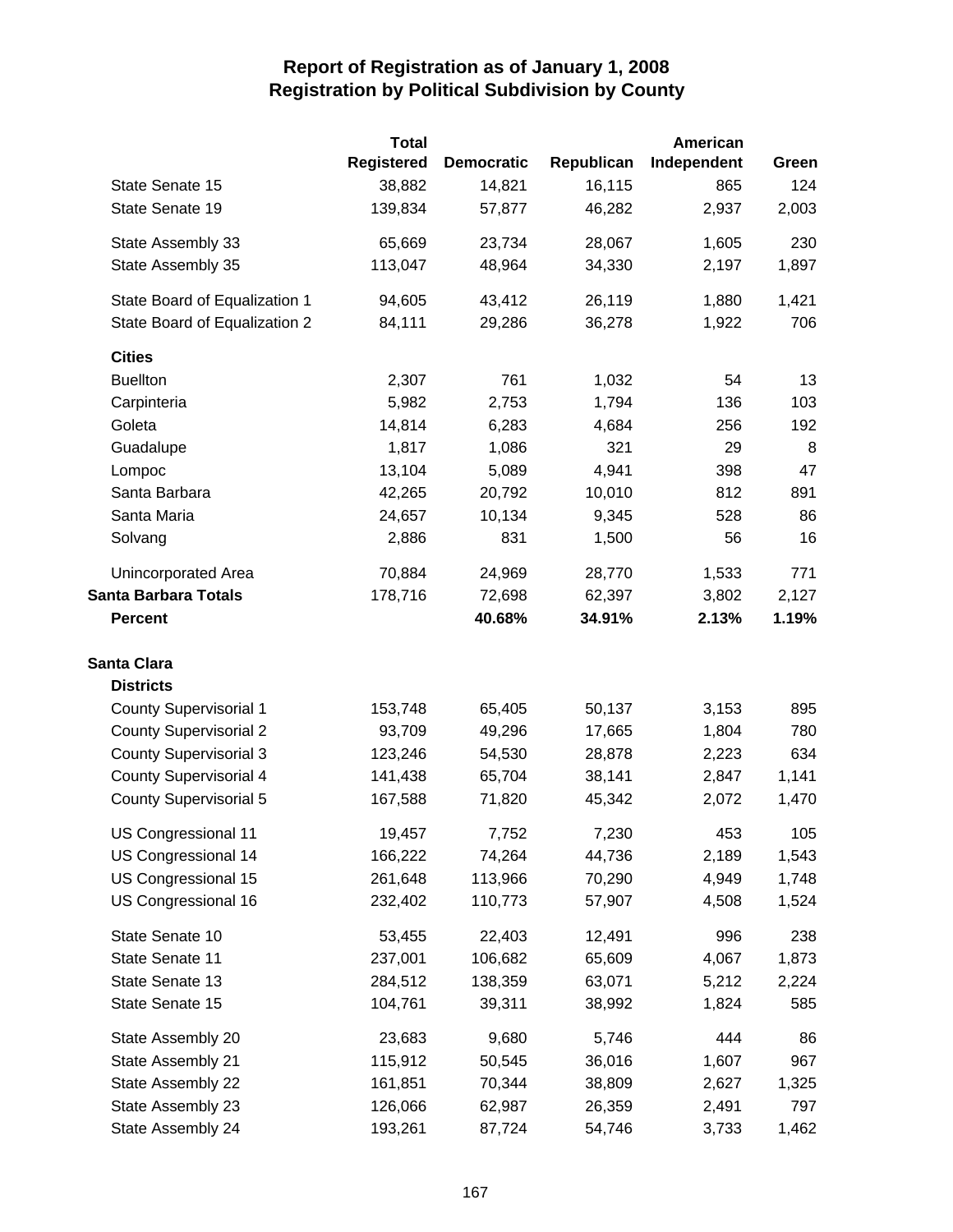|                               |             | Peace and |              | <b>Decline to</b> |
|-------------------------------|-------------|-----------|--------------|-------------------|
|                               | Libertarian | Freedom   | <b>Other</b> | <b>State</b>      |
| State Senate 15               | 177         | 86        | 386          | 6,308             |
| State Senate 19               | 885         | 297       | 1,561        | 27,992            |
| State Assembly 33             | 309         | 148       | 656          | 10,920            |
| State Assembly 35             | 753         | 235       | 1,291        | 23,380            |
| State Board of Equalization 1 | 660         | 227       | 1,081        | 19,805            |
| State Board of Equalization 2 | 402         | 156       | 866          | 14,495            |
| <b>Cities</b>                 |             |           |              |                   |
| <b>Buellton</b>               | 13          | 4         | 24           | 406               |
| Carpinteria                   | 20          | 15        | 72           | 1,089             |
| Goleta                        | 90          | 22        | 157          | 3,130             |
| Guadalupe                     | 6           | 9         | 11           | 347               |
| Lompoc                        | 60          | 49        | 137          | 2,383             |
| Santa Barbara                 | 282         | 94        | 555          | 8,829             |
| Santa Maria                   | 130         | 64        | 258          | 4,112             |
| Solvang                       | 11          | 4         | 28           | 440               |
| Unincorporated Area           | 450         | 122       | 705          | 13,564            |
| <b>Santa Barbara Totals</b>   | 1,062       | 383       | 1,947        | 34,300            |
| <b>Percent</b>                | 0.59%       | 0.21%     | 1.09%        | 19.19%            |
| <b>Santa Clara</b>            |             |           |              |                   |
| <b>Districts</b>              |             |           |              |                   |
| <b>County Supervisorial 1</b> | 767         | 321       | 383          | 32,687            |
| <b>County Supervisorial 2</b> | 538         | 415       | 263          | 22,948            |
| <b>County Supervisorial 3</b> | 575         | 389       | 356          | 35,661            |
| <b>County Supervisorial 4</b> | 952         | 317       | 474          | 31,862            |
| <b>County Supervisorial 5</b> | 925         | 223       | 484          | 45,252            |
| US Congressional 11           | 100         | 36        | 44           | 3,737             |
| US Congressional 14           | 1,003       | 229       | 492          | 41,766            |
| US Congressional 15           | 1,485       | 647       | 781          | 67,782            |
| US Congressional 16           | 1,169       | 753       | 643          | 55,125            |
| State Senate 10               | 226         | 179       | 158          | 16,764            |
| State Senate 11               | 1,367       | 434       | 689          | 56,280            |
| State Senate 13               | 1,660       | 906       | 845          | 72,235            |
| State Senate 15               | 504         | 146       | 268          | 23,131            |
| State Assembly 20             | 91          | 77        | 68           | 7,491             |
| State Assembly 21             | 601         | 149       | 304          | 25,723            |
| State Assembly 22             | 1,062       | 317       | 503          | 46,864            |
| State Assembly 23             | 588         | 544       | 360          | 31,940            |
| State Assembly 24             | 1,146       | 443       | 587          | 43,420            |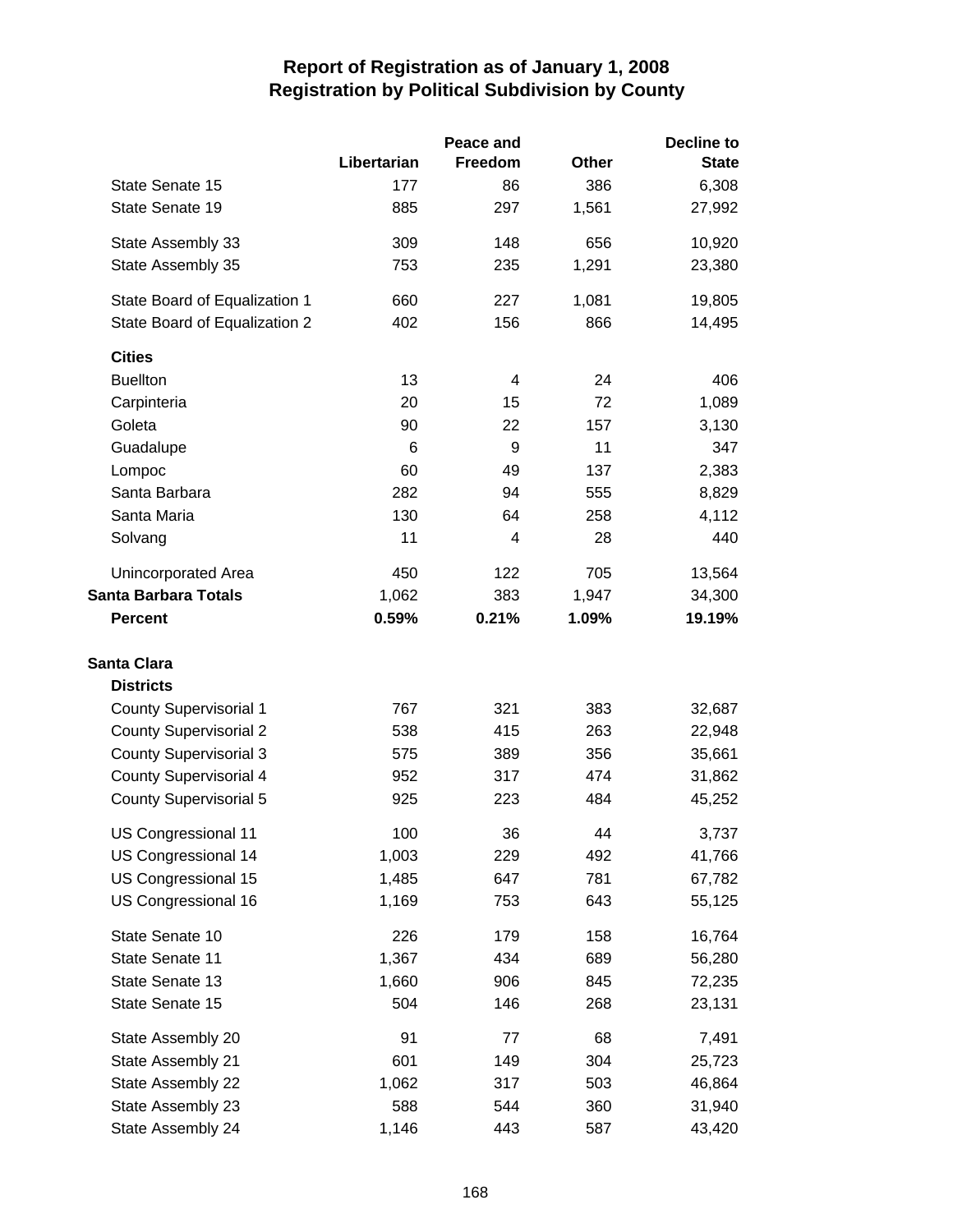|                               | <b>Total</b>      |                   |            | American    |       |
|-------------------------------|-------------------|-------------------|------------|-------------|-------|
|                               | <b>Registered</b> | <b>Democratic</b> | Republican | Independent | Green |
| State Assembly 27             | 24,190            | 9,588             | 9,028      | 550         | 132   |
| State Assembly 28             | 34,766            | 15,887            | 9,459      | 647         | 151   |
| State Board of Equalization 1 | 679,729           | 306,755           | 180,163    | 12,099      | 4,920 |
| <b>Cities</b>                 |                   |                   |            |             |       |
| Campbell                      | 17,023            | 7,618             | 4,714      | 398         | 162   |
| Cupertino                     | 24,148            | 8,838             | 6,274      | 303         | 143   |
| Gilroy                        | 15,475            | 7,543             | 4,451      | 317         | 83    |
| Los Altos                     | 17,801            | 7,211             | 6,453      | 190         | 116   |
| Los Altos Hills               | 5,372             | 1,804             | 2,170      | 57          | 28    |
| Los Gatos                     | 16,645            | 6,766             | 6,119      | 316         | 114   |
| <b>Milpitas</b>               | 21,906            | 9,021             | 5,211      | 414         | 78    |
| Monte Sereno                  | 2,206             | 813               | 942        | 41          | 11    |
| Morgan Hill                   | 15,611            | 6,262             | 5,677      | 378         | 90    |
| <b>Mountain View</b>          | 28,603            | 13,856            | 5,948      | 417         | 391   |
| Palo Alto                     | 33,309            | 17,546            | 6,562      | 344         | 429   |
| San Jose                      | 334,787           | 154,804           | 84,445     | 6,426       | 2,215 |
| Santa Clara                   | 39,556            | 18,551            | 9,592      | 809         | 283   |
| Saratoga                      | 18,204            | 5,951             | 7,067      | 206         | 99    |
| Sunnyvale                     | 48,288            | 21,491            | 12,144     | 766         | 381   |
| Unincorporated Area           | 40,795            | 18,680            | 12,394     | 717         | 297   |
| <b>Santa Clara Totals</b>     | 679,729           | 306,755           | 180,163    | 12,099      | 4,920 |
| <b>Percent</b>                |                   | 45.13%            | 26.51%     | 1.78%       | 0.72% |
| <b>Santa Cruz</b>             |                   |                   |            |             |       |
| <b>Districts</b>              |                   |                   |            |             |       |
| <b>County Supervisorial 1</b> | 28,379            | 14,650            | 6,120      | 538         | 824   |
| <b>County Supervisorial 2</b> | 28,662            | 14,686            | 7,238      | 504         | 544   |
| <b>County Supervisorial 3</b> | 31,066            | 18,142            | 3,357      | 459         | 1,581 |
| <b>County Supervisorial 4</b> | 15,338            | 9,368             | 2,752      | 235         | 149   |
| <b>County Supervisorial 5</b> | 30,464            | 14,561            | 7,279      | 678         | 978   |
| US Congressional 14           | 41,741            | 19,750            | 10,804     | 838         | 1,205 |
| US Congressional 17           | 92,168            | 51,657            | 15,942     | 1,576       | 2,871 |
| State Senate 11               | 81,451            | 44,696            | 13,082     | 1,513       | 3,211 |
| State Senate 15               | 52,458            | 26,711            | 13,664     | 901         | 865   |
|                               |                   |                   |            |             |       |
| State Assembly 27             | 116,213           | 60,584            | 23,566     | 2,141       | 3,897 |
| State Assembly 28             | 17,696            | 10,823            | 3,180      | 273         | 179   |
| State Board of Equalization 1 | 133,909           | 71,407            | 26,746     | 2,414       | 4,076 |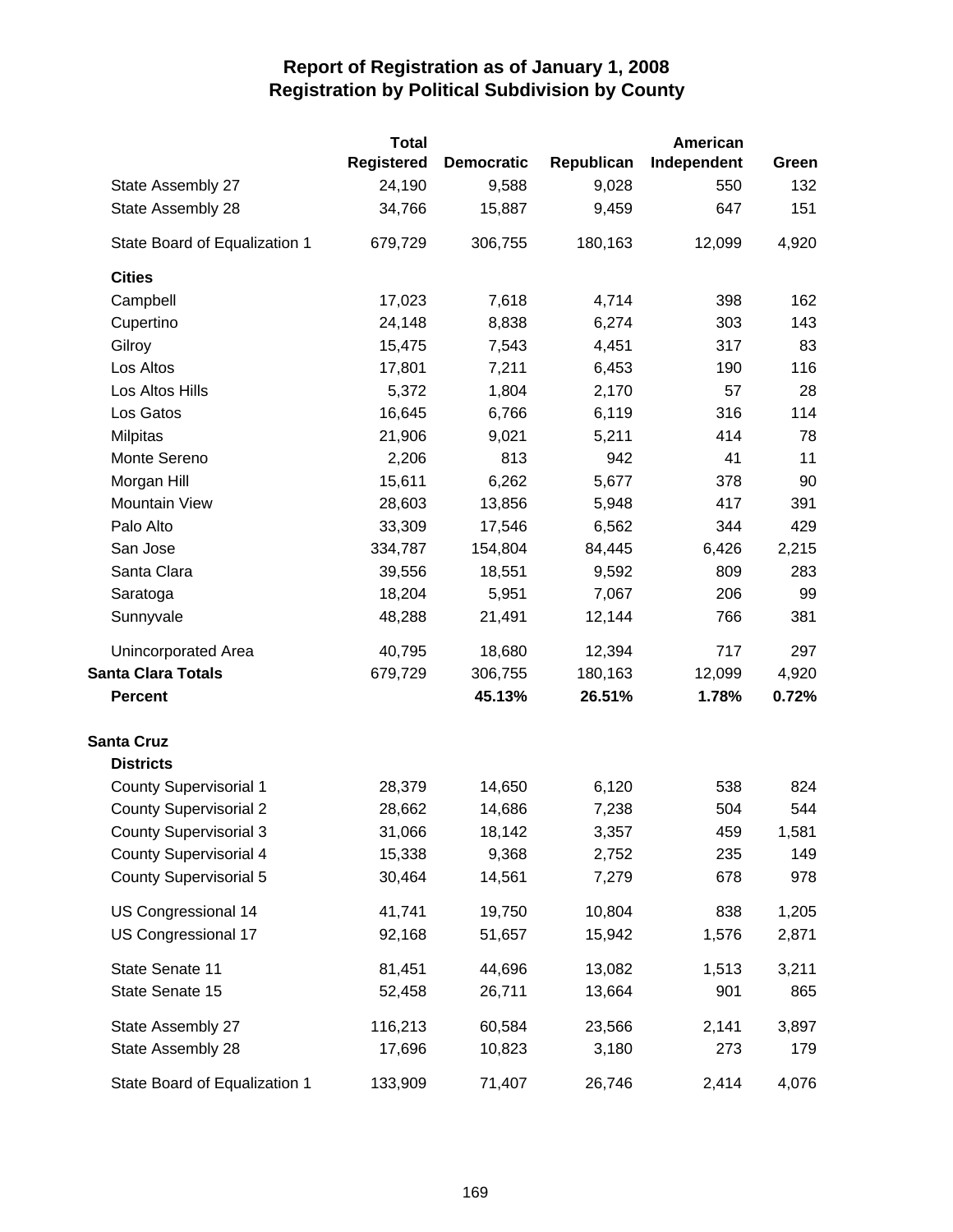|                               |             | Peace and | <b>Decline to</b> |              |  |
|-------------------------------|-------------|-----------|-------------------|--------------|--|
|                               | Libertarian | Freedom   | <b>Other</b>      | <b>State</b> |  |
| State Assembly 27             | 125         | 38        | 60                | 4,669        |  |
| State Assembly 28             | 144         | 97        | 78                | 8,303        |  |
| State Board of Equalization 1 | 3,757       | 1,665     | 1,960             | 168,410      |  |
| <b>Cities</b>                 |             |           |                   |              |  |
| Campbell                      | 158         | 43        | 70                | 3,860        |  |
| Cupertino                     | 115         | 44        | 72                | 8,359        |  |
| Gilroy                        | 76          | 37        | 30                | 2,938        |  |
| Los Altos                     | 94          | 15        | 62                | 3,660        |  |
| Los Altos Hills               | 28          | 3         | 16                | 1,266        |  |
| Los Gatos                     | 101         | 32        | 45                | 3,152        |  |
| <b>Milpitas</b>               | 87          | 70        | 59                | 6,966        |  |
| Monte Sereno                  | 9           | 1         | $\overline{7}$    | 382          |  |
| Morgan Hill                   | 80          | 24        | 35                | 3,065        |  |
| Mountain View                 | 207         | 61        | 83                | 7,640        |  |
| Palo Alto                     | 168         | 42        | 79                | 8,139        |  |
| San Jose                      | 1,736       | 1,021     | 931               | 83,209       |  |
| Santa Clara                   | 255         | 85        | 137               | 9,844        |  |
| Saratoga                      | 72          | 16        | 51                | 4,742        |  |
| Sunnyvale                     | 342         | 77        | 160               | 12,927       |  |
| <b>Unincorporated Area</b>    | 229         | 94        | 123               | 8,261        |  |
| <b>Santa Clara Totals</b>     | 3,757       | 1,665     | 1,960             | 168,410      |  |
| <b>Percent</b>                | 0.55%       | 0.24%     | 0.29%             | 24.78%       |  |
| <b>Santa Cruz</b>             |             |           |                   |              |  |
| <b>Districts</b>              |             |           |                   |              |  |
| <b>County Supervisorial 1</b> | 231         | 85        | 278               | 5,653        |  |
| <b>County Supervisorial 2</b> | 232         | 73        | 222               | 5,163        |  |
| <b>County Supervisorial 3</b> | 269         | 103       | 249               | 6,906        |  |
| <b>County Supervisorial 4</b> | 47          | 76        | 74                | 2,637        |  |
| <b>County Supervisorial 5</b> | 369         | 79        | 295               | 6,225        |  |
| US Congressional 14           | 469         | 104       | 398               | 8,173        |  |
| US Congressional 17           | 679         | 312       | 720               | 18,411       |  |
| State Senate 11               | 786         | 262       | 718               | 17,183       |  |
| State Senate 15               | 362         | 154       | 400               | 9,401        |  |
| State Assembly 27             | 1,092       | 328       | 1,029             | 23,576       |  |
| State Assembly 28             | 56          | 88        | 89                | 3,008        |  |
| State Board of Equalization 1 | 1,148       | 416       | 1,118             | 26,584       |  |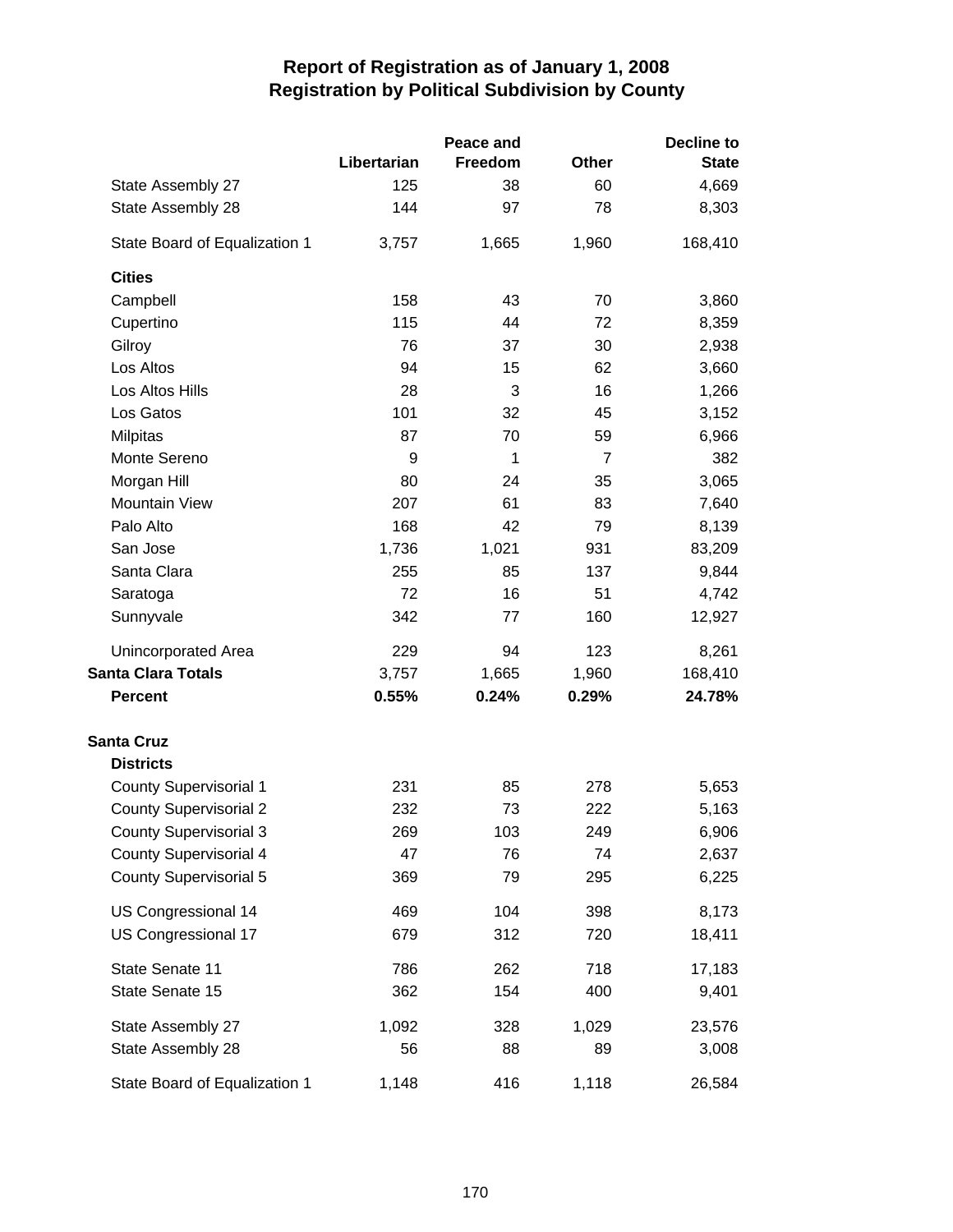|                               | <b>Total</b> |                   |            | American    |                          |
|-------------------------------|--------------|-------------------|------------|-------------|--------------------------|
|                               | Registered   | <b>Democratic</b> | Republican | Independent | Green                    |
| <b>Cities</b>                 |              |                   |            |             |                          |
| Capitola                      | 5,437        | 2,889             | 1,151      | 113         | 119                      |
| Santa Cruz                    | 33,864       | 19,708            | 3,736      | 540         | 1,671                    |
| <b>Scotts Valley</b>          | 6,726        | 2,805             | 2,358      | 149         | 86                       |
| Watsonville                   | 12,805       | 8,043             | 2,109      | 197         | 110                      |
| <b>Unincorporated Area</b>    | 75,077       | 37,962            | 17,392     | 1,415       | 2,090                    |
| <b>Santa Cruz Totals</b>      | 133,909      | 71,407            | 26,746     | 2,414       | 4,076                    |
| <b>Percent</b>                |              | 53.33%            | 19.97%     | 1.80%       | 3.04%                    |
| <b>Shasta</b>                 |              |                   |            |             |                          |
| <b>Districts</b>              |              |                   |            |             |                          |
| <b>County Supervisorial 1</b> | 17,532       | 5,461             | 8,213      | 499         | 124                      |
| <b>County Supervisorial 2</b> | 17,758       | 5,436             | 8,431      | 551         | 131                      |
| <b>County Supervisorial 3</b> | 16,991       | 4,914             | 8,461      | 492         | 92                       |
| <b>County Supervisorial 4</b> | 17,760       | 5,218             | 8,616      | 498         | 97                       |
| <b>County Supervisorial 5</b> | 18,640       | 5,440             | 9,401      | 564         | 70                       |
| US Congressional 2            | 88,681       | 26,469            | 43,122     | 2,604       | 514                      |
| State Senate 4                | 88,681       | 26,469            | 43,122     | 2,604       | 514                      |
| State Assembly 2              | 88,681       | 26,469            | 43,122     | 2,604       | 514                      |
| State Board of Equalization 2 | 88,681       | 26,469            | 43,122     | 2,604       | 514                      |
| <b>Cities</b>                 |              |                   |            |             |                          |
| Anderson                      | 3,759        | 1,374             | 1,459      | 123         | 13                       |
| Redding                       | 42,609       | 12,541            | 20,984     | 1,150       | 269                      |
| Shasta Lake                   | 4,594        | 1,552             | 1,900      | 155         | 27                       |
| Unincorporated Area           | 37,719       | 11,002            | 18,779     | 1,176       | 205                      |
| Shasta Totals                 | 88,681       | 26,469            | 43,122     | 2,604       | 514                      |
| <b>Percent</b>                |              | 29.85%            | 48.63%     | 2.94%       | 0.58%                    |
| <b>Sierra</b>                 |              |                   |            |             |                          |
| <b>Districts</b>              |              |                   |            |             |                          |
| <b>County Supervisorial 1</b> | 534          | 162               | 212        | 19          | 11                       |
| <b>County Supervisorial 2</b> | 446          | 152               | 191        | 14          | 3                        |
| <b>County Supervisorial 3</b> | 477          | 135               | 220        | 20          | 3                        |
| <b>County Supervisorial 4</b> | 381          | 130               | 169        | 20          | $\overline{\mathcal{A}}$ |
| <b>County Supervisorial 5</b> | 421          | 130               | 174        | 15          | 6                        |
| US Congressional 4            | 2,259        | 709               | 966        | 88          | 27                       |
| State Senate 1                | 2,259        | 709               | 966        | 88          | 27                       |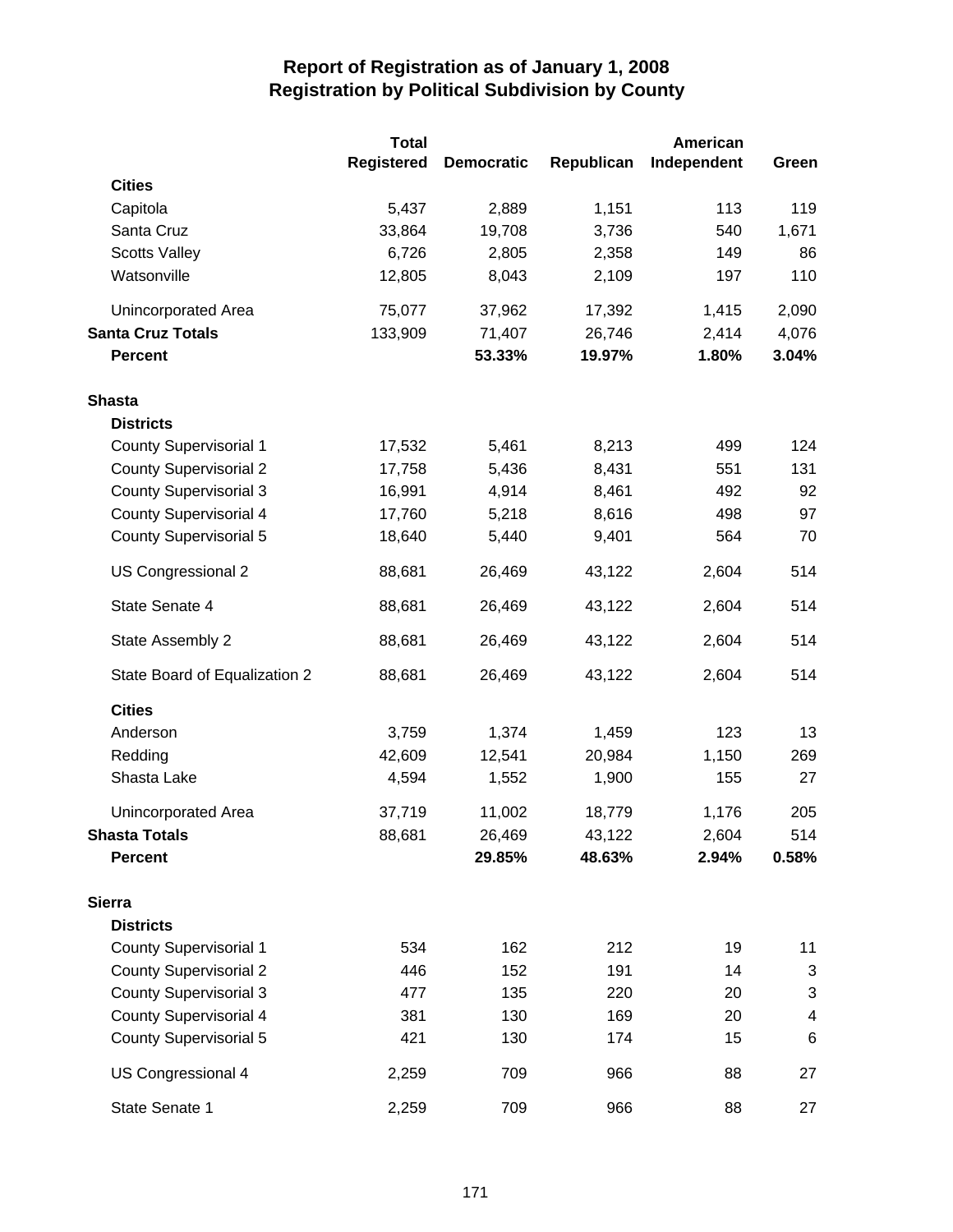|                               |             | Peace and      |                | <b>Decline to</b> |  |
|-------------------------------|-------------|----------------|----------------|-------------------|--|
|                               | Libertarian | Freedom        | Other          | <b>State</b>      |  |
| <b>Cities</b>                 |             |                |                |                   |  |
| Capitola                      | 49          | 20             | 48             | 1,048             |  |
| Santa Cruz                    | 272         | 117            | 264            | 7,556             |  |
| <b>Scotts Valley</b>          | 42          | 3              | 63             | 1,220             |  |
| Watsonville                   | 39          | 60             | 56             | 2,191             |  |
| Unincorporated Area           | 746         | 216            | 687            | 14,569            |  |
| <b>Santa Cruz Totals</b>      | 1,148       | 416            | 1,118          | 26,584            |  |
| <b>Percent</b>                | 0.86%       | 0.31%          | 0.83%          | 19.85%            |  |
| <b>Shasta</b>                 |             |                |                |                   |  |
| <b>Districts</b>              |             |                |                |                   |  |
| <b>County Supervisorial 1</b> | 112         | 38             | 52             | 3,033             |  |
| <b>County Supervisorial 2</b> | 121         | 44             | 59             | 2,985             |  |
| <b>County Supervisorial 3</b> | 90          | 44             | 47             | 2,851             |  |
| <b>County Supervisorial 4</b> | 115         | 68             | 42             | 3,106             |  |
| <b>County Supervisorial 5</b> | 122         | 40             | 58             | 2,945             |  |
| US Congressional 2            | 560         | 234            | 258            | 14,920            |  |
| State Senate 4                | 560         | 234            | 258            | 14,920            |  |
| State Assembly 2              | 560         | 234            | 258            | 14,920            |  |
| State Board of Equalization 2 | 560         | 234            | 258            | 14,920            |  |
| <b>Cities</b>                 |             |                |                |                   |  |
| Anderson                      | 30          | 13             | 16             | 731               |  |
| Redding                       | 258         | 99             | 108            | 7,200             |  |
| Shasta Lake                   | 25          | 26             | 16             | 893               |  |
| Unincorporated Area           | 247         | 96             | 118            | 6,096             |  |
| <b>Shasta Totals</b>          | 560         | 234            | 258            | 14,920            |  |
| <b>Percent</b>                | 0.63%       | 0.26%          | 0.29%          | 16.82%            |  |
| <b>Sierra</b>                 |             |                |                |                   |  |
| <b>Districts</b>              |             |                |                |                   |  |
| <b>County Supervisorial 1</b> | 9           | 0              | 11             | 110               |  |
| <b>County Supervisorial 2</b> | 3           | 1              | 5              | 77                |  |
| <b>County Supervisorial 3</b> | 5           | $\overline{2}$ | $\overline{7}$ | 85                |  |
| <b>County Supervisorial 4</b> | 3           | 0              | $\overline{2}$ | 53                |  |
| <b>County Supervisorial 5</b> | 4           | $\overline{2}$ | 6              | 84                |  |
| US Congressional 4            | 24          | 5              | 31             | 409               |  |
| State Senate 1                | 24          | 5              | 31             | 409               |  |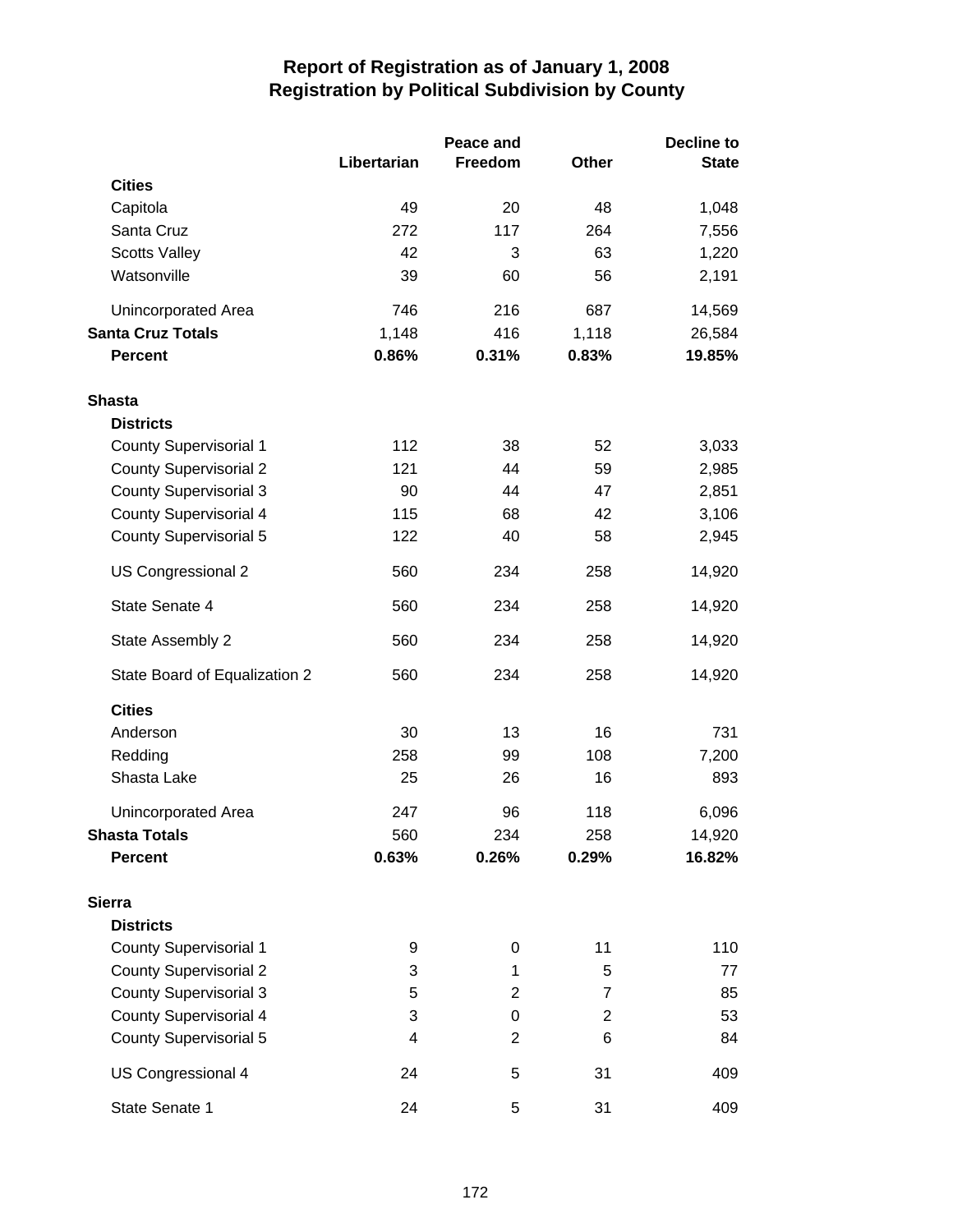|                               | <b>Total</b>      |                   |            | American    |                |
|-------------------------------|-------------------|-------------------|------------|-------------|----------------|
|                               | <b>Registered</b> | <b>Democratic</b> | Republican | Independent | Green          |
| State Assembly 3              | 2,259             | 709               | 966        | 88          | 27             |
| State Board of Equalization 2 | 2,259             | 709               | 966        | 88          | 27             |
| <b>Cities</b>                 |                   |                   |            |             |                |
| Loyalton                      | 462               | 176               | 184        | 18          | 5              |
| Unincorporated Area           | 1,797             | 533               | 782        | 70          | 22             |
| <b>Sierra Totals</b>          | 2,259             | 709               | 966        | 88          | 27             |
| <b>Percent</b>                |                   | 31.39%            | 42.76%     | 3.90%       | 1.20%          |
| <b>Siskiyou</b>               |                   |                   |            |             |                |
| <b>Districts</b>              |                   |                   |            |             |                |
| County Supervisorial 1        | 4,413             | 1,430             | 2,030      | 184         | 24             |
| <b>County Supervisorial 2</b> | 5,345             | 2,276             | 1,680      | 182         | 93             |
| <b>County Supervisorial 3</b> | 5,130             | 1,995             | 1,983      | 144         | 45             |
| <b>County Supervisorial 4</b> | 5,352             | 1,708             | 2,503      | 176         | 19             |
| <b>County Supervisorial 5</b> | 5,139             | 1,513             | 2,407      | 183         | 47             |
| US Congressional 2            | 25,379            | 8,922             | 10,603     | 869         | 228            |
| State Senate 4                | 25,379            | 8,922             | 10,603     | 869         | 228            |
| State Assembly 2              | 25,379            | 8,922             | 10,603     | 869         | 228            |
| State Board of Equalization 2 | 25,379            | 8,922             | 10,603     | 869         | 228            |
| <b>Cities</b>                 |                   |                   |            |             |                |
| Dorris                        | 371               | 140               | 157        | 12          | 0              |
| Dunsmuir                      | 914               | 434               | 231        | 35          | 14             |
| Etna                          | 433               | 143               | 205        | 11          | 3              |
| Fort Jones                    | 352               | 110               | 161        | 11          | 1              |
| Montague                      | 686               | 195               | 311        | 37          | 2              |
| Mt. Shasta                    | 2,063             | 932               | 540        | 69          | 41             |
| Tulelake                      | 284               | 72                | 155        | 10          | $\mathbf 1$    |
| Weed                          | 1,297             | 652               | 319        | 45          | $\overline{7}$ |
| Yreka                         | 4,114             | 1,378             | 1,826      | 144         | 16             |
| Unincorporated Area           | 14,865            | 4,866             | 6,698      | 495         | 143            |
| <b>Siskiyou Totals</b>        | 25,379            | 8,922             | 10,603     | 869         | 228            |
| <b>Percent</b>                |                   | 35.16%            | 41.78%     | 3.42%       | 0.90%          |
| Solano                        |                   |                   |            |             |                |
| <b>Districts</b>              |                   |                   |            |             |                |
| <b>County Supervisorial 1</b> | 30,882            | 18,591            | 5,284      | 575         | 198            |
| <b>County Supervisorial 2</b> | 37,546            | 19,518            | 9,261      | 757         | 265            |
| <b>County Supervisorial 3</b> | 30,008            | 14,729            | 8,145      | 657         | 112            |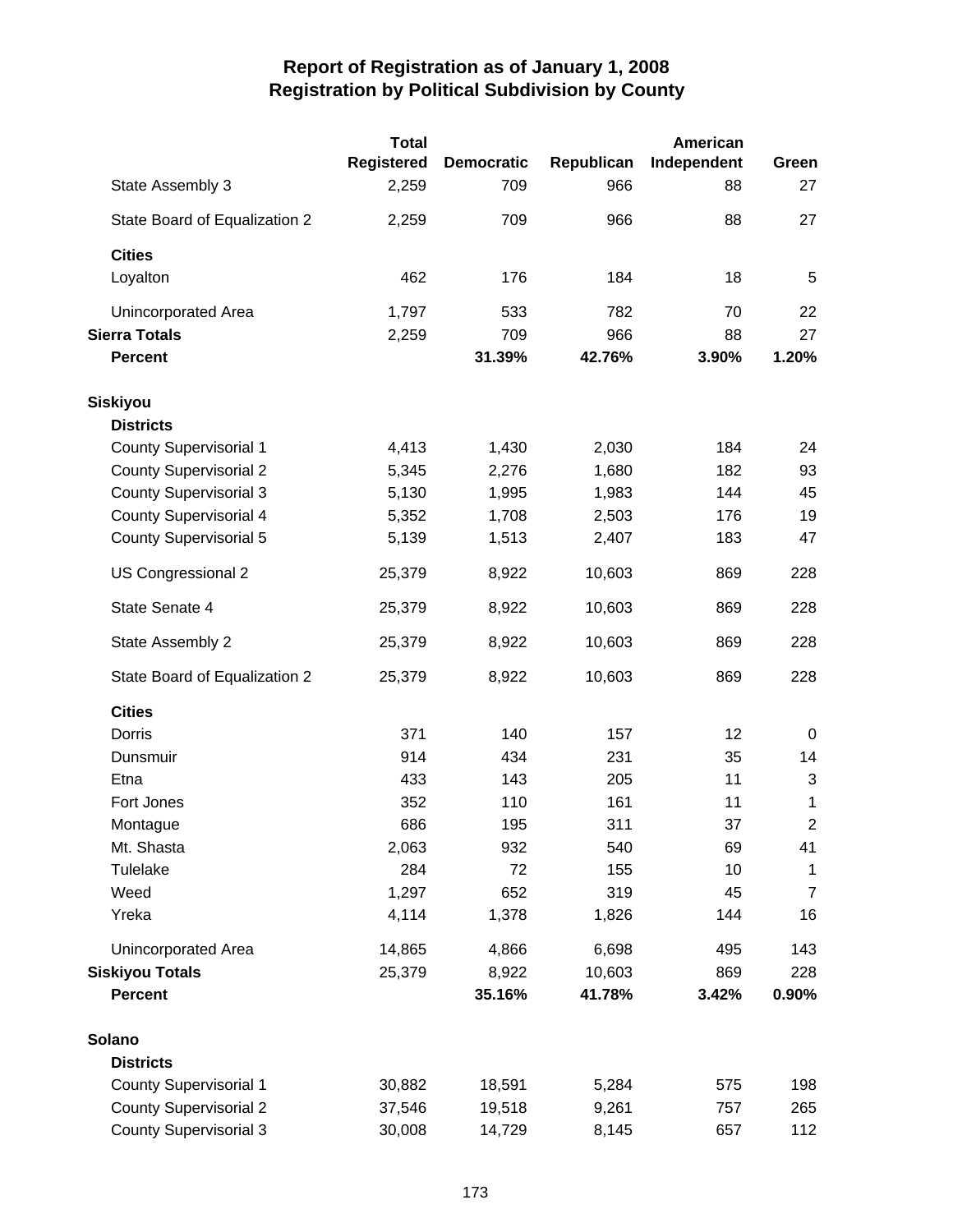|                               |                         | Peace and | <b>Decline to</b> |              |  |
|-------------------------------|-------------------------|-----------|-------------------|--------------|--|
|                               | Libertarian             | Freedom   | <b>Other</b>      | <b>State</b> |  |
| State Assembly 3              | 24                      | 5         | 31                | 409          |  |
| State Board of Equalization 2 | 24                      | 5         | 31                | 409          |  |
| <b>Cities</b>                 |                         |           |                   |              |  |
| Loyalton                      | 5                       | 0         | 5                 | 69           |  |
| Unincorporated Area           | 19                      | 5         | 26                | 340          |  |
| <b>Sierra Totals</b>          | 24                      | 5         | 31                | 409          |  |
| <b>Percent</b>                | 1.06%                   | 0.22%     | 1.37%             | 18.11%       |  |
| <b>Siskiyou</b>               |                         |           |                   |              |  |
| <b>Districts</b>              |                         |           |                   |              |  |
| <b>County Supervisorial 1</b> | 42                      | 9         | 6                 | 688          |  |
| <b>County Supervisorial 2</b> | 47                      | 18        | 30                | 1,019        |  |
| <b>County Supervisorial 3</b> | 46                      | 10        | 18                | 889          |  |
| <b>County Supervisorial 4</b> | 40                      | 10        | 5                 | 891          |  |
| <b>County Supervisorial 5</b> | 67                      | 17        | 8                 | 897          |  |
| US Congressional 2            | 242                     | 64        | 67                | 4,384        |  |
| State Senate 4                | 242                     | 64        | 67                | 4,384        |  |
| State Assembly 2              | 242                     | 64        | 67                | 4,384        |  |
| State Board of Equalization 2 | 242                     | 64        | 67                | 4,384        |  |
| <b>Cities</b>                 |                         |           |                   |              |  |
| Dorris                        | 3                       | 0         | 1                 | 58           |  |
| Dunsmuir                      | 10                      | 4         | 3                 | 183          |  |
| Etna                          | $\overline{2}$          | 0         | 0                 | 69           |  |
| Fort Jones                    | $\overline{\mathbf{4}}$ | 0         | 0                 | 65           |  |
| Montague                      | 8                       | 2         | 1                 | 130          |  |
| Mt. Shasta                    | 17                      | 4         | 10                | 450          |  |
| Tulelake                      | $\pmb{0}$               | 1         | 0                 | 45           |  |
| Weed                          | 15                      | 5         | 4                 | 250          |  |
| Yreka                         | 31                      | 10        | 5                 | 704          |  |
| Unincorporated Area           | 152                     | 38        | 43                | 2,430        |  |
| <b>Siskiyou Totals</b>        | 242                     | 64        | 67                | 4,384        |  |
| <b>Percent</b>                | 0.95%                   | 0.25%     | 0.26%             | 17.27%       |  |
| Solano                        |                         |           |                   |              |  |
| <b>Districts</b>              |                         |           |                   |              |  |
| County Supervisorial 1        | 85                      | 80        | 168               | 5,901        |  |
| <b>County Supervisorial 2</b> | 179                     | 97        | 248               | 7,221        |  |
| <b>County Supervisorial 3</b> | 118                     | 73        | 178               | 5,996        |  |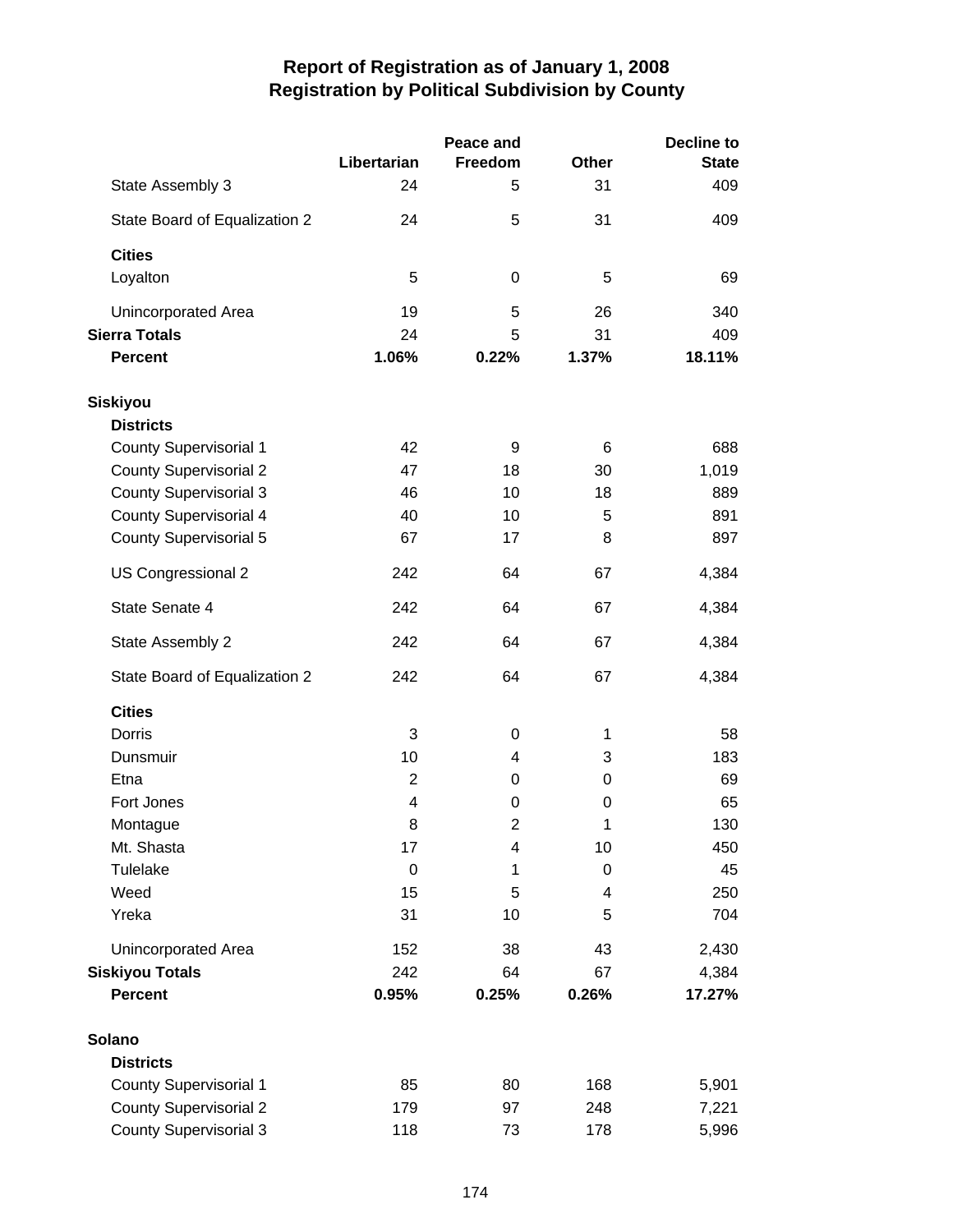|                               | <b>Total</b>      |                   |            | American    |       |
|-------------------------------|-------------------|-------------------|------------|-------------|-------|
|                               | <b>Registered</b> | <b>Democratic</b> | Republican | Independent | Green |
| <b>County Supervisorial 4</b> | 30,435            | 12,784            | 10,877     | 728         | 128   |
| <b>County Supervisorial 5</b> | 37,941            | 15,682            | 13,487     | 916         | 145   |
| US Congressional 3            | 7,498             | 2,993             | 3,038      | 182         | 39    |
| US Congressional 7            | 102,055           | 51,319            | 27,280     | 2,210       | 598   |
| US Congressional 10           | 57,259            | 26,992            | 16,736     | 1,241       | 211   |
| State Senate 2                | 73,374            | 39,633            | 17,235     | 1,488       | 501   |
| State Senate 5                | 93,438            | 41,671            | 29,819     | 2,145       | 347   |
| State Assembly 7              | 52,152            | 29,815            | 10,617     | 963         | 320   |
| State Assembly 8              | 114,660           | 51,489            | 36,437     | 2,670       | 528   |
| State Board of Equalization 1 | 166,812           | 81,304            | 47,054     | 3,633       | 848   |
| <b>Cities</b>                 |                   |                   |            |             |       |
| Benicia                       | 15,356            | 7,357             | 4,364      | 359         | 155   |
| Dixon                         | 7,605             | 2,964             | 2,869      | 186         | 38    |
| Fairfield                     | 37,332            | 17,885            | 10,725     | 787         | 129   |
| Rio Vista                     | 4,050             | 1,801             | 1,488      | 108         | 15    |
| Suisun City                   | 10,067            | 5,305             | 2,230      | 206         | 35    |
| Vacaville                     | 37,080            | 15,046            | 13,405     | 940         | 139   |
| Vallejo                       | 45,773            | 27,409            | 7,936      | 842         | 274   |
| Unincorporated Area           | 9,549             | 3,537             | 4,037      | 205         | 63    |
| <b>Solano Totals</b>          | 166,812           | 81,304            | 47,054     | 3,633       | 848   |
| <b>Percent</b>                |                   | 48.74%            | 28.21%     | 2.18%       | 0.51% |
| Sonoma                        |                   |                   |            |             |       |
| <b>Districts</b>              |                   |                   |            |             |       |
| <b>County Supervisorial 1</b> | 52,821            | 26,187            | 15,129     | 1,031       | 927   |
| <b>County Supervisorial 2</b> | 46,582            | 23,566            | 11,567     | 1,001       | 1,066 |
| <b>County Supervisorial 3</b> | 41,329            | 21,150            | 9,519      | 871         | 1,051 |
| <b>County Supervisorial 4</b> | 45,047            | 21,596            | 13,362     | 998         | 699   |
| <b>County Supervisorial 5</b> | 43,889            | 24,219            | 8,218      | 802         | 1,786 |
| US Congressional 1            | 36,526            | 17,624            | 10,685     | 792         | 612   |
| US Congressional 6            | 193,142           | 99,094            | 47,110     | 3,911       | 4,917 |
| State Senate 2                | 146,430           | 75,190            | 36,340     | 2,931       | 3,666 |
| State Senate 3                | 83,238            | 41,528            | 21,455     | 1,772       | 1,863 |
| State Assembly 1              | 61,427            | 31,418            | 15,320     | 1,212       | 1,906 |
| State Assembly 6              | 86,600            | 43,919            | 21,366     | 1,873       | 1,970 |
| State Assembly 7              | 81,641            | 41,381            | 21,109     | 1,618       | 1,653 |
| State Board of Equalization 1 | 229,668           | 116,718           | 57,795     | 4,703       | 5,529 |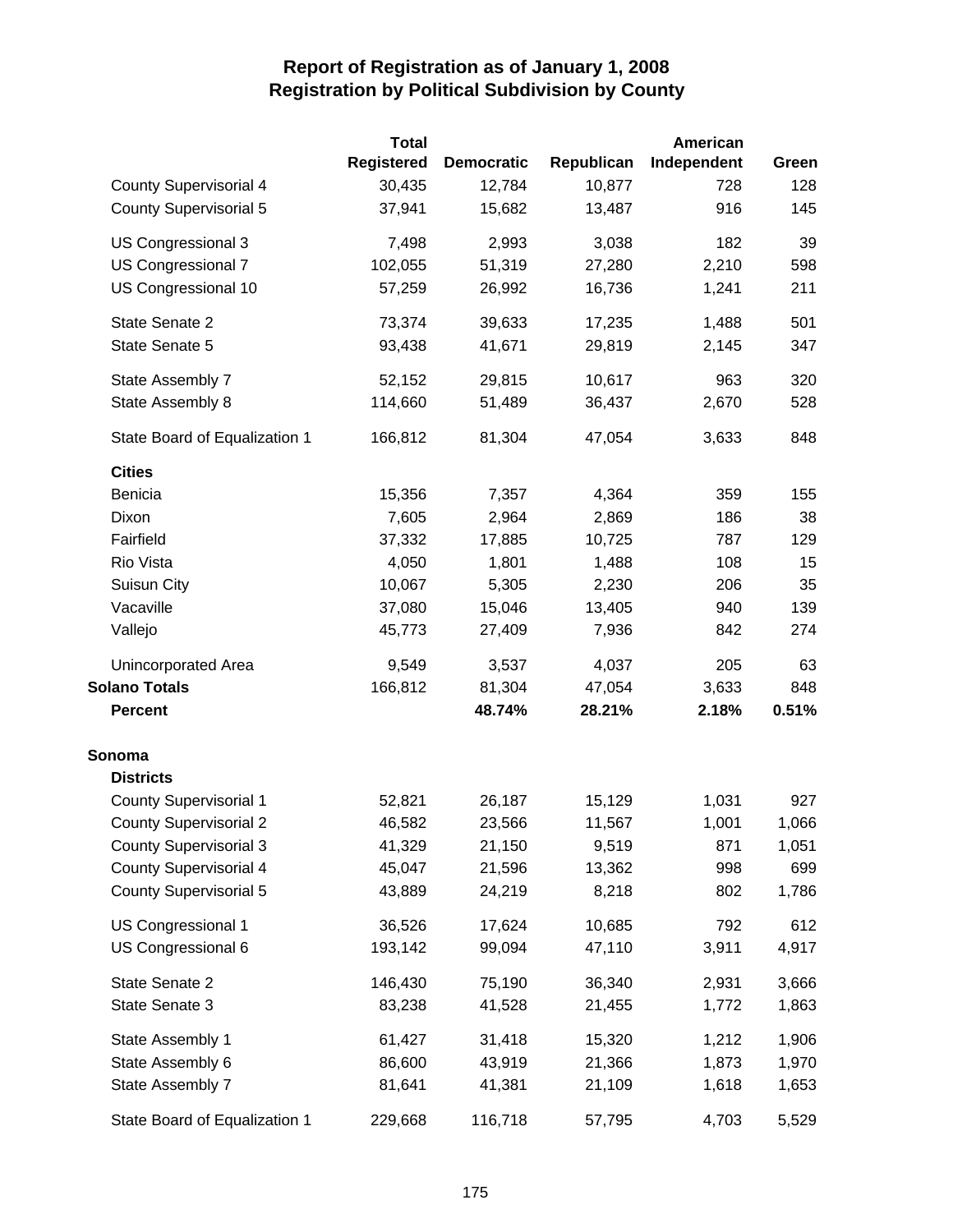|                               |             | Peace and |       | <b>Decline to</b> |
|-------------------------------|-------------|-----------|-------|-------------------|
|                               | Libertarian | Freedom   | Other | <b>State</b>      |
| <b>County Supervisorial 4</b> | 121         | 48        | 151   | 5,598             |
| <b>County Supervisorial 5</b> | 159         | 59        | 195   | 7,298             |
| US Congressional 3            | 29          | 11        | 34    | 1,172             |
| US Congressional 7            | 409         | 216       | 577   | 19,446            |
| US Congressional 10           | 224         | 130       | 329   | 11,396            |
| State Senate 2                | 290         | 178       | 442   | 13,607            |
| State Senate 5                | 372         | 179       | 498   | 18,407            |
| State Assembly 7              | 180         | 131       | 303   | 9,823             |
| State Assembly 8              | 482         | 226       | 637   | 22,191            |
| State Board of Equalization 1 | 662         | 357       | 940   | 32,014            |
| <b>Cities</b>                 |             |           |       |                   |
| <b>Benicia</b>                | 86          | 42        | 112   | 2,881             |
| Dixon                         | 33          | 21        | 33    | 1,461             |
| Fairfield                     | 133         | 77        | 224   | 7,372             |
| Rio Vista                     | 16          | 4         | 19    | 599               |
| Suisun City                   | 47          | 25        | 54    | 2,165             |
| Vacaville                     | 149         | 47        | 178   | 7,176             |
| Vallejo                       | 146         | 117       | 258   | 8,791             |
| Unincorporated Area           | 52          | 24        | 62    | 1,569             |
| <b>Solano Totals</b>          | 662         | 357       | 940   | 32,014            |
| <b>Percent</b>                | 0.40%       | 0.21%     | 0.56% | 19.19%            |
| Sonoma                        |             |           |       |                   |
| <b>Districts</b>              |             |           |       |                   |
| <b>County Supervisorial 1</b> | 276         | 111       | 317   | 8,843             |
| <b>County Supervisorial 2</b> | 279         | 95        | 278   | 8,730             |
| <b>County Supervisorial 3</b> | 266         | 131       | 248   | 8,093             |
| <b>County Supervisorial 4</b> | 255         | 106       | 212   | 7,819             |
| <b>County Supervisorial 5</b> | 305         | 175       | 277   | 8,107             |
| US Congressional 1            | 207         | 90        | 158   | 6,358             |
| US Congressional 6            | 1,174       | 528       | 1,174 | 35,234            |
| State Senate 2                | 899         | 425       | 819   | 26,160            |
| State Senate 3                | 482         | 193       | 513   | 15,432            |
| State Assembly 1              | 385         | 197       | 346   | 10,643            |
| State Assembly 6              | 514         | 210       | 530   | 16,218            |
| State Assembly 7              | 482         | 211       | 456   | 14,731            |
| State Board of Equalization 1 | 1,381       | 618       | 1,332 | 41,592            |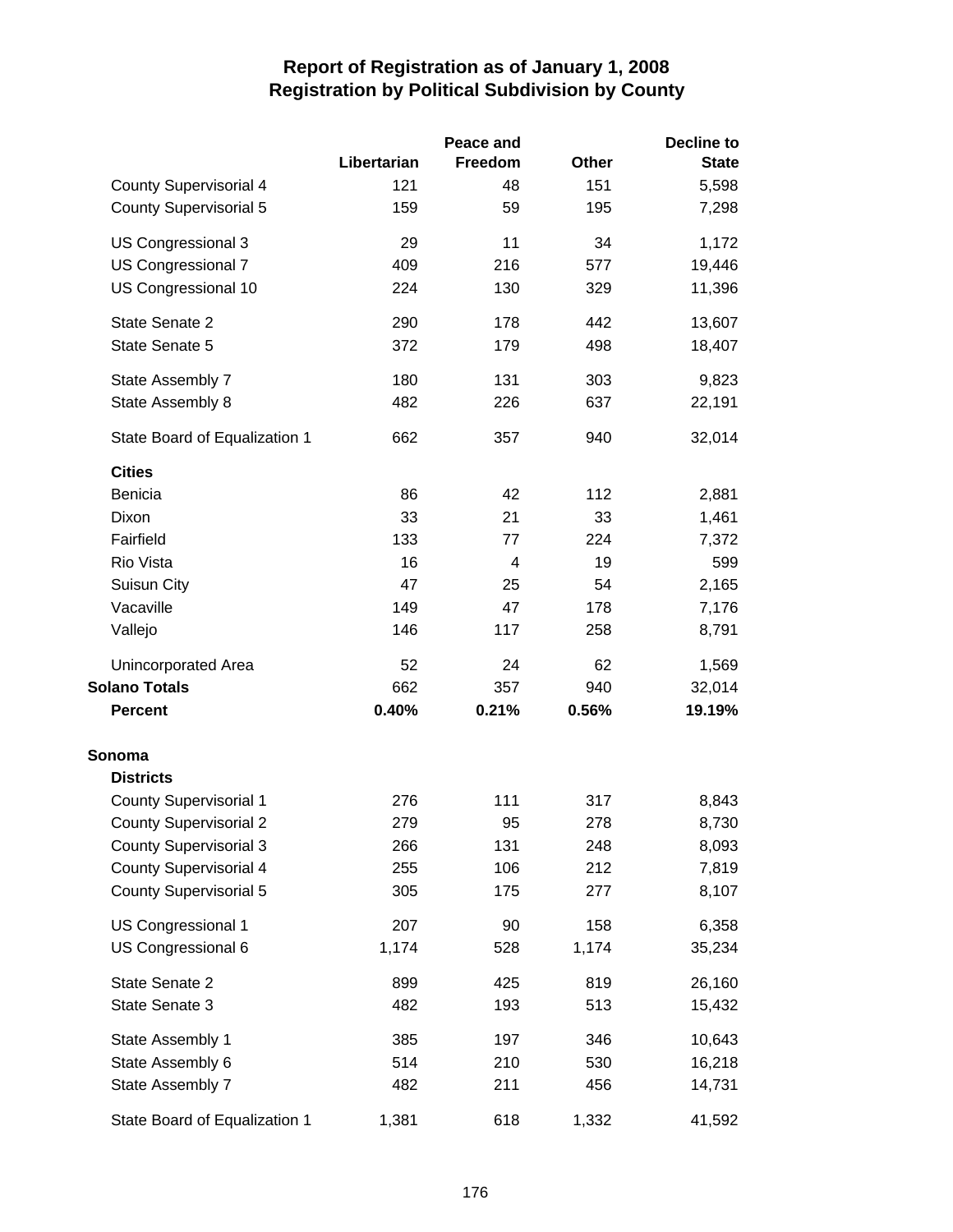|                               | <b>Total</b>      |                   |            | American    |       |
|-------------------------------|-------------------|-------------------|------------|-------------|-------|
|                               | <b>Registered</b> | <b>Democratic</b> | Republican | Independent | Green |
| <b>Cities</b>                 |                   |                   |            |             |       |
| Cloverdale                    | 3,750             | 1,847             | 1,087      | 97          | 56    |
| Cotati                        | 3,695             | 1,951             | 745        | 82          | 101   |
| Healdsburg                    | 5,688             | 2,951             | 1,446      | 89          | 119   |
| Petaluma                      | 27,780            | 14,393            | 6,641      | 598         | 559   |
| <b>Rohnert Park</b>           | 17,591            | 8,604             | 4,305      | 425         | 340   |
| Santa Rosa                    | 71,907            | 36,611            | 18,373     | 1,432       | 1,458 |
| Sebastopol                    | 4,414             | 2,597             | 655        | 70          | 278   |
| Sonoma                        | 6,102             | 3,149             | 1,555      | 140         | 104   |
| Windsor                       | 12,157            | 5,654             | 3,798      | 297         | 126   |
| Unincorporated Area           | 76,584            | 38,961            | 19,190     | 1,473       | 2,388 |
| <b>Sonoma Totals</b>          | 229,668           | 116,718           | 57,795     | 4,703       | 5,529 |
| <b>Percent</b>                |                   | 50.82%            | 25.16%     | 2.05%       | 2.41% |
| <b>Stanislaus</b>             |                   |                   |            |             |       |
| <b>Districts</b>              |                   |                   |            |             |       |
| <b>County Supervisorial 1</b> | 47,682            | 17,766            | 20,842     | 1,175       | 184   |
| <b>County Supervisorial 2</b> | 44,939            | 16,833            | 19,721     | 982         | 191   |
| <b>County Supervisorial 3</b> | 36,705            | 15,504            | 14,194     | 909         | 152   |
| <b>County Supervisorial 4</b> | 45,828            | 18,256            | 19,182     | 1,081       | 224   |
| <b>County Supervisorial 5</b> | 34,058            | 15,815            | 11,925     | 772         | 93    |
| US Congressional 18           | 93,621            | 42,089            | 33,906     | 2,304       | 422   |
| US Congressional 19           | 115,591           | 42,085            | 51,958     | 2,615       | 422   |
| State Senate 12               | 133,918           | 57,623            | 51,198     | 3,145       | 589   |
| State Senate 14               | 75,294            | 26,551            | 34,666     | 1,774       | 255   |
| State Assembly 17             | 4,604             | 2,030             | 1,626      | 124         | 15    |
| State Assembly 25             | 122,735           | 47,306            | 52,439     | 2,967       | 507   |
| State Assembly 26             | 81,873            | 34,838            | 31,799     | 1,828       | 322   |
| State Board of Equalization 2 | 209,212           | 84,174            | 85,864     | 4,919       | 844   |
| <b>Cities</b>                 |                   |                   |            |             |       |
| Ceres                         | 16,216            | 7,396             | 5,893      | 359         | 32    |
| Hughson                       | 2,914             | 1,033             | 1,318      | 73          | 6     |
| Modesto                       | 88,885            | 36,709            | 35,505     | 2,098       | 396   |
| Newman                        | 3,155             | 1,389             | 1,063      | 92          | 11    |
| Oakdale                       | 8,601             | 2,928             | 3,893      | 276         | 32    |
| Patterson                     | 5,859             | 2,866             | 1,780      | 137         | 22    |
| Riverbank                     | 7,745             | 3,227             | 3,000      | 177         | 19    |
| <b>Turlock</b>                | 28,323            | 10,702            | 12,107     | 601         | 139   |
| Waterford                     | 3,244             | 1,132             | 1,338      | 108         | 14    |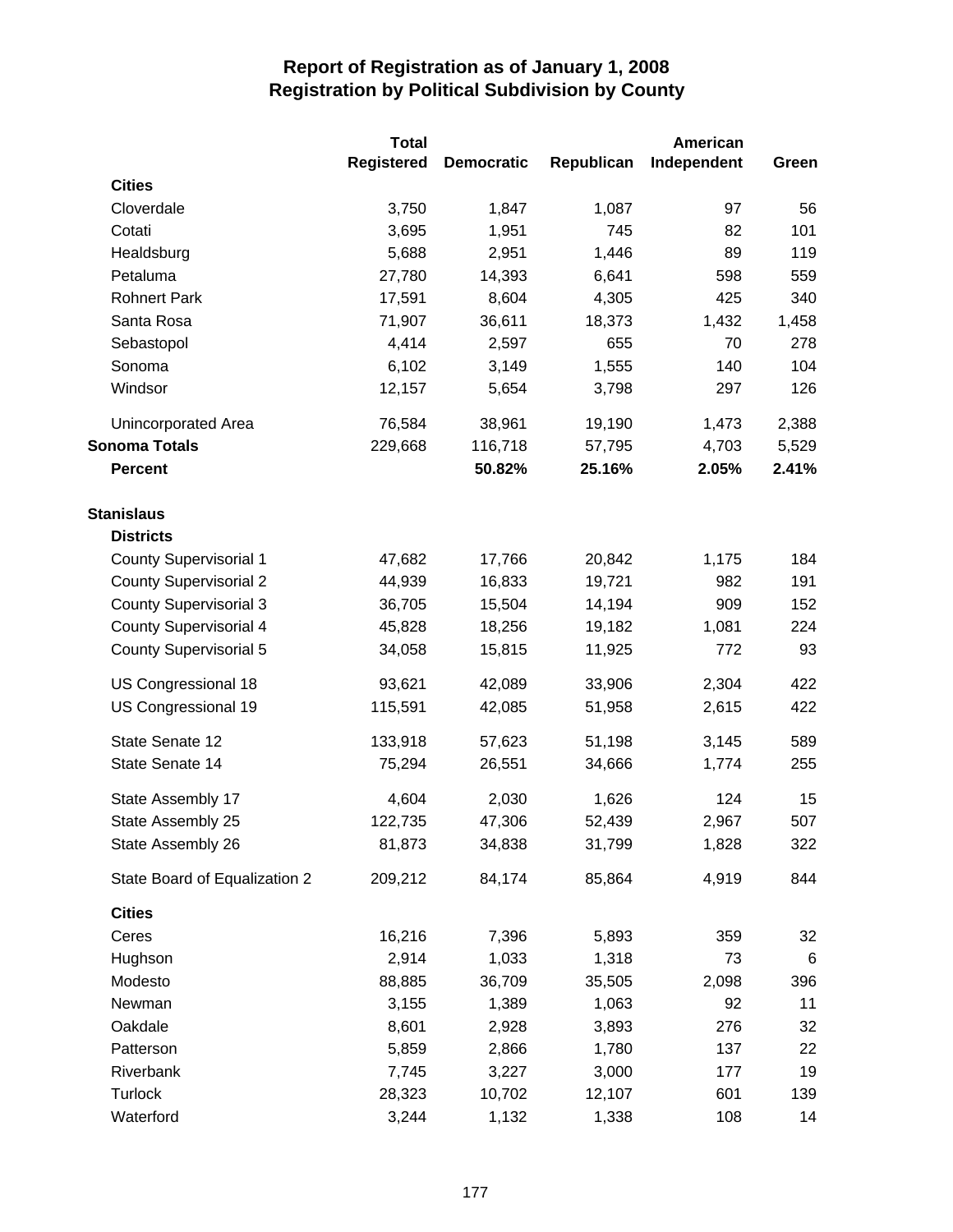|                               |             | Peace and |              | Decline to   |  |
|-------------------------------|-------------|-----------|--------------|--------------|--|
|                               | Libertarian | Freedom   | <b>Other</b> | <b>State</b> |  |
| <b>Cities</b>                 |             |           |              |              |  |
| Cloverdale                    | 20          | 6         | 4            | 633          |  |
| Cotati                        | 26          | 10        | 23           | 757          |  |
| Healdsburg                    | 36          | 18        | 27           | 1,002        |  |
| Petaluma                      | 149         | 58        | 166          | 5,216        |  |
| <b>Rohnert Park</b>           | 102         | 46        | 129          | 3,640        |  |
| Santa Rosa                    | 423         | 184       | 400          | 13,026       |  |
| Sebastopol                    | 28          | 19        | 22           | 745          |  |
| Sonoma                        | 26          | 10        | 27           | 1,091        |  |
| Windsor                       | 64          | 28        | 59           | 2,131        |  |
| Unincorporated Area           | 507         | 239       | 475          | 13,351       |  |
| <b>Sonoma Totals</b>          | 1,381       | 618       | 1,332        | 41,592       |  |
| <b>Percent</b>                | 0.60%       | 0.27%     | 0.58%        | 18.11%       |  |
| <b>Stanislaus</b>             |             |           |              |              |  |
| <b>Districts</b>              |             |           |              |              |  |
| <b>County Supervisorial 1</b> | 176         | 173       | 472          | 6,894        |  |
| <b>County Supervisorial 2</b> | 163         | 138       | 408          | 6,503        |  |
| <b>County Supervisorial 3</b> | 160         | 192       | 328          | 5,266        |  |
| <b>County Supervisorial 4</b> | 209         | 169       | 448          | 6,259        |  |
| <b>County Supervisorial 5</b> | 145         | 205       | 286          | 4,817        |  |
| US Congressional 18           | 410         | 518       | 885          | 13,087       |  |
| US Congressional 19           | 443         | 359       | 1,057        | 16,652       |  |
| State Senate 12               | 567         | 648       | 1,252        | 18,896       |  |
| State Senate 14               | 286         | 229       | 690          | 10,843       |  |
| State Assembly 17             | 24          | 23        | 34           | 728          |  |
| State Assembly 25             | 514         | 446       | 1,158        | 17,398       |  |
| State Assembly 26             | 315         | 408       | 750          | 11,613       |  |
| State Board of Equalization 2 | 853         | 877       | 1,942        | 29,739       |  |
| <b>Cities</b>                 |             |           |              |              |  |
| Ceres                         | 59          | 97        | 143          | 2,237        |  |
| Hughson                       | 8           | 6         | 22           | 448          |  |
| Modesto                       | 402         | 383       | 835          | 12,557       |  |
| Newman                        | 14          | 19        | 27           | 540          |  |
| Oakdale                       | 40          | 31        | 105          | 1,296        |  |
| Patterson                     | 29          | 23        | 51           | 951          |  |
| Riverbank                     | 19          | 37        | 70           | 1,196        |  |
| <b>Turlock</b>                | 105         | 92        | 284          | 4,293        |  |
| Waterford                     | 14          | 12        | 29           | 597          |  |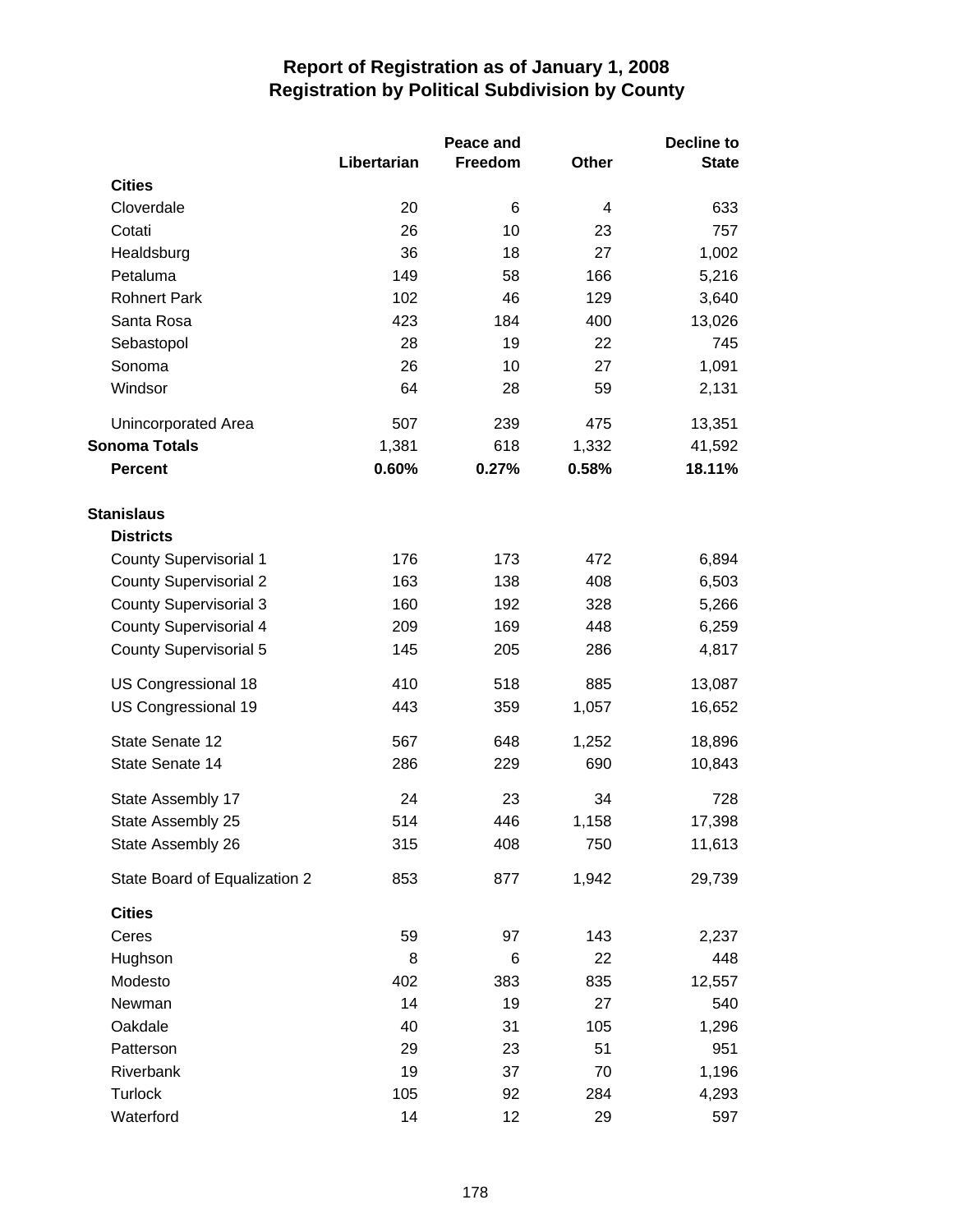|                               | <b>Total</b>      |                   |            | American    |              |
|-------------------------------|-------------------|-------------------|------------|-------------|--------------|
|                               | <b>Registered</b> | <b>Democratic</b> | Republican | Independent | Green        |
| Unincorporated Area           | 44,270            | 16,792            | 19,967     | 998         | 173          |
| <b>Stanislaus Totals</b>      | 209,212           | 84,174            | 85,864     | 4,919       | 844          |
| <b>Percent</b>                |                   | 40.23%            | 41.04%     | 2.35%       | 0.40%        |
| <b>Sutter</b>                 |                   |                   |            |             |              |
| <b>Districts</b>              |                   |                   |            |             |              |
| <b>County Supervisorial 1</b> | 6,924             | 2,528             | 3,041      | 166         | 25           |
| <b>County Supervisorial 2</b> | 4,410             | 1,660             | 1,770      | 141         | 11           |
| <b>County Supervisorial 3</b> | 9,583             | 2,702             | 5,323      | 198         | 32           |
| <b>County Supervisorial 4</b> | 8,916             | 3,052             | 4,142      | 201         | 28           |
| <b>County Supervisorial 5</b> | 8,631             | 2,517             | 4,471      | 204         | 24           |
| US Congressional 2            | 38,464            | 12,459            | 18,747     | 910         | 120          |
| State Senate 4                | 38,464            | 12,459            | 18,747     | 910         | 120          |
| State Assembly 2              | 38,464            | 12,459            | 18,747     | 910         | 120          |
| State Board of Equalization 2 | 38,464            | 12,459            | 18,747     | 910         | 120          |
| <b>Cities</b>                 |                   |                   |            |             |              |
| Live Oak                      | 2,468             | 1,106             | 832        | 67          | 8            |
| <b>Yuba City</b>              | 24,583            | 8,277             | 11,392     | 609         | 71           |
| Unincorporated Area           | 11,413            | 3,076             | 6,523      | 234         | 41           |
| <b>Sutter Totals</b>          | 38,464            | 12,459            | 18,747     | 910         | 120          |
| <b>Percent</b>                |                   | 32.39%            | 48.74%     | 2.37%       | 0.31%        |
| <b>Tehama</b>                 |                   |                   |            |             |              |
| <b>Districts</b>              |                   |                   |            |             |              |
| <b>County Supervisorial 1</b> | 6,639             | 2,044             | 3,233      | 237         | 26           |
| <b>County Supervisorial 2</b> | 5,459             | 1,898             | 2,340      | 259         | 20           |
| <b>County Supervisorial 3</b> | 5,993             | 1,877             | 2,804      | 241         | 25           |
| <b>County Supervisorial 4</b> | 4,891             | 1,690             | 2,111      | 226         | 32           |
| <b>County Supervisorial 5</b> | 5,433             | 1,924             | 2,323      | 213         | 25           |
| US Congressional 2            | 28,415            | 9,433             | 12,811     | 1,176       | 128          |
| State Senate 4                | 28,415            | 9,433             | 12,811     | 1,176       | 128          |
| State Assembly 2              | 28,415            | 9,433             | 12,811     | 1,176       | 128          |
| State Board of Equalization 2 | 28,415            | 9,433             | 12,811     | 1,176       | 128          |
| <b>Cities</b>                 |                   |                   |            |             |              |
| Corning                       | 2,296             | 873               | 878        | 100         | 10           |
| <b>Red Bluff</b>              | 5,409             | 2,002             | 2,119      | 246         | 27           |
| Tehama                        | 230               | 73                | 94         | 10          | $\mathbf{3}$ |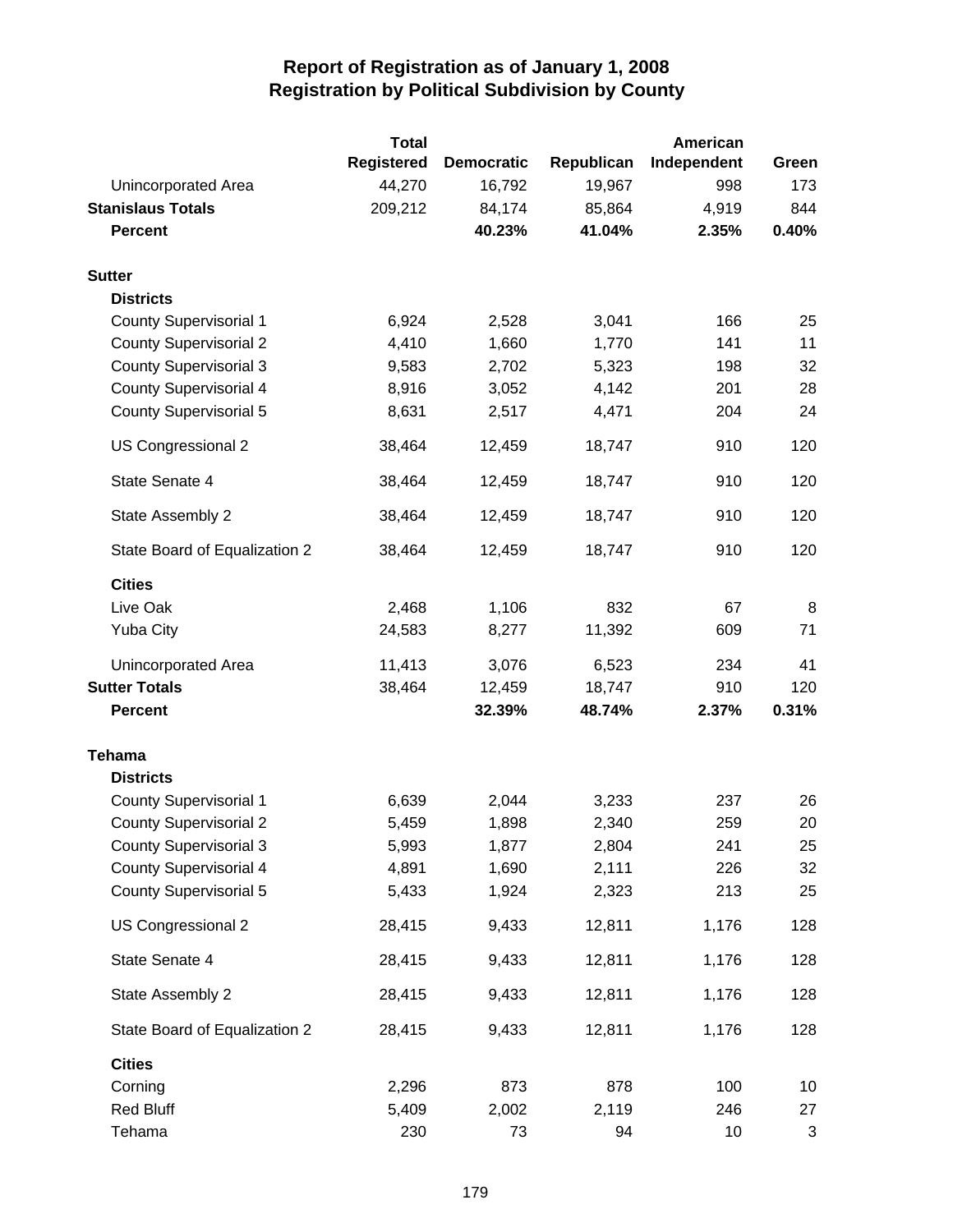|                               |                  | Peace and   |                | <b>Decline to</b> |
|-------------------------------|------------------|-------------|----------------|-------------------|
|                               | Libertarian      | Freedom     | <b>Other</b>   | <b>State</b>      |
| Unincorporated Area           | 163              | 177         | 376            | 5,624             |
| <b>Stanislaus Totals</b>      | 853              | 877         | 1,942          | 29,739            |
| <b>Percent</b>                | 0.41%            | 0.42%       | 0.93%          | 14.21%            |
| <b>Sutter</b>                 |                  |             |                |                   |
| <b>Districts</b>              |                  |             |                |                   |
| <b>County Supervisorial 1</b> | 31               | 20          | 30             | 1,083             |
| <b>County Supervisorial 2</b> | 41               | 13          | 16             | 758               |
| <b>County Supervisorial 3</b> | 35               | 18          | 39             | 1,236             |
| <b>County Supervisorial 4</b> | 29               | 28          | 37             | 1,399             |
| <b>County Supervisorial 5</b> | 31               | 27          | 34             | 1,323             |
| US Congressional 2            | 167              | 106         | 156            | 5,799             |
| State Senate 4                | 167              | 106         | 156            | 5,799             |
| State Assembly 2              | 167              | 106         | 156            | 5,799             |
| State Board of Equalization 2 | 167              | 106         | 156            | 5,799             |
| <b>Cities</b>                 |                  |             |                |                   |
| Live Oak                      | 12               | 14          | $\overline{7}$ | 422               |
| <b>Yuba City</b>              | 107              | 70          | 107            | 3,950             |
| Unincorporated Area           | 48               | 22          | 42             | 1,427             |
| <b>Sutter Totals</b>          | 167              | 106         | 156            | 5,799             |
| <b>Percent</b>                | 0.43%            | 0.28%       | 0.41%          | 15.08%            |
| <b>Tehama</b>                 |                  |             |                |                   |
| <b>Districts</b>              |                  |             |                |                   |
| <b>County Supervisorial 1</b> | 39               | 14          | 23             | 1,023             |
| <b>County Supervisorial 2</b> | 45               | 16          | 30             | 851               |
| <b>County Supervisorial 3</b> | 40               | 17          | 24             | 965               |
| <b>County Supervisorial 4</b> | 44               | 22          | 23             | 743               |
| <b>County Supervisorial 5</b> | 43               | 25          | 29             | 851               |
| US Congressional 2            | 211              | 94          | 129            | 4,433             |
| State Senate 4                | 211              | 94          | 129            | 4,433             |
| State Assembly 2              | 211              | 94          | 129            | 4,433             |
| State Board of Equalization 2 | 211              | 94          | 129            | 4,433             |
| <b>Cities</b>                 |                  |             |                |                   |
| Corning                       | 23               | 15          | 11             | 386               |
| <b>Red Bluff</b>              | 39               | 19          | 21             | 936               |
| Tehama                        | $\boldsymbol{0}$ | $\mathbf 0$ | $\overline{c}$ | 48                |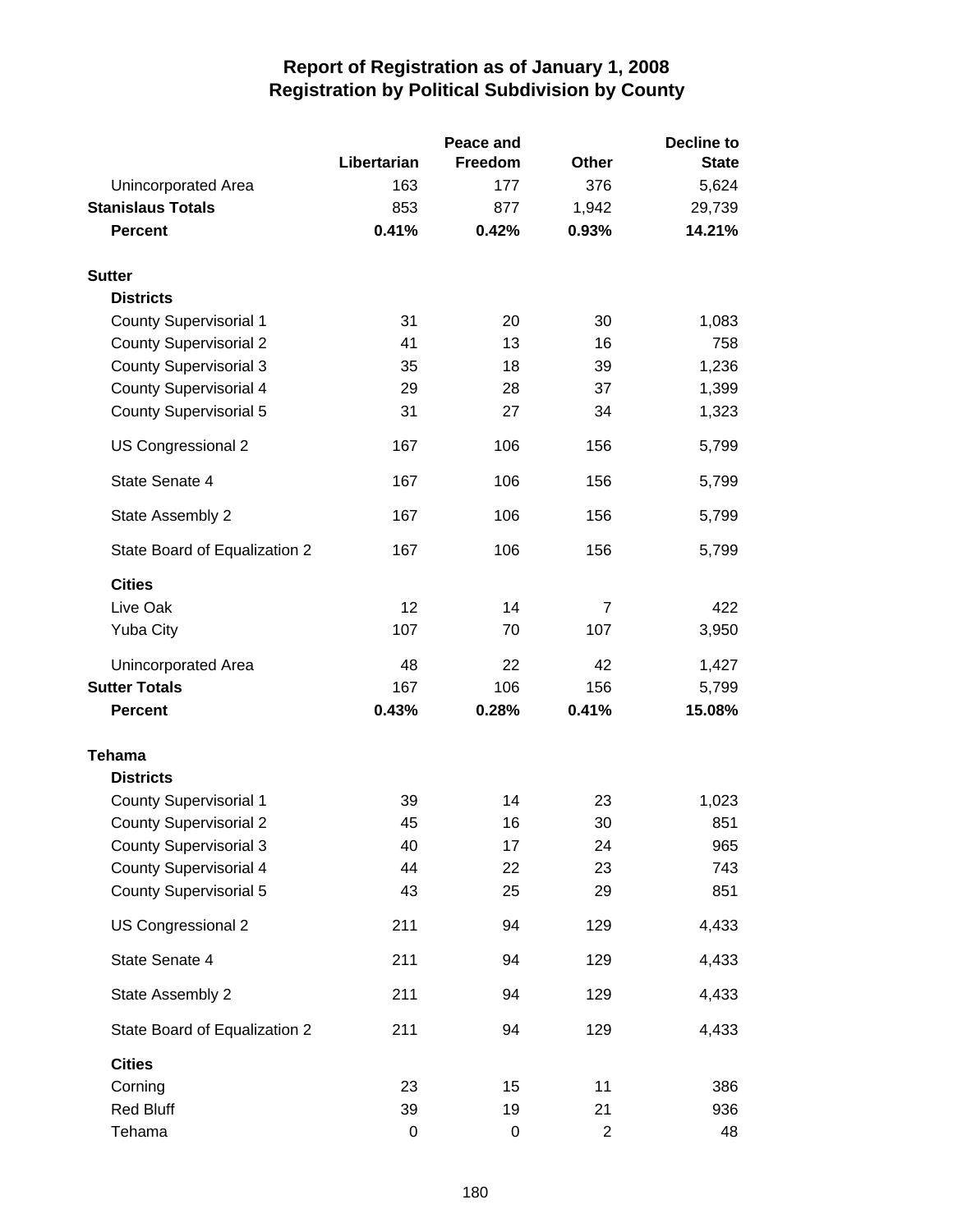|                               | <b>Total</b><br><b>Registered</b> | <b>Democratic</b> | Republican | American<br>Independent | Green       |
|-------------------------------|-----------------------------------|-------------------|------------|-------------------------|-------------|
| Unincorporated Area           | 20,480                            | 6,485             | 9,720      | 820                     | 88          |
| <b>Tehama Totals</b>          | 28,415                            | 9,433             | 12,811     | 1,176                   | 128         |
| <b>Percent</b>                |                                   | 33.20%            | 45.09%     | 4.14%                   | 0.45%       |
| <b>Trinity</b>                |                                   |                   |            |                         |             |
| <b>Districts</b>              |                                   |                   |            |                         |             |
| <b>County Supervisorial 1</b> | 1,695                             | 596               | 721        | 59                      | 18          |
| <b>County Supervisorial 2</b> | 1,633                             | 526               | 664        | 74                      | 15          |
| <b>County Supervisorial 3</b> | 1,484                             | 580               | 498        | 58                      | 29          |
| County Supervisorial 4        | 1,678                             | 609               | 631        | 58                      | 40          |
| <b>County Supervisorial 5</b> | 1,470                             | 535               | 534        | 43                      | 31          |
| US Congressional 2            | 7,960                             | 2,846             | 3,048      | 292                     | 133         |
| State Senate 4                | 7,960                             | 2,846             | 3,048      | 292                     | 133         |
| State Assembly 1              | 7,960                             | 2,846             | 3,048      | 292                     | 133         |
| State Board of Equalization 1 | 7,960                             | 2,846             | 3,048      | 292                     | 133         |
| <b>Cities</b>                 |                                   |                   |            |                         |             |
| Unincorporated Area           | 7,960                             | 2,846             | 3,048      | 292                     | 133         |
| <b>Trinity Totals</b>         | 7,960                             | 2,846             | 3,048      | 292                     | 133         |
| <b>Percent</b>                |                                   | 35.75%            | 38.29%     | 3.67%                   | 1.67%       |
| <b>Tulare</b>                 |                                   |                   |            |                         |             |
| <b>Districts</b>              |                                   |                   |            |                         |             |
| <b>County Supervisorial 1</b> | 28,033                            | 8,885             | 13,759     | 691                     | 139         |
| <b>County Supervisorial 2</b> | 24,240                            | 9,419             | 10,420     | 553                     | 58          |
| <b>County Supervisorial 3</b> | 37,633                            | 11,117            | 19,733     | 808                     | 162         |
| <b>County Supervisorial 4</b> | 19,839                            | 7,936             | 8,570      | 372                     | 46          |
| <b>County Supervisorial 5</b> | 23,772                            | 8,287             | 10,696     | 737                     | 104         |
| US Congressional 21           | 133,517                           | 45,644            | 63,178     | 3,161                   | 509         |
| State Senate 16               | 24,701                            | 10,770            | 9,762      | 479                     | 56          |
| State Senate 18               | 108,816                           | 34,874            | 53,416     | 2,682                   | 453         |
| State Assembly 29             | 0                                 | $\boldsymbol{0}$  | 0          | 0                       | $\mathbf 0$ |
| State Assembly 30             | 8,956                             | 3,743             | 3,733      | 185                     | 18          |
| State Assembly 31             | 8,854                             | 3,972             | 3,560      | 146                     | 16          |
| State Assembly 34             | 115,707                           | 37,929            | 55,885     | 2,830                   | 475         |
| State Board of Equalization 2 | 133,517                           | 45,644            | 63,178     | 3,161                   | 509         |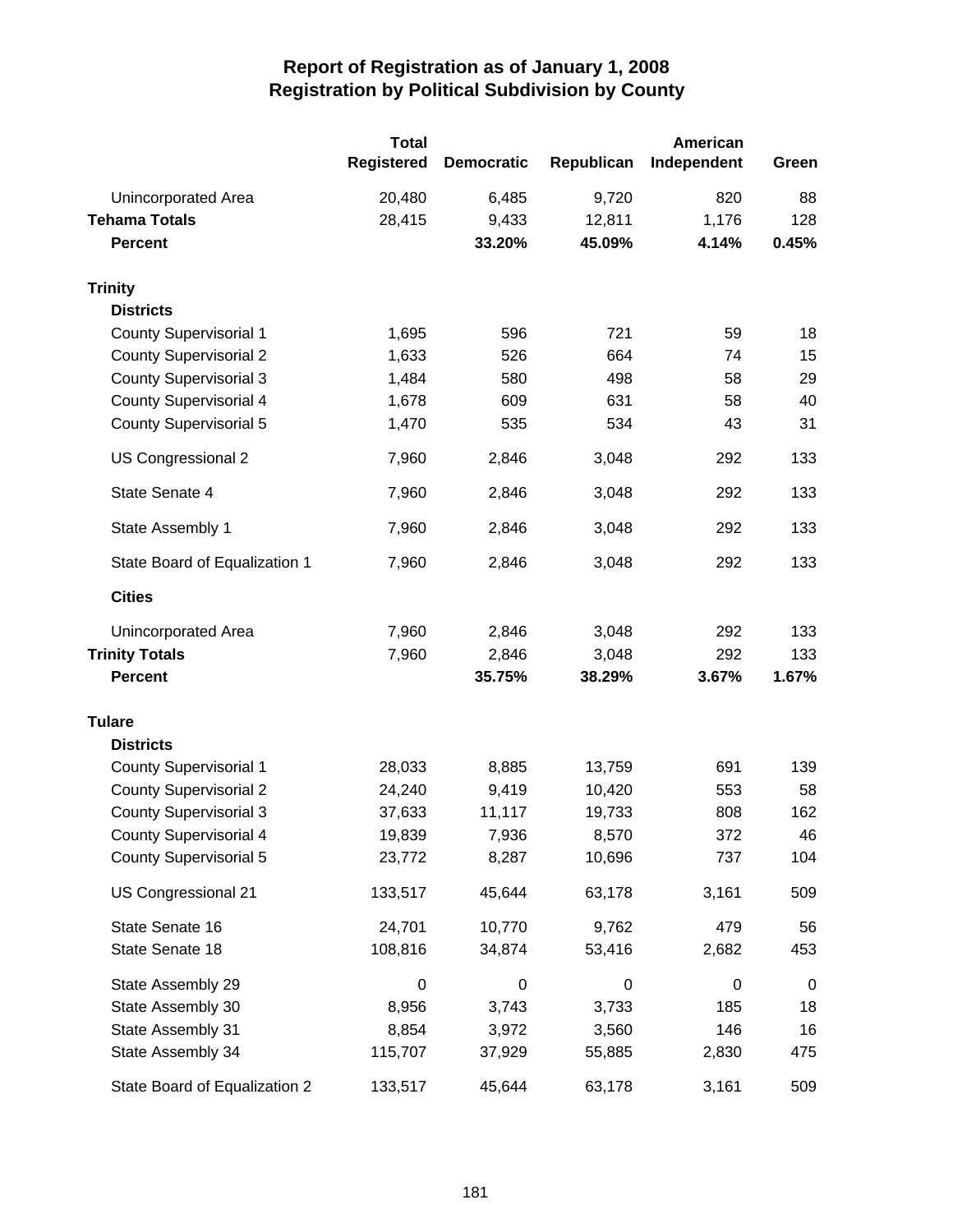|                               |             | Peace and |              | <b>Decline to</b> |  |
|-------------------------------|-------------|-----------|--------------|-------------------|--|
|                               | Libertarian | Freedom   | <b>Other</b> | <b>State</b>      |  |
| Unincorporated Area           | 149         | 60        | 95           | 3,063             |  |
| <b>Tehama Totals</b>          | 211         | 94        | 129          | 4,433             |  |
| <b>Percent</b>                | 0.74%       | 0.33%     | 0.45%        | 15.60%            |  |
| <b>Trinity</b>                |             |           |              |                   |  |
| <b>Districts</b>              |             |           |              |                   |  |
| <b>County Supervisorial 1</b> | 14          | 8         | 25           | 254               |  |
| <b>County Supervisorial 2</b> | 15          | 4         | 15           | 320               |  |
| <b>County Supervisorial 3</b> | 17          | 9         | 21           | 272               |  |
| County Supervisorial 4        | 14          | 8         | 21           | 297               |  |
| <b>County Supervisorial 5</b> | 15          | 6         | 26           | 280               |  |
| US Congressional 2            | 75          | 35        | 108          | 1,423             |  |
| State Senate 4                | 75          | 35        | 108          | 1,423             |  |
| State Assembly 1              | 75          | 35        | 108          | 1,423             |  |
| State Board of Equalization 1 | 75          | 35        | 108          | 1,423             |  |
| <b>Cities</b>                 |             |           |              |                   |  |
| Unincorporated Area           | 75          | 35        | 108          | 1,423             |  |
| <b>Trinity Totals</b>         | 75          | 35        | 108          | 1,423             |  |
| <b>Percent</b>                | 0.94%       | 0.44%     | 1.36%        | 17.88%            |  |
| <b>Tulare</b>                 |             |           |              |                   |  |
| <b>Districts</b>              |             |           |              |                   |  |
| <b>County Supervisorial 1</b> | 99          | 68        | 77           | 4,315             |  |
| <b>County Supervisorial 2</b> | 62          | 72        | 62           | 3,594             |  |
| <b>County Supervisorial 3</b> | 153         | 54        | 71           | 5,535             |  |
| <b>County Supervisorial 4</b> | 65          | 57        | 42           | 2,751             |  |
| County Supervisorial 5        | 109         | 82        | 83           | 3,674             |  |
| US Congressional 21           | 488         | 333       | 335          | 19,869            |  |
| State Senate 16               | 83          | 81        | 57           | 3,413             |  |
| State Senate 18               | 405         | 252       | 278          | 16,456            |  |
| State Assembly 29             | 0           | 0         | $\pmb{0}$    | 0                 |  |
| State Assembly 30             | 28          | 37        | 24           | 1,188             |  |
| State Assembly 31             | 26          | 26        | 17           | 1,091             |  |
| State Assembly 34             | 434         | 270       | 294          | 17,590            |  |
| State Board of Equalization 2 | 488         | 333       | 335          | 19,869            |  |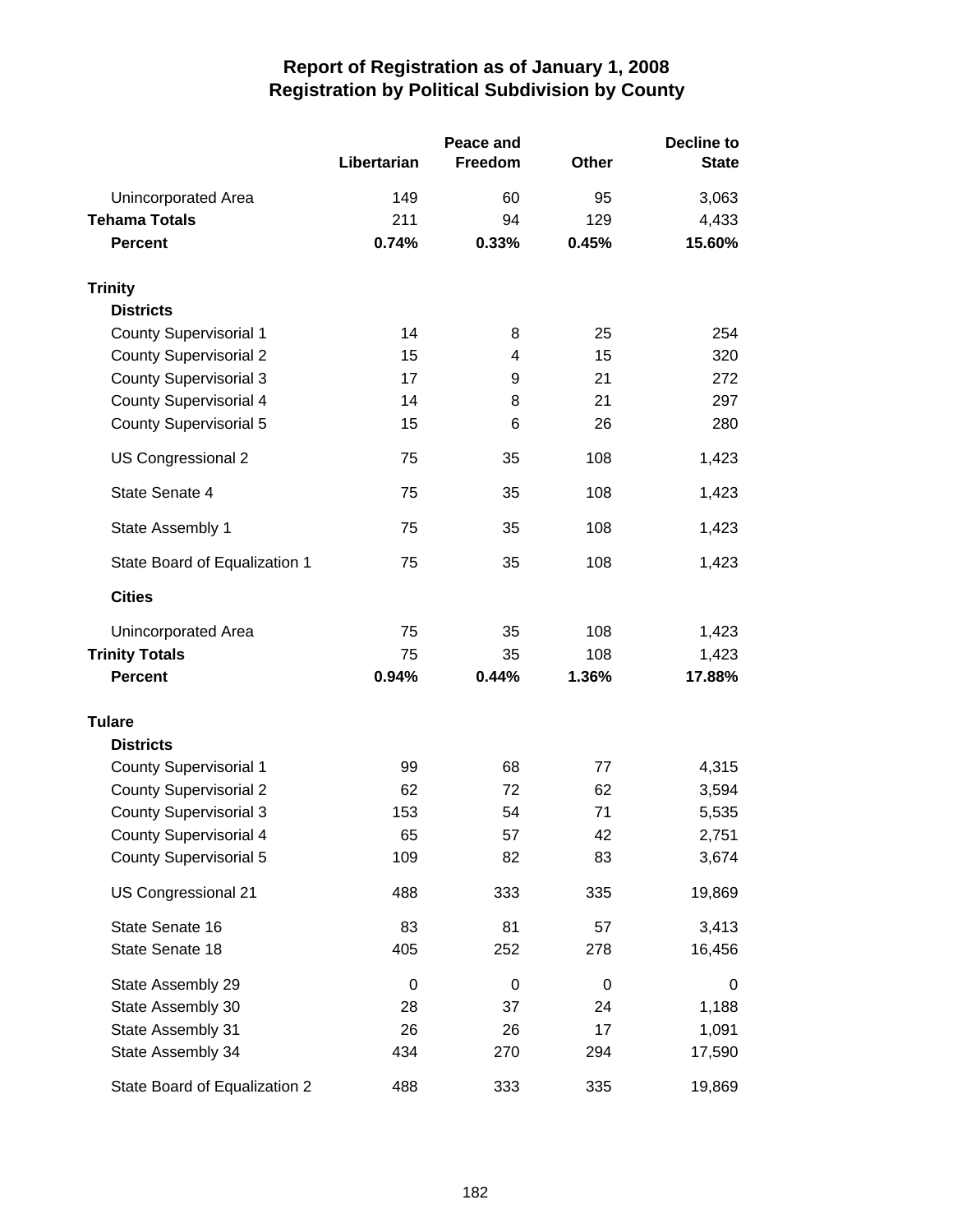|                               | <b>Total</b>      |                   |            | American    |                |
|-------------------------------|-------------------|-------------------|------------|-------------|----------------|
|                               | <b>Registered</b> | <b>Democratic</b> | Republican | Independent | Green          |
| <b>Cities</b>                 |                   |                   |            |             |                |
| Dinuba                        | 5,466             | 2,422             | 2,225      | 93          | 10             |
| Exeter                        | 3,976             | 1,105             | 2,158      | 103         | 20             |
| Farmersville                  | 2,409             | 1,114             | 672        | 99          | $\overline{2}$ |
| Lindsay                       | 2,144             | 1,025             | 672        | 55          | 10             |
| Porterville                   | 14,730            | 5,489             | 6,154      | 451         | 61             |
| Tulare                        | 17,304            | 6,467             | 7,555      | 396         | 48             |
| Visalia                       | 46,421            | 14,110            | 23,704     | 1,005       | 202            |
| Woodlake                      | 1,518             | 796               | 405        | 26          | 6              |
| Unincorporated Area           | 39,549            | 13,116            | 19,633     | 933         | 150            |
| <b>Tulare Totals</b>          | 133,517           | 45,644            | 63,178     | 3,161       | 509            |
| <b>Percent</b>                |                   | 34.19%            | 47.32%     | 2.37%       | 0.38%          |
| <b>Tuolumne</b>               |                   |                   |            |             |                |
| <b>Districts</b>              |                   |                   |            |             |                |
| <b>County Supervisorial 1</b> | 6,226             | 2,338             | 2,593      | 154         | 73             |
| <b>County Supervisorial 2</b> | 6,464             | 2,251             | 2,830      | 205         | 69             |
| <b>County Supervisorial 3</b> | 5,772             | 2,001             | 2,546      | 188         | 42             |
| <b>County Supervisorial 4</b> | 6,257             | 2,107             | 2,896      | 202         | 48             |
| <b>County Supervisorial 5</b> | 6,587             | 2,473             | 2,785      | 202         | 48             |
| US Congressional 19           | 31,306            | 11,170            | 13,650     | 951         | 280            |
| State Senate 14               | 31,306            | 11,170            | 13,650     | 951         | 280            |
| State Assembly 25             | 31,306            | 11,170            | 13,650     | 951         | 280            |
| State Board of Equalization 2 | 31,306            | 11,170            | 13,650     | 951         | 280            |
| <b>Cities</b>                 |                   |                   |            |             |                |
| Sonora                        | 2,399             | 943               | 894        | 59          | 30             |
| Unincorporated Area           | 28,907            | 10,227            | 12,756     | 892         | 250            |
| <b>Tuolumne Totals</b>        | 31,306            | 11,170            | 13,650     | 951         | 280            |
| <b>Percent</b>                |                   | 35.68%            | 43.60%     | 3.04%       | 0.89%          |
| Ventura                       |                   |                   |            |             |                |
| <b>Districts</b>              |                   |                   |            |             |                |
| <b>County Supervisorial 1</b> | 85,964            | 36,117            | 29,799     | 1,835       | 1,225          |
| <b>County Supervisorial 2</b> | 87,274            | 27,833            | 39,432     | 1,668       | 488            |
| <b>County Supervisorial 3</b> | 72,509            | 28,984            | 28,211     | 1,521       | 418            |
| <b>County Supervisorial 4</b> | 82,095            | 25,306            | 38,013     | 1,923       | 408            |
| <b>County Supervisorial 5</b> | 50,659            | 26,875            | 11,976     | 922         | 253            |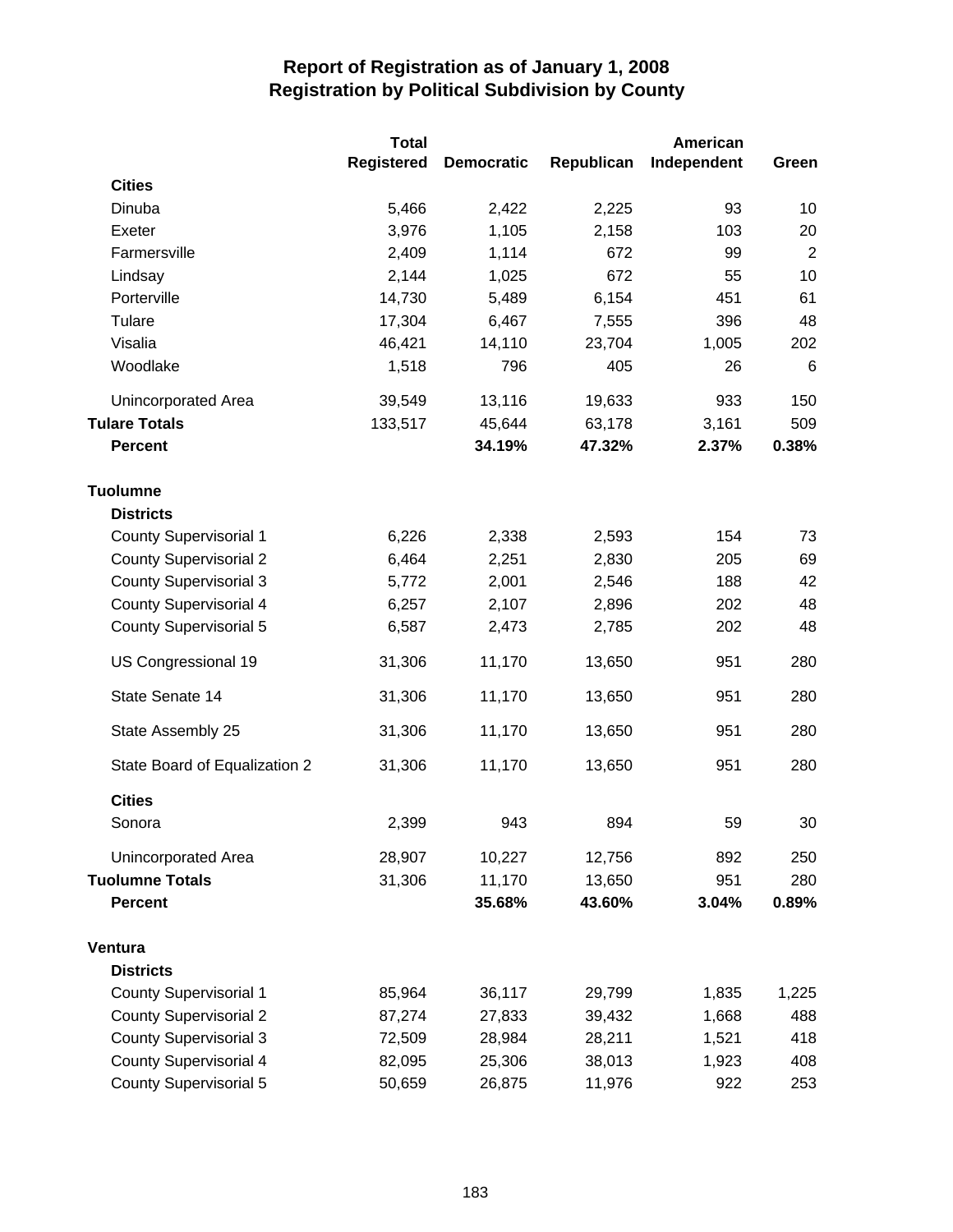|                               |             | Peace and      |                | Decline to   |  |
|-------------------------------|-------------|----------------|----------------|--------------|--|
|                               | Libertarian | Freedom        | Other          | <b>State</b> |  |
| <b>Cities</b>                 |             |                |                |              |  |
| Dinuba                        | 18          | 9              | 11             | 678          |  |
| Exeter                        | 19          | $\overline{7}$ | $\overline{7}$ | 557          |  |
| Farmersville                  | 8           | $\overline{7}$ | 5              | 502          |  |
| Lindsay                       | 13          | 9              | 8              | 352          |  |
| Porterville                   | 59          | 62             | 47             | 2,407        |  |
| Tulare                        | 47          | 46             | 44             | 2,701        |  |
| Visalia                       | 173         | 81             | 102            | 7,044        |  |
| Woodlake                      | 5           | 4              | 3              | 273          |  |
| Unincorporated Area           | 146         | 108            | 108            | 5,355        |  |
| <b>Tulare Totals</b>          | 488         | 333            | 335            | 19,869       |  |
| <b>Percent</b>                | 0.37%       | 0.25%          | 0.25%          | 14.88%       |  |
| <b>Tuolumne</b>               |             |                |                |              |  |
| <b>Districts</b>              |             |                |                |              |  |
| <b>County Supervisorial 1</b> | 33          | 16             | 27             | 992          |  |
| <b>County Supervisorial 2</b> | 49          | 16             | 25             | 1,019        |  |
| <b>County Supervisorial 3</b> | 43          | 10             | 21             | 921          |  |
| <b>County Supervisorial 4</b> | 35          | 12             | 27             | 930          |  |
| <b>County Supervisorial 5</b> | 45          | 19             | 29             | 986          |  |
| US Congressional 19           | 205         | 73             | 129            | 4,848        |  |
| State Senate 14               | 205         | 73             | 129            | 4,848        |  |
| State Assembly 25             | 205         | 73             | 129            | 4,848        |  |
| State Board of Equalization 2 | 205         | 73             | 129            | 4,848        |  |
| <b>Cities</b>                 |             |                |                |              |  |
| Sonora                        | 10          | $\overline{7}$ | 8              | 448          |  |
| Unincorporated Area           | 195         | 66             | 121            | 4,400        |  |
| <b>Tuolumne Totals</b>        | 205         | 73             | 129            | 4,848        |  |
| <b>Percent</b>                | 0.65%       | 0.23%          | 0.41%          | 15.49%       |  |
| Ventura                       |             |                |                |              |  |
| <b>Districts</b>              |             |                |                |              |  |
| <b>County Supervisorial 1</b> | 534         | 209            | 1,045          | 15,200       |  |
| <b>County Supervisorial 2</b> | 496         | 118            | 912            | 16,327       |  |
| <b>County Supervisorial 3</b> | 343         | 157            | 683            | 12,192       |  |
| <b>County Supervisorial 4</b> | 465         | 150            | 775            | 15,055       |  |
| <b>County Supervisorial 5</b> | 203         | 228            | 436            | 9,766        |  |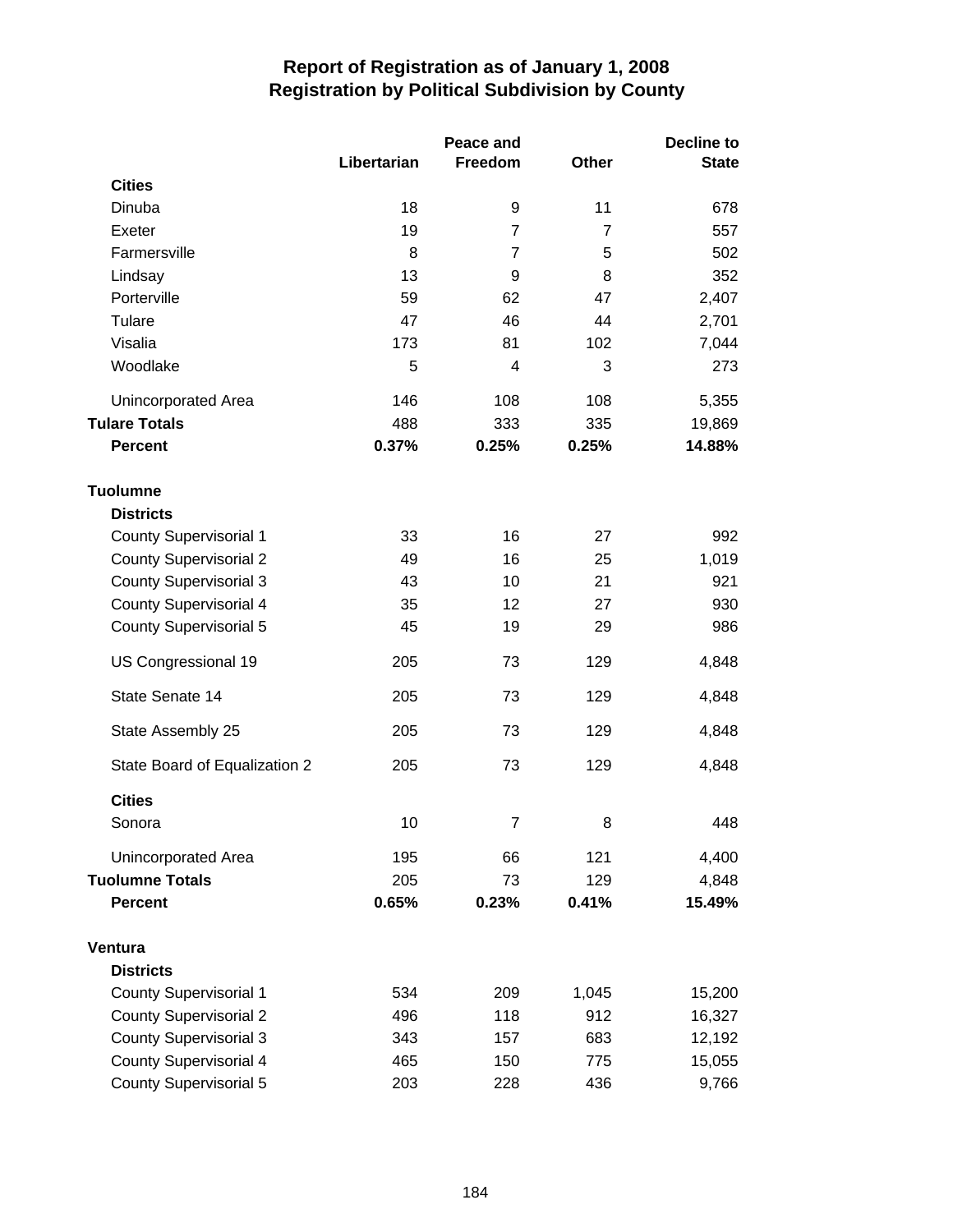|                               | <b>Total</b>      |                   |            | American    |       |
|-------------------------------|-------------------|-------------------|------------|-------------|-------|
|                               | <b>Registered</b> | <b>Democratic</b> | Republican | Independent | Green |
| US Congressional 23           | 82,411            | 41,579            | 21,341     | 1,580       | 585   |
| US Congressional 24           | 296,090           | 103,536           | 126,090    | 6,289       | 2,207 |
| State Senate 17               | 20,151            | 10,018            | 5,826      | 443         | 151   |
| State Senate 19               | 290,412           | 100,387           | 124,211    | 6,147       | 2,273 |
| State Senate 23               | 67,938            | 34,710            | 17,394     | 1,279       | 368   |
| State Assembly 35             | 91,990            | 43,050            | 27,862     | 1,746       | 890   |
| State Assembly 37             | 197,582           | 67,281            | 86,181     | 4,209       | 1,384 |
| State Assembly 38             | 39,196            | 12,192            | 17,978     | 937         | 203   |
| State Assembly 41             | 49,733            | 22,592            | 15,410     | 977         | 315   |
| State Board of Equalization 2 | 378,501           | 145,115           | 147,431    | 7,869       | 2,792 |
| <b>Cities</b>                 |                   |                   |            |             |       |
| Camarillo                     | 36,358            | 11,999            | 16,910     | 771         | 197   |
| Fillmore                      | 5,491             | 2,561             | 1,735      | 127         | 26    |
| Moorpark                      | 16,732            | 5,479             | 7,315      | 383         | 72    |
| Ojai                          | 4,650             | 2,028             | 1,485      | 113         | 122   |
| Oxnard                        | 58,277            | 30,466            | 14,418     | 1,044       | 279   |
| Port Hueneme                  | 8,005             | 3,722             | 2,373      | 178         | 50    |
| San Buenaventura              | 58,503            | 24,537            | 20,457     | 1,192       | 750   |
| Santa Paula                   | 10,356            | 5,625             | 2,605      | 217         | 57    |
| Simi Valley                   | 61,056            | 18,495            | 28,659     | 1,434       | 300   |
| <b>Thousand Oaks</b>          | 70,471            | 22,141            | 31,991     | 1,361       | 409   |
| Unincorporated Area           | 48,602            | 18,062            | 19,483     | 1,049       | 530   |
| <b>Ventura Totals</b>         | 378,501           | 145,115           | 147,431    | 7,869       | 2,792 |
| <b>Percent</b>                |                   | 38.34%            | 38.95%     | 2.08%       | 0.74% |
| Yolo                          |                   |                   |            |             |       |
| <b>Districts</b>              |                   |                   |            |             |       |
| <b>County Supervisorial 1</b> | 20,225            | 9,136             | 5,833      | 511         | 169   |
| <b>County Supervisorial 2</b> | 15,910            | 8,464             | 2,577      | 258         | 459   |
| <b>County Supervisorial 3</b> | 16,109            | 7,202             | 5,118      | 399         | 149   |
| <b>County Supervisorial 4</b> | 19,547            | 9,834             | 4,269      | 295         | 428   |
| <b>County Supervisorial 5</b> | 16,999            | 6,861             | 6,503      | 402         | 145   |
| US Congressional 1            | 77,572            | 37,385            | 19,324     | 1,601       | 1,267 |
| US Congressional 2            | 11,218            | 4,112             | 4,976      | 264         | 83    |
| State Senate 5                | 88,790            | 41,497            | 24,300     | 1,865       | 1,350 |
| State Assembly 2              | 6,228             | 2,410             | 2,569      | 132         | 59    |
| State Assembly 8              | 82,562            | 39,087            | 21,731     | 1,733       | 1,291 |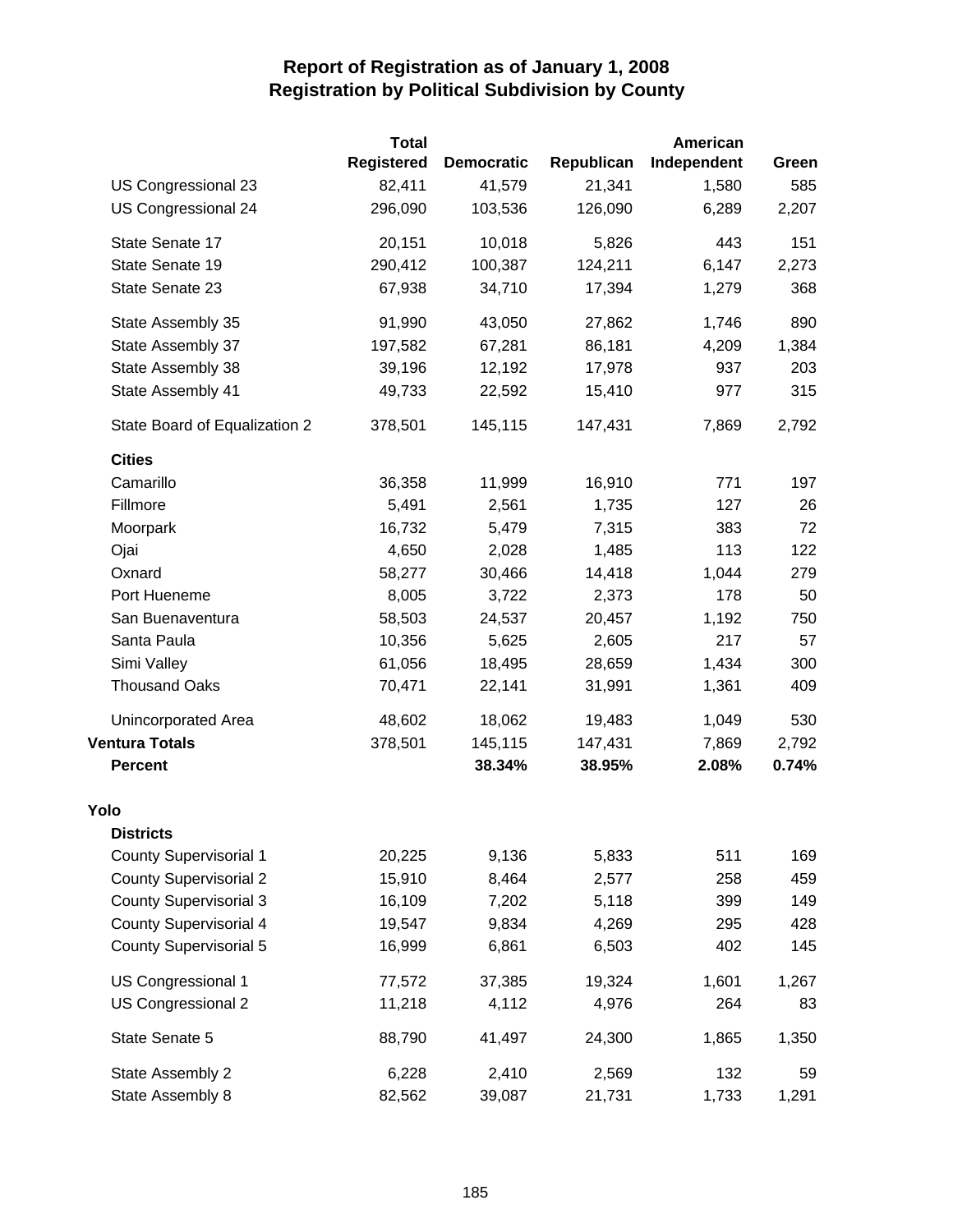|                               |             | Peace and |       | <b>Decline to</b> |
|-------------------------------|-------------|-----------|-------|-------------------|
|                               | Libertarian | Freedom   | Other | <b>State</b>      |
| US Congressional 23           | 369         | 323       | 821   | 15,813            |
| US Congressional 24           | 1,672       | 539       | 3,030 | 52,727            |
| State Senate 17               | 118         | 59        | 226   | 3,310             |
| State Senate 19               | 1,654       | 525       | 3,002 | 52,213            |
| State Senate 23               | 269         | 278       | 623   | 13,017            |
| State Assembly 35             | 468         | 289       | 1,019 | 16,666            |
| State Assembly 37             | 1,081       | 334       | 1,984 | 35,128            |
| State Assembly 38             | 247         | 75        | 368   | 7,196             |
| State Assembly 41             | 245         | 164       | 480   | 9,550             |
| State Board of Equalization 2 | 2,041       | 862       | 3,851 | 68,540            |
| <b>Cities</b>                 |             |           |       |                   |
| Camarillo                     | 161         | 52        | 308   | 5,960             |
| Fillmore                      | 27          | 19        | 58    | 938               |
| Moorpark                      | 86          | 39        | 135   | 3,223             |
| Ojai                          | 21          | 8         | 56    | 817               |
| Oxnard                        | 212         | 249       | 513   | 11,096            |
| Port Hueneme                  | 31          | 27        | 92    | 1,532             |
| San Buenaventura              | 362         | 141       | 732   | 10,332            |
| Santa Paula                   | 49          | 31        | 113   | 1,659             |
| Simi Valley                   | 353         | 109       | 589   | 11,117            |
| <b>Thousand Oaks</b>          | 392         | 94        | 757   | 13,326            |
| Unincorporated Area           | 347         | 93        | 498   | 8,540             |
| <b>Ventura Totals</b>         | 2,041       | 862       | 3,851 | 68,540            |
| <b>Percent</b>                | 0.54%       | 0.23%     | 1.02% | 18.11%            |
| Yolo                          |             |           |       |                   |
| <b>Districts</b>              |             |           |       |                   |
| <b>County Supervisorial 1</b> | 71          | 257       | 237   | 4,011             |
| <b>County Supervisorial 2</b> | 85          | 40        | 110   | 3,917             |
| <b>County Supervisorial 3</b> | 74          | 55        | 103   | 3,009             |
| <b>County Supervisorial 4</b> | 110         | 38        | 166   | 4,407             |
| <b>County Supervisorial 5</b> | 74          | 42        | 147   | 2,825             |
| US Congressional 1            | 358         | 412       | 674   | 16,551            |
| US Congressional 2            | 56          | 20        | 89    | 1,618             |
| State Senate 5                | 414         | 432       | 763   | 18,169            |
| State Assembly 2              | 32          | 15        | 49    | 962               |
| State Assembly 8              | 382         | 417       | 714   | 17,207            |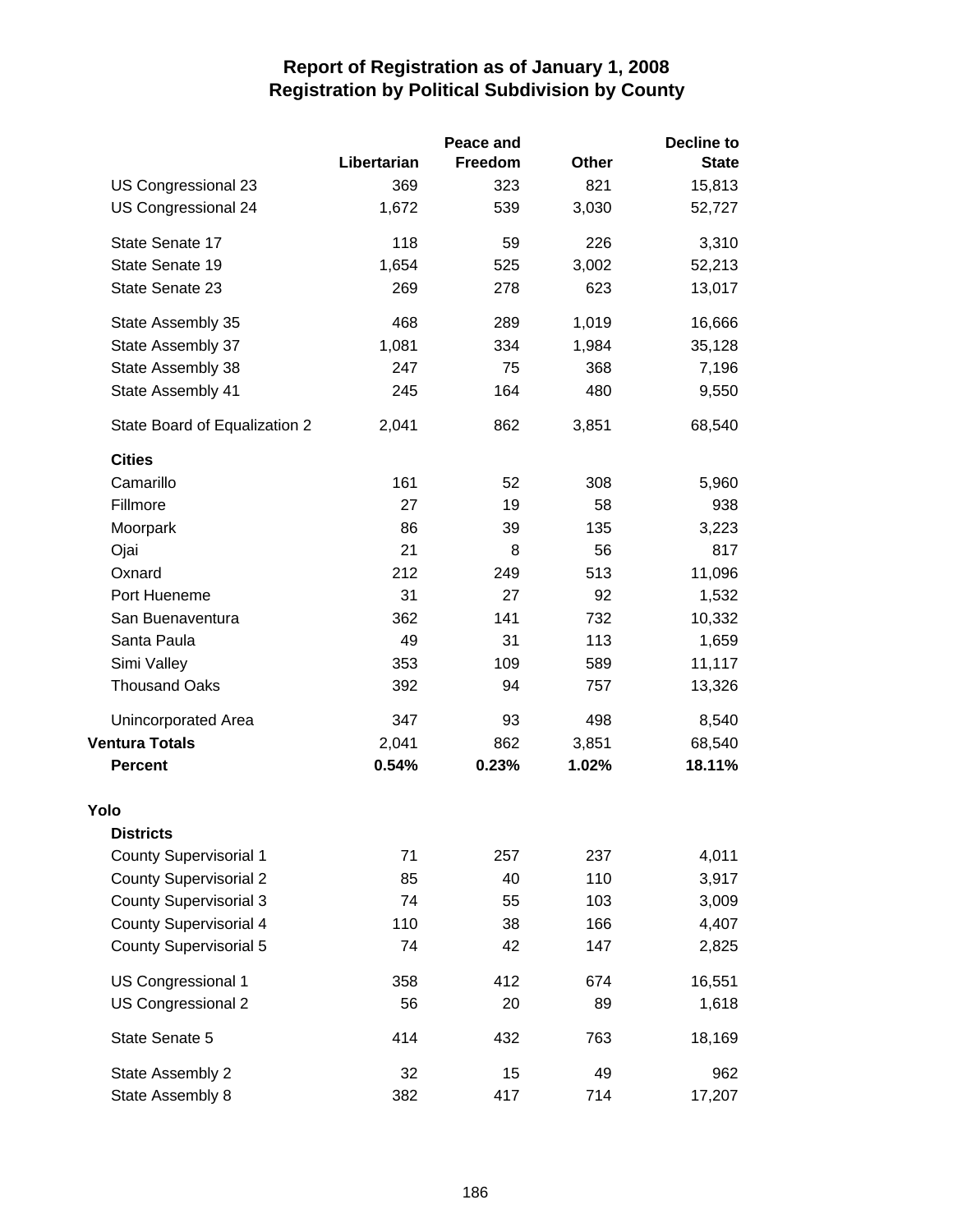|                               | <b>Total</b>      |                   |            | American    |         |
|-------------------------------|-------------------|-------------------|------------|-------------|---------|
|                               | <b>Registered</b> | <b>Democratic</b> | Republican | Independent | Green   |
| State Board of Equalization 1 | 88,790            | 41,497            | 24,300     | 1,865       | 1,350   |
| <b>Cities</b>                 |                   |                   |            |             |         |
| Davis                         | 32,404            | 17,000            | 5,992      | 491         | 844     |
| West Sacramento               | 19,480            | 8,905             | 5,438      | 496         | 168     |
| Winters                       | 3,053             | 1,366             | 931        | 73          | 34      |
| Woodland                      | 23,508            | 10,221            | 7,956      | 585         | 192     |
| Unincorporated Area           | 10,345            | 4,005             | 3,983      | 220         | 112     |
| <b>Yolo Totals</b>            | 88,790            | 41,497            | 24,300     | 1,865       | 1,350   |
| <b>Percent</b>                |                   | 46.74%            | 27.37%     | 2.10%       | 1.52%   |
| Yuba                          |                   |                   |            |             |         |
| <b>Districts</b>              |                   |                   |            |             |         |
| <b>County Supervisorial 1</b> | 4,447             | 1,661             | 1,515      | 217         | 16      |
| <b>County Supervisorial 2</b> | 5,099             | 1,915             | 2,052      | 165         | 30      |
| <b>County Supervisorial 3</b> | 6,234             | 2,444             | 2,179      | 229         | 25      |
| <b>County Supervisorial 4</b> | 5,017             | 1,457             | 2,457      | 189         | 21      |
| <b>County Supervisorial 5</b> | 6,696             | 1,878             | 3,119      | 272         | 74      |
| US Congressional 2            | 27,493            | 9,355             | 11,322     | 1,072       | 166     |
| State Senate 4                | 27,493            | 9,355             | 11,322     | 1,072       | 166     |
| State Assembly 3              | 27,493            | 9,355             | 11,322     | 1,072       | 166     |
| State Board of Equalization 2 | 27,493            | 9,355             | 11,322     | 1,072       | 166     |
| <b>Cities</b>                 |                   |                   |            |             |         |
| Marysville                    | 5,099             | 1,915             | 2,052      | 165         | 30      |
| Wheatland                     | 1,595             | 465               | 766        | 59          | 6       |
| <b>Unincorporated Area</b>    | 20,799            | 6,975             | 8,504      | 848         | 130     |
| <b>Yuba Totals</b>            | 27,493            | 9,355             | 11,322     | 1,072       | 166     |
| <b>Percent</b>                |                   | 34.03%            | 41.18%     | 3.90%       | 0.60%   |
| <b>Incorporated Total</b>     | 12,608,289        | 5,518,944         | 4,030,189  | 254,274     | 103,916 |
| <b>Unincorporated Total</b>   | 2,928,757         | 1,117,123         | 1,167,708  | 69,602      | 27,269  |
| <b>State Total</b>            | 15,537,046        | 6,636,067         | 5,197,897  | 323,876     | 131,185 |